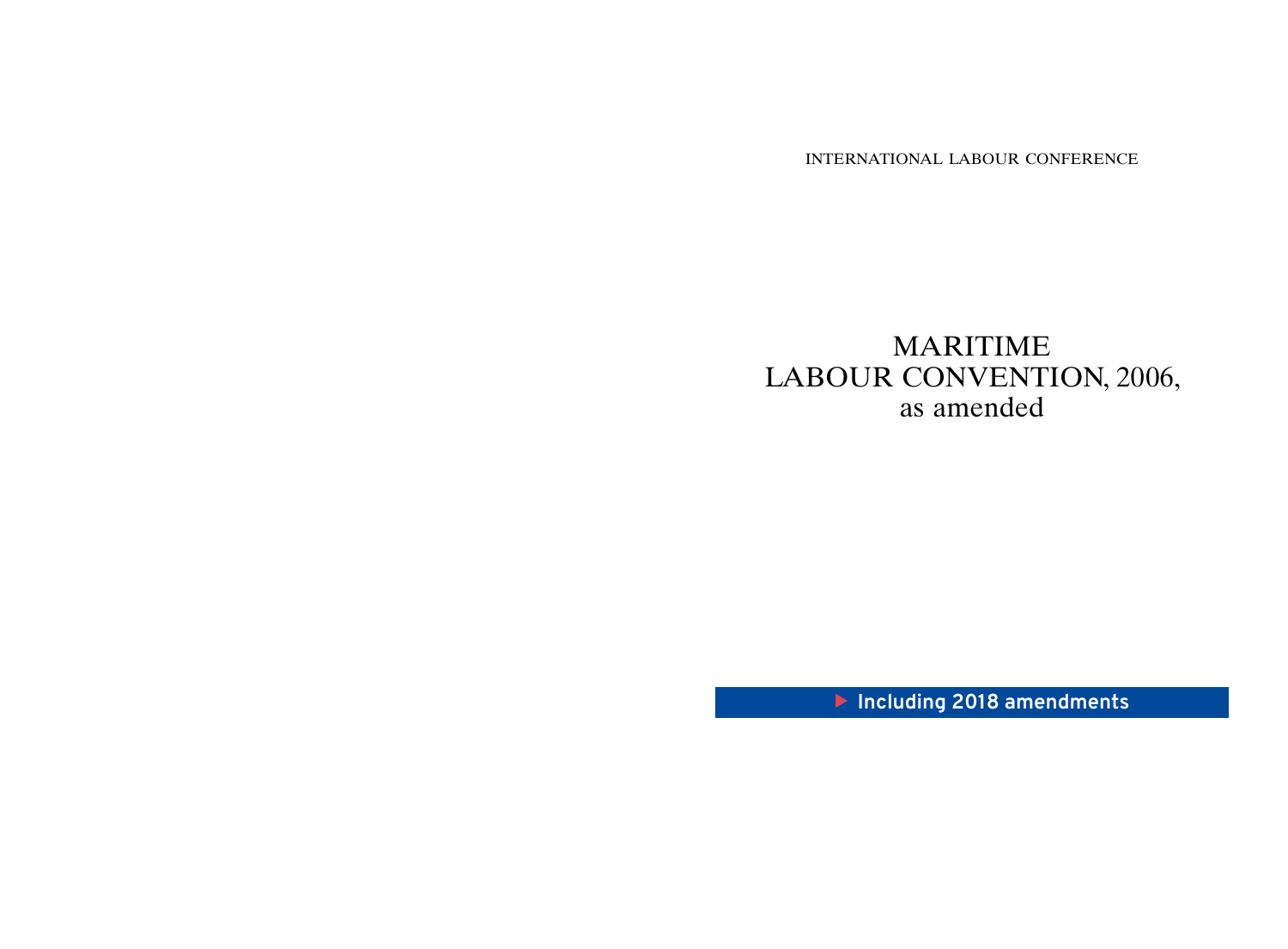INTERNATIONAL LABOUR CONFERENCE

# MARITIME LABOUR CONVENTION, 2006, as amended

**Including 2018 amendments**

**Consolidated text established by the International Labour Office, including the Amendments of 2014, 2016 and 2018 to the Code of the Convention.**

2020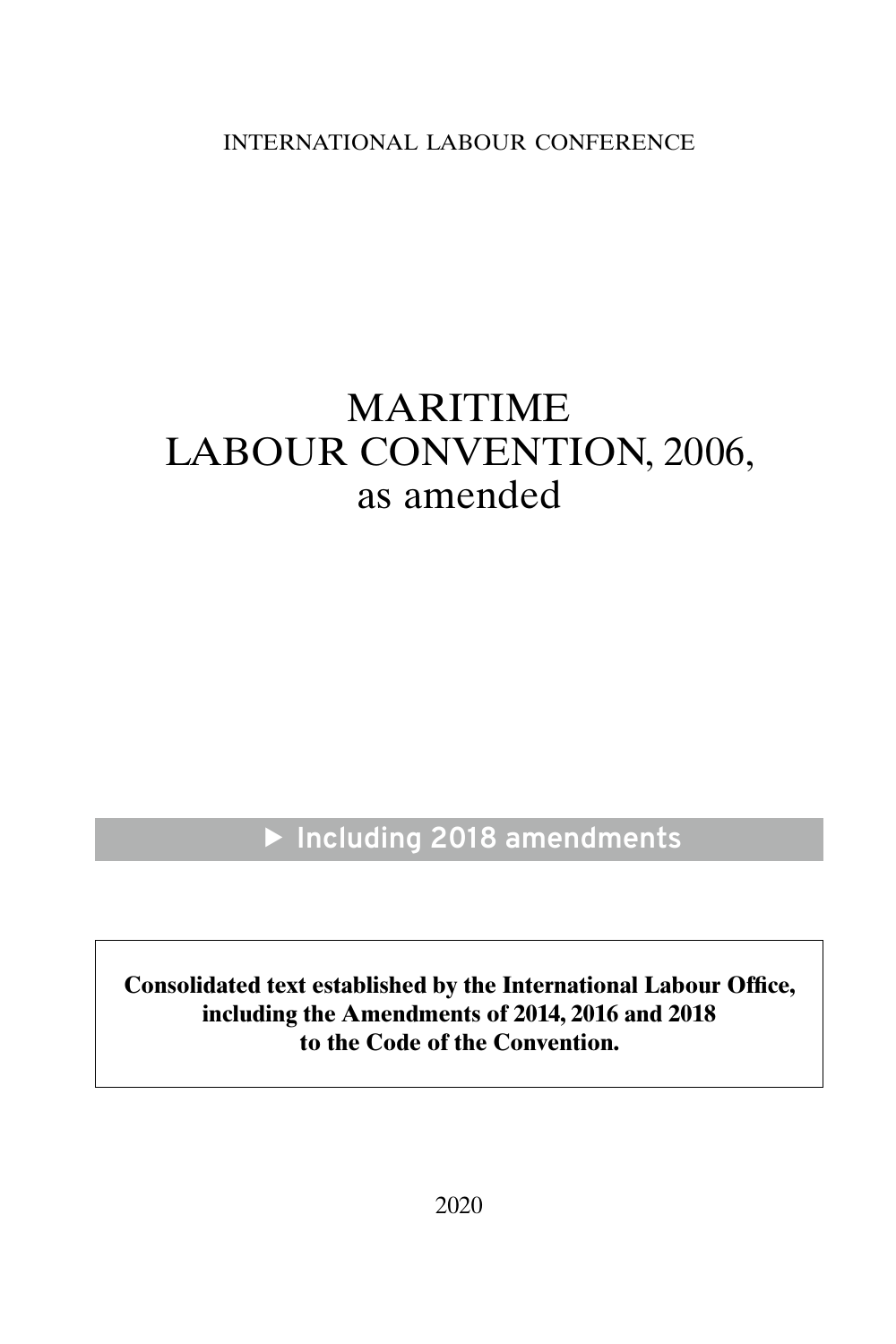## INTERNATIONAL LABOUR CONFERENCE

 $\overline{a}$ 

 $\overline{a}$ 

## **Contents**

| Explanatory note to the Regulations and Code of the Maritime Labour Convention |  |
|--------------------------------------------------------------------------------|--|
|                                                                                |  |
|                                                                                |  |
|                                                                                |  |
|                                                                                |  |

Page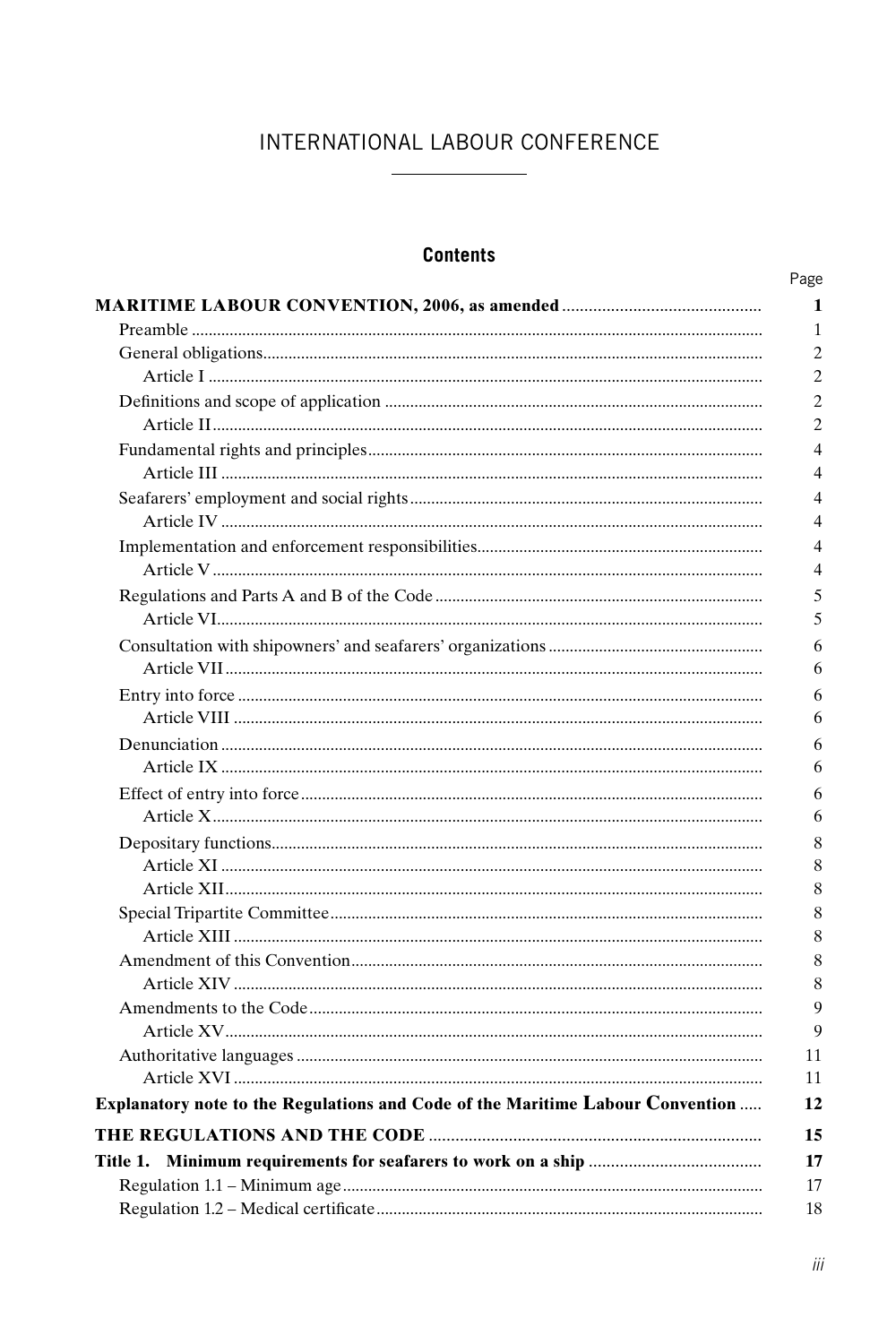|                                                                                  | 19  |
|----------------------------------------------------------------------------------|-----|
|                                                                                  | 20  |
|                                                                                  | 25  |
|                                                                                  | 25  |
|                                                                                  | 27  |
|                                                                                  | 31  |
|                                                                                  | 33  |
|                                                                                  | 35  |
| Regulation 2.6 – Seafarer compensation for the ship's loss or foundering         | 40  |
|                                                                                  | 41  |
| Regulation 2.8 – Career and skill development and opportunities                  | 41  |
| Title 3. Accommodation, recreational facilities, food and catering               | 43  |
|                                                                                  | 43  |
|                                                                                  | 54  |
| Title 4. Health protection, medical care, welfare and social security protection | 57  |
|                                                                                  | 57  |
|                                                                                  | 61  |
| Regulation 4.3 – Health and safety protection and accident prevention            | 64  |
|                                                                                  | 72  |
|                                                                                  | 75  |
|                                                                                  | 78  |
|                                                                                  | 78  |
|                                                                                  | 78  |
|                                                                                  | 79  |
| Regulation 5.1.3 – Maritime labour certificate and declaration of maritime       | 81  |
|                                                                                  | 85  |
|                                                                                  | 89  |
|                                                                                  | 91  |
|                                                                                  | 91  |
|                                                                                  | 91  |
| Regulation 5.2.2 – Onshore seafarer complaint-handling procedures                | 94  |
|                                                                                  | 95  |
|                                                                                  | 97  |
|                                                                                  | 98  |
|                                                                                  | 98  |
|                                                                                  | 100 |
|                                                                                  | 101 |
|                                                                                  | 111 |
|                                                                                  | 112 |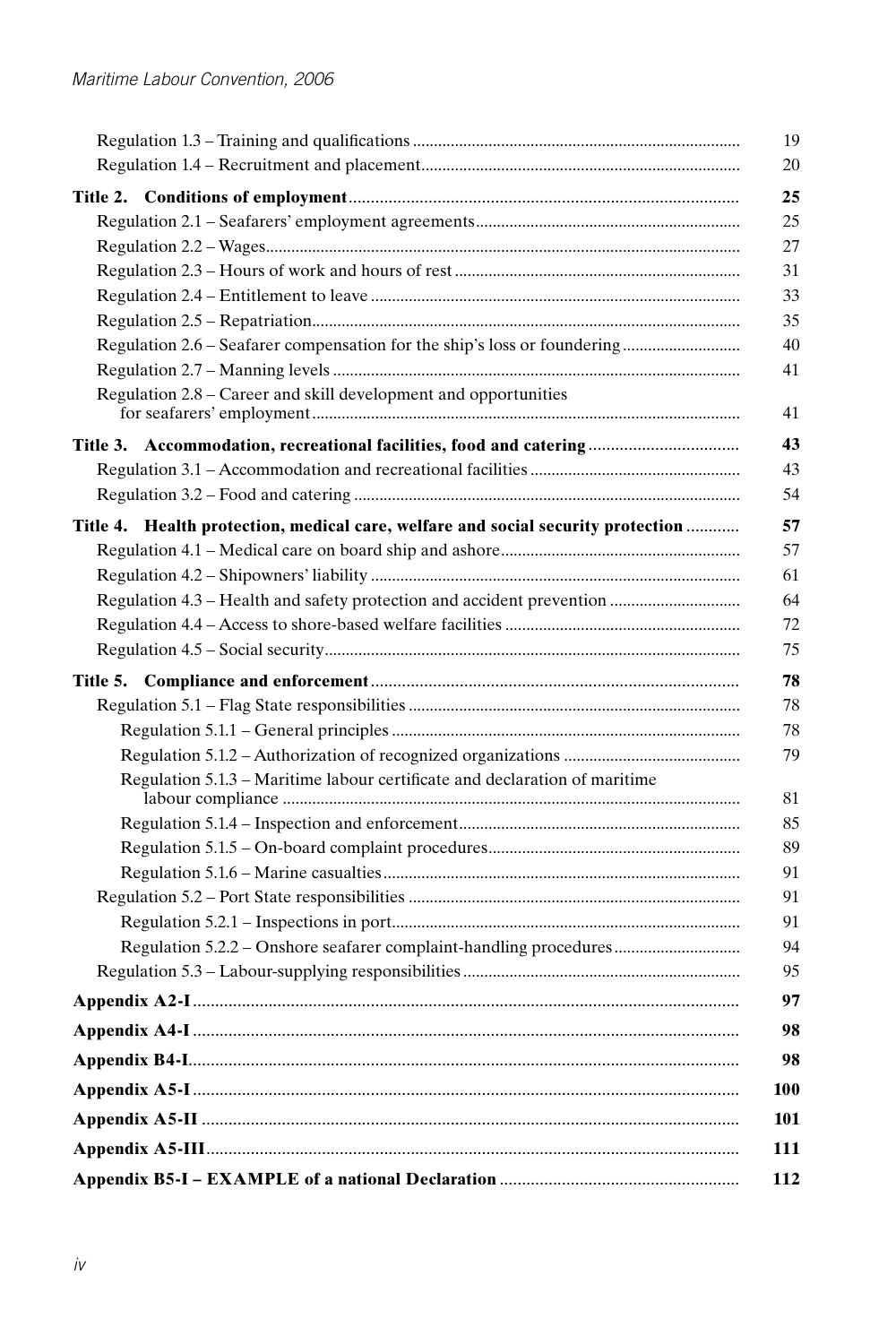## **MARITIME LABOUR CONVENTION, 2006, as amended**

<span id="page-4-0"></span>**Adopted by the International Labour Conference at its 94th (Maritime) Session (2006) Amendments approved by the International Labour Conference at its 103rd Session (2014) Amendments approved by the International Labour Conference at its 105th Session (2016) Amendments approved by the International Labour Conference at its 107th Session (2018)**

## PRFAMBLE

The General Conference of the International Labour Organization,

Having been convened at Geneva by the Governing Body of the International Labour Office, and having met in its Ninety-fourth Session on 7 February 2006, and

Desiring to create a single, coherent instrument embodying as far as possible all up-to-date standards of existing international maritime labour Conventions and Recommendations, as well as the fundamental principles to be found in other international labour Conventions, in particular:

- the Forced Labour Convention, 1930 (No. 29);
- the Freedom of Association and Protection of the Right to Organise Convention, 1948 (No. 87);
- the Right to Organise and Collective Bargaining Convention, 1949 (No. 98);
- the Equal Remuneration Convention, 1951 (No. 100);
- the Abolition of Forced Labour Convention, 1957 (No. 105);
- the Discrimination (Employment and Occupation) Convention, 1958 (No. 111);
- the Minimum Age Convention, 1973 (No. 138);
- the Worst Forms of Child Labour Convention, 1999 (No. 182); and

Mindful of the core mandate of the Organization, which is to promote decent conditions of work, and

Recalling the ILO Declaration on Fundamental Principles and Rights at Work, 1998, and

Mindful also that seafarers are covered by the provisions of other ILO instruments and have other rights which are established as fundamental rights and freedoms applicable to all persons, and

Considering that, given the global nature of the shipping industry, seafarers need special protection, and

Mindful also of the international standards on ship safety, human security and quality ship management in the International Convention for the Safety of Life at Sea, 1974, as amended, the Convention on the International Regulations for Preventing Collisions at Sea, 1972, as amended, and the seafarer training and competency requirements in the International Convention on Standards of Training, Certification and Watchkeeping for Seafarers, 1978, as amended, and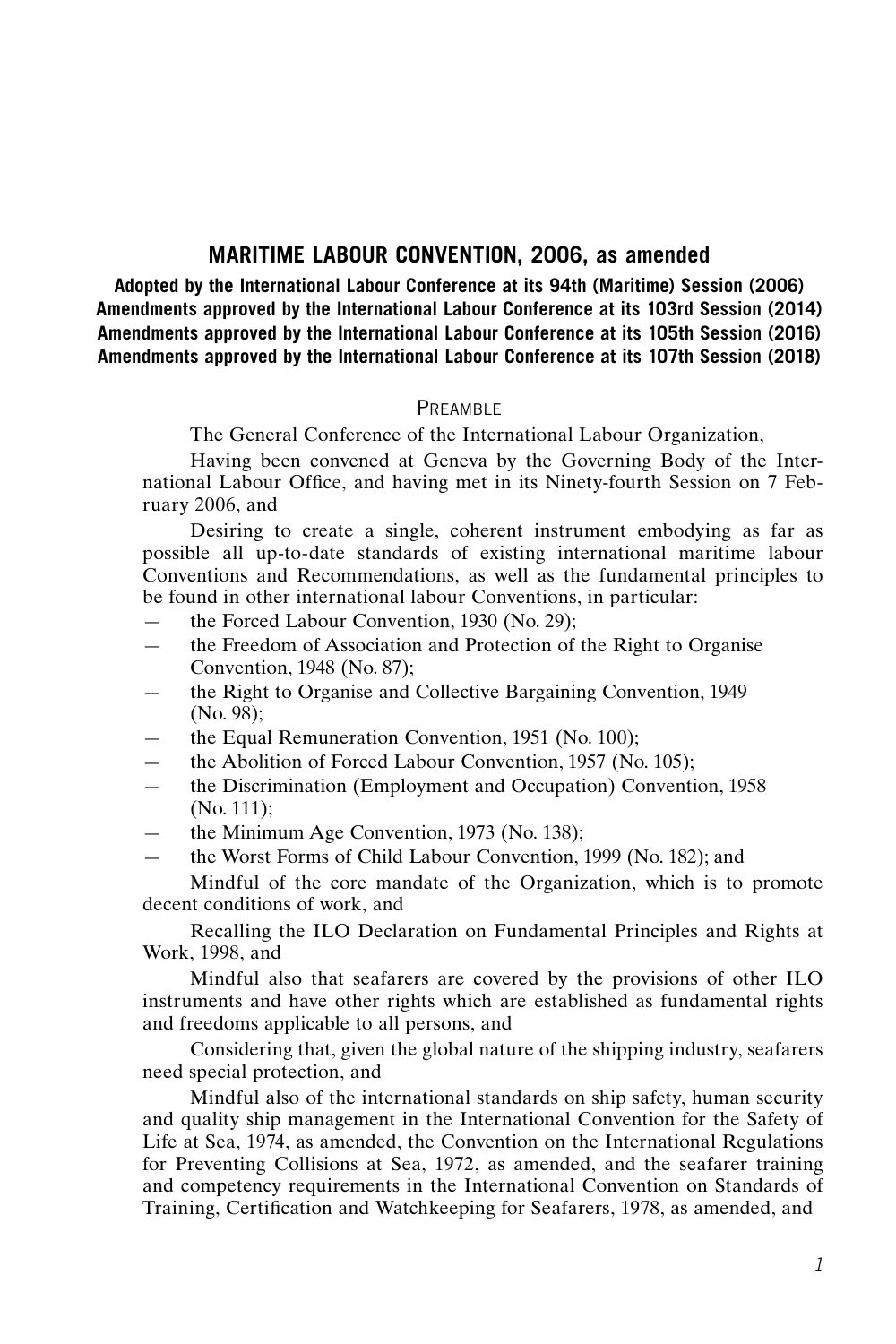<span id="page-5-0"></span>Recalling that the United Nations Convention on the Law of the Sea, 1982, sets out a general legal framework within which all activities in the oceans and seas must be carried out and is of strategic importance as the basis for national, regional and global action and cooperation in the marine sector, and that its integrity needs to be maintained, and

Recalling that Article 94 of the United Nations Convention on the Law of the Sea, 1982, establishes the duties and obligations of a flag State with regard to, inter alia, labour conditions, crewing and social matters on ships that fly its flag, and

Recalling paragraph 8 of article 19 of the Constitution of the International Labour Organisation which provides that in no case shall the adoption of any Convention or Recommendation by the Conference or the ratification of any Convention by any Member be deemed to affect any law, award, custom or agreement which ensures more favourable conditions to the workers concerned than those provided for in the Convention or Recommendation, and

Determined that this new instrument should be designed to secure the widest possible acceptability among governments, shipowners and seafarers committed to the principles of decent work, that it should be readily updateable and that it should lend itself to effective implementation and enforcement, and

Having decided upon the adoption of certain proposals for the realization of such an instrument, which is the only item on the agenda of the session, and

Having determined that these proposals shall take the form of an international Convention;

adopts this twenty-third day of February of the year two thousand and six the following Convention, which may be cited as the Maritime Labour Convention, 2006.

## General obligations

#### *Article I*

1. Each Member which ratifies this Convention undertakes to give complete effect to its provisions in the manner set out in Article VI in order to secure the right of all seafarers to decent employment.

2. Members shall cooperate with each other for the purpose of ensuring the effective implementation and enforcement of this Convention.

#### Definitions and scope of application

#### *Article II*

1. For the purpose of this Convention and unless provided otherwise in particular provisions, the term:

- (a) *competent authority* means the minister, government department or other authority having power to issue and enforce regulations, orders or other instructions having the force of law in respect of the subject matter of the provision concerned;
- (b) *declaration of maritime labour compliance* means the declaration referred to in Regulation 5.1.3;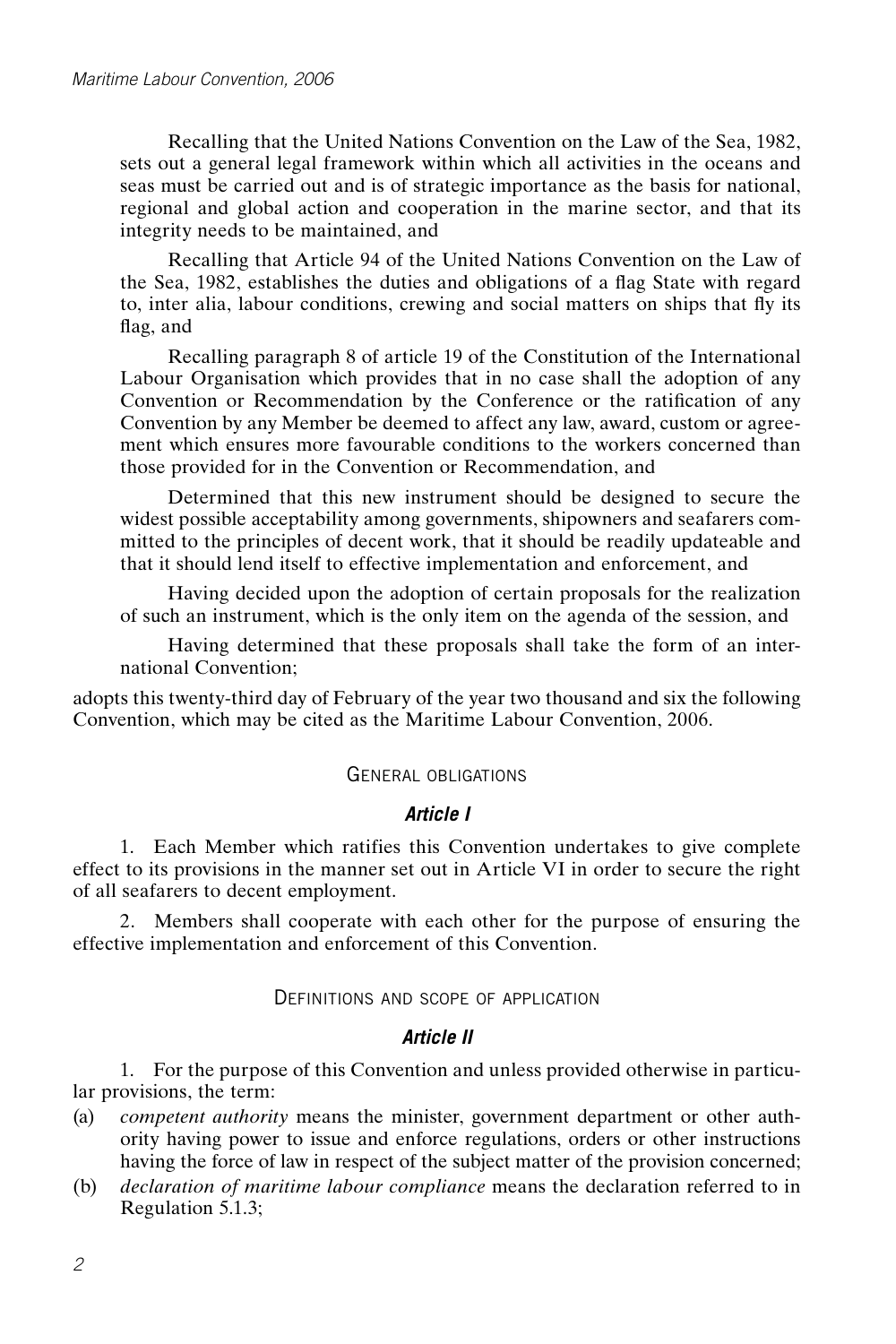- (c) *gross tonnage* means the gross tonnage calculated in accordance with the tonnage measurement regulations contained in Annex I to the International Convention on Tonnage Measurement of Ships, 1969, or any successor Convention; for ships covered by the tonnage measurement interim scheme adopted by the International Maritime Organization, the gross tonnage is that which is included in the REMARKS column of the International Tonnage Certificate (1969);
- (d) *maritime labour certificate* means the certificate referred to in Regulation 5.1.3;
- (e) *requirements of this Convention* refers to the requirements in these Articles and in the Regulations and Part A of the Code of this Convention;
- (f) *seafarer* means any person who is employed or engaged or works in any capacity on board a ship to which this Convention applies;
- (g) *seafarers' employment agreement* includes both a contract of employment and articles of agreement;
- (h) *seafarer recruitment and placement service* means any person, company, institution, agency or other organization, in the public or the private sector, which is engaged in recruiting seafarers on behalf of shipowners or placing seafarers with shipowners;
- (i) *ship* means a ship other than one which navigates exclusively in inland waters or waters within, or closely adjacent to, sheltered waters or areas where port regulations apply;
- (j) *shipowner* means the owner of the ship or another organization or person, such as the manager, agent or bareboat charterer, who has assumed the responsibility for the operation of the ship from the owner and who, on assuming such responsibility, has agreed to take over the duties and responsibilities imposed on shipowners in accordance with this Convention, regardless of whether any other organization or persons fulfil certain of the duties or responsibilities on behalf of the shipowner.

2. Except as expressly provided otherwise, this Convention applies to all seafarers.

3. In the event of doubt as to whether any categories of persons are to be regarded as seafarers for the purpose of this Convention, the question shall be determined by the competent authority in each Member after consultation with the shipowners' and seafarers' organizations concerned with this question.

4. Except as expressly provided otherwise, this Convention applies to all ships, whether publicly or privately owned, ordinarily engaged in commercial activities, other than ships engaged in fishing or in similar pursuits and ships of traditional build such as dhows and junks. This Convention does not apply to warships or naval auxiliaries.

5. In the event of doubt as to whether this Convention applies to a ship or particular category of ships, the question shall be determined by the competent authority in each Member after consultation with the shipowners' and seafarers' organizations concerned.

6. Where the competent authority determines that it would not be reasonable or practicable at the present time to apply certain details of the Code referred to in Article VI, paragraph 1, to a ship or particular categories of ships flying the flag of the Member, the relevant provisions of the Code shall not apply to the extent that the subject matter is dealt with differently by national laws or regulations or collective bargaining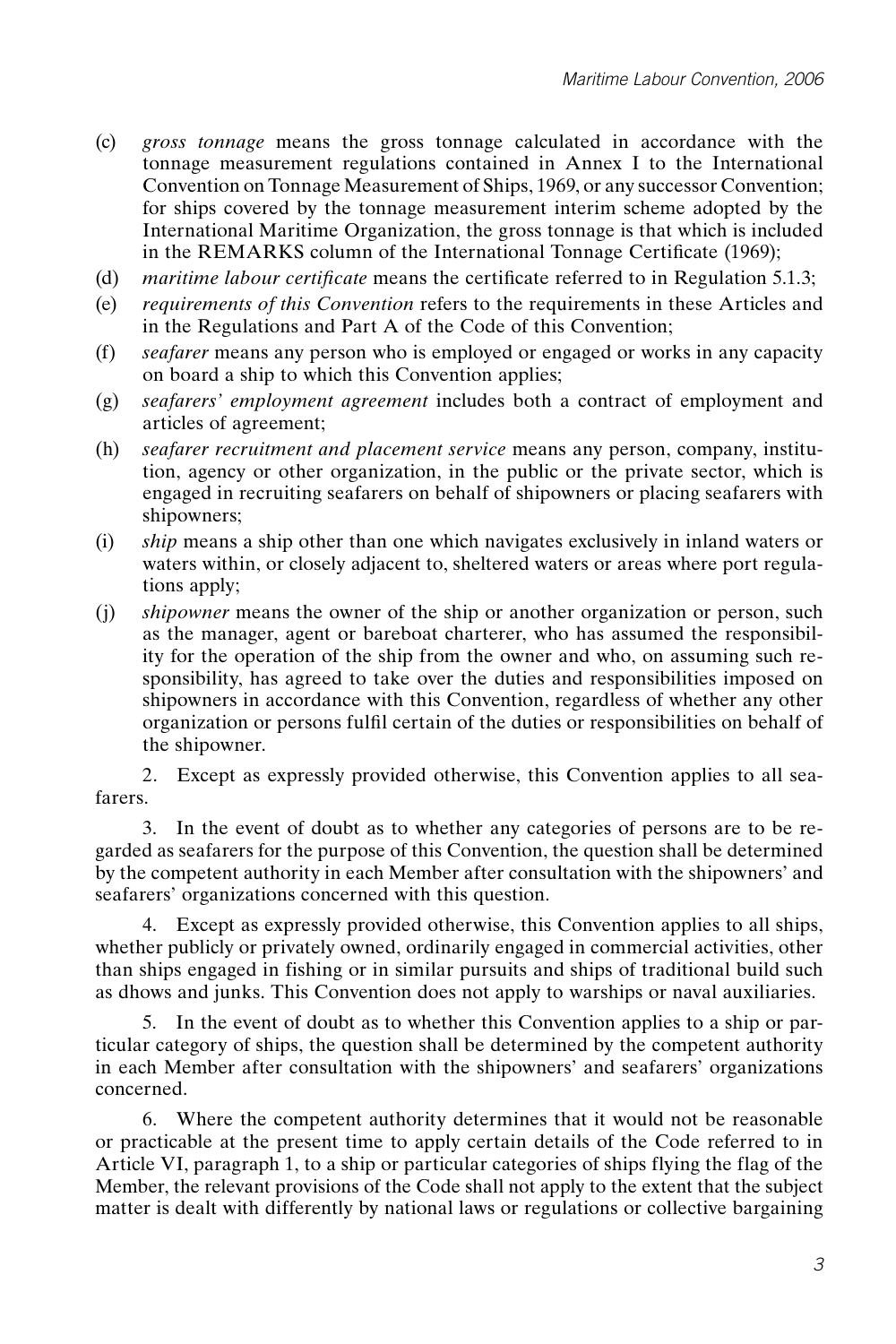<span id="page-7-0"></span>agreements or other measures. Such a determination may only be made in consultation with the shipowners' and seafarers' organizations concerned and may only be made with respect to ships of less than 200 gross tonnage not engaged in international voyages.

7. Any determinations made by a Member under paragraph 3 or 5 or 6 of this Article shall be communicated to the Director-General of the International Labour Office, who shall notify the Members of the Organization.

8. Unless expressly provided otherwise, a reference to this Convention constitutes at the same time a reference to the Regulations and the Code.

#### Fundamental rights and principles

## *Article III*

Each Member shall satisfy itself that the provisions of its law and regulations respect, in the context of this Convention, the fundamental rights to:

- (a) freedom of association and the effective recognition of the right to collective bargaining;
- (b) the elimination of all forms of forced or compulsory labour;
- (c) the effective abolition of child labour; and
- (d) the elimination of discrimination in respect of employment and occupation.

## Seafarers' employment and social rights

#### *Article IV*

1. Every seafarer has the right to a safe and secure workplace that complies with safety standards.

2. Every seafarer has a right to fair terms of employment.

3. Every seafarer has a right to decent working and living conditions on board ship.

4. Every seafarer has a right to health protection, medical care, welfare measures and other forms of social protection.

5. Each Member shall ensure, within the limits of its jurisdiction, that the seafarers' employment and social rights set out in the preceding paragraphs of this Article are fully implemented in accordance with the requirements of this Convention. Unless specified otherwise in the Convention, such implementation may be achieved through national laws or regulations, through applicable collective bargaining agreements or through other measures or in practice.

#### Implementation and enforcement responsibilities

## *Article V*

1. Each Member shall implement and enforce laws or regulations or other measures that it has adopted to fulfil its commitments under this Convention with respect to ships and seafarers under its jurisdiction.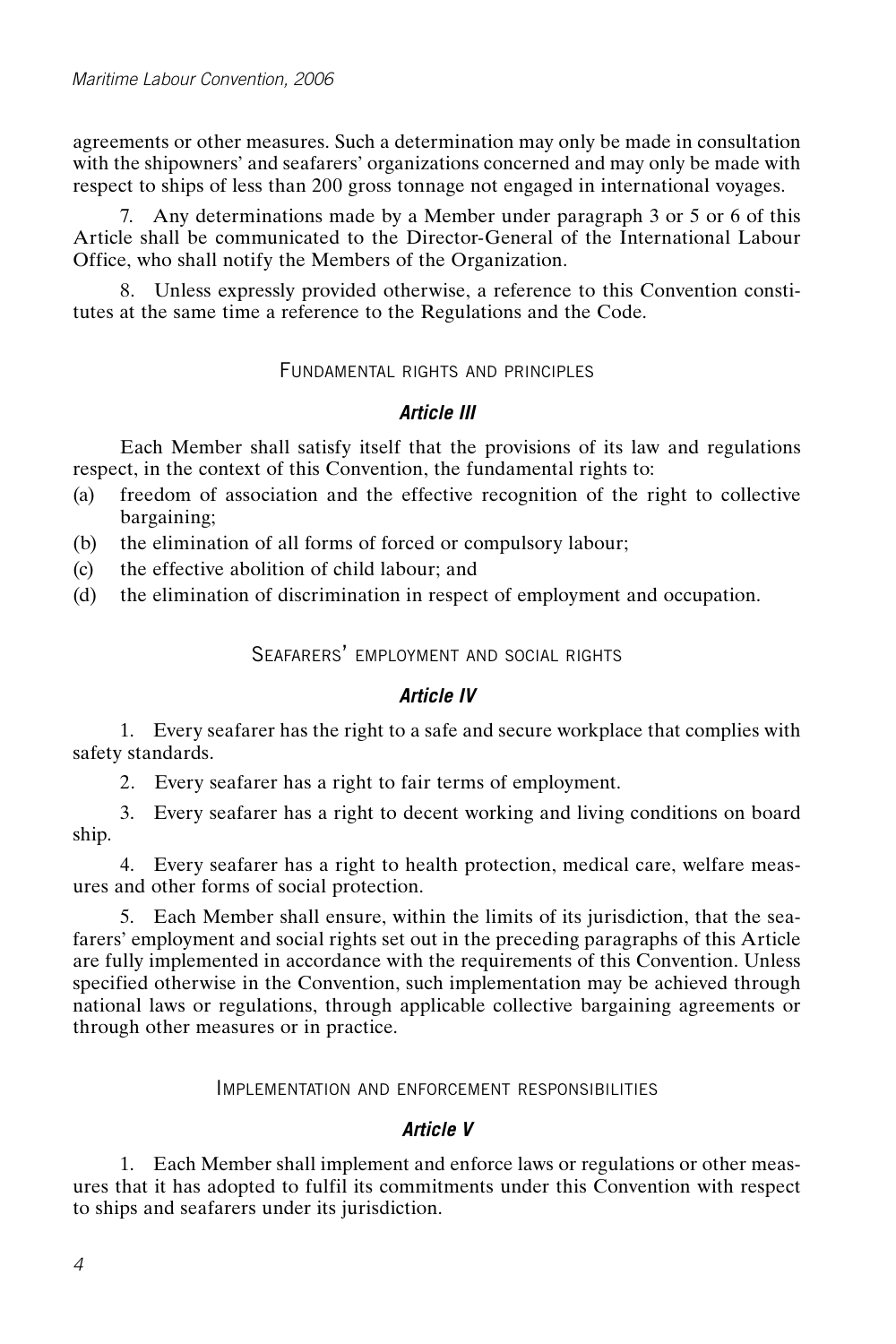<span id="page-8-0"></span>2. Each Member shall effectively exercise its jurisdiction and control over ships that fly its flag by establishing a system for ensuring compliance with the requirements of this Convention, including regular inspections, reporting, monitoring and legal proceedings under the applicable laws.

3. Each Member shall ensure that ships that fly its flag carry a maritime labour certificate and a declaration of maritime labour compliance as required by this Convention.

4. A ship to which this Convention applies may, in accordance with international law, be inspected by a Member other than the flag State, when the ship is in one of its ports, to determine whether the ship is in compliance with the requirements of this Convention.

5. Each Member shall effectively exercise its jurisdiction and control over seafarer recruitment and placement services, if these are established in its territory.

6. Each Member shall prohibit violations of the requirements of this Convention and shall, in accordance with international law, establish sanctions or require the adoption of corrective measures under its laws which are adequate to discourage such violations.

7. Each Member shall implement its responsibilities under this Convention in such a way as to ensure that the ships that fly the flag of any State that has not ratified this Convention do not receive more favourable treatment than the ships that fly the flag of any State that has ratified it.

## Regulations and Parts A and B of the Code

## *Article VI*

1. The Regulations and the provisions of Part A of the Code are mandatory. The provisions of Part B of the Code are not mandatory.

2. Each Member undertakes to respect the rights and principles set out in the Regulations and to implement each Regulation in the manner set out in the corresponding provisions of Part A of the Code. In addition, the Member shall give due consideration to implementing its responsibilities in the manner provided for in Part B of the Code.

3. A Member which is not in a position to implement the rights and principles in the manner set out in Part A of the Code may, unless expressly provided otherwise in this Convention, implement Part A through provisions in its laws and regulations or other measures which are substantially equivalent to the provisions of Part A.

4. For the sole purpose of paragraph 3 of this Article, any law, regulation, collective agreement or other implementing measure shall be considered to be substantially equivalent, in the context of this Convention, if the Member satisfies itself that:

- (a) it is conducive to the full achievement of the general object and purpose of the provision or provisions of Part A of the Code concerned; and
- (b) it gives effect to the provision or provisions of Part A of the Code concerned.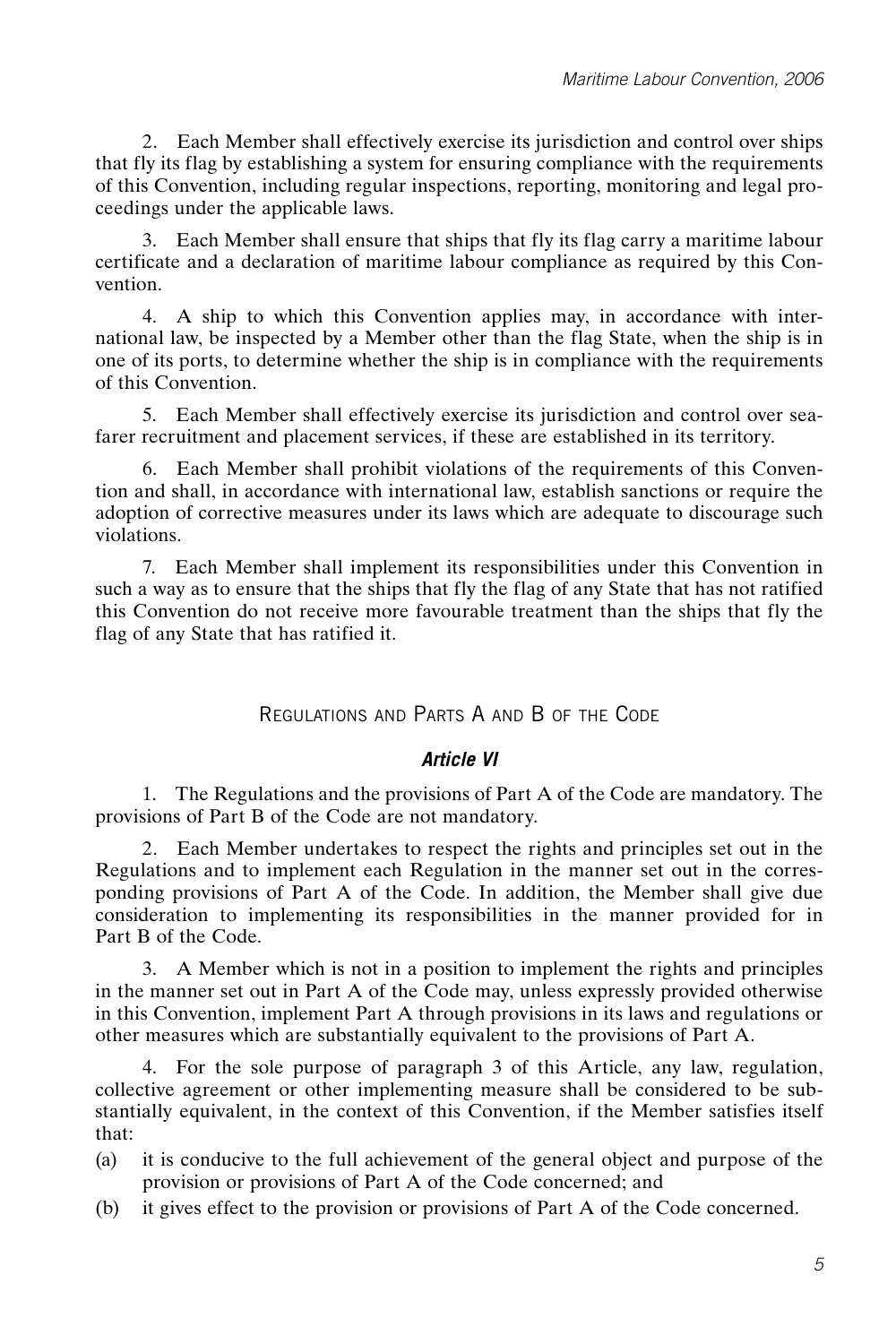## <span id="page-9-0"></span>Consultation with shipowners' and seafarers' organizations

#### *Article VII*

Any derogation, exemption or other flexible application of this Convention for which the Convention requires consultation with shipowners' and seafarers' organizations may, in cases where representative organizations of shipowners or of seafarers do not exist within a Member, only be decided by that Member through consultation with the Committee referred to in Article XIII.

#### Entry into force

## *Article VIII*

1. The formal ratifications of this Convention shall be communicated to the Director-General of the International Labour Office for registration.

2. This Convention shall be binding only upon those Members of the International Labour Organization whose ratifications have been registered by the Director-General.

3. This Convention shall come into force 12 months after the date on which there have been registered ratifications by at least 30 Members with a total share in the world gross tonnage of ships of at least 33 per cent.

4. Thereafter, this Convention shall come into force for any Member 12 months after the date on which its ratification has been registered.

#### **DENUNCIATION**

#### *Article IX*

1. A Member which has ratified this Convention may denounce it after the expiration of ten years from the date on which the Convention first comes into force, by an act communicated to the Director-General of the International Labour Office for registration. Such denunciation shall not take effect until one year after the date on which it is registered.

2. Each Member which does not, within the year following the expiration of the period of ten years mentioned in paragraph 1 of this Article, exercise the right of denunciation provided for in this Article, shall be bound for another period of ten years and, thereafter, may denounce this Convention at the expiration of each new period of ten years under the terms provided for in this Article.

Effect of entry into force

## *Article X*

This Convention revises the following Conventions: Minimum Age (Sea) Convention, 1920 (No. 7) Unemployment Indemnity (Shipwreck) Convention, 1920 (No. 8)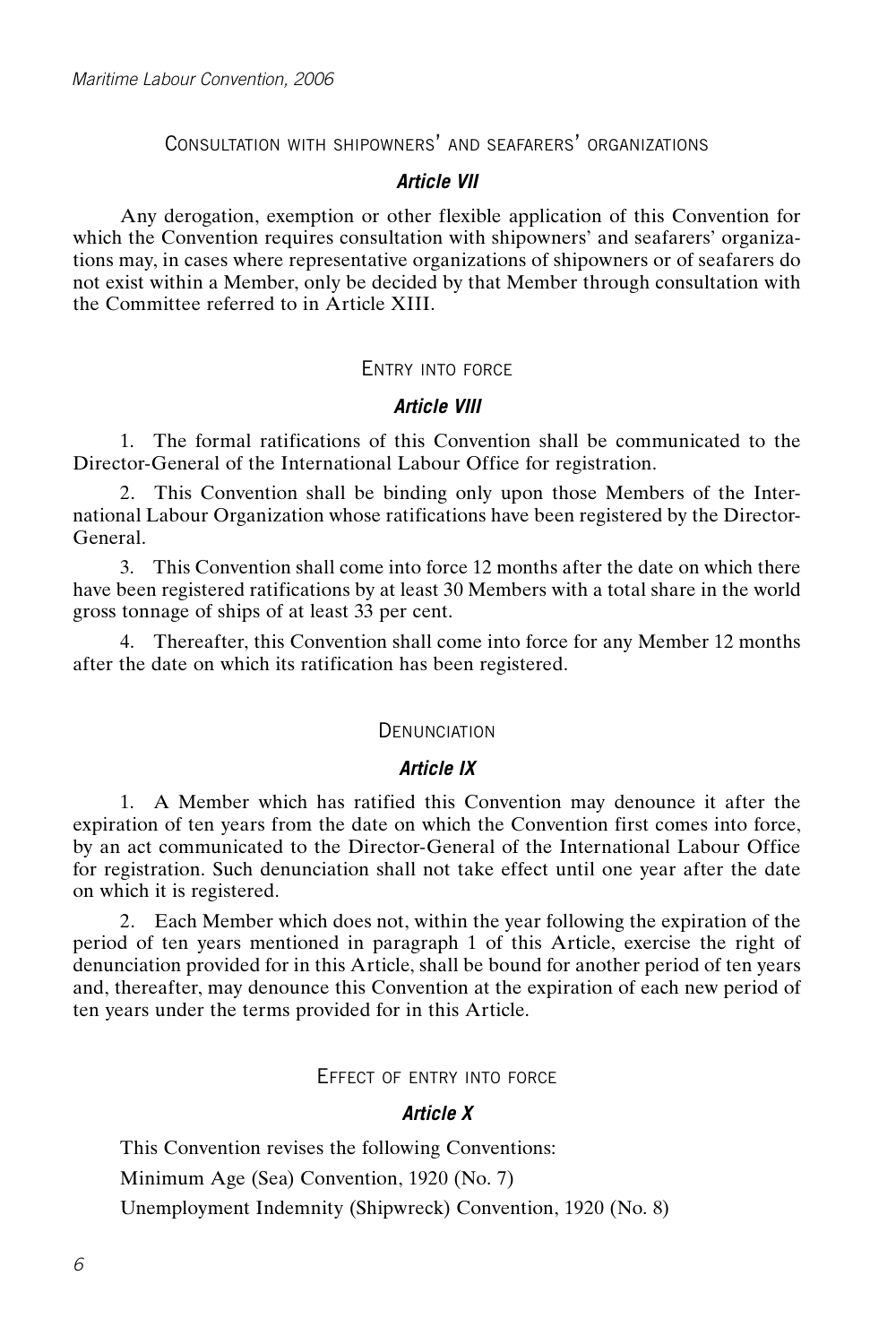Placing of Seamen Convention, 1920 (No. 9) Medical Examination of Young Persons (Sea) Convention, 1921 (No. 16) Seamen's Articles of Agreement Convention, 1926 (No. 22) Repatriation of Seamen Convention, 1926 (No. 23) Officers' Competency Certificates Convention, 1936 (No. 53) Holidays with Pay (Sea) Convention, 1936 (No. 54) Shipowners' Liability (Sick and Injured Seamen) Convention, 1936 (No. 55) Sickness Insurance (Sea) Convention, 1936 (No. 56) Hours of Work and Manning (Sea) Convention, 1936 (No. 57) Minimum Age (Sea) Convention (Revised), 1936 (No. 58) Food and Catering (Ships' Crews) Convention, 1946 (No. 68) Certification of Ships' Cooks Convention, 1946 (No. 69) Social Security (Seafarers) Convention, 1946 (No. 70) Paid Vacations (Seafarers) Convention, 1946 (No. 72) Medical Examination (Seafarers) Convention, 1946 (No. 73) Certification of Able Seamen Convention, 1946 (No. 74) Accommodation of Crews Convention, 1946 (No. 75) Wages, Hours of Work and Manning (Sea) Convention, 1946 (No. 76) Paid Vacations (Seafarers) Convention (Revised), 1949 (No. 91) Accommodation of Crews Convention (Revised), 1949 (No. 92) Wages, Hours of Work and Manning (Sea) Convention (Revised), 1949 (No. 93) Wages, Hours of Work and Manning (Sea) Convention (Revised), 1958 (No. 109) Accommodation of Crews (Supplementary Provisions) Convention, 1970 (No. 133) Prevention of Accidents (Seafarers) Convention, 1970 (No. 134) Continuity of Employment (Seafarers) Convention, 1976 (No. 145) Seafarers' Annual Leave with Pay Convention, 1976 (No. 146) Merchant Shipping (Minimum Standards) Convention, 1976 (No. 147) Protocol of 1996 to the Merchant Shipping (Minimum Standards) Convention, 1976 (No. 147) Seafarers' Welfare Convention, 1987 (No. 163) Health Protection and Medical Care (Seafarers) Convention, 1987 (No. 164) Social Security (Seafarers) Convention (Revised), 1987 (No. 165) Repatriation of Seafarers Convention (Revised), 1987 (No. 166) Labour Inspection (Seafarers) Convention, 1996 (No. 178) Recruitment and Placement of Seafarers Convention, 1996 (No. 179) Seafarers' Hours of Work and the Manning of Ships Convention, 1996 (No. 180).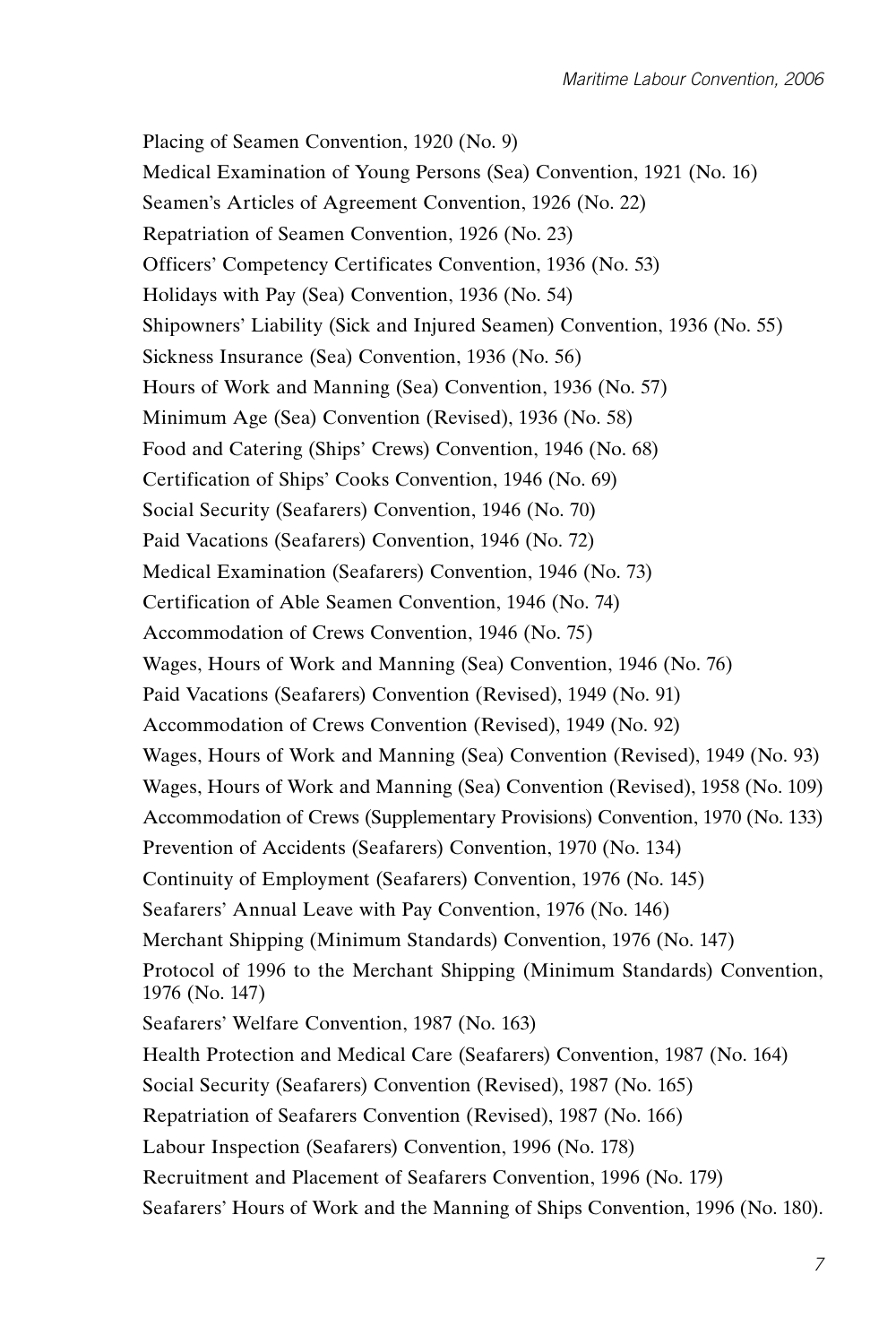#### Depositary functions

## *Article XI*

<span id="page-11-0"></span>1. The Director-General of the International Labour Office shall notify all Members of the International Labour Organization of the registration of all ratifications, acceptances and denunciations under this Convention.

2. When the conditions provided for in paragraph 3 of Article VIII have been fulfilled, the Director-General shall draw the attention of the Members of the Organization to the date upon which the Convention will come into force.

#### *Article XII*

The Director-General of the International Labour Office shall communicate to the Secretary-General of the United Nations for registration in accordance with Article 102 of the Charter of the United Nations full particulars of all ratifications, acceptances and denunciations registered under this Convention.

## SPECIAL TRIPARTITE COMMITTEE

#### *Article XIII*

1. The Governing Body of the International Labour Office shall keep the working of this Convention under continuous review through a committee established by it with special competence in the area of maritime labour standards.

2. For matters dealt with in accordance with this Convention, the Committee shall consist of two representatives nominated by the Government of each Member which has ratified this Convention, and the representatives of Shipowners and Seafarers appointed by the Governing Body after consultation with the Joint Maritime Commission.

3. The Government representatives of Members which have not yet ratified this Convention may participate in the Committee but shall have no right to vote on any matter dealt with in accordance with this Convention. The Governing Body may invite other organizations or entities to be represented on the Committee by observers.

4. The votes of each Shipowner and Seafarer representative in the Committee shall be weighted so as to ensure that the Shipowners' group and the Seafarers' group each have half the voting power of the total number of governments which are represented at the meeting concerned and entitled to vote.

#### Amendment of this Convention

#### *Article XIV*

1. Amendments to any of the provisions of this Convention may be adopted by the General Conference of the International Labour Organization in the framework of article 19 of the Constitution of the International Labour Organisation and the rules and procedures of the Organization for the adoption of Conventions. Amendments to the Code may also be adopted following the procedures in Article XV.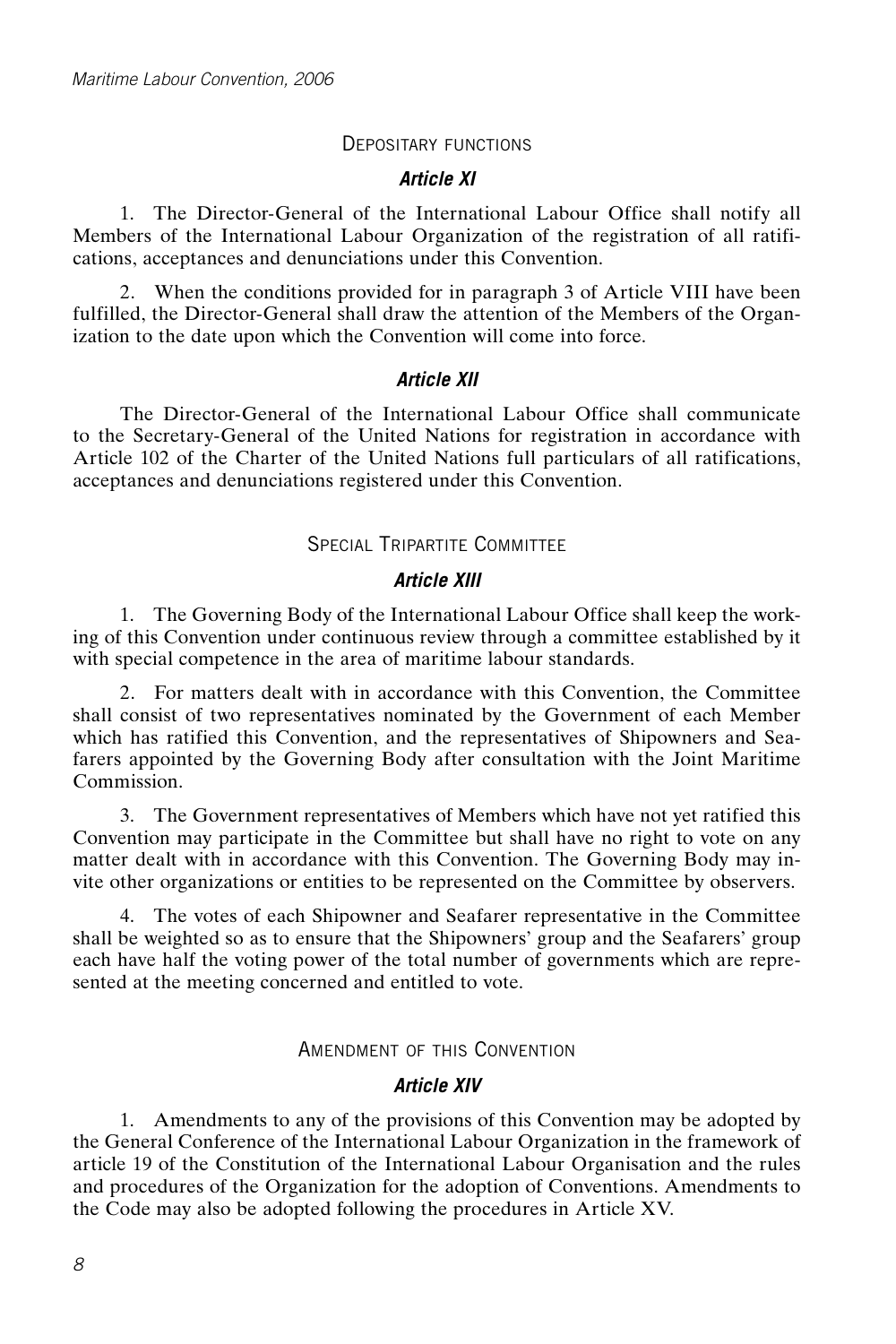<span id="page-12-0"></span>2. In the case of Members whose ratifications of this Convention were registered before the adoption of the amendment, the text of the amendment shall be communicated to them for ratification.

3. In the case of other Members of the Organization, the text of the Convention as amended shall be communicated to them for ratification in accordance with article 19 of the Constitution.

4. An amendment shall be deemed to have been accepted on the date when there have been registered ratifications, of the amendment or of the Convention as amended, as the case may be, by at least 30 Members with a total share in the world gross tonnage of ships of at least 33 per cent.

5. An amendment adopted in the framework of article 19 of the Constitution shall be binding only upon those Members of the Organization whose ratifications have been registered by the Director-General of the International Labour Office.

6. For any Member referred to in paragraph 2 of this Article, an amendment shall come into force 12 months after the date of acceptance referred to in paragraph 4 of this Article or 12 months after the date on which its ratification of the amendment has been registered, whichever date is later.

7. Subject to paragraph 9 of this Article, for Members referred to in paragraph 3 of this Article, the Convention as amended shall come into force 12 months after the date of acceptance referred to in paragraph 4 of this Article or 12 months after the date on which their ratifications of the Convention have been registered, whichever date is later.

8. For those Members whose ratification of this Convention was registered before the adoption of an amendment but which have not ratified the amendment, this Convention shall remain in force without the amendment concerned.

9. Any Member whose ratification of this Convention is registered after the adoption of the amendment but before the date referred to in paragraph 4 of this Article may, in a declaration accompanying the instrument of ratification, specify that its ratification relates to the Convention without the amendment concerned. In the case of a ratification with such a declaration, the Convention shall come into force for the Member concerned 12 months after the date on which the ratification was registered. Where an instrument of ratification is not accompanied by such a declaration, or where the ratification is registered on or after the date referred to in paragraph 4, the Convention shall come into force for the Member concerned 12 months after the date on which the ratification was registered and, upon its entry into force in accordance with paragraph 7 of this Article, the amendment shall be binding on the Member concerned unless the amendment provides otherwise.

## Amendments to the Code

## *Article XV*

1. The Code may be amended either by the procedure set out in Article XIV or, unless expressly provided otherwise, in accordance with the procedure set out in the present Article.

2. An amendment to the Code may be proposed to the Director-General of the International Labour Office by the government of any Member of the Organization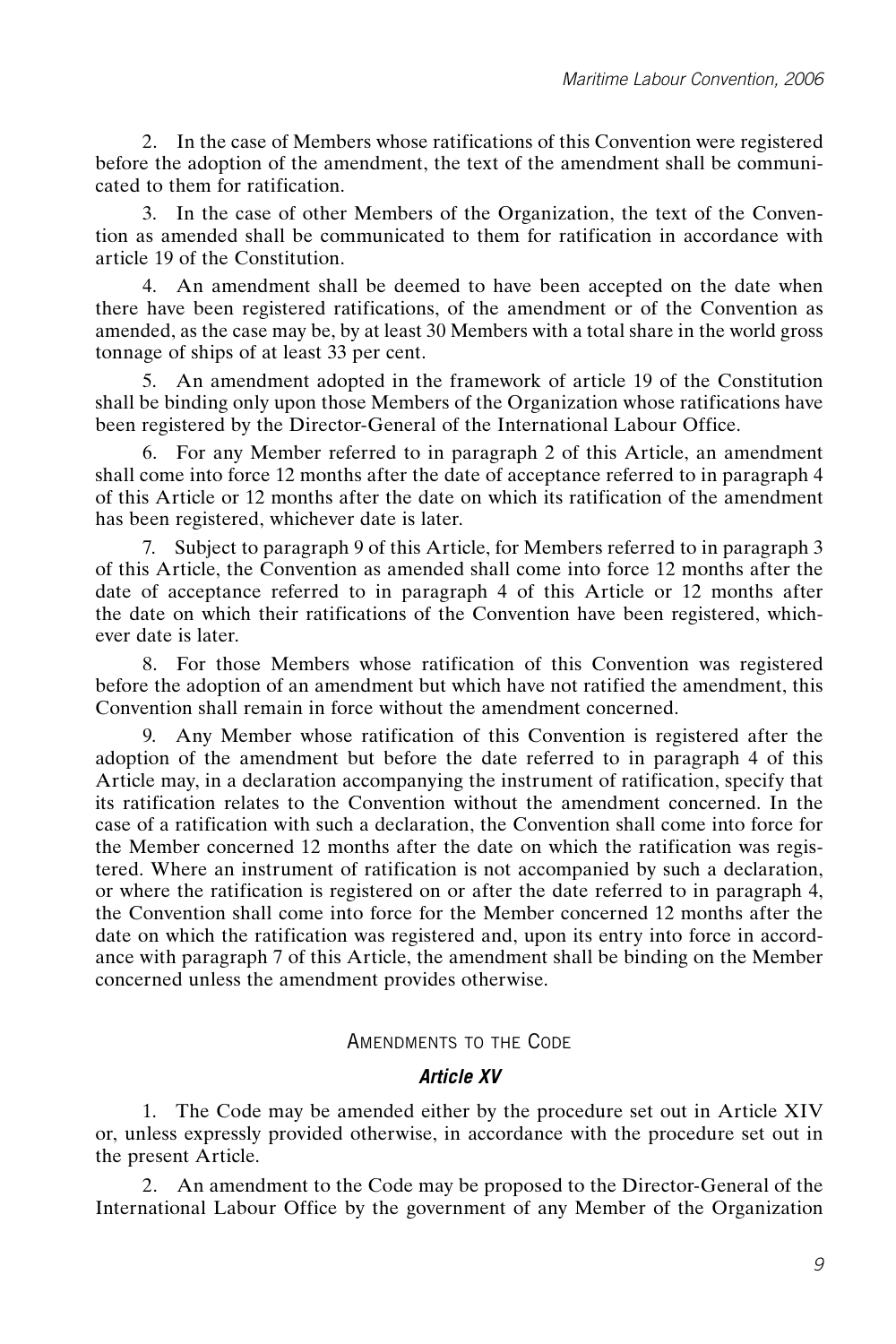or by the group of Shipowner representatives or the group of Seafarer representatives who have been appointed to the Committee referred to in Article XIII. An amendment proposed by a government must have been proposed by, or be supported by, at least five governments of Members that have ratified the Convention or by the group of Shipowner or Seafarer representatives referred to in this paragraph.

3. Having verified that the proposal for amendment meets the requirements of paragraph 2 of this Article, the Director-General shall promptly communicate the proposal, accompanied by any comments or suggestions deemed appropriate, to all Members of the Organization, with an invitation to them to transmit their observations or suggestions concerning the proposal within a period of six months or such other period (which shall not be less than three months nor more than nine months) prescribed by the Governing Body.

4. At the end of the period referred to in paragraph 3 of this Article, the proposal, accompanied by a summary of any observations or suggestions made under that paragraph, shall be transmitted to the Committee for consideration at a meeting. An amendment shall be considered adopted by the Committee if:

- (a) at least half the governments of Members that have ratified this Convention are represented in the meeting at which the proposal is considered; and
- (b) a majority of at least two-thirds of the Committee members vote in favour of the amendment; and
- (c) this majority comprises the votes in favour of at least half the government voting power, half the Shipowner voting power and half the Seafarer voting power of the Committee members registered at the meeting when the proposal is put to the vote.

5. Amendments adopted in accordance with paragraph 4 of this Article shall be submitted to the next session of the Conference for approval. Such approval shall require a majority of two-thirds of the votes cast by the delegates present. If such majority is not obtained, the proposed amendment shall be referred back to the Committee for reconsideration should the Committee so wish.

6. Amendments approved by the Conference shall be notified by the Director-General to each of the Members whose ratifications of this Convention were registered before the date of such approval by the Conference. These Members are referred to below as "the ratifying Members". The notification shall contain a reference to the present Article and shall prescribe the period for the communication of any formal disagreement. This period shall be two years from the date of the notification unless, at the time of approval, the Conference has set a different period, which shall be a period of at least one year. A copy of the notification shall be communicated to the other Members of the Organization for their information.

7. An amendment approved by the Conference shall be deemed to have been accepted unless, by the end of the prescribed period, formal expressions of disagreement have been received by the Director-General from more than 40 per cent of the Members which have ratified the Convention and which represent not less than 40 per cent of the gross tonnage of the ships of the Members which have ratified the Convention.

8. An amendment deemed to have been accepted shall come into force six months after the end of the prescribed period for all the ratifying Members except those which had formally expressed their disagreement in accordance with paragraph 7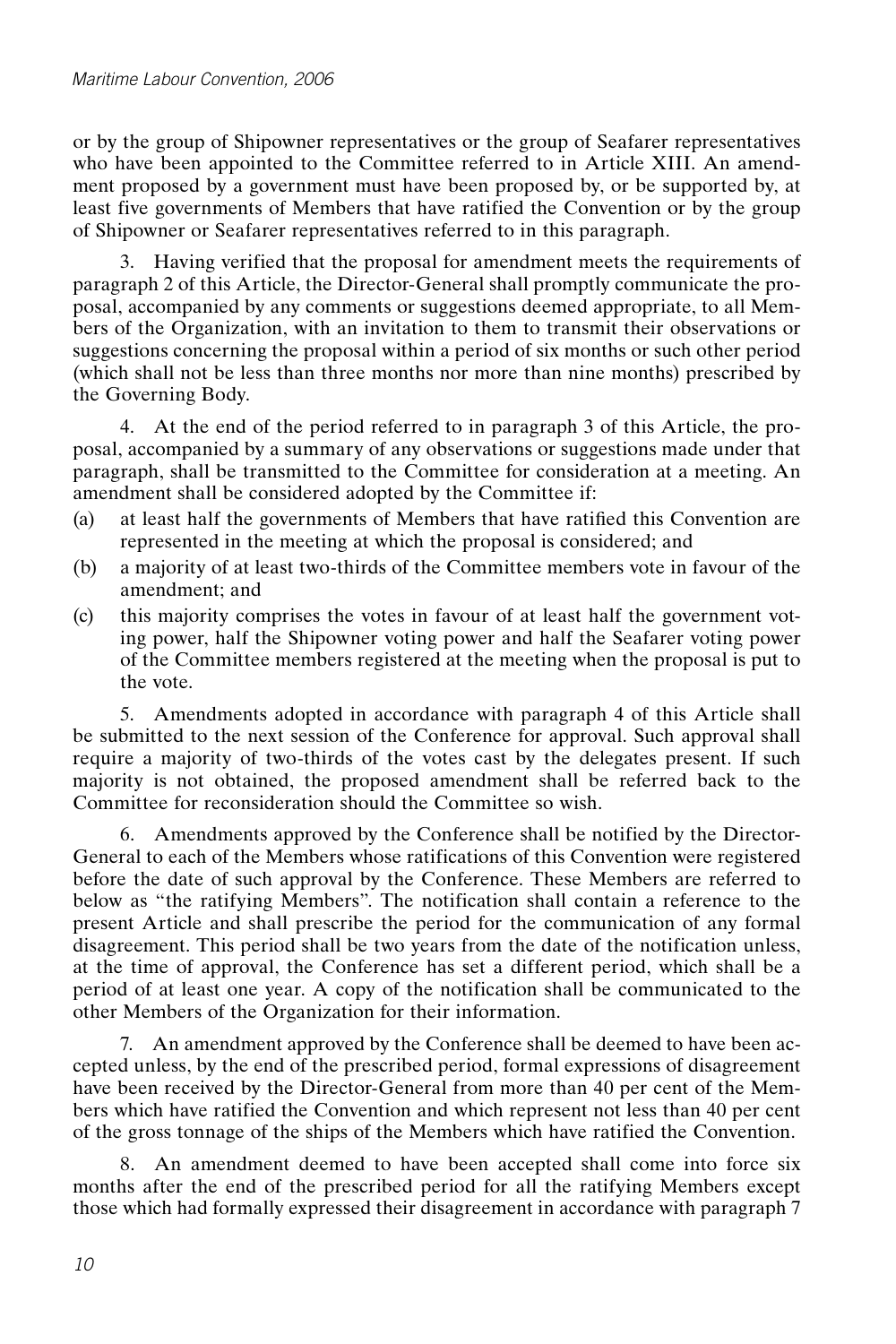<span id="page-14-0"></span>of this Article and have not withdrawn such disagreement in accordance with paragraph 11. However:

- (a) before the end of the prescribed period, any ratifying Member may give notice to the Director-General that it shall be bound by the amendment only after a subsequent express notification of its acceptance; and
- (b) before the date of entry into force of the amendment, any ratifying Member may give notice to the Director-General that it will not give effect to that amendment for a specified period.

9. An amendment which is the subject of a notice referred to in paragraph  $8(a)$ of this Article shall enter into force for the Member giving such notice six months after the Member has notified the Director-General of its acceptance of the amendment or on the date on which the amendment first comes into force, whichever date is later.

10. The period referred to in paragraph 8(b) of this Article shall not go beyond one year from the date of entry into force of the amendment or beyond any longer period determined by the Conference at the time of approval of the amendment.

11. A Member that has formally expressed disagreement with an amendment may withdraw its disagreement at any time. If notice of such withdrawal is received by the Director-General after the amendment has entered into force, the amendment shall enter into force for the Member six months after the date on which the notice was registered.

12. After entry into force of an amendment, the Convention may only be ratified in its amended form.

13. To the extent that a maritime labour certificate relates to matters covered by an amendment to the Convention which has entered into force:

- (a) a Member that has accepted that amendment shall not be obliged to extend the benefit of the Convention in respect of the maritime labour certificates issued to ships flying the flag of another Member which:
	- (i) pursuant to paragraph 7 of this Article, has formally expressed disagreement to the amendment and has not withdrawn such disagreement; or
	- (ii) pursuant to paragraph 8(a) of this Article, has given notice that its acceptance is subject to its subsequent express notification and has not accepted the amendment; and
- (b) a Member that has accepted the amendment shall extend the benefit of the Convention in respect of the maritime labour certificates issued to ships flying the flag of another Member that has given notice, pursuant to paragraph 8(b) of this Article, that it will not give effect to that amendment for the period specified in accordance with paragraph 10 of this Article.

## Authoritative languages

## *Article XVI*

The English and French versions of the text of this Convention are equally authoritative.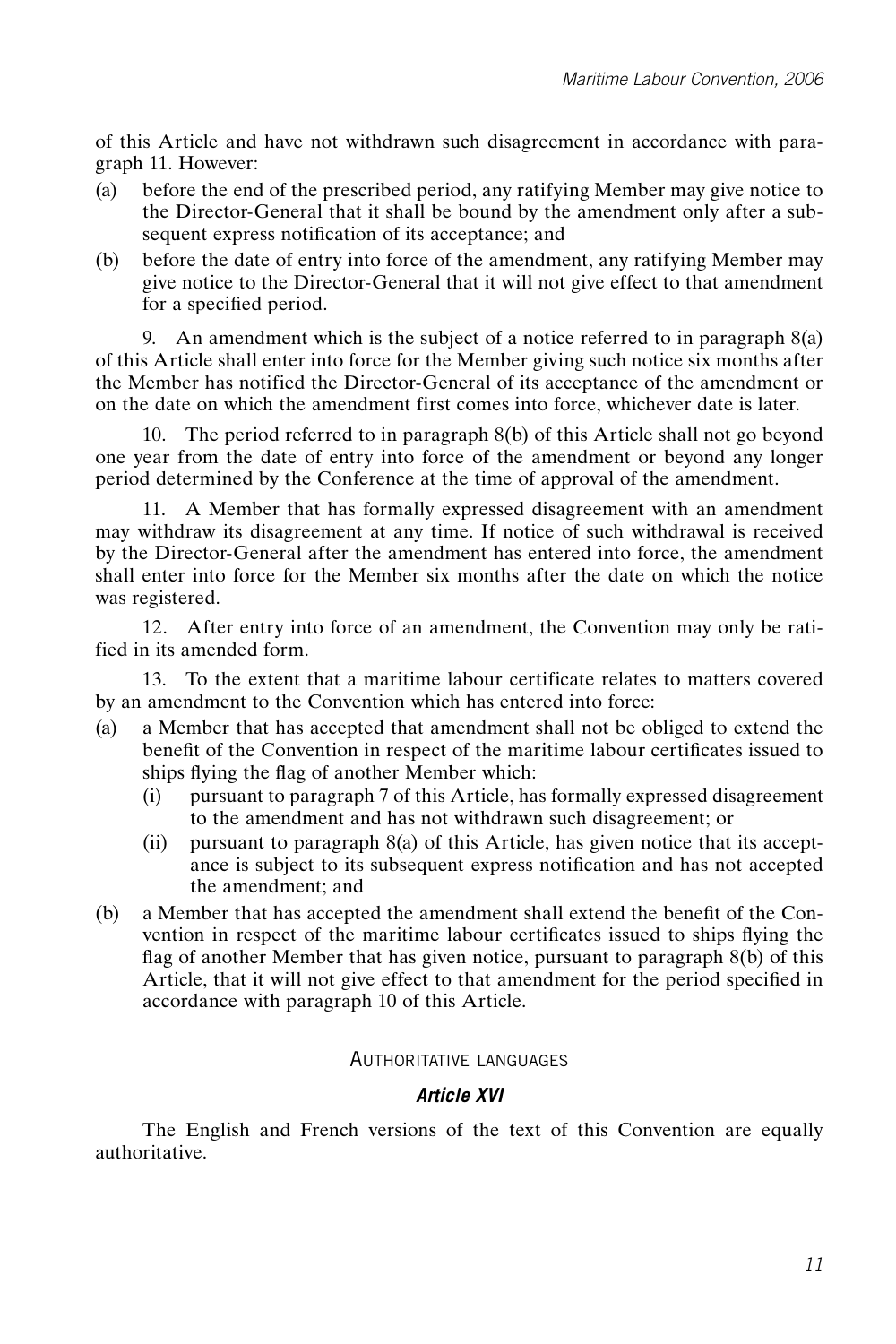#### **Explanatory note to the Regulations and Code of the Maritime Labour Convention**

<span id="page-15-0"></span>1. This explanatory note, which does not form part of the Maritime Labour Convention, is intended as a general guide to the Convention.

2. The Convention comprises three different but related parts: the Articles, the Regulations and the Code.

3. The Articles and Regulations set out the core rights and principles and the basic obligations of Members ratifying the Convention. The Articles and Regulations can only be changed by the Conference in the framework of article 19 of the Constitution of the International Labour Organisation (see Article XIV of the Convention).

4. The Code contains the details for the implementation of the Regulations. It comprises Part A (mandatory Standards) and Part B (non-mandatory Guidelines). The Code can be amended through the simplified procedure set out in Article XV of the Convention. Since the Code relates to detailed implementation, amendments to it must remain within the general scope of the Articles and Regulations.

5. The Regulations and the Code are organized into general areas under five Titles:

*Title 1:* Minimum requirements for seafarers to work on a ship

*Title 2:* Conditions of employment

*Title 3:* Accommodation, recreational facilities, food and catering

*Title 4:* Health protection, medical care, welfare and social security protection

*Title 5:* Compliance and enforcement

6. Each Title contains groups of provisions relating to a particular right or principle (or enforcement measure in Title 5), with connected numbering. The first group in Title 1, for example, consists of Regulation 1.1, Standard A1.1 and Guideline B1.1, relating to minimum age.

7. The Convention has three underlying purposes:

- (a) to lay down, in its Articles and Regulations, a firm set of rights and principles;
- (b) to allow, through the Code, a considerable degree of flexibility in the way Members implement those rights and principles; and
- (c) to ensure, through Title 5, that the rights and principles are properly complied with and enforced.

8. There are two main areas for flexibility in implementation: one is the possibility for a Member, where necessary (see Article VI, paragraph 3), to give effect to the detailed requirements of Part A of the Code through substantial equivalence (as defined in Article VI, paragraph 4).

9. The second area of flexibility in implementation is provided by formulating the mandatory requirements of many provisions in Part A in a more general way,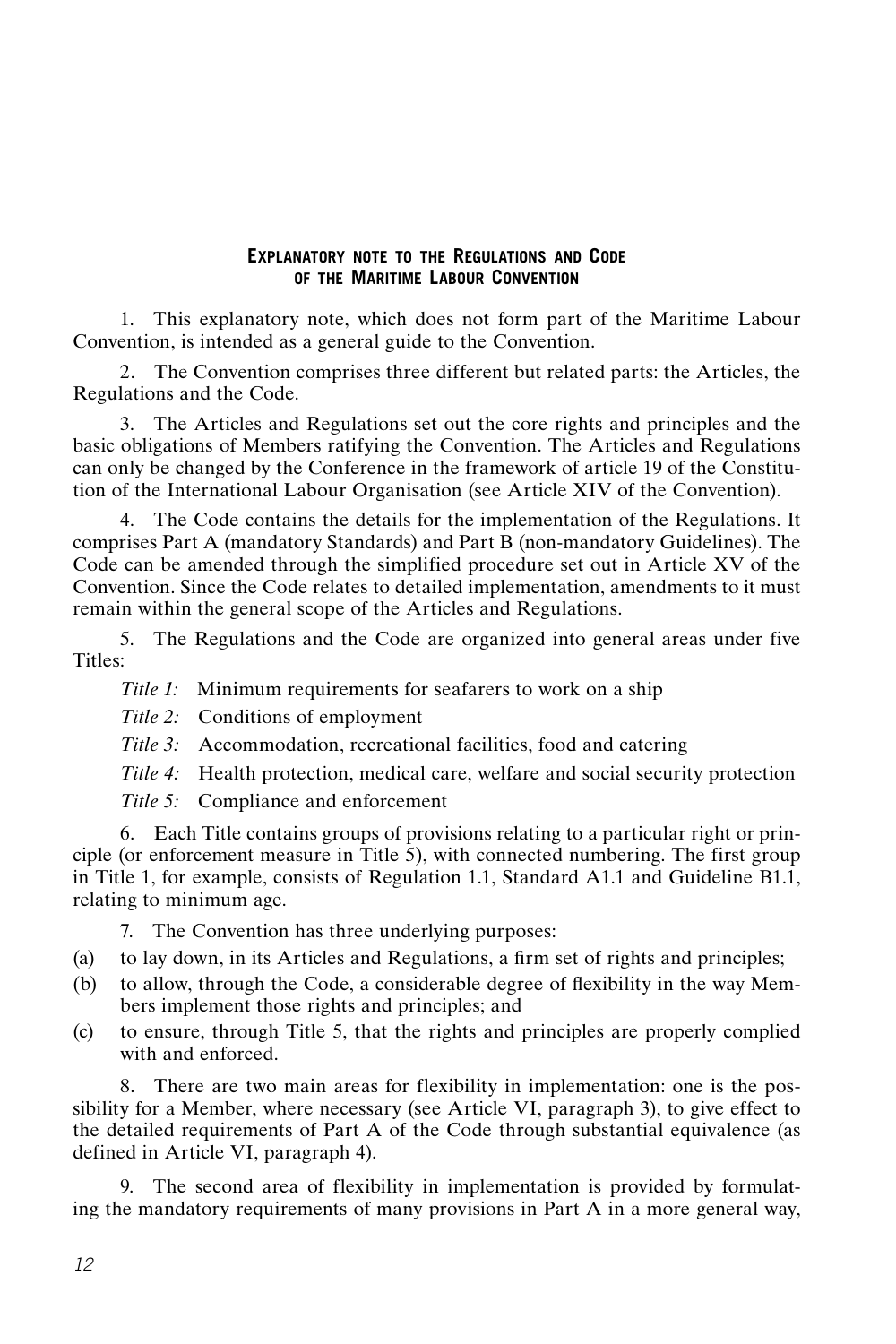thus leaving a wider scope for discretion as to the precise action to be provided for at the national level. In such cases, guidance on implementation is given in the nonmandatory Part B of the Code. In this way, Members which have ratified this Convention can ascertain the kind of action that might be expected of them under the corresponding general obligation in Part A, as well as action that would not necessarily be required. For example, Standard A4.1 requires all ships to provide prompt access to the necessary medicines for medical care on board ship (paragraph 1(b)) and to "carry a medicine chest" (paragraph  $4(a)$ ). The fulfilment in good faith of this latter obligation clearly means something more than simply having a medicine chest on board each ship. A more precise indication of what is involved is provided in the corresponding Guideline B4.1.1 (paragraph 4) so as to ensure that the contents of the chest are properly stored, used and maintained.

10. Members which have ratified this Convention are not bound by the guidance concerned and, as indicated in the provisions in Title 5 on port State control, inspections would deal only with the relevant requirements of this Convention (Articles, Regulations and the Standards in Part A). However, Members are required under paragraph 2 of Article VI to give due consideration to implementing their responsibilities under Part A of the Code in the manner provided for in Part B. If, having duly considered the relevant Guidelines, a Member decides to provide for different arrangements which ensure the proper storage, use and maintenance of the contents of the medicine chest, to take the example given above, as required by the Standard in Part A, then that is acceptable. On the other hand, by following the guidance provided in Part B, the Member concerned, as well as the ILO bodies responsible for reviewing implementation of international labour Conventions, can be sure without further consideration that the arrangements the Member has provided for are adequate to implement the responsibilities under Part A to which the Guideline relates.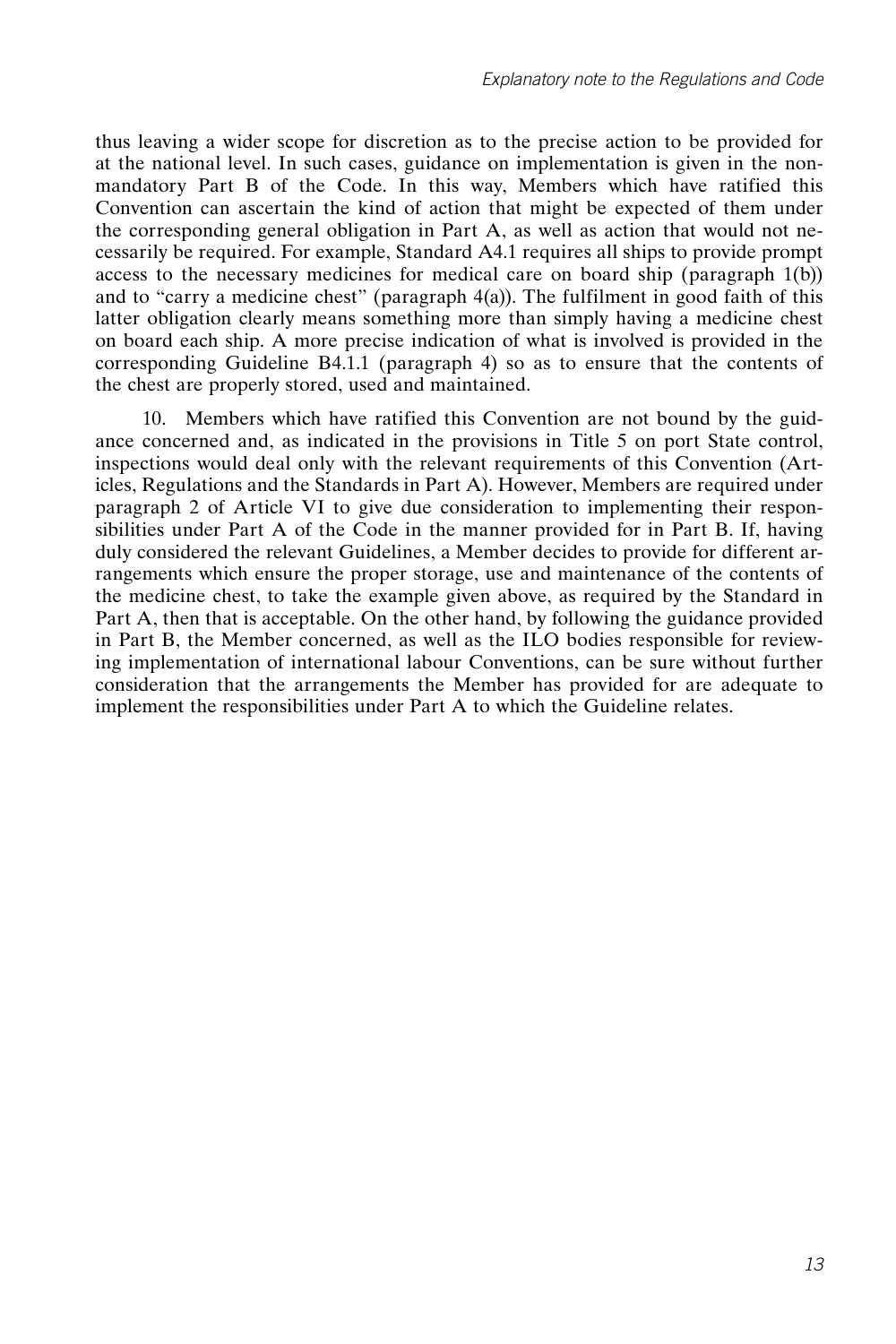<span id="page-17-0"></span>**THE REGULATIONS AND THE CODE**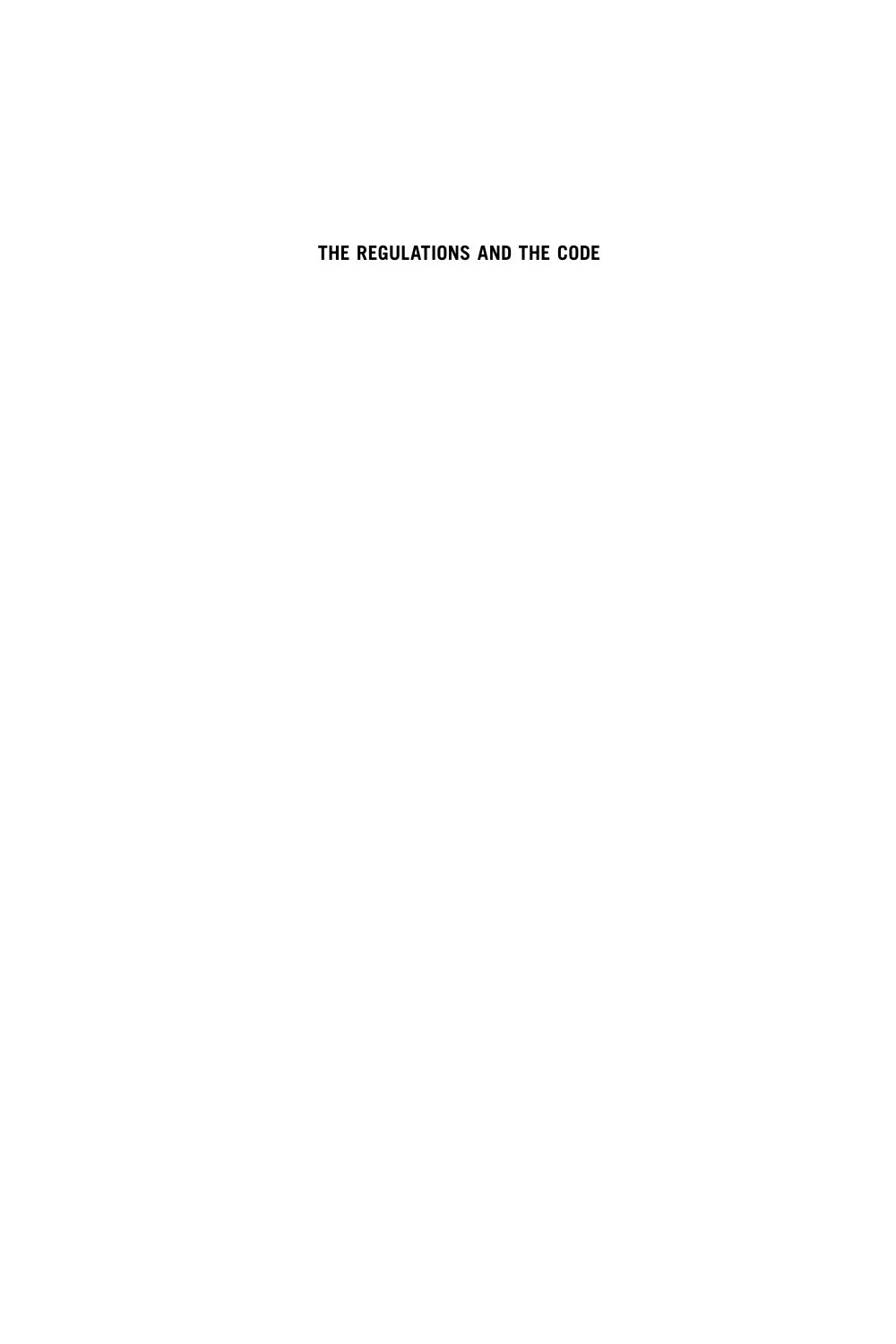## <span id="page-18-0"></span>**Title 1. Minimum requirements for seafarers to work on a ship**

### *Regulation 1.1 – Minimum age*

*Purpose: To ensure that no under-age persons work on a ship*

1. No person below the minimum age shall be employed or engaged or work on a ship.

2. The minimum age at the time of the initial entry into force of this Convention is 16 years.

3. A higher minimum age shall be required in the circumstances set out in the Code.

#### *Standard A1.1 – Minimum age*

1. The employment, engagement or work on board a ship of any person under the age of 16 shall be prohibited.

2. Night work of seafarers under the age of 18 shall be prohibited. For the purposes of this Standard, "night" shall be defined in accordance with national law and practice. It shall cover a period of at least nine hours starting no later than midnight and ending no earlier than 5 a.m.

3. An exception to strict compliance with the night work restriction may be made by the competent authority when:

- (a) the effective training of the seafarers concerned, in accordance with established programmes and schedules, would be impaired; or
- (b) the specific nature of the duty or a recognized training programme requires that the seafarers covered by the exception perform duties at night and the authority determines, after consultation with the shipowners' and seafarers' organizations concerned, that the work will not be detrimental to their health or well-being.

4. The employment, engagement or work of seafarers under the age of 18 shall be prohibited where the work is likely to jeopardize their health or safety. The types of such work shall be determined by national laws or regulations or by the competent authority, after consultation with the shipowners' and seafarers' organizations concerned, in accordance with relevant international standards.

#### Guideline B1.1 – Minimum age

1. When regulating working and living conditions, Members should give special attention to the needs of young persons under the age of 18.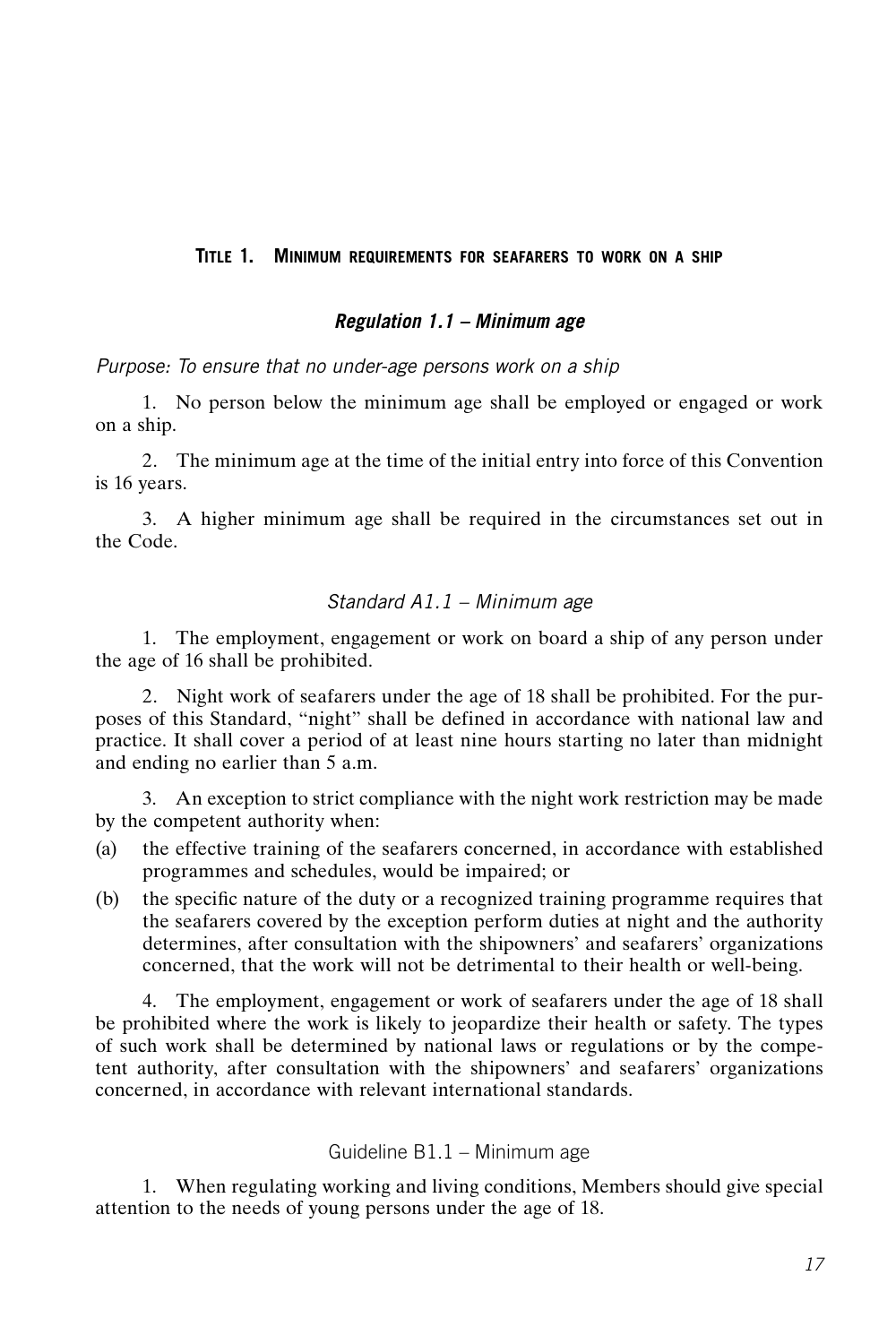## *Regulation 1.2 – Medical certificate*

<span id="page-19-0"></span>*Purpose: To ensure that all seafarers are medically fit to perform their duties at sea*

1. Seafarers shall not work on a ship unless they are certified as medically fit to perform their duties.

2. Exceptions can only be permitted as prescribed in the Code.

## *Standard A1.2 – Medical certificate*

1. The competent authority shall require that, prior to beginning work on a ship, seafarers hold a valid medical certificate attesting that they are medically fit to perform the duties they are to carry out at sea.

2. In order to ensure that medical certificates genuinely reflect seafarers' state of health, in light of the duties they are to perform, the competent authority shall, after consultation with the shipowners' and seafarers' organizations concerned, and giving due consideration to applicable international guidelines referred to in Part B of this Code, prescribe the nature of the medical examination and certificate.

3. This Standard is without prejudice to the International Convention on Standards of Training, Certification and Watchkeeping for Seafarers, 1978, as amended ("STCW"). A medical certificate issued in accordance with the requirements of STCW shall be accepted by the competent authority, for the purpose of Regulation 1.2. A medical certificate meeting the substance of those requirements, in the case of seafarers not covered by STCW, shall similarly be accepted.

4. The medical certificate shall be issued by a duly qualified medical practitioner or, in the case of a certificate solely concerning eyesight, by a person recognized by the competent authority as qualified to issue such a certificate. Practitioners must enjoy full professional independence in exercising their medical judgement in undertaking medical examination procedures.

5. Seafarers that have been refused a certificate or have had a limitation imposed on their ability to work, in particular with respect to time, field of work or trading area, shall be given the opportunity to have a further examination by another independent medical practitioner or by an independent medical referee.

6. Each medical certificate shall state in particular that:

- (a) the hearing and sight of the seafarer concerned, and the colour vision in the case of a seafarer to be employed in capacities where fitness for the work to be performed is liable to be affected by defective colour vision, are all satisfactory; and
- (b) the seafarer concerned is not suffering from any medical condition likely to be aggravated by service at sea or to render the seafarer unfit for such service or to endanger the health of other persons on board.

7. Unless a shorter period is required by reason of the specific duties to be performed by the seafarer concerned or is required under STCW:

- (a) a medical certificate shall be valid for a maximum period of two years unless the seafarer is under the age of 18, in which case the maximum period of validity shall be one year;
- (b) a certification of colour vision shall be valid for a maximum period of six years.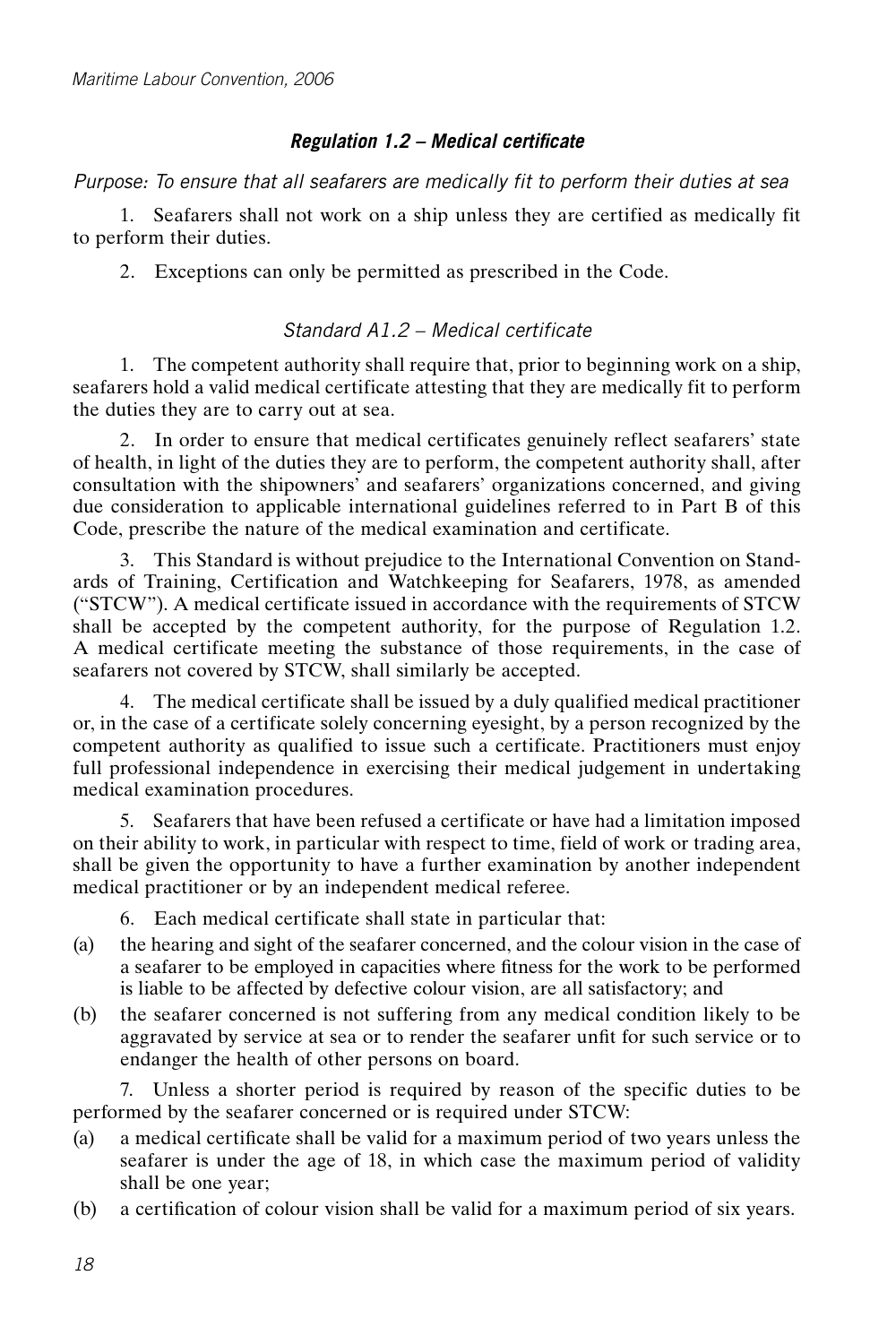<span id="page-20-0"></span>8. In urgent cases the competent authority may permit a seafarer to work without a valid medical certificate until the next port of call where the seafarer can obtain a medical certificate from a qualified medical practitioner, provided that:

- (a) the period of such permission does not exceed three months; and
- (b) the seafarer concerned is in possession of an expired medical certificate of recent date.

9. If the period of validity of a certificate expires in the course of a voyage, the certificate shall continue in force until the next port of call where the seafarer can obtain a medical certificate from a qualified medical practitioner, provided that the period shall not exceed three months.

10. The medical certificates for seafarers working on ships ordinarily engaged on international voyages must as a minimum be provided in English.

Guideline B1.2 – Medical certificate

Guideline B1.2.1 – International guidelines

1. The competent authority, medical practitioners, examiners, shipowners, seafarers' representatives and all other persons concerned with the conduct of medical fitness examinations of seafarer candidates and serving seafarers should follow the ILO/WHO *Guidelines for Conducting Pre-sea and Periodic Medical Fitness Examinations for Seafarers*, including any subsequent versions, and any other applicable international guidelines published by the International Labour Organization, the International Maritime Organization or the World Health Organization.

## *Regulation 1.3 – Training and qualifications*

## *Purpose: To ensure that seafarers are trained or qualified to carry out their duties on board ship*

1. Seafarers shall not work on a ship unless they are trained or certified as competent or otherwise qualified to perform their duties.

2. Seafarers shall not be permitted to work on a ship unless they have successfully completed training for personal safety on board ship.

3. Training and certification in accordance with the mandatory instruments adopted by the International Maritime Organization shall be considered as meeting the requirements of paragraphs 1 and 2 of this Regulation.

4. Any Member which, at the time of its ratification of this Convention, was bound by the Certification of Able Seamen Convention, 1946 (No. 74), shall continue to carry out the obligations under that Convention unless and until mandatory provisions covering its subject matter have been adopted by the International Maritime Organization and entered into force, or until five years have elapsed since the entry into force of this Convention in accordance with paragraph 3 of Article VIII, whichever date is earlier.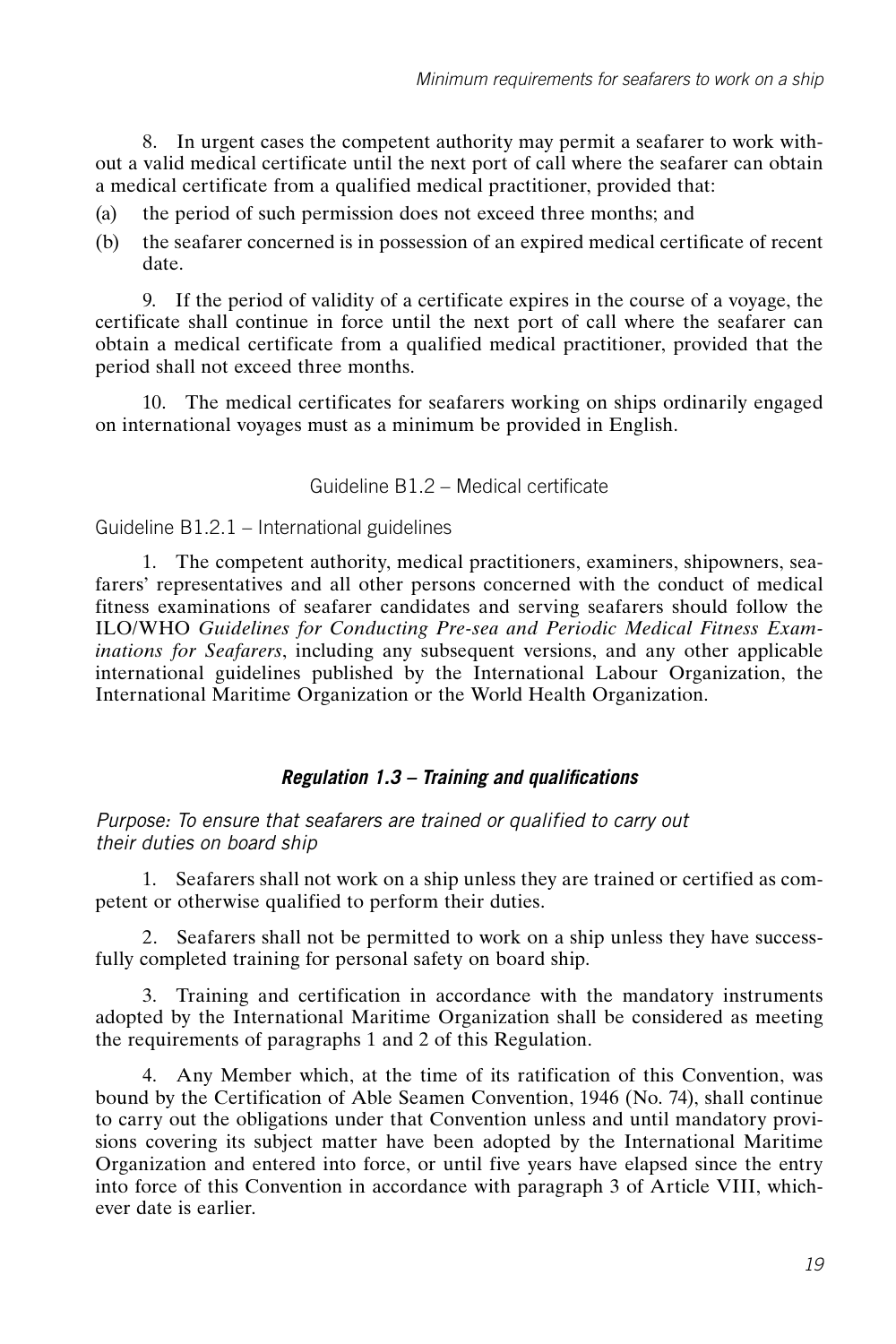## *Regulation 1.4 – Recruitment and placement*

<span id="page-21-0"></span>*Purpose: To ensure that seafarers have access to an efficient and well-regulated seafarer recruitment and placement system*

1. All seafarers shall have access to an efficient, adequate and accountable system for finding employment on board ship without charge to the seafarer.

2. Seafarer recruitment and placement services operating in a Member's territory shall conform to the standards set out in the Code.

3. Each Member shall require, in respect of seafarers who work on ships that fly its flag, that shipowners who use seafarer recruitment and placement services that are based in countries or territories in which this Convention does not apply, ensure that those services conform to the requirements set out in the Code.

## *Standard A1.4 – Recruitment and placement*

1. Each Member that operates a public seafarer recruitment and placement service shall ensure that the service is operated in an orderly manner that protects and promotes seafarers' employment rights as provided in this Convention.

2. Where a Member has private seafarer recruitment and placement services operating in its territory whose primary purpose is the recruitment and placement of seafarers or which recruit and place a significant number of seafarers, they shall be operated only in conformity with a standardized system of licensing or certification or other form of regulation. This system shall be established, modified or changed only after consultation with the shipowners' and seafarers' organizations concerned. In the event of doubt as to whether this Convention applies to a private recruitment and placement service, the question shall be determined by the competent authority in each Member after consultation with the shipowners' and seafarers' organizations concerned. Undue proliferation of private seafarer recruitment and placement services shall not be encouraged.

3. The provisions of paragraph 2 of this Standard shall also apply – to the extent that they are determined by the competent authority, in consultation with the shipowners' and seafarers' organizations concerned, to be appropriate – in the context of recruitment and placement services operated by a seafarers' organization in the territory of the Member for the supply of seafarers who are nationals of that Member to ships which fly its flag. The services covered by this paragraph are those fulfilling the following conditions:

- (a) the recruitment and placement service is operated pursuant to a collective bargaining agreement between that organization and a shipowner;
- (b) both the seafarers' organization and the shipowner are based in the territory of the Member;
- (c) the Member has national laws or regulations or a procedure to authorize or register the collective bargaining agreement permitting the operation of the recruitment and placement service; and
- (d) the recruitment and placement service is operated in an orderly manner and measures are in place to protect and promote seafarers' employment rights comparable to those provided in paragraph 5 of this Standard.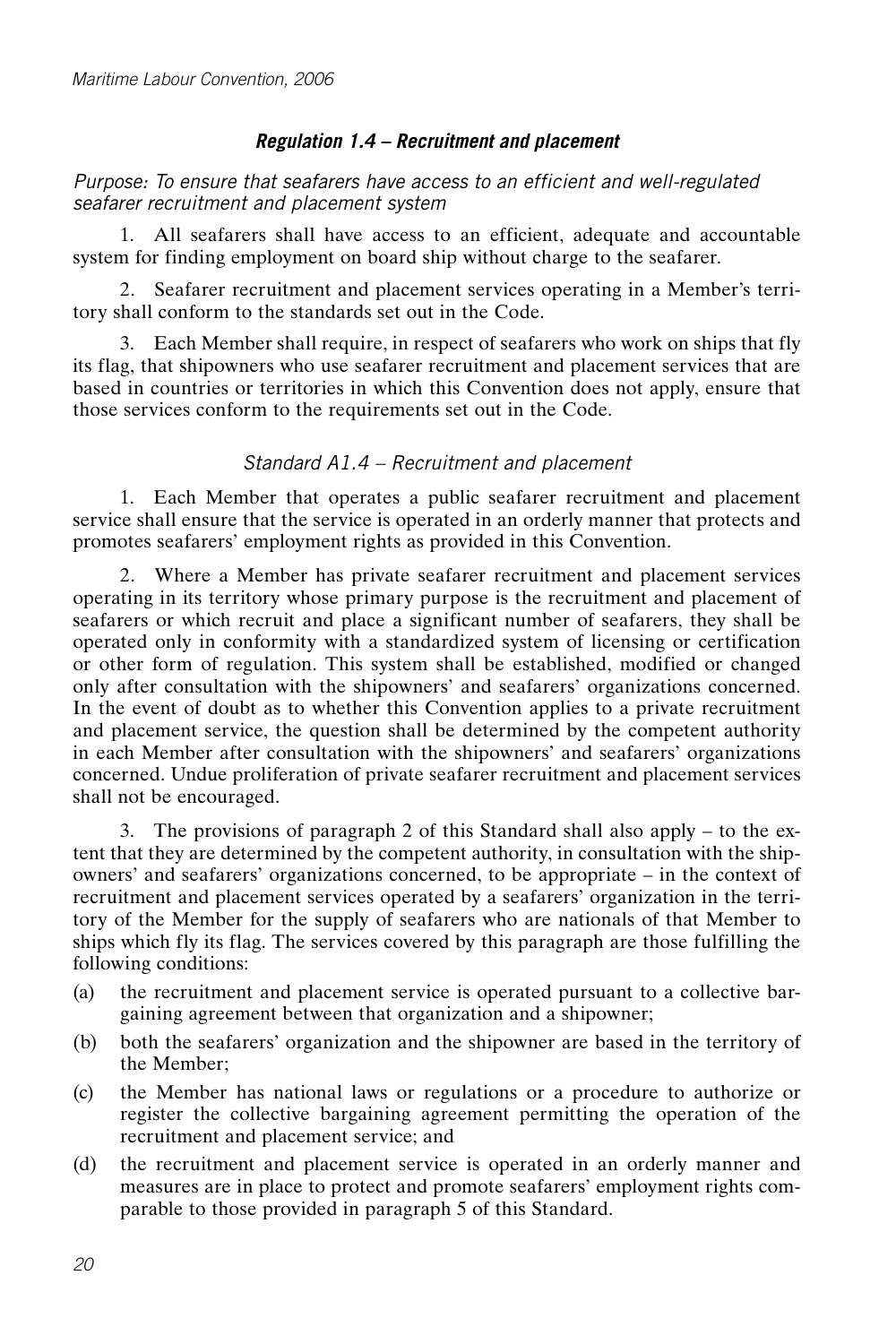- 4. Nothing in this Standard or Regulation 1.4 shall be deemed to:
- (a) prevent a Member from maintaining a free public seafarer recruitment and placement service for seafarers in the framework of a policy to meet the needs of seafarers and shipowners, whether the service forms part of or is coordinated with a public employment service for all workers and employers; or
- (b) impose on a Member the obligation to establish a system for the operation of private seafarer recruitment or placement services in its territory.

5. A Member adopting a system referred to in paragraph 2 of this Standard shall, in its laws and regulations or other measures, at a minimum:

- (a) prohibit seafarer recruitment and placement services from using means, mechanisms or lists intended to prevent or deter seafarers from gaining employment for which they are qualified;
- (b) require that no fees or other charges for seafarer recruitment or placement or for providing employment to seafarers are borne directly or indirectly, in whole or in part, by the seafarer, other than the cost of the seafarer obtaining a national statutory medical certificate, the national seafarer's book and a passport or other similar personal travel documents, not including, however, the cost of visas, which shall be borne by the shipowner; and
- (c) ensure that seafarer recruitment and placement services operating in its territory:
	- (i) maintain an up-to-date register of all seafarers recruited or placed through them, to be available for inspection by the competent authority;
	- (ii) make sure that seafarers are informed of their rights and duties under their employment agreements prior to or in the process of engagement and that proper arrangements are made for seafarers to examine their employment agreements before and after they are signed and for them to receive a copy of the agreements;
	- (iii) verify that seafarers recruited or placed by them are qualified and hold the documents necessary for the job concerned, and that the seafarers' employment agreements are in accordance with applicable laws and regulations and any collective bargaining agreement that forms part of the employment agreement;
	- (iv) make sure, as far as practicable, that the shipowner has the means to protect seafarers from being stranded in a foreign port;
	- (v) examine and respond to any complaint concerning their activities and advise the competent authority of any unresolved complaint;
	- (vi) establish a system of protection, by way of insurance or an equivalent appropriate measure, to compensate seafarers for monetary loss that they may incur as a result of the failure of a recruitment and placement service or the relevant shipowner under the seafarers' employment agreement to meet its obligations to them.

6. The competent authority shall closely supervise and control all seafarer recruitment and placement services operating in the territory of the Member concerned. Any licences or certificates or similar authorizations for the operation of private services in the territory are granted or renewed only after verification that the seafarer recruitment and placement service concerned meets the requirements of national laws and regulations.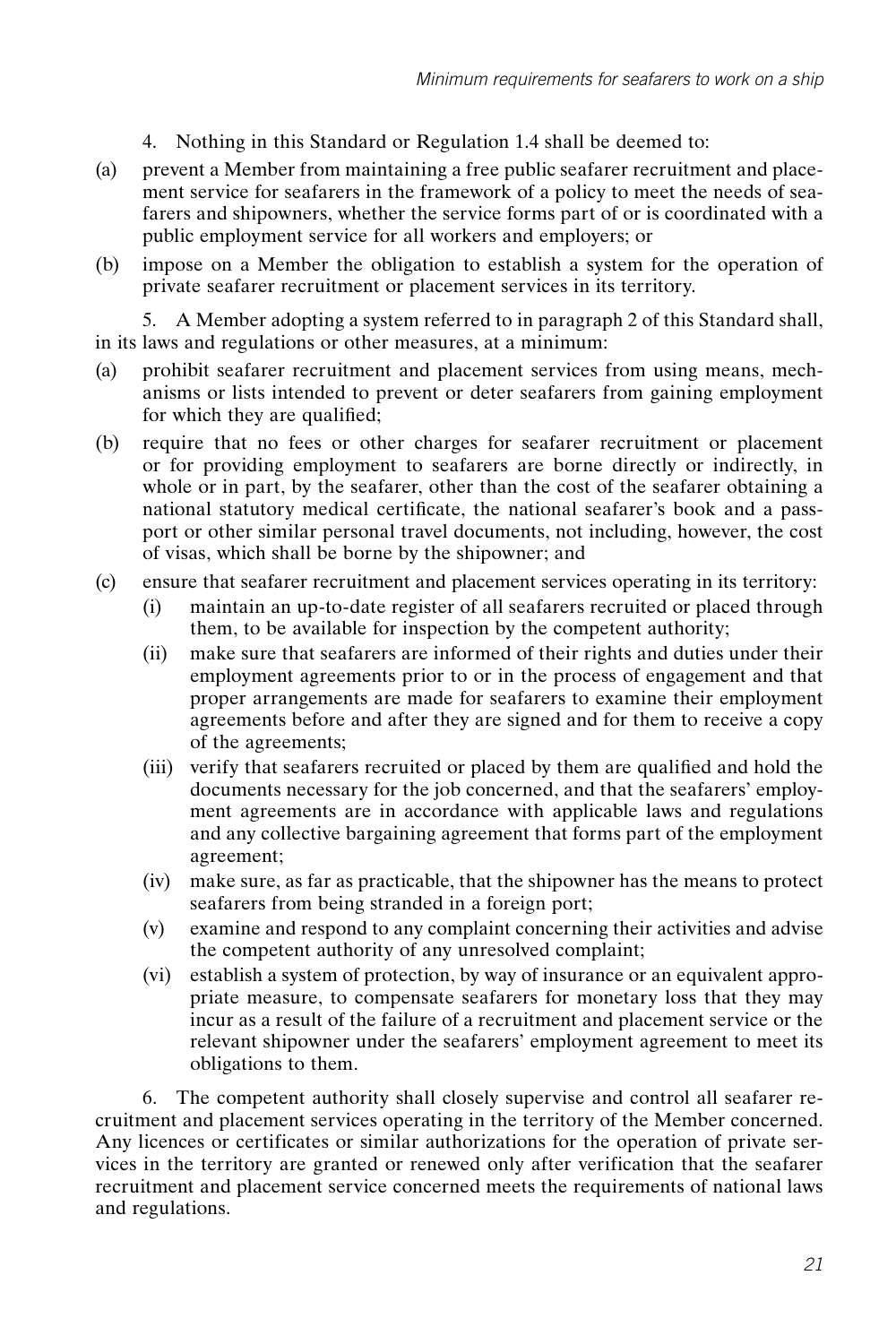7. The competent authority shall ensure that adequate machinery and procedures exist for the investigation, if necessary, of complaints concerning the activities of seafarer recruitment and placement services, involving, as appropriate, representatives of shipowners and seafarers.

8. Each Member which has ratified this Convention shall, in so far as practicable, advise its nationals on the possible problems of signing on a ship that flies the flag of a State which has not ratified the Convention, until it is satisfied that standards equivalent to those fixed by this Convention are being applied. Measures taken to this effect by the Member that has ratified this Convention shall not be in contradiction with the principle of free movement of workers stipulated by the treaties to which the two States concerned may be parties.

9. Each Member which has ratified this Convention shall require that shipowners of ships that fly its flag, who use seafarer recruitment and placement services based in countries or territories in which this Convention does not apply, ensure, as far as practicable, that those services meet the requirements of this Standard.

10. Nothing in this Standard shall be understood as diminishing the obligations and responsibilities of shipowners or of a Member with respect to ships that fly its flag.

Guideline B1.4 – Recruitment and placement

Guideline B1.4.1 – Organizational and operational guidelines

1. When fulfilling its obligations under Standard A1.4, paragraph 1, the competent authority should consider:

- (a) taking the necessary measures to promote effective cooperation among seafarer recruitment and placement services, whether public or private;
- (b) the needs of the maritime industry at both the national and international levels, when developing training programmes for seafarers that form the part of the ship's crew that is responsible for the ship's safe navigation and pollution prevention operations, with the participation of shipowners, seafarers and the relevant training institutions;
- (c) making suitable arrangements for the cooperation of representative shipowners' and seafarers' organizations in the organization and operation of the public seafarer recruitment and placement services, where they exist;
- (d) determining, with due regard to the right to privacy and the need to protect confidentiality, the conditions under which seafarers' personal data may be processed by seafarer recruitment and placement services, including the collection, storage, combination and communication of such data to third parties;
- (e) maintaining an arrangement for the collection and analysis of all relevant information on the maritime labour market, including the current and prospective supply of seafarers that work as crew classified by age, sex, rank and qualifications, and the industry's requirements, the collection of data on age or sex being admissible only for statistical purposes or if used in the framework of a programme to prevent discrimination based on age or sex;
- (f) ensuring that the staff responsible for the supervision of public and private seafarer recruitment and placement services for ship's crew with responsibility for the ship's safe navigation and pollution prevention operations have had adequate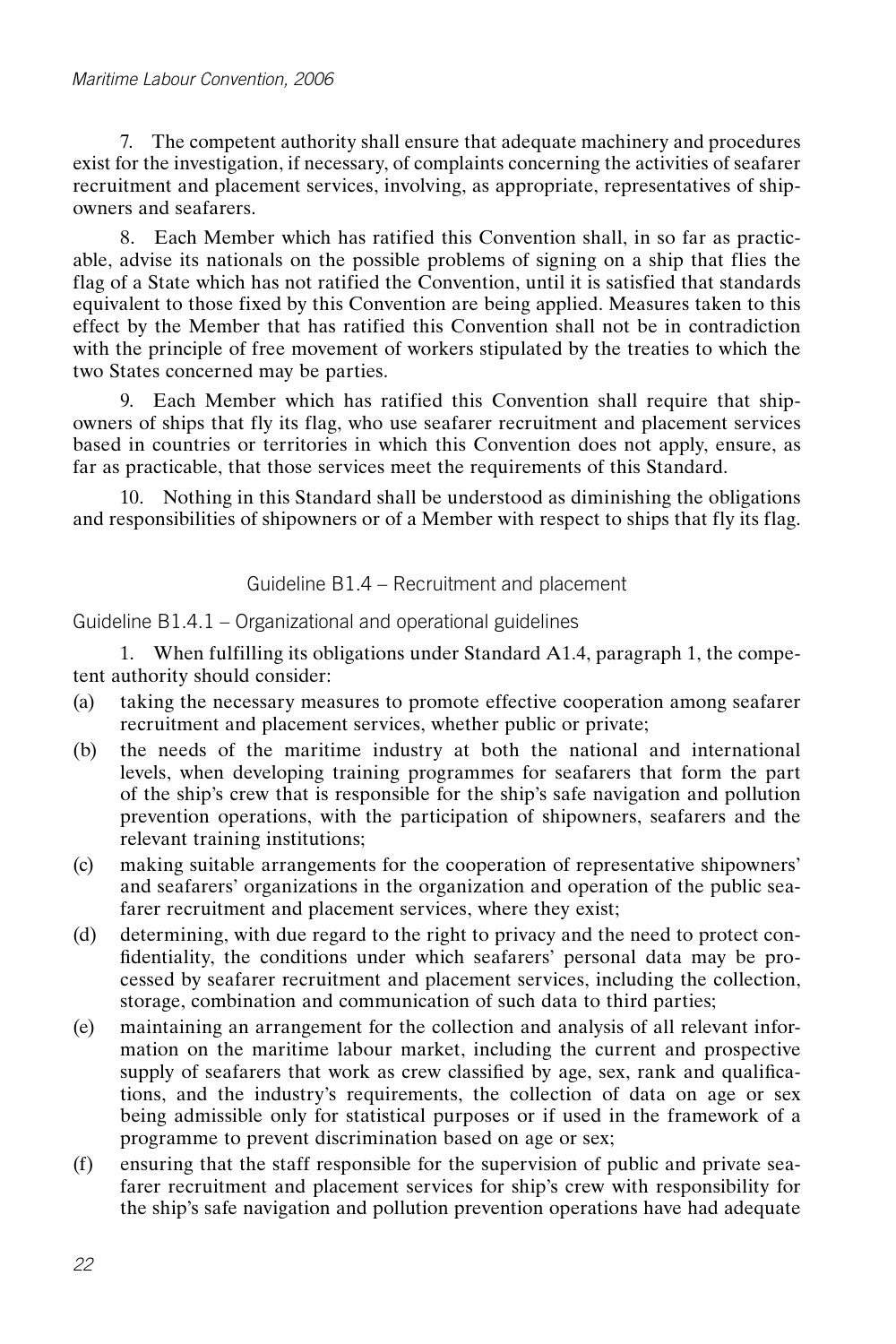training, including approved sea-service experience, and have relevant knowledge of the maritime industry, including the relevant maritime international instruments on training, certification and labour standards;

- (g) prescribing operational standards and adopting codes of conduct and ethical practices for seafarer recruitment and placement services; and
- (h) exercising supervision of the licensing or certification system on the basis of a system of quality standards.

2. In establishing the system referred to in Standard A1.4, paragraph 2, each Member should consider requiring seafarer recruitment and placement services, established in its territory, to develop and maintain verifiable operational practices. These operational practices for private seafarer recruitment and placement services and, to the extent that they are applicable, for public seafarer recruitment and placement services should address the following matters:

- (a) medical examinations, seafarers' identity documents and such other items as may be required for the seafarer to gain employment;
- (b) maintaining, with due regard to the right to privacy and the need to protect confidentiality, full and complete records of the seafarers covered by their recruitment and placement system, which should include but not be limited to:
	- (i) the seafarers' qualifications;
	- (ii) record of employment;
	- (iii) personal data relevant to employment; and
	- (iv) medical data relevant to employment;
- (c) maintaining up-to-date lists of the ships for which the seafarer recruitment and placement services provide seafarers and ensuring that there is a means by which the services can be contacted in an emergency at all hours;
- (d) procedures to ensure that seafarers are not subject to exploitation by the seafarer recruitment and placement services or their personnel with regard to the offer of engagement on particular ships or by particular companies;
- (e) procedures to prevent the opportunities for exploitation of seafarers arising from the issue of joining advances or any other financial transaction between the shipowner and the seafarers which are handled by the seafarer recruitment and placement services;
- (f) clearly publicizing costs, if any, which the seafarer will be expected to bear in the recruitment process;
- (g) ensuring that seafarers are advised of any particular conditions applicable to the job for which they are to be engaged and of the particular shipowner's policies relating to their employment;
- (h) procedures which are in accordance with the principles of natural justice for dealing with cases of incompetence or indiscipline consistent with national laws and practice and, where applicable, with collective agreements;
- (i) procedures to ensure, as far as practicable, that all mandatory certificates and documents submitted for employment are up to date and have not been fraudulently obtained and that employment references are verified;
- (j) procedures to ensure that requests for information or advice by families of seafarers while the seafarers are at sea are dealt with promptly and sympathetically and at no cost; and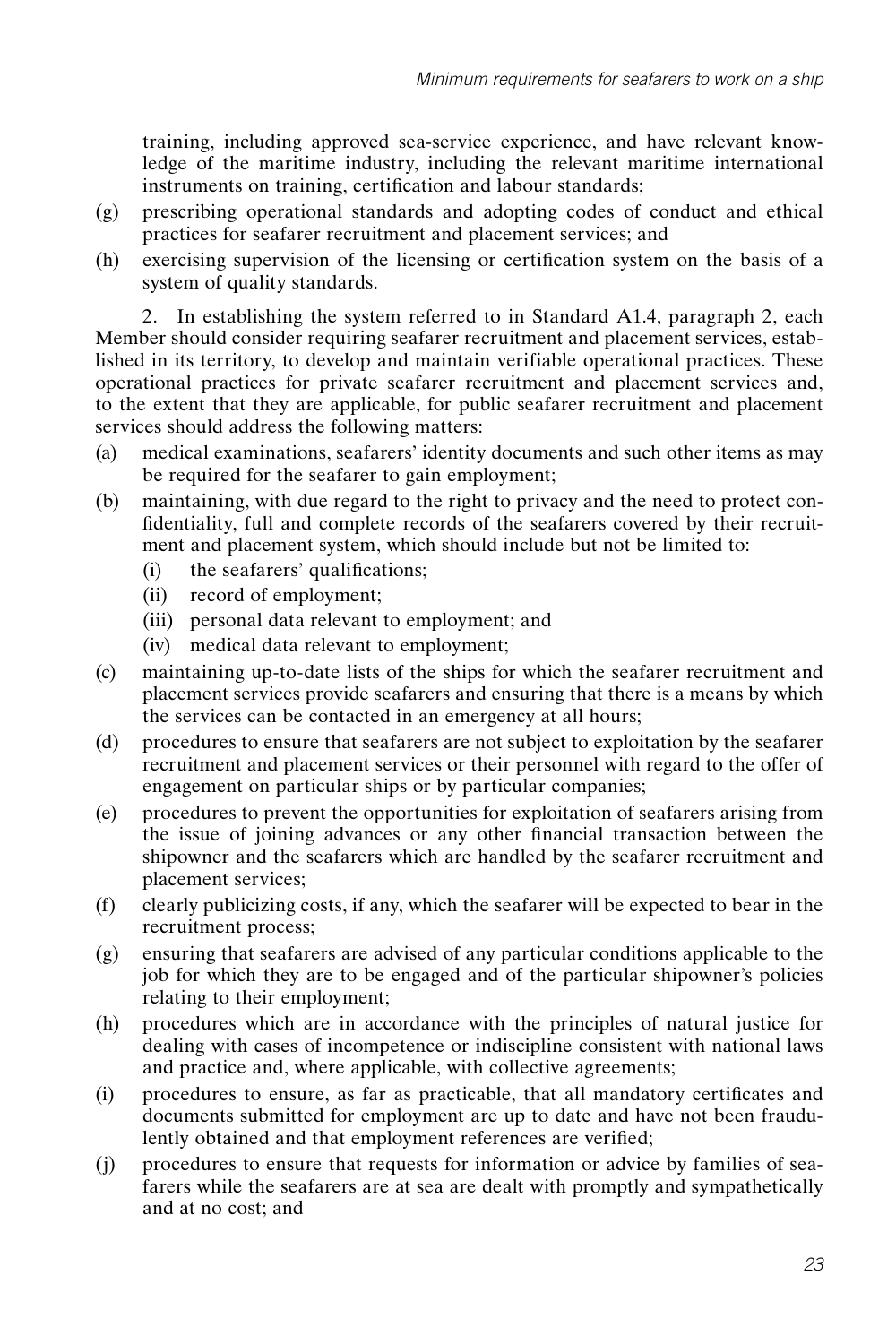(k) verifying that labour conditions on ships where seafarers are placed are in conformity with applicable collective bargaining agreements concluded between a shipowner and a representative seafarers' organization and, as a matter of policy, supplying seafarers only to shipowners that offer terms and conditions of employment to seafarers which comply with applicable laws or regulations or collective agreements.

3. Consideration should be given to encouraging international cooperation between Members and relevant organizations, such as:

- (a) the systematic exchange of information on the maritime industry and labour market on a bilateral, regional and multilateral basis;
- (b) the exchange of information on maritime labour legislation;
- (c) the harmonization of policies, working methods and legislation governing recruitment and placement of seafarers;
- (d) the improvement of procedures and conditions for the international recruitment and placement of seafarers; and
- (e) workforce planning, taking account of the supply of and demand for seafarers and the requirements of the maritime industry.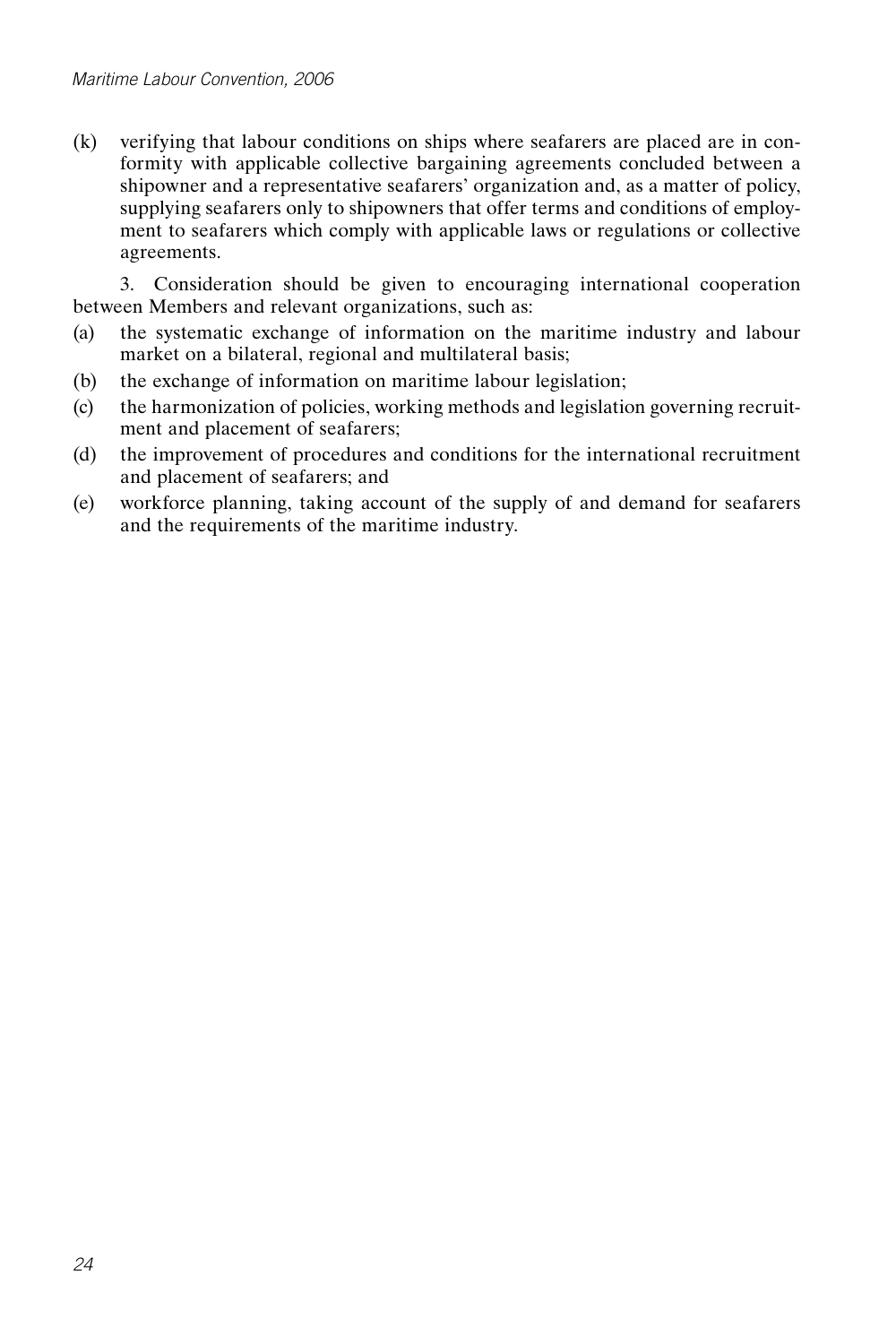## **Title 2. Conditions of employment**

#### *Regulation 2.1 – Seafarers' employment agreements*

#### <span id="page-26-0"></span>*Purpose: To ensure that seafarers have a fair employment agreement*

1. The terms and conditions for employment of a seafarer shall be set out or referred to in a clear written legally enforceable agreement and shall be consistent with the standards set out in the Code.

2. Seafarers' employment agreements shall be agreed to by the seafarer under conditions which ensure that the seafarer has an opportunity to review and seek advice on the terms and conditions in the agreement and freely accepts them before signing.

3. To the extent compatible with the Member's national law and practice, seafarers' employment agreements shall be understood to incorporate any applicable collective bargaining agreements.

#### *Standard A2.1 – Seafarers' employment agreements*

1. Each Member shall adopt laws or regulations requiring that ships that fly its flag comply with the following requirements:

- (a) seafarers working on ships that fly its flag shall have a seafarers' employment agreement signed by both the seafarer and the shipowner or a representative of the shipowner (or, where they are not employees, evidence of contractual or similar arrangements) providing them with decent working and living conditions on board the ship as required by this Convention;
- (b) seafarers signing a seafarers' employment agreement shall be given an opportunity to examine and seek advice on the agreement before signing, as well as such other facilities as are necessary to ensure that they have freely entered into an agreement with a sufficient understanding of their rights and responsibilities;
- (c) the shipowner and seafarer concerned shall each have a signed original of the seafarers' employment agreement;
- (d) measures shall be taken to ensure that clear information as to the conditions of their employment can be easily obtained on board by seafarers, including the ship's master, and that such information, including a copy of the seafarers' employment agreement, is also accessible for review by officers of a competent authority, including those in ports to be visited; and
- (e) seafarers shall be given a document containing a record of their employment on board the ship.

2. Where a collective bargaining agreement forms all or part of a seafarers' employment agreement, a copy of that agreement shall be available on board. Where the language of the seafarers' employment agreement and any applicable collective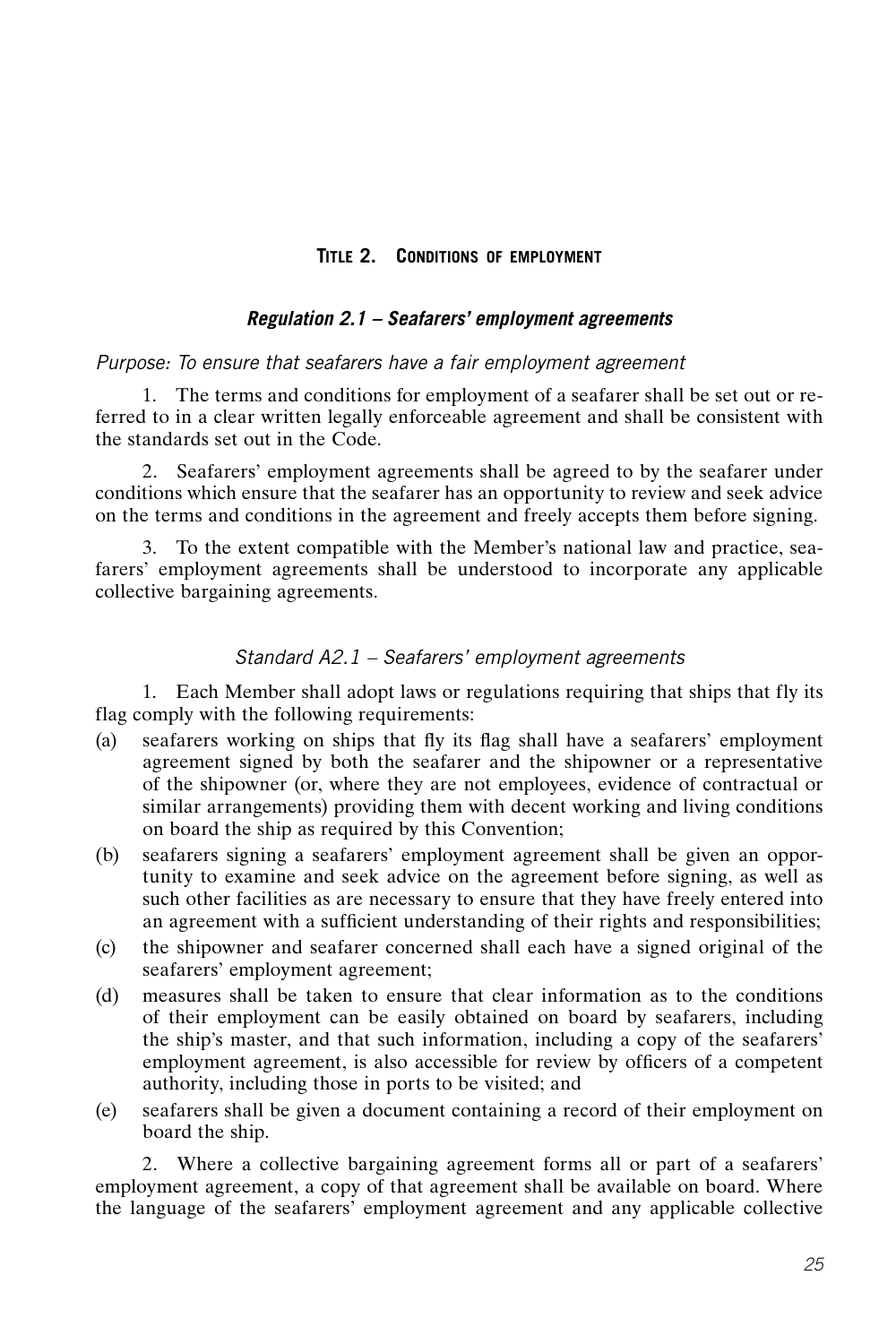bargaining agreement is not in English, the following shall also be available in English (except for ships engaged only in domestic voyages):

- (a) a copy of a standard form of the agreement; and
- (b) the portions of the collective bargaining agreement that are subject to a port State inspection under Regulation 5.2.

3. The document referred to in paragraph 1(e) of this Standard shall not contain any statement as to the quality of the seafarers' work or as to their wages. The form of the document, the particulars to be recorded and the manner in which such particulars are to be entered, shall be determined by national law.

4. Each Member shall adopt laws and regulations specifying the matters that are to be included in all seafarers' employment agreements governed by its national law. Seafarers' employment agreements shall in all cases contain the following particulars:

- (a) the seafarer's full name, date of birth or age, and birthplace;
- (b) the shipowner's name and address;
- (c) the place where and date when the seafarers' employment agreement is entered into;
- (d) the capacity in which the seafarer is to be employed;
- (e) the amount of the seafarer's wages or, where applicable, the formula used for calculating them;
- (f) the amount of paid annual leave or, where applicable, the formula used for calculating it;
- (g) the termination of the agreement and the conditions thereof, including:
	- (i) if the agreement has been made for an indefinite period, the conditions entitling either party to terminate it, as well as the required notice period, which shall not be less for the shipowner than for the seafarer;
	- (ii) if the agreement has been made for a definite period, the date fixed for its expiry; and
	- (iii) if the agreement has been made for a voyage, the port of destination and the time which has to expire after arrival before the seafarer should be discharged;
- (h) the health and social security protection benefits to be provided to the seafarer by the shipowner;
- (i) the seafarer's entitlement to repatriation;
- (j) reference to the collective bargaining agreement, if applicable; and
- (k) any other particulars which national law may require.

5. Each Member shall adopt laws or regulations establishing minimum notice periods to be given by the seafarers and shipowners for the early termination of a seafarers' employment agreement. The duration of these minimum periods shall be determined after consultation with the shipowners' and seafarers' organizations concerned, but shall not be shorter than seven days.

6. A notice period shorter than the minimum may be given in circumstances which are recognized under national law or regulations or applicable collective bargaining agreements as justifying termination of the employment agreement at shorter notice or without notice. In determining those circumstances, each Member shall ensure that the need of the seafarer to terminate, without penalty, the employment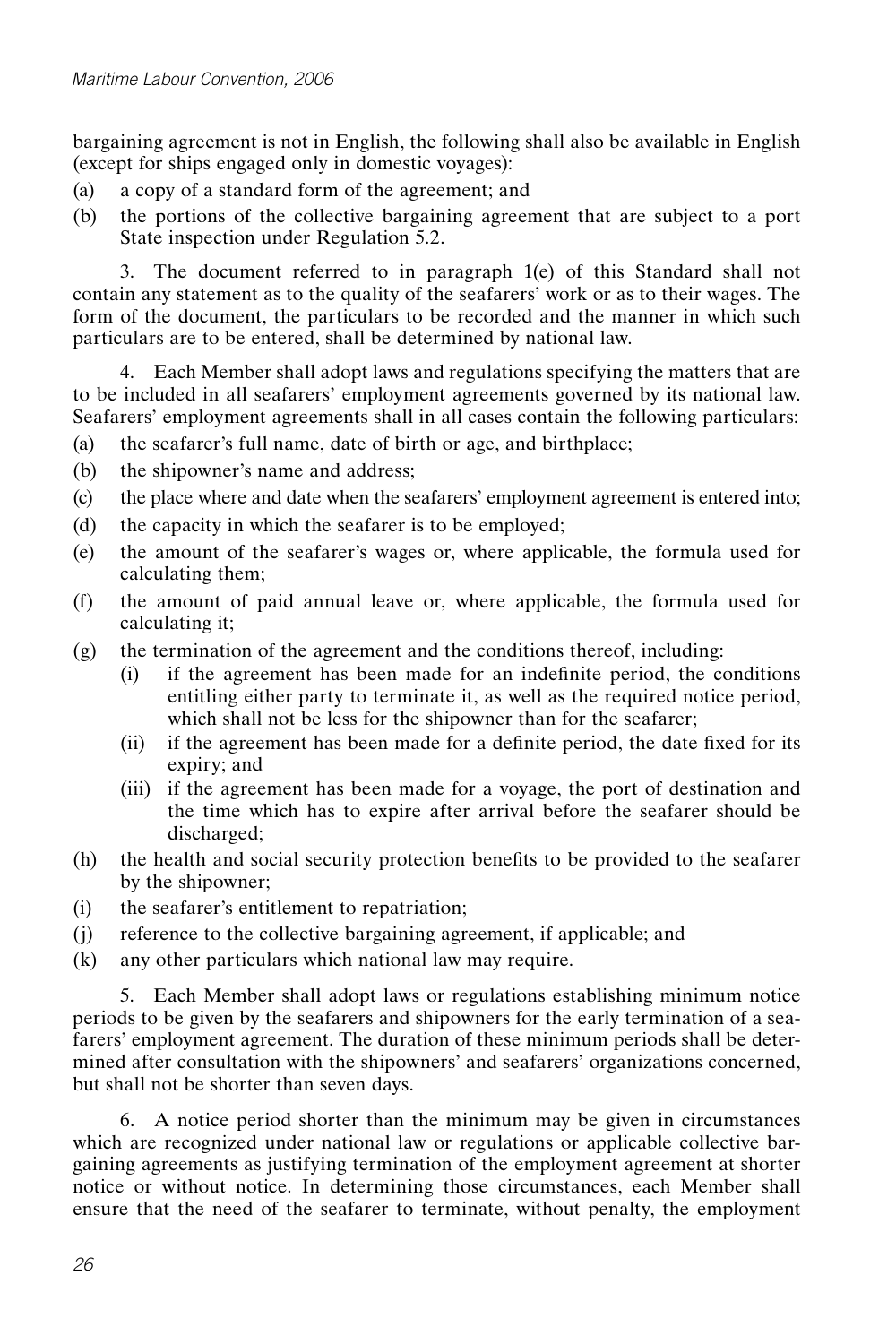<span id="page-28-0"></span>agreement on shorter notice or without notice for compassionate or other urgent reasons is taken into account.

7. Each Member shall require that a seafarer's employment agreement shall continue to have effect while a seafarer is held captive on or off the ship as a result of acts of piracy or armed robbery against ships, regardless of whether the date fixed for its expiry has passed or either party has given notice to suspend or terminate it. For the purpose of this paragraph, the term:

- (a) *piracy* shall have the same meaning as in the United Nations Convention on the Law of the Sea, 1982;
- (b) *armed robbery against ships* means any illegal act of violence or detention or any act of depredation, or threat thereof, other than an act of piracy, committed for private ends and directed against a ship or against persons or property on board such a ship, within a State's internal waters, archipelagic waters and territorial sea, or any act of inciting or of intentionally facilitating an act described above.

Guideline B2.1 – Seafarers' employment agreements

Guideline B2.1.1 – Record of employment

1. In determining the particulars to be recorded in the record of employment referred to in Standard A2.1, paragraph  $1(e)$ , each Member should ensure that this document contains sufficient information, with a translation in English, to facilitate the acquisition of further work or to satisfy the sea-service requirements for upgrading or promotion. A seafarers' discharge book may satisfy the requirements of paragraph 1(e) of that Standard.

## *Regulation 2.2 – Wages*

*Purpose: To ensure that seafarers are paid for their services*

1. All seafarers shall be paid for their work regularly and in full in accordance with their employment agreements.

## *Standard A2.2 – Wages*

1. Each Member shall require that payments due to seafarers working on ships that fly its flag are made at no greater than monthly intervals and in accordance with any applicable collective agreement.

2. Seafarers shall be given a monthly account of the payments due and the amounts paid, including wages, additional payments and the rate of exchange used where payment has been made in a currency or at a rate different from the one agreed to.

3. Each Member shall require that shipowners take measures, such as those set out in paragraph 4 of this Standard, to provide seafarers with a means to transmit all or part of their earnings to their families or dependants or legal beneficiaries.

4. Measures to ensure that seafarers are able to transmit their earnings to their families include: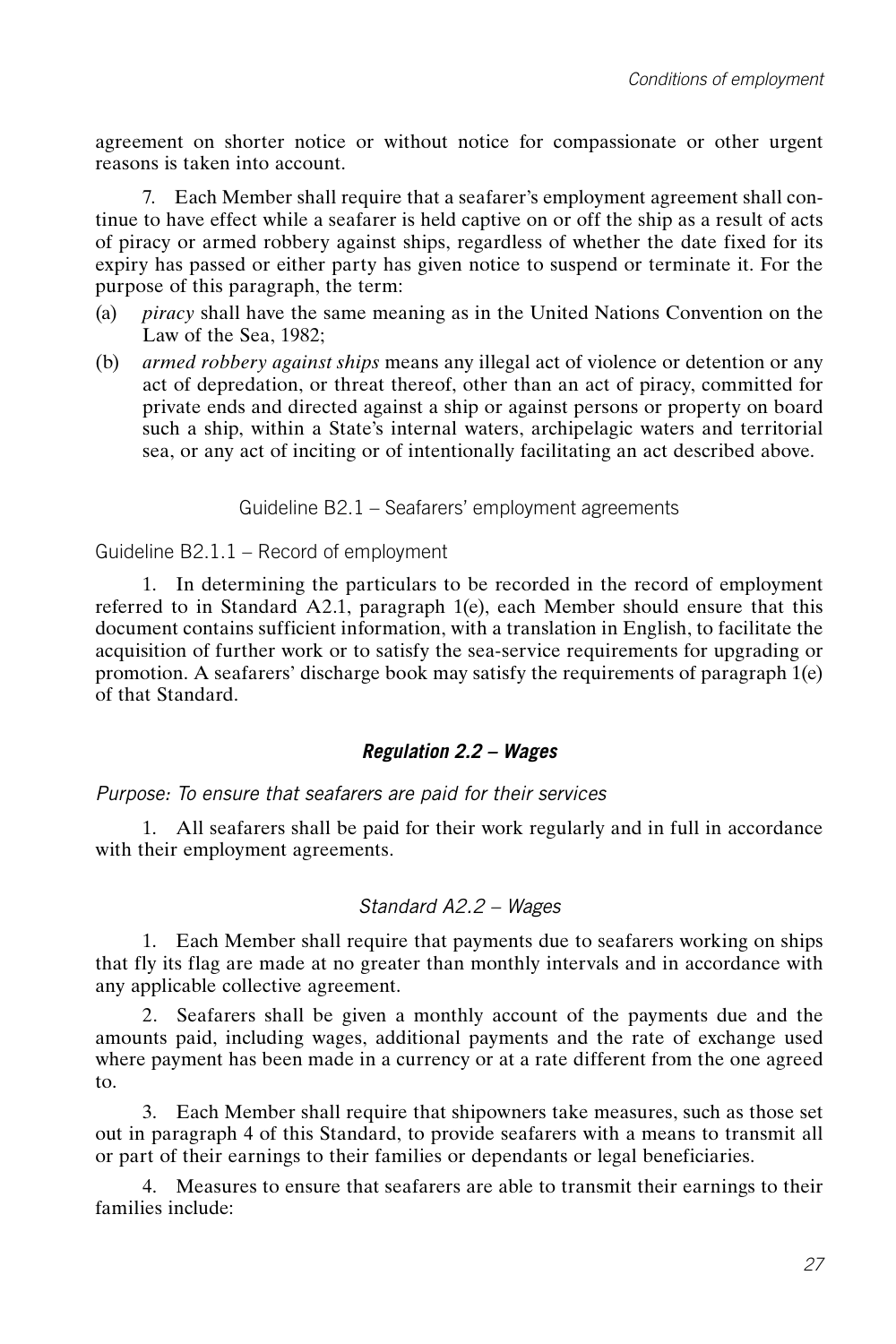- (a) a system for enabling seafarers, at the time of their entering employment or during it, to allot, if they so desire, a proportion of their wages for remittance at regular intervals to their families by bank transfers or similar means; and
- (b) a requirement that allotments should be remitted in due time and directly to the person or persons nominated by the seafarers.

5. Any charge for the service under paragraphs 3 and 4 of this Standard shall be reasonable in amount, and the rate of currency exchange, unless otherwise provided, shall, in accordance with national laws or regulations, be at the prevailing market rate or the official published rate and not unfavourable to the seafarer.

6. Member that adopts national laws or regulations governing seafarers' wages shall give due consideration to the guidance provided in Part B of the Code.

7. Where a seafarer is held captive on or off the ship as a result of acts of piracy or armed robbery against ships, wages and other entitlements under the seafarers' employment agreement, relevant collective bargaining agreement or applicable national laws, including the remittance of any allotments as provided in paragraph 4 of this Standard, shall continue to be paid during the entire period of captivity and until the seafarer is released and duly repatriated in accordance with Standard A2.5.1 or, where the seafarer dies while in captivity, until the date of death as determined in accordance with applicable national laws or regulations. The terms *piracy and armed robbery against ships* shall have the same meaning as in Standard A2.1, paragraph 7.

Guideline B2.2 – Wages

Guideline B2.2.1 – Specific definitions

- 1. For the purpose of this Guideline, the term:
- (a) *able seafarer* means any seafarer who is deemed competent to perform any duty which may be required of a rating serving in the deck department, other than the duties of a supervisory or specialist rating, or who is defined as such by national laws, regulations or practice, or by collective agreement;
- (b) *basic pay or wages* means the pay, however composed, for normal hours of work; it does not include payments for overtime worked, bonuses, allowances, paid leave or any other additional remuneration;
- (c) *consolidated wage* means a wage or salary which includes the basic pay and other pay-related benefits; a consolidated wage may include compensation for all overtime hours which are worked and all other pay-related benefits, or it may include only certain benefits in a partial consolidation;
- (d) *hours of work* means time during which seafarers are required to do work on account of the ship;
- (e) *overtime* means time worked in excess of the normal hours of work.

Guideline B2.2.2 – Calculation and payment

1. For seafarers whose remuneration includes separate compensation for overtime worked:

(a) for the purpose of calculating wages, the normal hours of work at sea and in port should not exceed eight hours per day;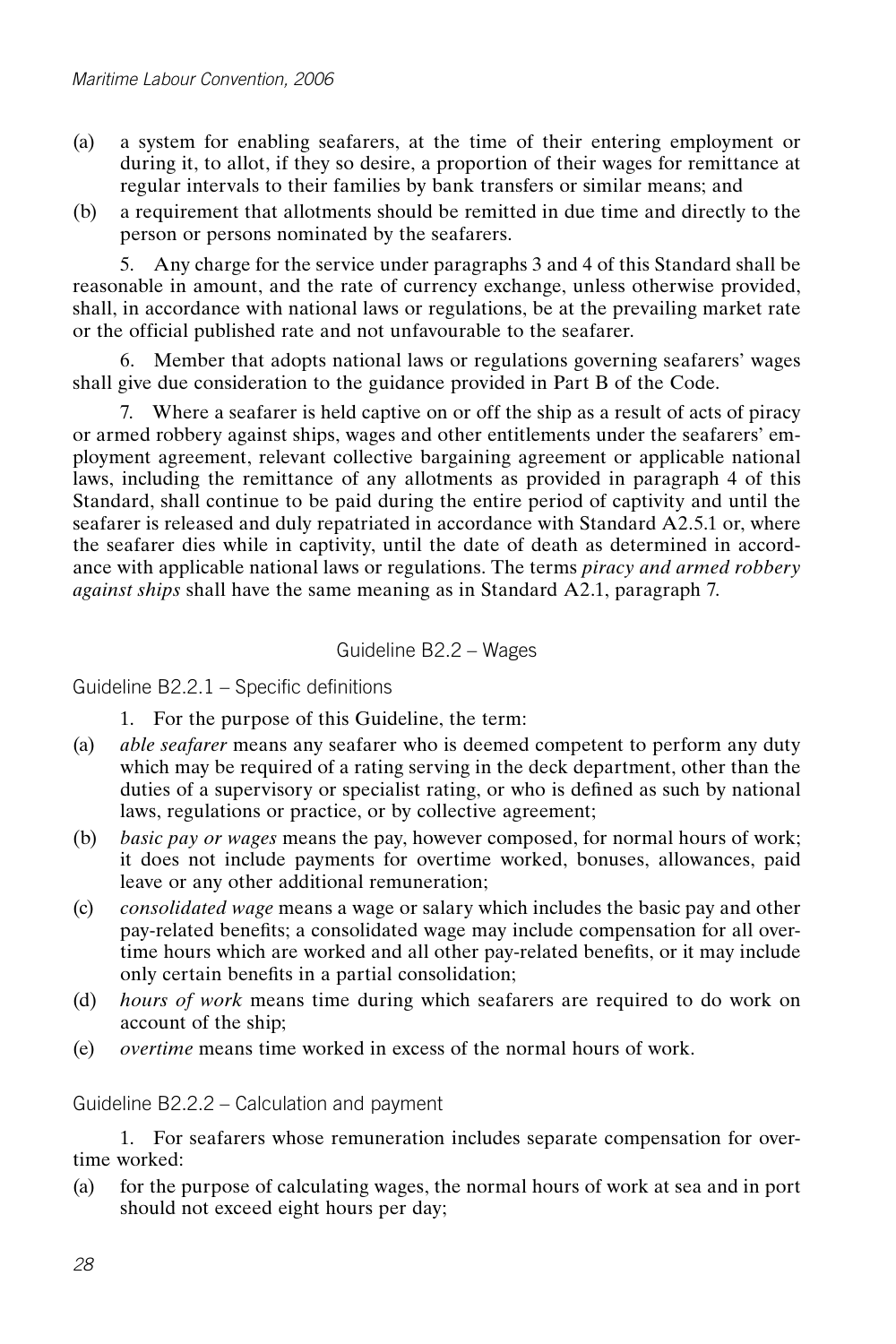- (b) for the purpose of calculating overtime, the number of normal hours per week covered by the basic pay or wages should be prescribed by national laws or regulations, if not determined by collective agreements, but should not exceed 48 hours per week; collective agreements may provide for a different but not less favourable treatment;
- (c) the rate or rates of compensation for overtime, which should be not less than one and one-quarter times the basic pay or wages per hour, should be prescribed by national laws or regulations or by collective agreements, if applicable; and
- (d) records of all overtime worked should be maintained by the master, or a person assigned by the master, and endorsed by the seafarer at no greater than monthly intervals.
	- 2. For seafarers whose wages are fully or partially consolidated:
- (a) the seafarers' employment agreement should specify clearly, where appropriate, the number of hours of work expected of the seafarer in return for this remuneration, and any additional allowances which might be due in addition to the consolidated wage, and in which circumstances;
- (b) where hourly overtime is payable for hours worked in excess of those covered by the consolidated wage, the hourly rate should be not less than one and onequarter times the basic rate corresponding to the normal hours of work as defined in paragraph 1 of this Guideline; the same principle should be applied to the overtime hours included in the consolidated wage;
- (c) remuneration for that portion of the fully or partially consolidated wage representing the normal hours of work as defined in paragraph 1(a) of this Guideline should be no less than the applicable minimum wage; and
- (d) for seafarers whose wages are partially consolidated, records of all overtime worked should be maintained and endorsed as provided for in paragraph 1(d) of this Guideline.

3. National laws or regulations or collective agreements may provide for compensation for overtime or for work performed on the weekly day of rest and on public holidays by at least equivalent time off duty and off the ship or additional leave in lieu of remuneration or any other compensation so provided.

4. National laws and regulations adopted after consulting the representative shipowners' and seafarers' organizations or, as appropriate, collective agreements should take into account the following principles:

- (a) equal remuneration for work of equal value should apply to all seafarers employed on the same ship without discrimination based upon race, colour, sex, religion, political opinion, national extraction or social origin;
- (b) the seafarers' employment agreement specifying the applicable wages or wage rates should be carried on board the ship; information on the amount of wages or wage rates should be made available to each seafarer, either by providing at least one signed copy of the relevant information to the seafarer in a language which the seafarer understands, or by posting a copy of the agreement in a place accessible to seafarers or by some other appropriate means;
- (c) wages should be paid in legal tender; where appropriate, they may be paid by bank transfer, bank cheque, postal cheque or money order;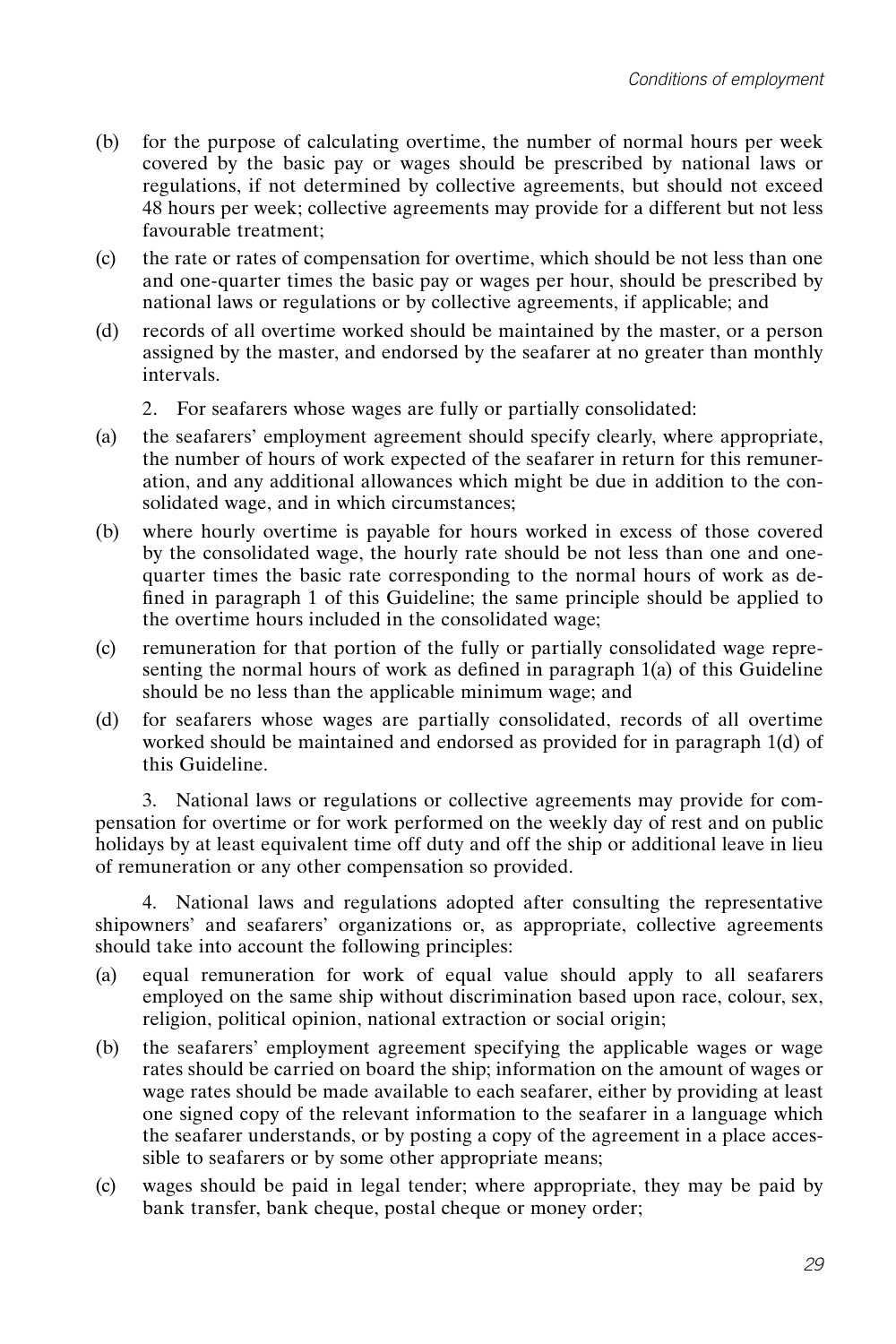- <span id="page-31-0"></span>(d) on termination of engagement all remuneration due should be paid without undue delay;
- (e) adequate penalties or other appropriate remedies should be imposed by the competent authority where shipowners unduly delay, or fail to make, payment of all remuneration due;
- (f) wages should be paid directly to seafarers' designated bank accounts unless they request otherwise in writing;
- (g) subject to subparagraph (h) of this paragraph, the shipowner should impose no limit on seafarers' freedom to dispose of their remuneration;
- (h) deduction from remuneration should be permitted only if:
	- (i) there is an express provision in national laws or regulations or in an applicable collective agreement and the seafarer has been informed, in the manner deemed most appropriate by the competent authority, of the conditions for such deductions; and
	- (ii) the deductions do not in total exceed the limit that may have been established by national laws or regulations or collective agreements or court decisions for making such deductions;
- (i) no deductions should be made from a seafarer's remuneration in respect of obtaining or retaining employment;
- (j) monetary fines against seafarers other than those authorized by national laws or regulations, collective agreements or other measures should be prohibited;
- (k) the competent authority should have the power to inspect stores and services provided on board ship to ensure that fair and reasonable prices are applied for the benefit of the seafarers concerned; and
- (l) to the extent that seafarers' claims for wages and other sums due in respect of their employment are not secured in accordance with the provisions of the International Convention on Maritime Liens and Mortgages, 1993, such claims should be protected in accordance with the Protection of Workers' Claims (Employer's Insolvency) Convention, 1992 (No. 173).

5. Each Member should, after consulting with representative shipowners' and seafarers' organizations, have procedures to investigate complaints relating to any matter contained in this Guideline.

## Guideline B2.2.3 – Minimum wages

1. Without prejudice to the principle of free collective bargaining, each Member should, after consulting representative shipowners' and seafarers' organizations, establish procedures for determining minimum wages for seafarers. Representative shipowners' and seafarers' organizations should participate in the operation of such procedures.

2. When establishing such procedures and in fixing minimum wages, due regard should be given to international labour standards concerning minimum wage fixing, as well as the following principles:

- (a) the level of minimum wages should take into account the nature of maritime employment, crewing levels of ships, and seafarers' normal hours of work; and
- (b) the level of minimum wages should be adjusted to take into account changes in the cost of living and in the needs of seafarers.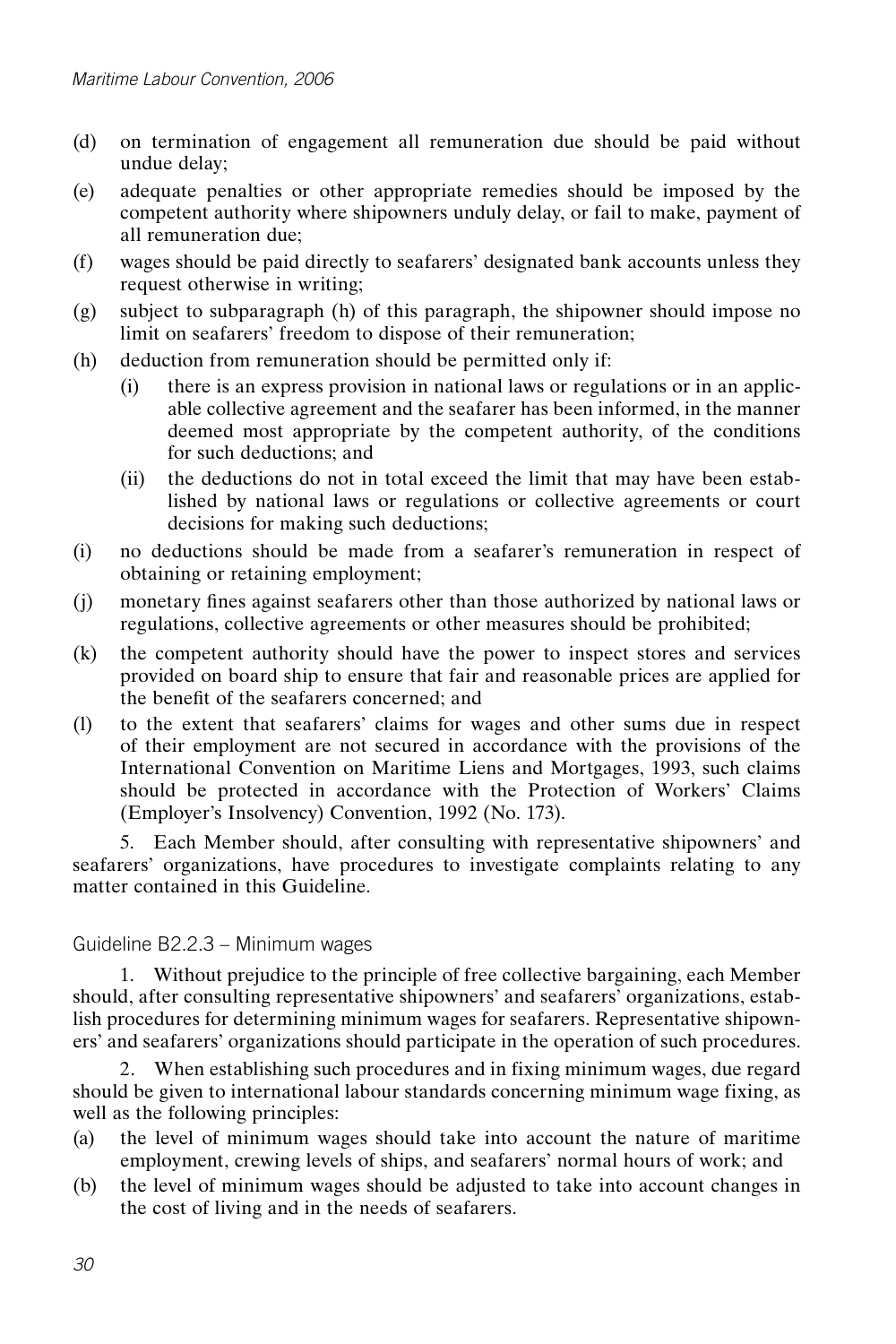- 3. The competent authority should ensure:
- (a) by means of a system of supervision and sanctions, that wages are paid at not less than the rate or rates fixed; and
- (b) that any seafarers who have been paid at a rate lower than the minimum wage are enabled to recover, by an inexpensive and expeditious judicial or other procedure, the amount by which they have been underpaid.

Guideline B2.2.4 – Minimum monthly basic pay or wage figure for able seafarers

1. The basic pay or wages for a calendar month of service for an able seafarer should be no less than the amount periodically set by the Joint Maritime Commission or another body authorized by the Governing Body of the International Labour Office. Upon a decision of the Governing Body, the Director-General shall notify any revised amount to the Members of the Organization.

2. Nothing in this Guideline should be deemed to prejudice arrangements agreed between shipowners or their organizations and seafarers' organizations with regard to the regulation of standard minimum terms and conditions of employment, provided such terms and conditions are recognized by the competent authority.

### *Regulation 2.3 – Hours of work and hours of rest*

*Purpose: To ensure that seafarers have regulated hours of work or hours of rest*

1. Each Member shall ensure that the hours of work or hours of rest for seafarers are regulated.

2. Each Member shall establish maximum hours of work or minimum hours of rest over given periods that are consistent with the provisions in the Code.

## *Standard A2.3 – Hours of work and hours of rest*

1. For the purpose of this Standard, the term:

- (a) *hours of work* means time during which seafarers are required to do work on account of the ship;
- (b) *hours of rest* means time outside hours of work; this term does not include short breaks.

2. Each Member shall within the limits set out in paragraphs 5 to 8 of this Standard fix either a maximum number of hours of work which shall not be exceeded in a given period of time, or a minimum number of hours of rest which shall be provided in a given period of time.

3. Each Member acknowledges that the normal working hours' standard for seafarers, like that for other workers, shall be based on an eight-hour day with one day of rest per week and rest on public holidays. However, this shall not prevent the Member from having procedures to authorize or register a collective agreement which determines seafarers' normal working hours on a basis no less favourable than this Standard.

4. In determining the national standards, each Member shall take account of the danger posed by the fatigue of seafarers, especially those whose duties involve navigational safety and the safe and secure operation of the ship.

5. The limits on hours of work or rest shall be as follows: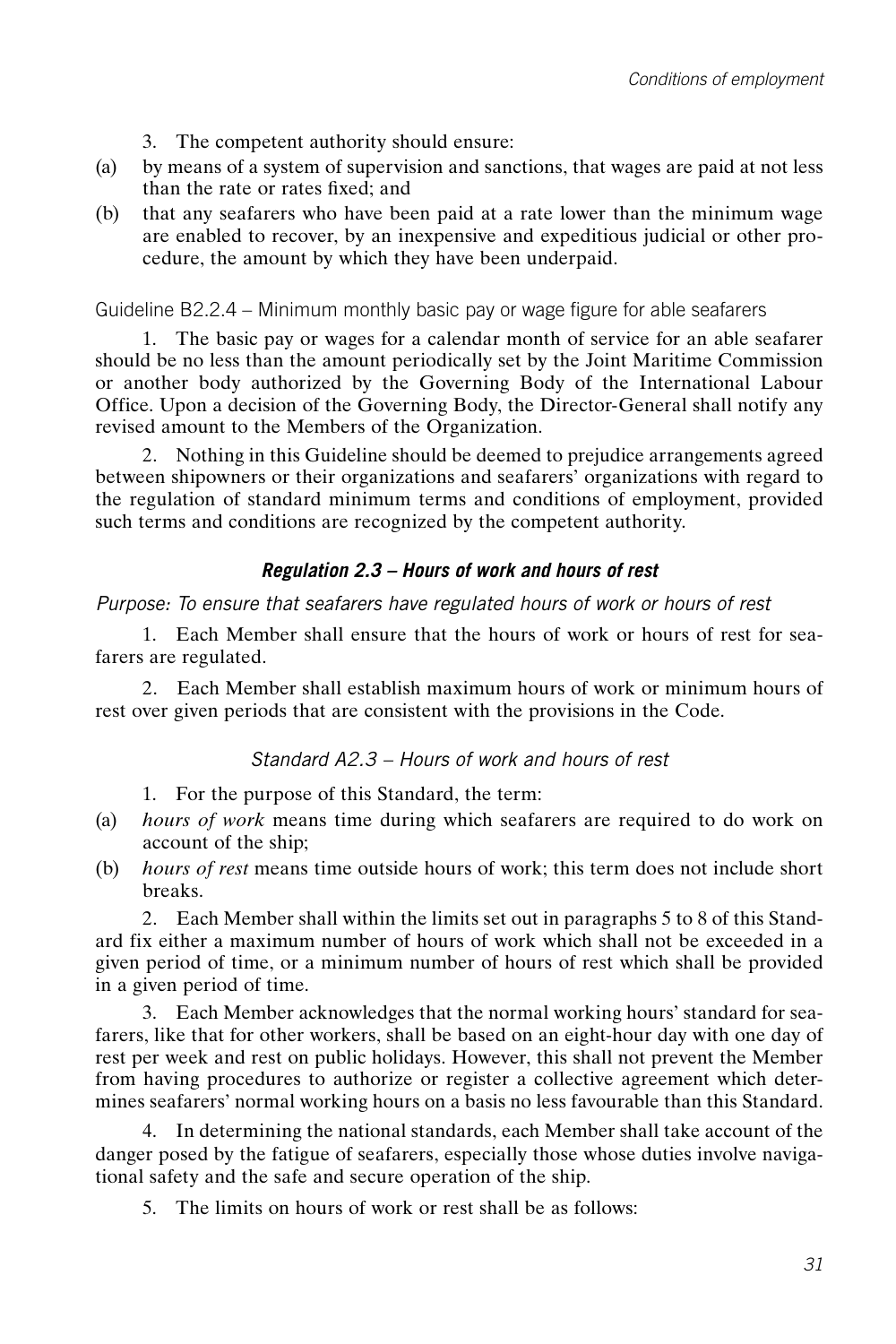- (a) maximum hours of work shall not exceed:
	- (i) 14 hours in any 24-hour period; and
	- (ii) 72 hours in any seven-day period;
	- or

(b) minimum hours of rest shall not be less than:

- (i) ten hours in any 24-hour period; and
- (ii) 77 hours in any seven-day period.

6. Hours of rest may be divided into no more than two periods, one of which shall be at least six hours in length, and the interval between consecutive periods of rest shall not exceed 14 hours.

7. Musters, fire-fighting and lifeboat drills, and drills prescribed by national laws and regulations and by international instruments, shall be conducted in a manner that minimizes the disturbance of rest periods and does not induce fatigue.

8. When a seafarer is on call, such as when a machinery space is unattended, the seafarer shall have an adequate compensatory rest period if the normal period of rest is disturbed by call-outs to work.

9. If no collective agreement or arbitration award exists or if the competent authority determines that the provisions in the agreement or award in respect of paragraph 7 or 8 of this Standard are inadequate, the competent authority shall determine such provisions to ensure the seafarers concerned have sufficient rest.

10. Each Member shall require the posting, in an easily accessible place, of a table with the shipboard working arrangements, which shall contain for every position at least:

- (a) the schedule of service at sea and service in port; and
- (b) the maximum hours of work or the minimum hours of rest required by national laws or regulations or applicable collective agreements.

11. The table referred to in paragraph 10 of this Standard shall be established in a standardized format in the working language or languages of the ship and in English.

12. Each Member shall require that records of seafarers' daily hours of work or of their daily hours of rest be maintained to allow monitoring of compliance with paragraphs 5 to 11 inclusive of this Standard. The records shall be in a standardized format established by the competent authority taking into account any available guidelines of the International Labour Organization or shall be in any standard format prepared by the Organization. They shall be in the languages required by paragraph 11 of this Standard. The seafarers shall receive a copy of the records pertaining to them which shall be endorsed by the master, or a person authorized by the master, and by the seafarers.

13. Nothing in paragraphs 5 and 6 of this Standard shall prevent a Member from having national laws or regulations or a procedure for the competent authority to authorize or register collective agreements permitting exceptions to the limits set out. Such exceptions shall, as far as possible, follow the provisions of this Standard but may take account of more frequent or longer leave periods or the granting of compensatory leave for watchkeeping seafarers or seafarers working on board ships on short voyages.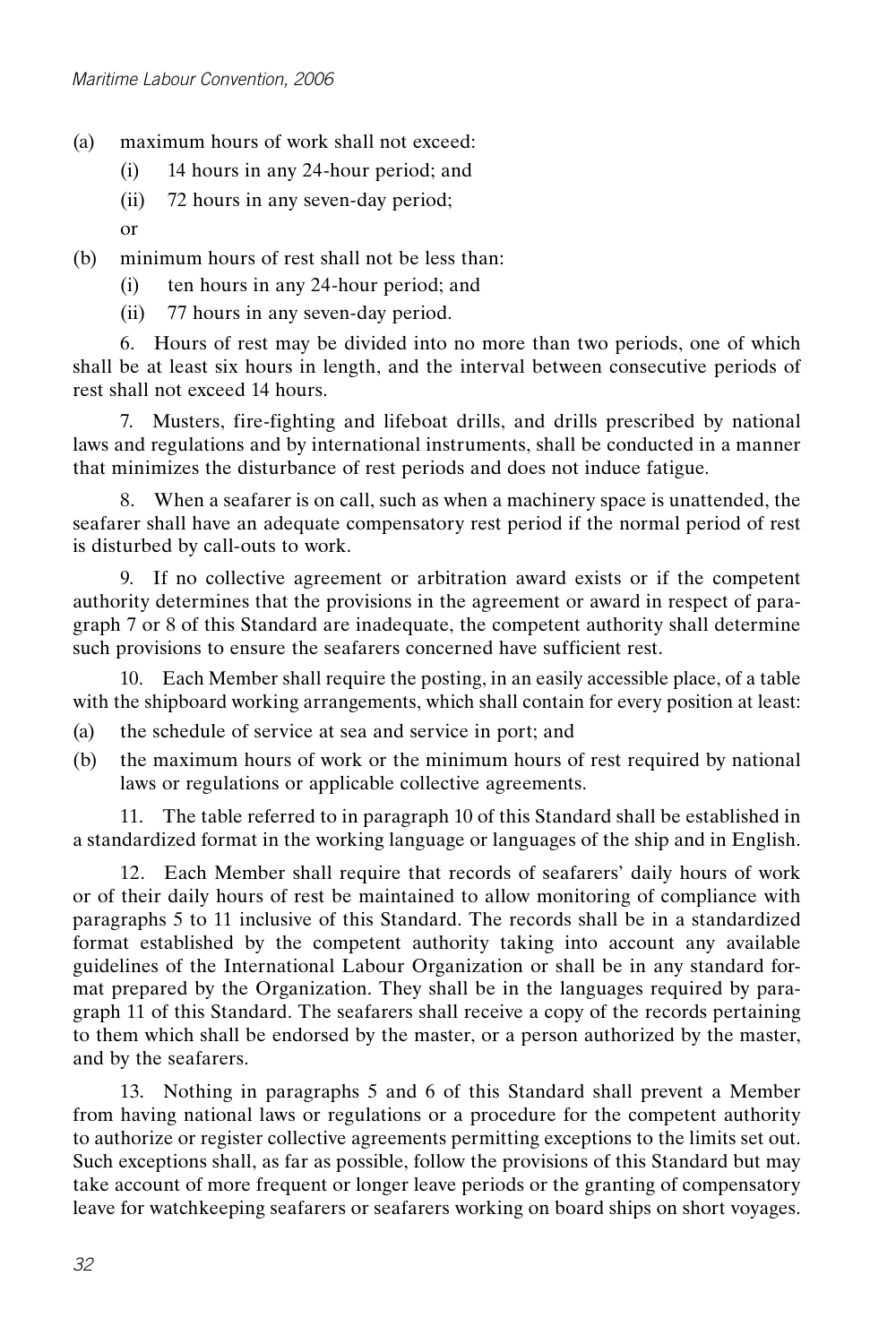<span id="page-34-0"></span>14. Nothing in this Standard shall be deemed to impair the right of the master of a ship to require a seafarer to perform any hours of work necessary for the immediate safety of the ship, persons on board or cargo, or for the purpose of giving assistance to other ships or persons in distress at sea. Accordingly, the master may suspend the schedule of hours of work or hours of rest and require a seafarer to perform any hours of work necessary until the normal situation has been restored. As soon as practicable after the normal situation has been restored, the master shall ensure that any seafarers who have performed work in a scheduled rest period are provided with an adequate period of rest.

Guideline B2.3 – Hours of work and hours of rest

Guideline B2.3.1 – Young seafarers

1. At sea and in port the following provisions should apply to all young seafarers under the age of 18:

- (a) working hours should not exceed eight hours per day and 40 hours per week and overtime should be worked only where unavoidable for safety reasons;
- (b) sufficient time should be allowed for all meals, and a break of at least one hour for the main meal of the day should be assured; and
- (c) a 15-minute rest period as soon as possible following each two hours of continuous work should be allowed.

2. Exceptionally, the provisions of paragraph 1 of this Guideline need not be applied if:

- (a) they are impracticable for young seafarers in the deck, engine room and catering departments assigned to watchkeeping duties or working on a rostered shift-work system; or
- (b) the effective training of young seafarers in accordance with established programmes and schedules would be impaired.

3. Such exceptional situations should be recorded, with reasons, and signed by the master.

4. Paragraph 1 of this Guideline does not exempt young seafarers from the general obligation on all seafarers to work during any emergency as provided for in Standard A2.3, paragraph 14.

## *Regulation 2.4 – Entitlement to leave*

*Purpose: To ensure that seafarers have adequate leave*

1. Each Member shall require that seafarers employed on ships that fly its flag are given paid annual leave under appropriate conditions, in accordance with the provisions in the Code.

2. Seafarers shall be granted shore leave to benefit their health and well-being and consistent with the operational requirements of their positions.

## *Standard A2.4 – Entitlement to leave*

1. Each Member shall adopt laws and regulations determining the minimum standards for annual leave for seafarers serving on ships that fly its flag, taking proper account of the special needs of seafarers with respect to such leave.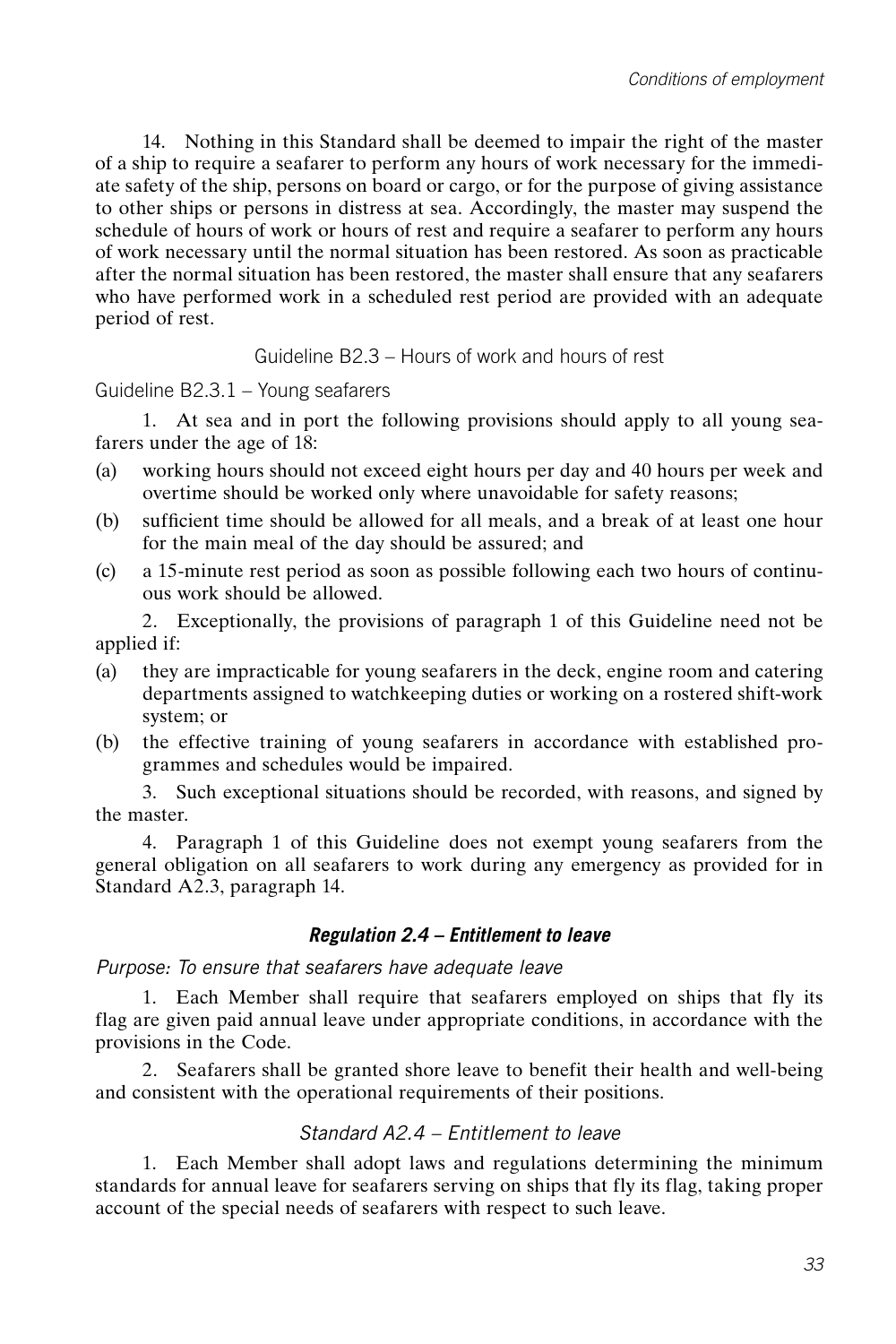2. Subject to any collective agreement or laws or regulations providing for an appropriate method of calculation that takes account of the special needs of seafarers in this respect, the annual leave with pay entitlement shall be calculated on the basis of a minimum of 2.5 calendar days per month of employment. The manner in which the length of service is calculated shall be determined by the competent authority or through the appropriate machinery in each country. Justified absences from work shall not be considered as annual leave.

3. Any agreement to forgo the minimum annual leave with pay prescribed in this Standard, except in cases provided for by the competent authority, shall be prohibited.

Guideline B2.4 – Entitlement to leave

Guideline B2.4.1 – Calculation of entitlement

1. Under conditions as determined by the competent authority or through the appropriate machinery in each country, service off-articles should be counted as part of the period of service.

2. Under conditions as determined by the competent authority or in an applicable collective agreement, absence from work to attend an approved maritime vocational training course or for such reasons as illness or injury or for maternity should be counted as part of the period of service.

3. The level of pay during annual leave should be at the seafarer's normal level of remuneration provided for by national laws or regulations or in the applicable seafarers' employment agreement. For seafarers employed for periods shorter than one year or in the event of termination of the employment relationship, entitlement to leave should be calculated on a pro-rata basis.

4. The following should not be counted as part of annual leave with pay:

- (a) public and customary holidays recognized as such in the flag State, whether or not they fall during the annual leave with pay;
- (b) periods of incapacity for work resulting from illness or injury or from maternity, under conditions as determined by the competent authority or through the appropriate machinery in each country;
- (c) temporary shore leave granted to a seafarer while under an employment agreement; and
- (d) compensatory leave of any kind, under conditions as determined by the competent authority or through the appropriate machinery in each country.

Guideline B2.4.2 – Taking of annual leave

1. The time at which annual leave is to be taken should, unless it is fixed by regulation, collective agreement, arbitration award or other means consistent with national practice, be determined by the shipowner after consultation and, as far as possible, in agreement with the seafarers concerned or their representatives.

2. Seafarers should in principle have the right to take annual leave in the place with which they have a substantial connection, which would normally be the same as the place to which they are entitled to be repatriated. Seafarers should not be required without their consent to take annual leave due to them in another place except under the provisions of a seafarers' employment agreement or of national laws or regulations.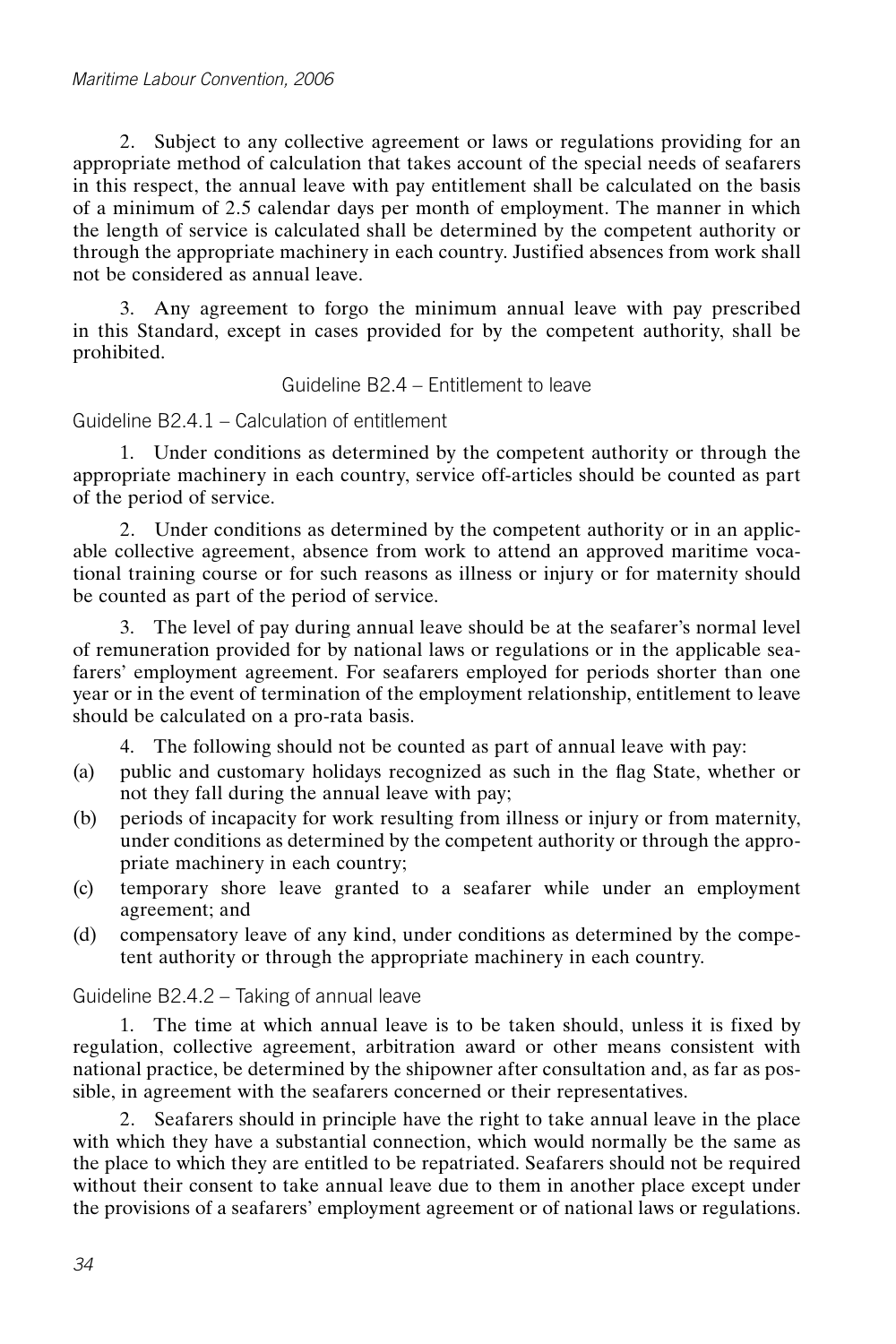3. If seafarers are required to take their annual leave from a place other than that permitted by paragraph 2 of this Guideline, they should be entitled to free transportation to the place where they were engaged or recruited, whichever is nearer their home; subsistence and other costs directly involved should be for the account of the shipowner; the travel time involved should not be deducted from the annual leave with pay due to the seafarer.

4. A seafarer taking annual leave should be recalled only in cases of extreme emergency and with the seafarer's consent.

### Guideline B2.4.3 – Division and accumulation

1. The division of the annual leave with pay into parts, or the accumulation of such annual leave due in respect of one year together with a subsequent period of leave, may be authorized by the competent authority or through the appropriate machinery in each country.

2. Subject to paragraph 1 of this Guideline and unless otherwise provided in an agreement applicable to the shipowner and the seafarer concerned, the annual leave with pay recommended in this Guideline should consist of an uninterrupted period.

#### Guideline B2.4.4 – Young seafarers

1. Special measures should be considered with respect to young seafarers under the age of 18 who have served six months or any other shorter period of time under a collective agreement or seafarers' employment agreement without leave on a foreigngoing ship which has not returned to their country of residence in that time, and will not return in the subsequent three months of the voyage. Such measures could consist of their repatriation at no expense to themselves to the place of original engagement in their country of residence for the purpose of taking any leave earned during the voyage.

#### *Regulation 2.5 – Repatriation*

### *Purpose: To ensure that seafarers are able to return home*

1. Seafarers have a right to be repatriated at no cost to themselves in the circumstances and under the conditions specified in the Code.

2. Each Member shall require ships that fly its flag to provide financial security to ensure that seafarers are duly repatriated in accordance with the Code.

#### *Standard A2.5.1 – Repatriation*

1. Each Member shall ensure that seafarers on ships that fly its flag are entitled to repatriation in the following circumstances:

(a) if the seafarers' employment agreement expires while they are abroad;

- (b) when the seafarers' employment agreement is terminated:
	- (i) by the shipowner; or
	- (ii) by the seafarer for justified reasons; and also
- (c) when the seafarers are no longer able to carry out their duties under their employment agreement or cannot be expected to carry them out in the specific circumstances.

2. Each Member shall ensure that there are appropriate provisions in its laws and regulations or other measures or in collective bargaining agreements, prescribing: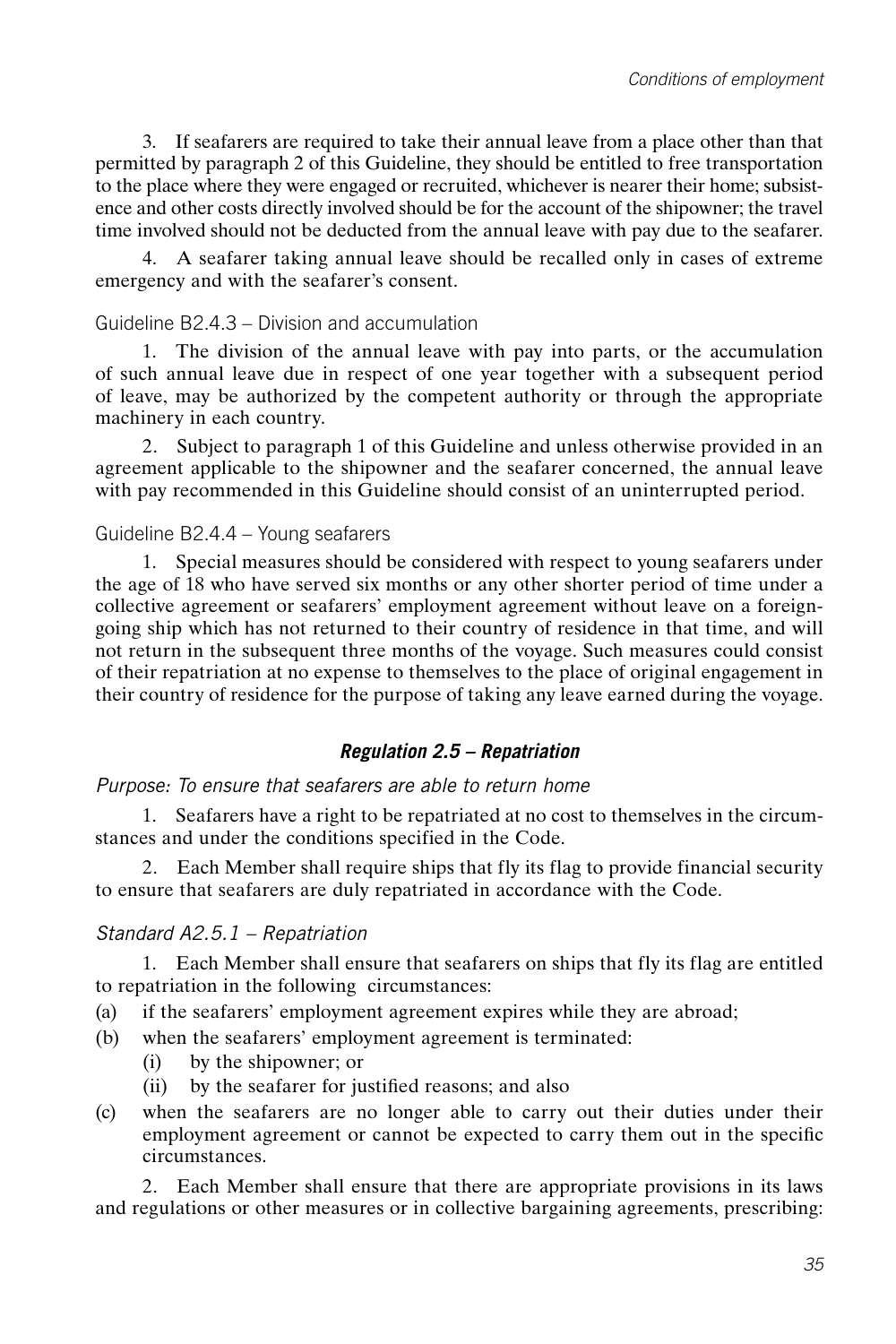- (a) the circumstances in which seafarers are entitled to repatriation in accordance with paragraph 1(b) and (c) of this Standard;
- (b) the maximum duration of service periods on board following which a seafarer is entitled to repatriation – such periods to be less than 12 months; and
- (c) the precise entitlements to be accorded by shipowners for repatriation, including those relating to the destinations of repatriation, the mode of transport, the items of expense to be covered and other arrangements to be made by shipowners.

3. Each Member shall prohibit shipowners from requiring that seafarers make an advance payment towards the cost of repatriation at the beginning of their employment, and also from recovering the cost of repatriation from the seafarers' wages or other entitlements except where the seafarer has been found, in accordance with national laws or regulations or other measures or applicable collective bargaining agreements, to be in serious default of the seafarer's employment obligations.

4. National laws and regulations shall not prejudice any right of the shipowner to recover the cost of repatriation under third-party contractual arrangements.

5. If a shipowner fails to make arrangements for or to meet the cost of repatriation of seafarers who are entitled to be repatriated:

- (a) the competent authority of the Member whose flag the ship flies shall arrange for repatriation of the seafarers concerned; if it fails to do so, the State from which the seafarers are to be repatriated or the State of which they are a national may arrange for their repatriation and recover the cost from the Member whose flag the ship flies;
- (b) costs incurred in repatriating seafarers shall be recoverable from the shipowner by the Member whose flag the ship flies;
- (c) the expenses of repatriation shall in no case be a charge upon the seafarers, except as provided for in paragraph 3 of this Standard.

6. Taking into account applicable international instruments, including the International Convention on Arrest of Ships, 1999, a Member which has paid the cost of repatriation pursuant to this Code may detain, or request the detention of, the ships of the shipowner concerned until the reimbursement has been made in accordance with paragraph 5 of this Standard.

7. Each Member shall facilitate the repatriation of seafarers serving on ships which call at its ports or pass through its territorial or internal waters, as well as their replacement on board.

8. In particular, a Member shall not refuse the right of repatriation to any seafarer because of the financial circumstances of a shipowner or because of the shipowner's inability or unwillingness to replace a seafarer.

9. Each Member shall require that ships that fly its flag carry and make available to seafarers a copy of the applicable national provisions regarding repatriation written in an appropriate language.

# *Standard A2.5.2 – Financial security*

1. In implementation of Regulation 2.5, paragraph 2, this Standard establishes requirements to ensure the provision of an expeditious and effective financial security system to assist seafarers in the event of their abandonment.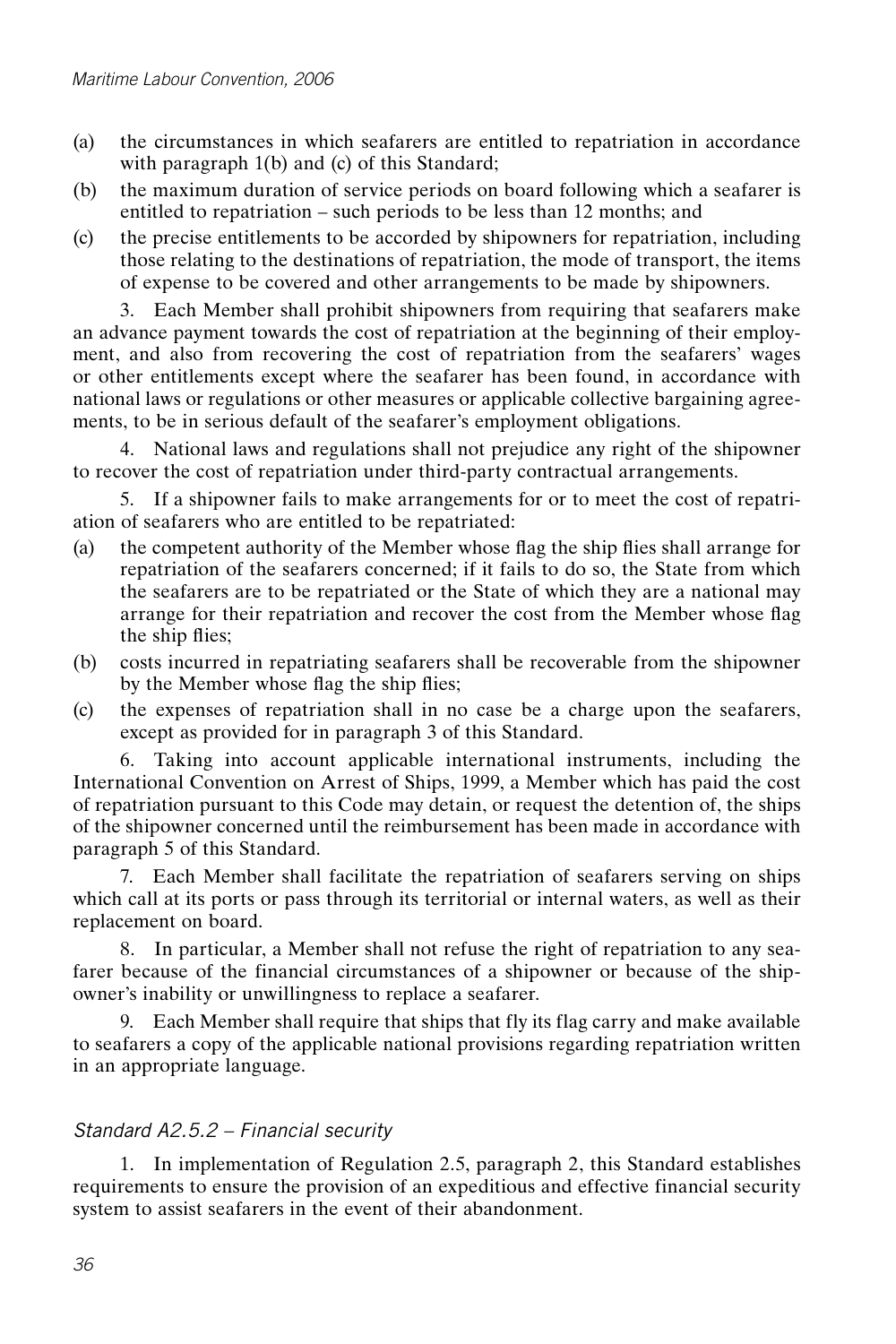2. For the purposes of this Standard, a seafarer shall be deemed to have been abandoned where, in violation of the requirements of this Convention or the terms of the seafarers' employment agreement, the shipowner:

- (a) fails to cover the cost of the seafarer's repatriation; or
- (b) has left the seafarer without the necessary maintenance and support; or
- (c) has otherwise unilaterally severed their ties with the seafarer including failure to pay contractual wages for a period of at least two months.

3. Each Member shall ensure that a financial security system meeting the requirements of this Standard is in place for ships flying its flag. The financial security system may be in the form of a social security scheme or insurance or a national fund or other similar arrangements. Its form shall be determined by the Member after consultation with the shipowners' and seafarers' organizations concerned.

4. The financial security system shall provide direct access, sufficient coverage and expedited financial assistance, in accordance with this Standard, to any abandoned seafarer on a ship flying the flag of the Member.

5. For the purposes of paragraph 2(b) of this Standard, necessary maintenance and support of seafarers shall include: adequate food, accommodation, drinking water supplies, essential fuel for survival on board the ship and necessary medical care.

6. Each Member shall require that ships that fly its flag, and to which paragraph 1 or 2 of Regulation 5.1.3 applies, carry on board a certificate or other documentary evidence of financial security issued by the financial security provider. A copy shall be posted in a conspicuous place on board where it is available to the seafarers. Where more than one financial security provider provides cover, the document provided by each provider shall be carried on board.

7. The certificate or other documentary evidence of financial security shall contain the information required in Appendix A2-I. It shall be in English or accompanied by an English translation.

8. Assistance provided by the financial security system shall be granted promptly upon request made by the seafarer or the seafarer's nominated representative and supported by the necessary justification of entitlement in accordance with paragraph 2 above.

9. Having regard to Regulations 2.2 and 2.5, assistance provided by the financial security system shall be sufficient to cover the following:

- (a) outstanding wages and other entitlements due from the shipowner to the seafarer under their employment agreement, the relevant collective bargaining agreement or the national law of the flag State, limited to four months of any such outstanding wages and four months of any such outstanding entitlements;
- (b) all expenses reasonably incurred by the seafarer, including the cost of repatriation referred to in paragraph 10; and
- (c) the essential needs of the seafarer including such items as: adequate food, clothing where necessary, accommodation, drinking water supplies, essential fuel for survival on board the ship, necessary medical care and any other reasonable costs or charges from the act or omission constituting the abandonment until the seafarer's arrival at home.

10. The cost of repatriation shall cover travel by appropriate and expeditious means, normally by air, and include provision for food and accommodation of the seafarer from the time of leaving the ship until arrival at the seafarer's home, necessary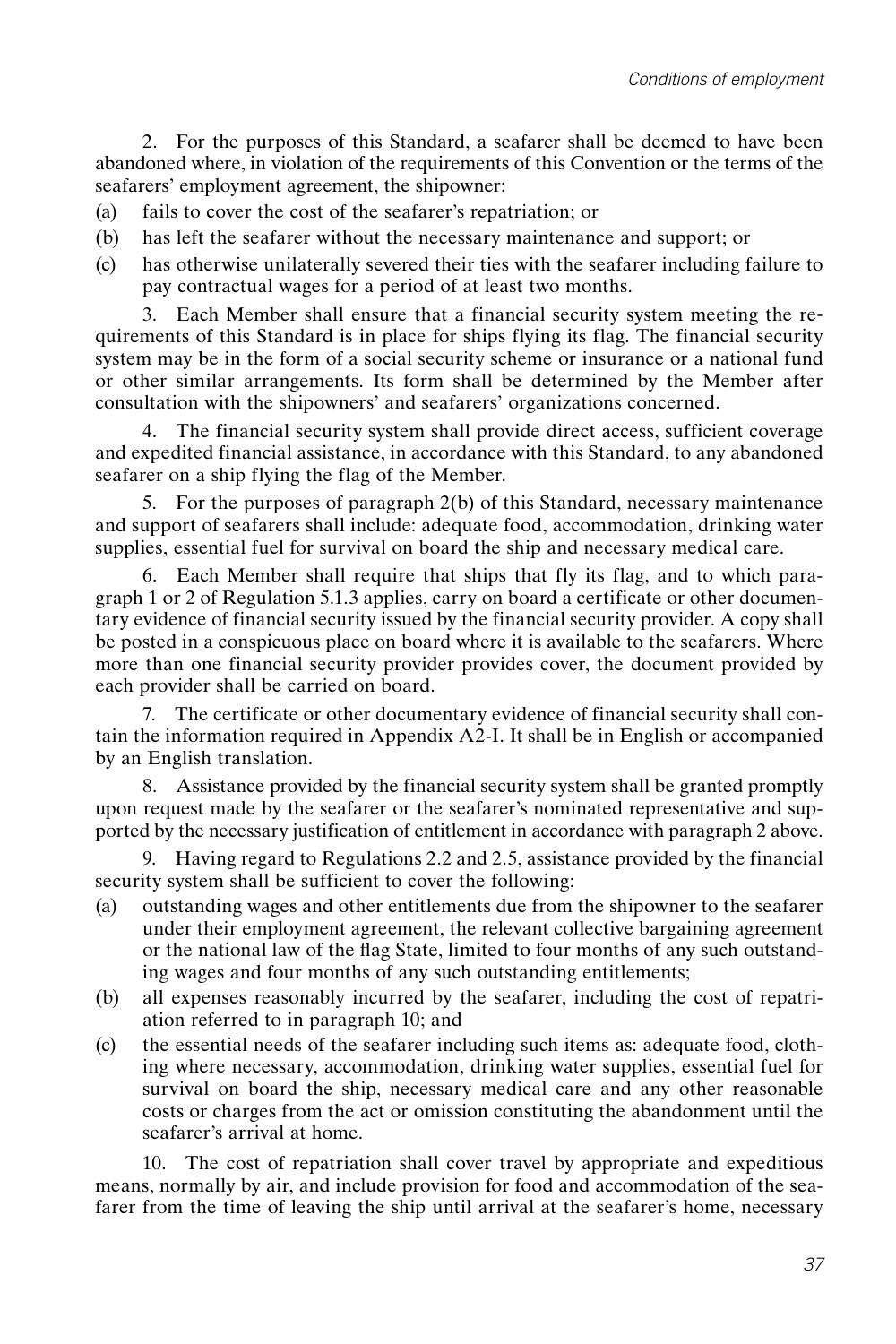medical care, passage and transport of personal effects and any other reasonable costs or charges arising from the abandonment.

11. The financial security shall not cease before the end of the period of validity of the financial security unless the financial security provider has given prior notification of at least 30 days to the competent authority of the flag State.

12. If the provider of insurance or other financial security has made any payment to any seafarer in accordance with this Standard, such provider shall, up to the amount it has paid and in accordance with the applicable law, acquire by subrogation, assignment or otherwise, the rights which the seafarer would have enjoyed.

13. Nothing in this Standard shall prejudice any right of recourse of the insurer or provider of financial security against third parties.

14. The provisions in this Standard are not intended to be exclusive or to prejudice any other rights, claims or remedies that may also be available to compensate seafarers who are abandoned. National laws and regulations may provide that any amounts payable under this Standard can be offset against amounts received from other sources arising from any rights, claims or remedies that may be the subject of compensation under the present Standard.

## Guideline B2.5 – Repatriation

Guideline B2.5.1 – Entitlement

- 1. Seafarers should be entitled to repatriation:
- (a) in the case covered by Standard A2.5, paragraph 1(a), upon the expiry of the period of notice given in accordance with the provisions of the seafarers' employment agreement;
- (b) in the cases covered by Standard A2.5, paragraph 1(b) and (c):
	- (i) in the event of illness or injury or other medical condition which requires their repatriation when found medically fit to travel;
	- (ii) in the event of shipwreck;
	- (iii) in the event of the shipowner not being able to continue to fulfil their legal or contractual obligations as an employer of the seafarers by reason of insolvency, sale of ship, change of ship's registration or any other similar reason;
	- (iv) in the event of a ship being bound for a war zone, as defined by national laws or regulations or seafarers' employment agreements, to which the seafarer does not consent to go; and
	- (v) in the event of termination or interruption of employment in accordance with an industrial award or collective agreement, or termination of employment for any other similar reason.

2. In determining the maximum duration of service periods on board following which a seafarer is entitled to repatriation, in accordance with this Code, account should be taken of factors affecting the seafarers' working environment. Each Member should seek, wherever possible, to reduce these periods in the light of technological changes and developments and might be guided by any recommendations made on the matter by the Joint Maritime Commission.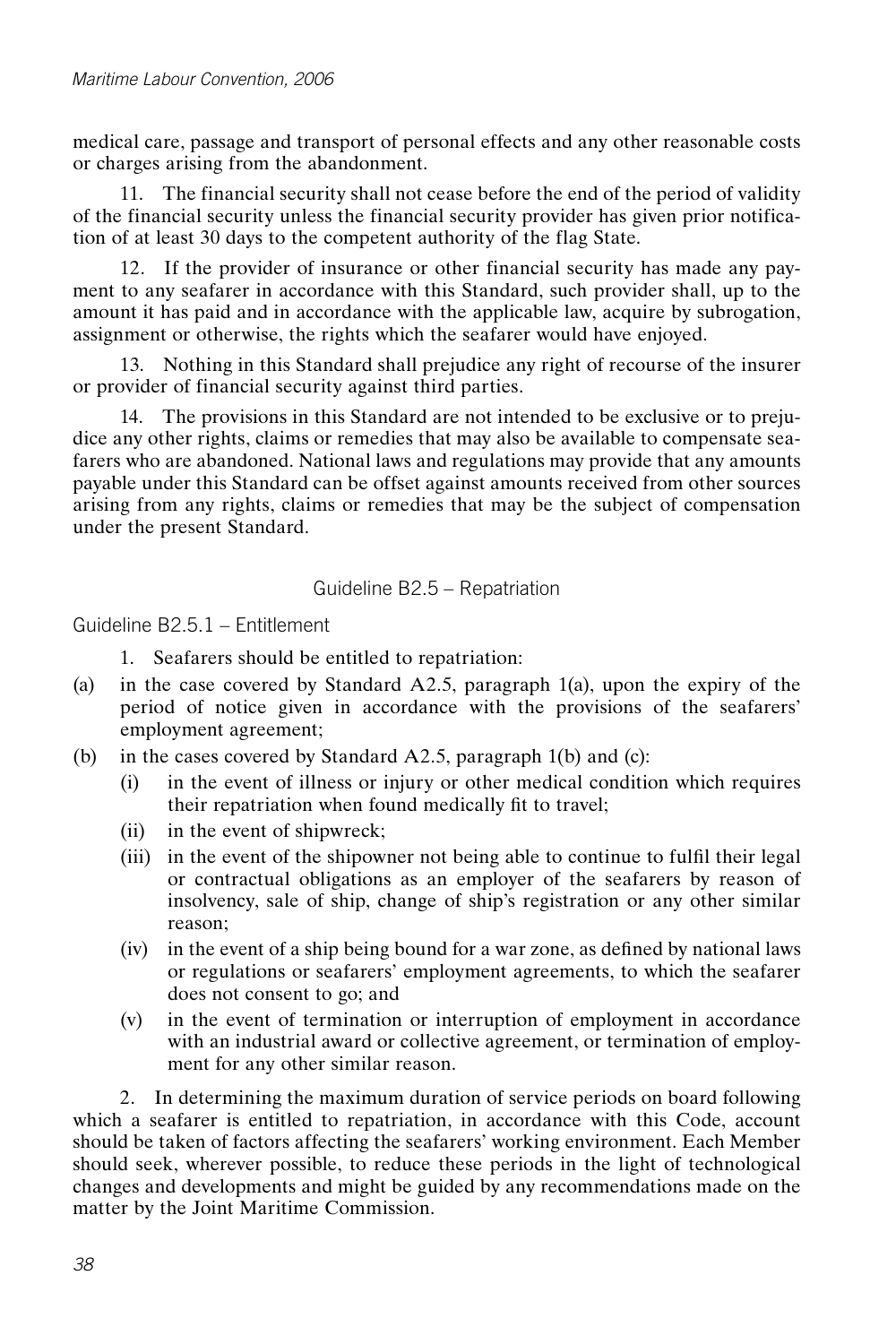3. The costs to be borne by the shipowner for repatriation under Standard A2.5 should include at least the following:

- (a) passage to the destination selected for repatriation in accordance with paragraph 6 of this Guideline;
- (b) accommodation and food from the moment the seafarers leave the ship until they reach the repatriation destination;
- (c) pay and allowances from the moment the seafarers leave the ship until they reach the repatriation destination, if provided for by national laws or regulations or collective agreements;
- (d) transportation of 30 kg of the seafarers' personal luggage to the repatriation destination; and
- (e) medical treatment when necessary until the seafarers are medically fit to travel to the repatriation destination.

4. Time spent awaiting repatriation and repatriation travel time should not be deducted from paid leave accrued to the seafarers.

5. Shipowners should be required to continue to cover the costs of repatriation until the seafarers concerned are landed at a destination prescribed pursuant to this Code or are provided with suitable employment on board a ship proceeding to one of those destinations.

6. Each Member should require that shipowners take responsibility for repatriation arrangements by appropriate and expeditious means. The normal mode of transport should be by air. The Member should prescribe the destinations to which seafarers may be repatriated. The destinations should include the countries with which seafarers may be deemed to have a substantial connection including:

- (a) the place at which the seafarer agreed to enter into the engagement;
- (b) the place stipulated by collective agreement;
- (c) the seafarer's country of residence; or
- (d) such other place as may be mutually agreed at the time of engagement.

7. Seafarers should have the right to choose from among the prescribed destinations the place to which they are to be repatriated.

8. The entitlement to repatriation may lapse if the seafarers concerned do not claim it within a reasonable period of time to be defined by national laws or regulations or collective agreements, except where they are held captive on or off the ship as a result of acts of piracy or armed robbery against ships. The terms *piracy and armed robbery against ships* shall have the same meaning as in Standard A2.1, paragraph 7.

#### Guideline B2.5.2 – Implementation by Members

1. Every possible practical assistance should be given to a seafarer stranded in a foreign port pending repatriation and in the event of delay in the repatriation of the seafarer, the competent authority in the foreign port should ensure that the consular or local representative of the flag State and the seafarer's State of nationality or State of residence, as appropriate, is informed immediately.

2. Each Member should have regard to whether proper provision is made:

(a) for the return of seafarers employed on a ship that flies the flag of a foreign country who are put ashore in a foreign port for reasons for which they are not responsible: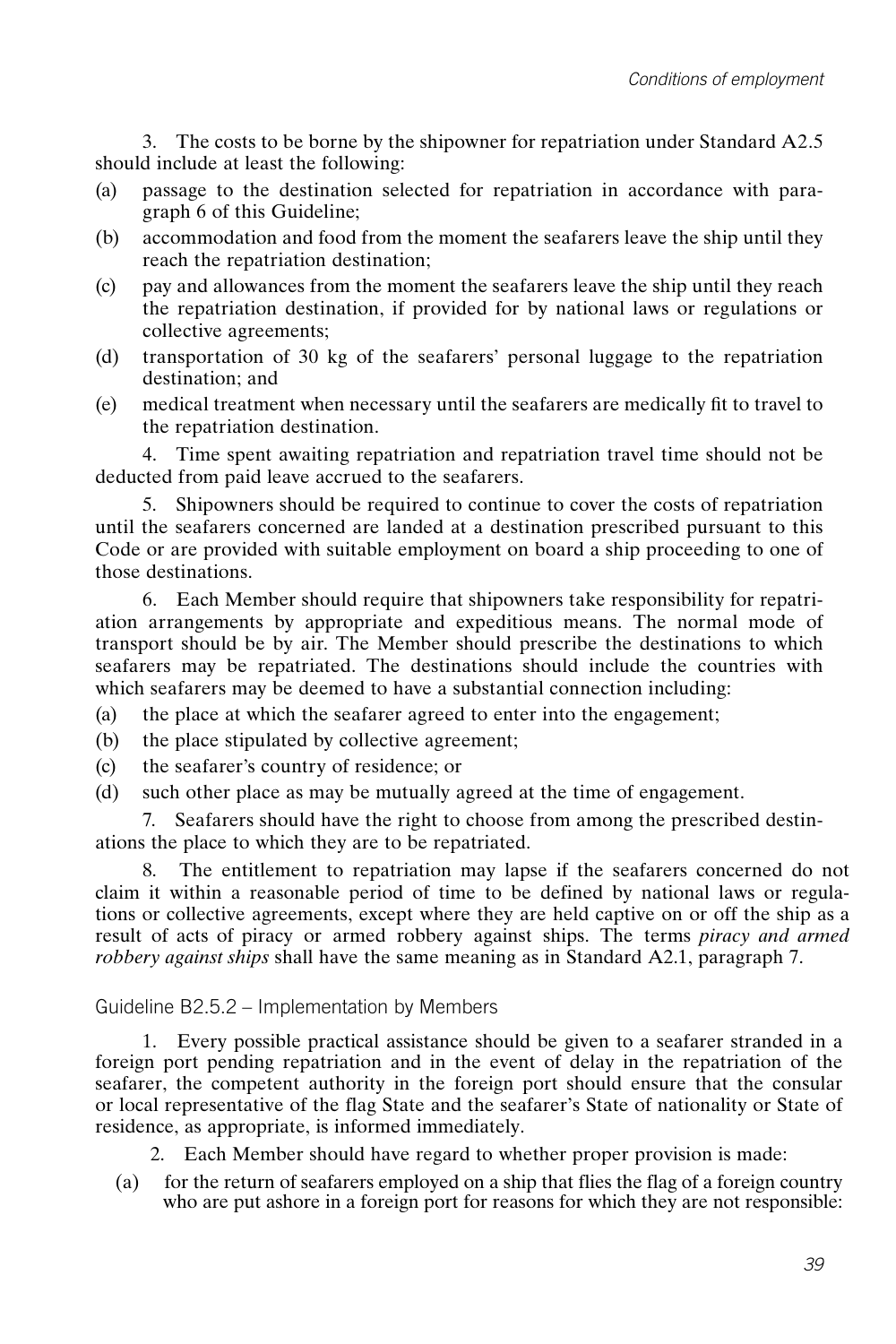- (i) to the port at which the seafarer concerned was engaged; or
- (ii) to a port in the seafarer's State of nationality or State of residence, as appropriate; or
- (iii) to another port agreed upon between the seafarer and the master or shipowner, with the approval of the competent authority or under other appropriate safeguards;
- (b) for medical care and maintenance of seafarers employed on a ship that flies the flag of a foreign country who are put ashore in a foreign port in consequence of sickness or injury incurred in the service of the ship and not due to their own wilful misconduct.

3. If, after young seafarers under the age of 18 have served on a ship for at least four months during their first foreign-going voyage, it becomes apparent that they are unsuited to life at sea, they should be given the opportunity of being repatriated at no expense to themselves from the first suitable port of call in which there are consular services of the flag State, or the State of nationality or residence of the young seafarer. Notification of any such repatriation, with the reasons therefor, should be given to the authority which issued the papers enabling the young seafarers concerned to take up seagoing employment.

## Guideline B2.5.3 – Financial security

1. In implementation of paragraph 8 of Standard A2.5.2, if time is needed to check the validity of certain aspects of the request of the seafarer or the seafarer's nominated representative, this should not prevent the seafarer from immediately receiving such part of the assistance requested as is recognized as justified.

## *Regulation 2.6 – Seafarer compensation for the ship's loss or foundering*

*Purpose: To ensure that seafarers are compensated when a ship is lost or has foundered*

1. Seafarers are entitled to adequate compensation in the case of injury, loss or unemployment arising from the ship's loss or foundering.

## *Standard A2.6 – Seafarer compensation for the ship's loss or foundering*

1. Each Member shall make rules ensuring that, in every case of loss or foundering of any ship, the shipowner shall pay to each seafarer on board an indemnity against unemployment resulting from such loss or foundering.

2. The rules referred to in paragraph 1 of this Standard shall be without prejudice to any other rights a seafarer may have under the national law of the Member concerned for losses or injuries arising from a ship's loss or foundering.

Guideline B2.6 – Seafarer compensation for the ship's loss or foundering

Guideline B2.6.1 – Calculation of indemnity against unemployment

1. The indemnity against unemployment resulting from a ship's foundering or loss should be paid for the days during which the seafarer remains in fact unemployed at the same rate as the wages payable under the employment agreement, but the total indemnity payable to any one seafarer may be limited to two months' wages.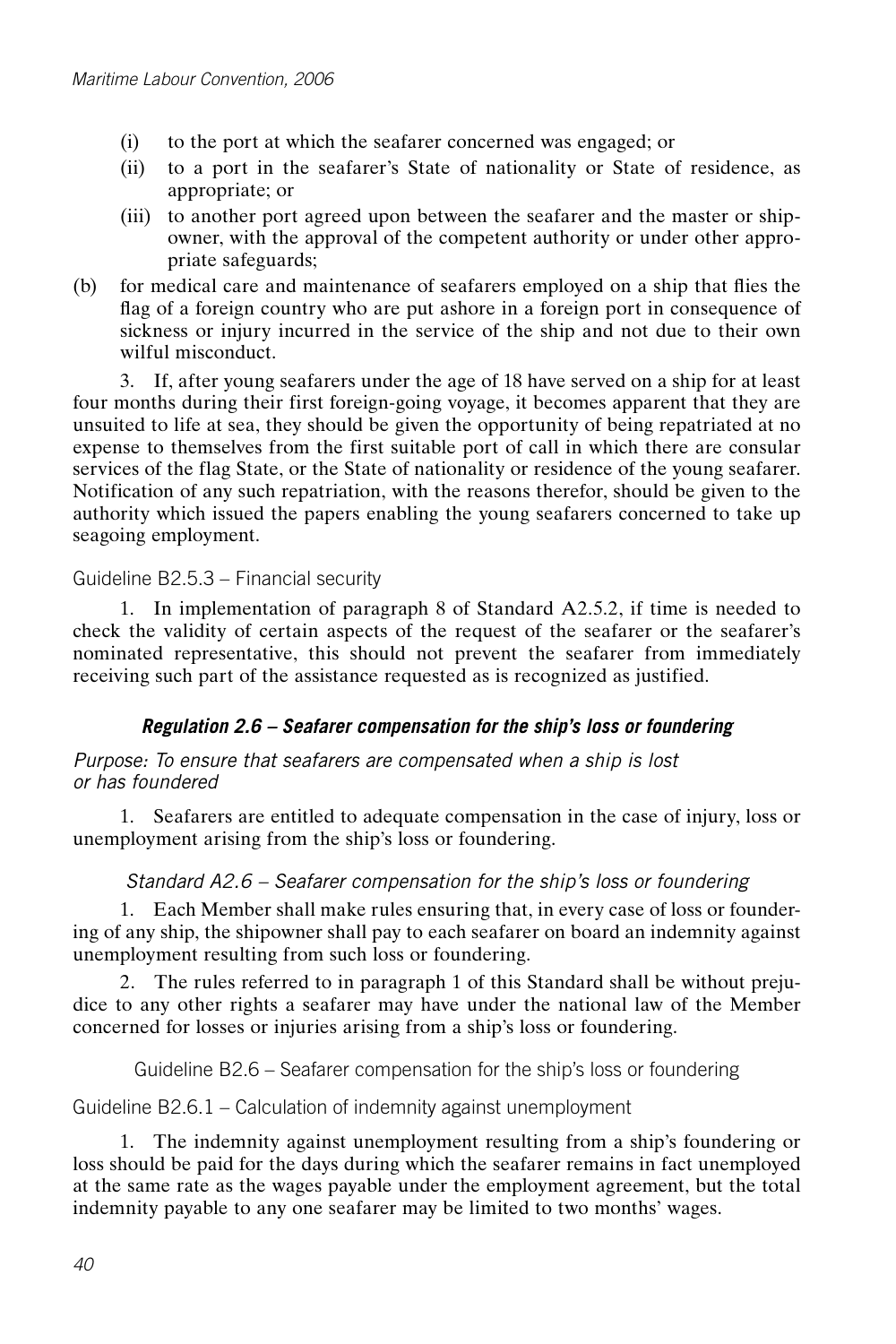2. Each Member should ensure that seafarers have the same legal remedies for recovering such indemnities as they have for recovering arrears of wages earned during the service.

# *Regulation 2.7 – Manning levels*

*Purpose: To ensure that seafarers work on board ships with sufficient personnel for the safe, efficient and secure operation of the ship*

1. Each Member shall require that all ships that fly its flag have a sufficient number of seafarers employed on board to ensure that ships are operated safely, efficiently and with due regard to security under all conditions, taking into account concerns about seafarer fatigue and the particular nature and conditions of the voyage.

## *Standard A2.7 – Manning levels*

1. Each Member shall require that all ships that fly its flag have a sufficient number of seafarers on board to ensure that ships are operated safely, efficiently and with due regard to security. Every ship shall be manned by a crew that is adequate, in terms of size and qualifications, to ensure the safety and security of the ship and its personnel, under all operating conditions, in accordance with the minimum safe manning document or an equivalent issued by the competent authority, and to comply with the standards of this Convention.

2. When determining, approving or revising manning levels, the competent authority shall take into account the need to avoid or minimize excessive hours of work to ensure sufficient rest and to limit fatigue, as well as the principles in applicable international instruments, especially those of the International Maritime Organization, on manning levels.

3. When determining manning levels, the competent authority shall take into account all the requirements within Regulation 3.2 and Standard A3.2 concerning food and catering.

Guideline B2.7 – Manning levels

Guideline B2.7.1 – Dispute settlement

1. Each Member should maintain, or satisfy itself that there is maintained, efficient machinery for the investigation and settlement of complaints or disputes concerning the manning levels on a ship.

2. Representatives of shipowners' and seafarers' organizations should participate, with or without other persons or authorities, in the operation of such machinery.

## *Regulation 2.8 – Career and skill development and opportunities for seafarers' employment*

*Purpose: To promote career and skill development and employment opportunities for seafarers*

1. Each Member shall have national policies to promote employment in the maritime sector and to encourage career and skill development and greater employment opportunities for seafarers domiciled in its territory.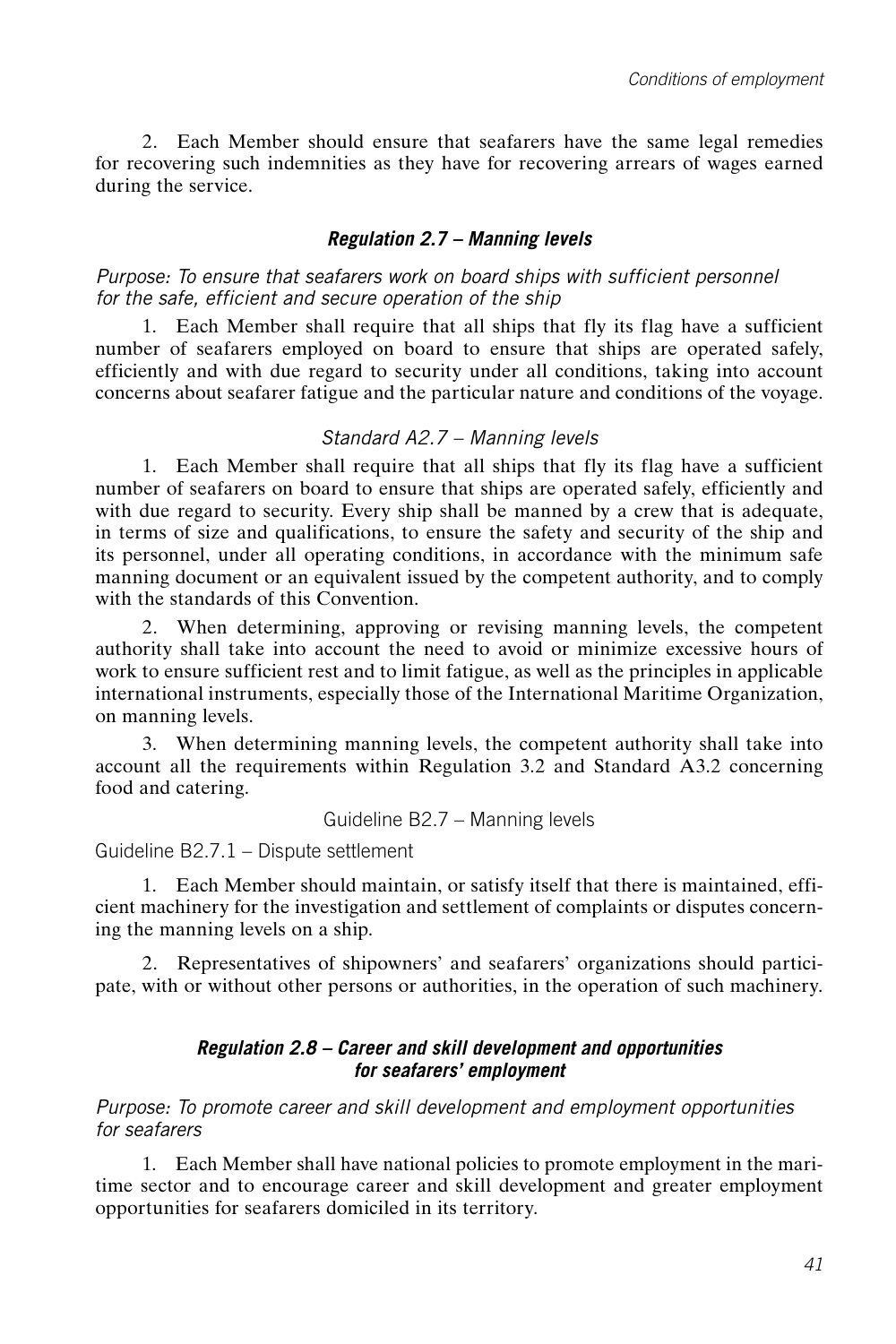# *Standard A2.8 – Career and skill development and employment opportunities for seafarers*

1. Each Member shall have national policies that encourage career and skill development and employment opportunities for seafarers, in order to provide the maritime sector with a stable and competent workforce.

The aim of the policies referred to in paragraph 1 of this Standard shall be to help seafarers strengthen their competencies, qualifications and employment opportunities.

3. Each Member shall, after consulting the shipowners' and seafarers' organizations concerned, establish clear objectives for the vocational guidance, education and training of seafarers whose duties on board ship primarily relate to the safe operation and navigation of the ship, including ongoing training.

> Guideline B2.8 – Career and skill development and employment opportunities for seafarers

Guideline B2.8.1 – Measures to promote career and skill development and employment opportunities for seafarers

- 1. Measures to achieve the objectives set out in Standard A2.8 might include:
- (a) agreements providing for career development and skills training with a shipowner or an organization of shipowners; or
- (b) arrangements for promoting employment through the establishment and maintenance of registers or lists, by categories, of qualified seafarers; or
- (c) promotion of opportunities, both on board and ashore, for further training and education of seafarers to provide for skill development and portable competencies in order to secure and retain decent work, to improve individual employment prospects and to meet the changing technology and labour market conditions of the maritime industry.

# Guideline B2.8.2 – Register of seafarers

1. Where registers or lists govern the employment of seafarers, these registers or lists should include all occupational categories of seafarers in a manner determined by national law or practice or by collective agreement.

2. Seafarers on such a register or list should have priority of engagement for seafaring.

3. Seafarers on such a register or list should be required to be available for work in a manner to be determined by national law or practice or by collective agreement.

4. To the extent that national laws or regulations permit, the number of seafarers on such registers or lists should be periodically reviewed so as to achieve levels adapted to the needs of the maritime industry.

When a reduction in the number of seafarers on such a register or list becomes necessary, all appropriate measures should be taken to prevent or minimize detrimental effects on seafarers, account being taken of the economic and social situation of the country concerned.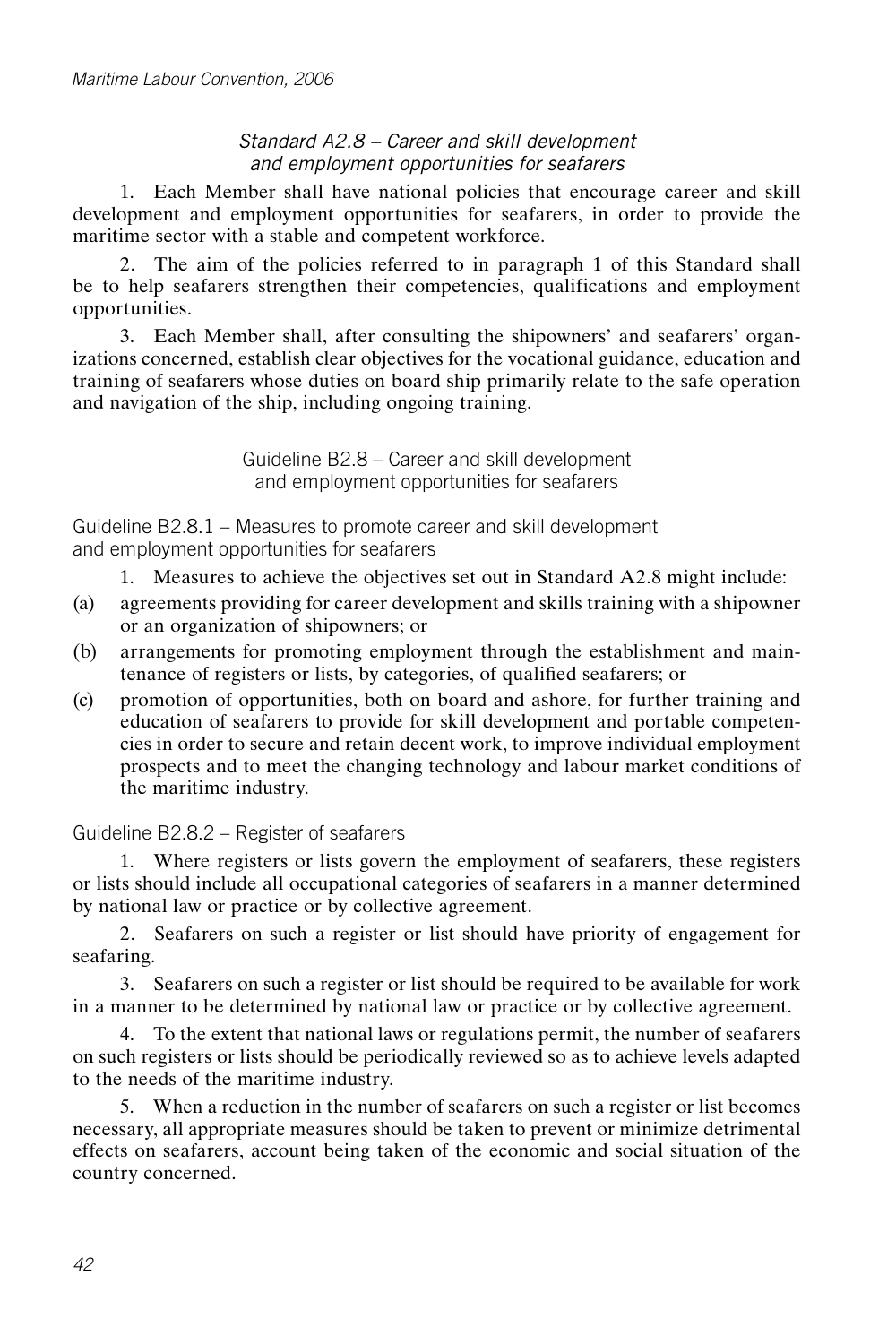# **Title 3. Accommodation, recreational facilities, food and catering**

### *Regulation 3.1 – Accommodation and recreational facilities*

#### *Purpose: To ensure that seafarers have decent accommodation and recreational facilities on board*

1. Each Member shall ensure that ships that fly its flag provide and maintain decent accommodations and recreational facilities for seafarers working or living on board, or both, consistent with promoting the seafarers' health and well-being.

2. The requirements in the Code implementing this Regulation which relate to ship construction and equipment apply only to ships constructed on or after the date when this Convention comes into force for the Member concerned. For ships constructed before that date, the requirements relating to ship construction and equipment that are set out in the Accommodation of Crews Convention (Revised), 1949 (No. 92), and the Accommodation of Crews (Supplementary Provisions) Convention, 1970 (No. 133), shall continue to apply to the extent that they were applicable, prior to that date, under the law or practice of the Member concerned. A ship shall be deemed to have been constructed on the date when its keel is laid or when it is at a similar stage of construction.

3. Unless expressly provided otherwise, any requirement under an amendment to the Code relating to the provision of seafarer accommodation and recreational facilities shall apply only to ships constructed on or after the amendment takes effect for the Member concerned.

## *Standard A3.1 – Accommodation and recreational facilities*

1. Each Member shall adopt laws and regulations requiring that ships that fly its flag:

- (a) meet minimum standards to ensure that any accommodation for seafarers, working or living on board, or both, is safe, decent and in accordance with the relevant provisions of this Standard; and
- (b) are inspected to ensure initial and ongoing compliance with those standards.

2. In developing and applying the laws and regulations to implement this Standard, the competent authority, after consulting the shipowners' and seafarers' organizations concerned, shall:

- (a) take into account Regulation 4.3 and the associated Code provisions on health and safety protection and accident prevention, in light of the specific needs of seafarers that both live and work on board ship; and
- (b) give due consideration to the guidance contained in Part B of this Code.

3. The inspections required under Regulation 5.1.4 shall be carried out when:

- (a) a ship is registered or re-registered; or
- (b) the seafarer accommodation on a ship has been substantially altered.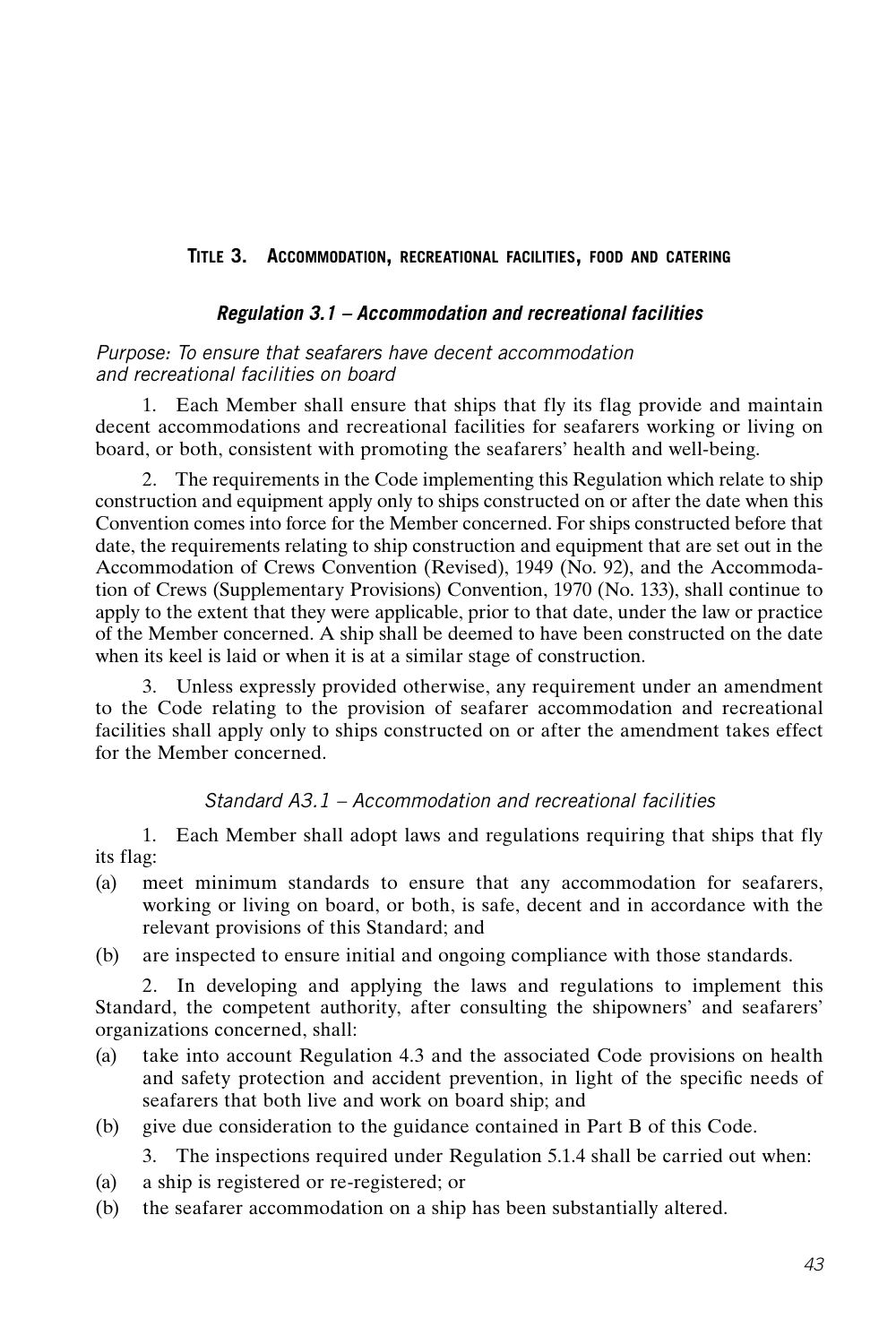4. The competent authority shall pay particular attention to ensuring implementation of the requirements of this Convention relating to:

- (a) the size of rooms and other accommodation spaces;
- (b) heating and ventilation;
- (c) noise and vibration and other ambient factors;
- (d) sanitary facilities;
- (e) lighting; and
- (f) hospital accommodation.

5. The competent authority of each Member shall require that ships that fly its flag meet the minimum standards for on-board accommodation and recreational facilities that are set out in paragraphs 6 to 17 of this Standard.

6. With respect to general requirements for accommodation:

- (a) there shall be adequate headroom in all seafarer accommodation; the minimum permitted headroom in all seafarer accommodation where full and free movement is necessary shall be not less than 203 centimetres; the competent authority may permit some limited reduction in headroom in any space, or part of any space, in such accommodation where it is satisfied that such reduction:
	- (i) is reasonable; and
	- (ii) will not result in discomfort to the seafarers;
- (b) the accommodation shall be adequately insulated;
- (c) in ships other than passenger ships, as defined in Regulation 2(e) and (f) of the International Convention for the Safety of Life at Sea, 1974, as amended (the "SOLAS Convention"), sleeping rooms shall be situated above the load line amidships or aft, except that in exceptional cases, where the size, type or intended service of the ship renders any other location impracticable, sleeping rooms may be located in the fore part of the ship, but in no case forward of the collision bulkhead;
- (d) in passenger ships, and in special ships constructed in compliance with the IMO *Code of Safety for Special Purpose Ships*, 1983, and subsequent versions (hereinafter called "special purpose ships"), the competent authority may, on condition that satisfactory arrangements are made for lighting and ventilation, permit the location of sleeping rooms below the load line, but in no case shall they be located immediately beneath working alleyways;
- (e) there shall be no direct openings into sleeping rooms from cargo and machinery spaces or from galleys, storerooms, drying rooms or communal sanitary areas; that part of a bulkhead separating such places from sleeping rooms and external bulkheads shall be efficiently constructed of steel or other approved substance and be watertight and gas-tight;
- (f) the materials used to construct internal bulkheads, panelling and sheeting, floors and joinings shall be suitable for the purpose and conducive to ensuring a healthy environment;
- (g) proper lighting and sufficient drainage shall be provided; and
- (h) accommodation and recreational and catering facilities shall meet the requirements in Regulation 4.3, and the related provisions in the Code, on health and safety protection and accident prevention, with respect to preventing the risk of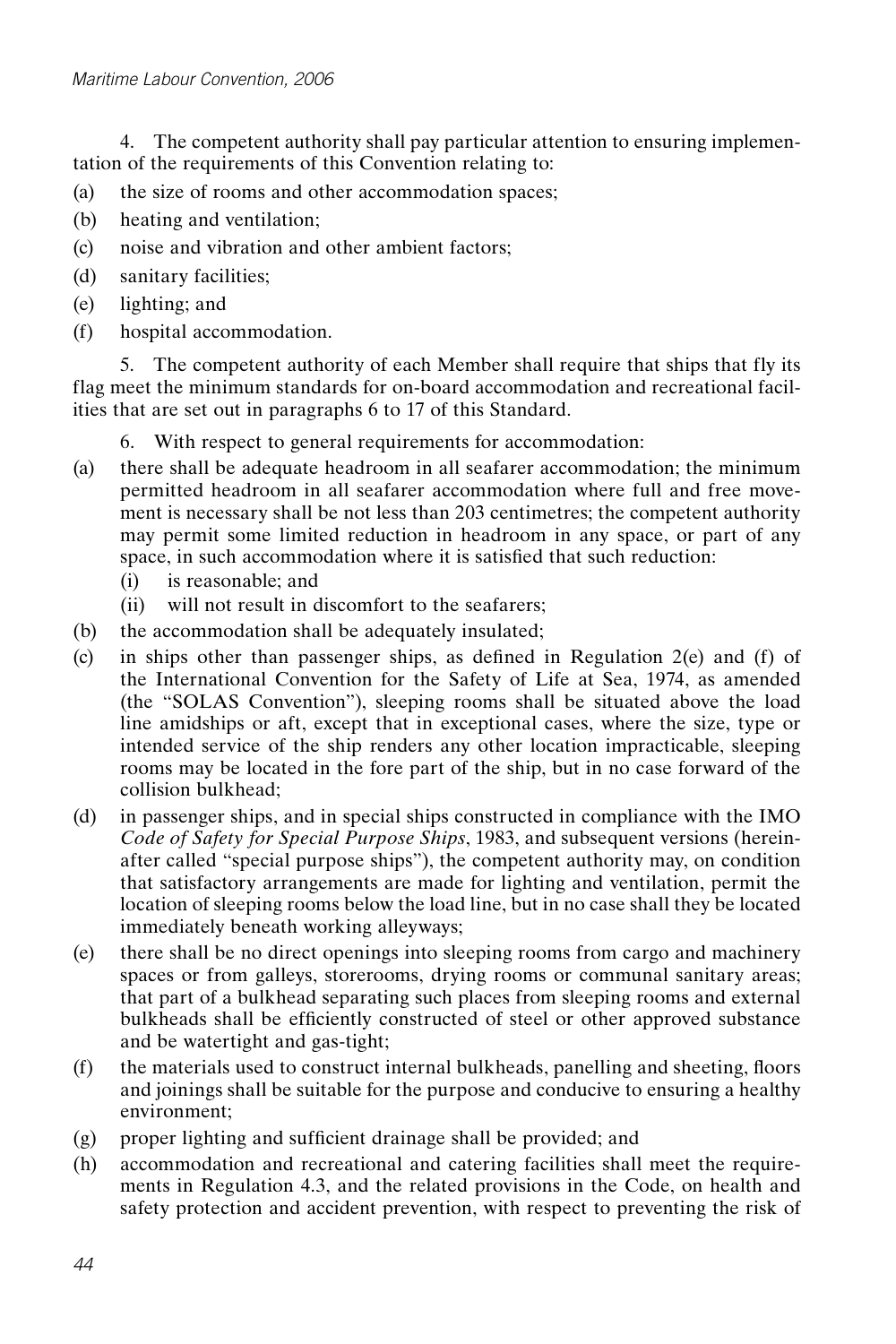exposure to hazardous levels of noise and vibration and other ambient factors and chemicals on board ships, and to provide an acceptable occupational and onboard living environment for seafarers.

7. With respect to requirements for ventilation and heating:

- (a) sleeping rooms and mess rooms shall be adequately ventilated;
- (b) ships, except those regularly engaged in trade where temperate climatic conditions do not require this, shall be equipped with air conditioning for seafarer accommodation, for any separate radio room and for any centralized machinery control room;
- (c) all sanitary spaces shall have ventilation to the open air, independently of any other part of the accommodation; and
- (d) adequate heat through an appropriate heating system shall be provided, except in ships exclusively on voyages in tropical climates.

8. With respect to requirements for lighting, subject to such special arrangements as may be permitted in passenger ships, sleeping rooms and mess rooms shall be lit by natural light and provided with adequate artificial light.

9. When sleeping accommodation on board ships is required, the following requirements for sleeping rooms apply:

- (a) in ships other than passenger ships, an individual sleeping room shall be provided for each seafarer; in the case of ships of less than 3,000 gross tonnage or special purpose ships, exemptions from this requirement may be granted by the competent authority after consultation with the shipowners' and seafarers' organizations concerned;
- (b) separate sleeping rooms shall be provided for men and for women;
- (c) sleeping rooms shall be of adequate size and properly equipped so as to ensure reasonable comfort and to facilitate tidiness;
- (d) a separate berth for each seafarer shall in all circumstances be provided;
- (e) the minimum inside dimensions of a berth shall be at least 198 centimetres by 80 centimetres;
- (f) in single berth seafarers' sleeping rooms the floor area shall not be less than:
	- (i) 4.5 square metres in ships of less than 3,000 gross tonnage;
	- (ii) 5.5 square metres in ships of 3,000 gross tonnage or over but less than 10,000 gross tonnage;
	- (iii) 7 square metres in ships of 10,000 gross tonnage or over;
- (g) however, in order to provide single berth sleeping rooms on ships of less than 3,000 gross tonnage, passenger ships and special purpose ships, the competent authority may allow a reduced floor area;
- (h) in ships of less than 3,000 gross tonnage other than passenger ships and special purpose ships, sleeping rooms may be occupied by a maximum of two seafarers; the floor area of such sleeping rooms shall not be less than 7 square metres;
- (i) on passenger ships and special purpose ships the floor area of sleeping rooms for seafarers not performing the duties of ships' officers shall not be less than:
	- (i) 7.5 square metres in rooms accommodating two persons;
	- (ii) 11.5 square metres in rooms accommodating three persons;
	- (iii) 14.5 square metres in rooms accommodating four persons;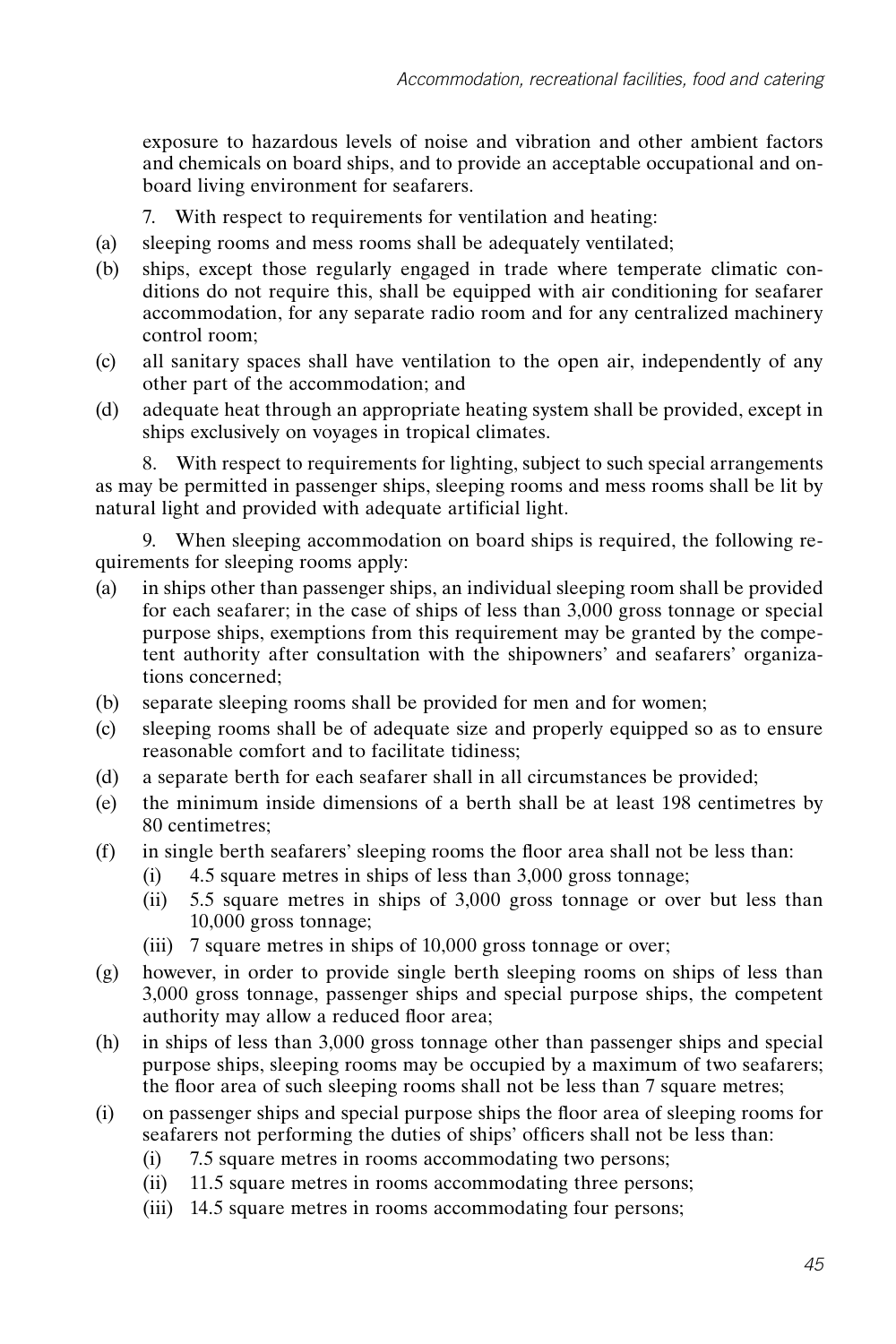- (j) on special purpose ships sleeping rooms may accommodate more than four persons; the floor area of such sleeping rooms shall not be less than 3.6 square metres per person;
- (k) on ships other than passenger ships and special purpose ships, sleeping rooms for seafarers who perform the duties of ships' officers, where no private sitting room or day room is provided, the floor area per person shall not be less than:
	- (i) 7.5 square metres in ships of less than 3,000 gross tonnage;
	- (ii) 8.5 square metres in ships of 3,000 gross tonnage or over but less than 10,000 gross tonnage;
	- (iii) 10 square metres in ships of 10,000 gross tonnage or over;
- (l) on passenger ships and special purpose ships the floor area for seafarers performing the duties of ships' officers where no private sitting room or day room is provided, the floor area per person for junior officers shall not be less than 7.5 square metres and for senior officers not less than 8.5 square metres; junior officers are understood to be at the operational level, and senior officers at the management level;
- (m) the master, the chief engineer and the chief navigating officer shall have, in addition to their sleeping rooms, an adjoining sitting room, day room or equivalent additional space; ships of less than 3,000 gross tonnage may be exempted by the competent authority from this requirement after consultation with the shipowners' and seafarers' organizations concerned;
- (n) for each occupant, the furniture shall include a clothes locker of ample space (minimum 475 litres) and a drawer or equivalent space of not less than 56 litres; if the drawer is incorporated in the clothes locker then the combined minimum volume of the clothes locker shall be 500 litres; it shall be fitted with a shelf and be able to be locked by the occupant so as to ensure privacy;
- (o) each sleeping room shall be provided with a table or desk, which may be of the fixed, drop-leaf or slide-out type, and with comfortable seating accommodation as necessary.
	- 10. With respect to requirements for mess rooms:
- (a) mess rooms shall be located apart from the sleeping rooms and as close as practicable to the galley; ships of less than 3,000 gross tonnage may be exempted by the competent authority from this requirement after consultation with the shipowners' and seafarers' organizations concerned; and
- (b) mess rooms shall be of adequate size and comfort and properly furnished and equipped (including ongoing facilities for refreshment), taking account of the number of seafarers likely to use them at any one time; provision shall be made for separate or common mess room facilities as appropriate.
	- 11. With respect to requirements for sanitary facilities:
- (a) all seafarers shall have convenient access on the ship to sanitary facilities meeting minimum standards of health and hygiene and reasonable standards of comfort, with separate sanitary facilities being provided for men and for women;
- (b) there shall be sanitary facilities within easy access of the navigating bridge and the machinery space or near the engine room control centre; ships of less than 3,000 gross tonnage may be exempted by the competent authority from this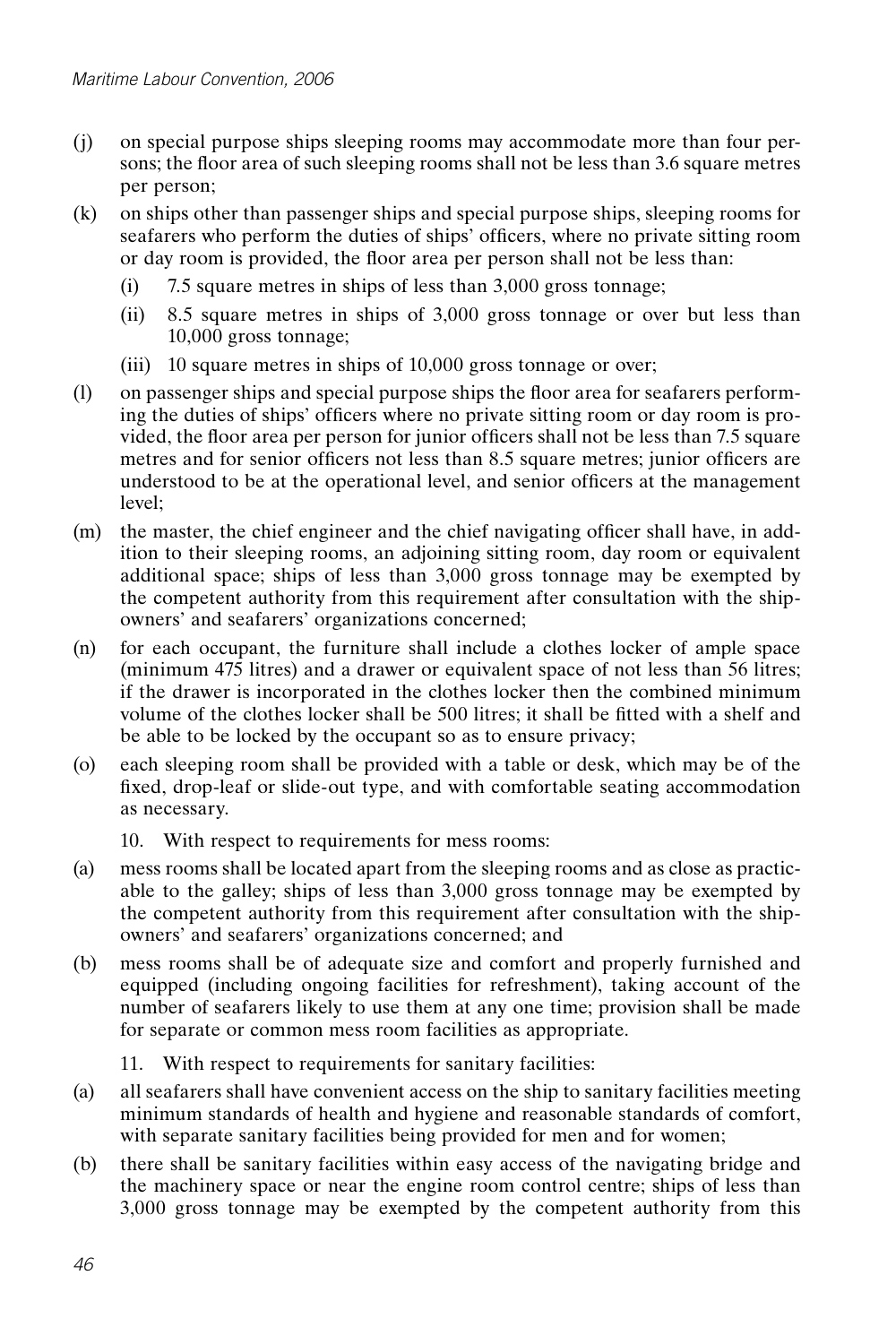requirement after consultation with the shipowners' and seafarers' organizations concerned;

- (c) in all ships a minimum of one toilet, one wash basin and one tub or shower or both for every six persons or less who do not have personal facilities shall be provided at a convenient location;
- (d) with the exception of passenger ships, each sleeping room shall be provided with a washbasin having hot and cold running fresh water, except where such a washbasin is situated in the private bathroom provided;
- (e) in passenger ships normally engaged on voyages of not more than four hours' duration, consideration may be given by the competent authority to special arrangements or to a reduction in the number of facilities required; and
- (f) hot and cold running fresh water shall be available in all wash places.

12. With respect to requirements for hospital accommodation, ships carrying 15 or more seafarers and engaged in a voyage of more than three days' duration shall provide separate hospital accommodation to be used exclusively for medical purposes; the competent authority may relax this requirement for ships engaged in coastal trade; in approving on-board hospital accommodation, the competent authority shall ensure that the accommodation will, in all weathers, be easy of access, provide comfortable housing for the occupants and be conducive to their receiving prompt and proper attention.

13. Appropriately situated and furnished laundry facilities shall be available.

14. All ships shall have a space or spaces on open deck to which the seafarers can have access when off duty, which are of adequate area having regard to the size of the ship and the number of seafarers on board.

15. All ships shall be provided with separate offices or a common ship's office for use by deck and engine departments; ships of less than 3,000 gross tonnage may be exempted by the competent authority from this requirement after consultation with the shipowners' and seafarers' organizations concerned.

16. Ships regularly trading to mosquito-infested ports shall be fitted with appropriate devices as required by the competent authority.

17. Appropriate seafarers' recreational facilities, amenities and services, as adapted to meet the special needs of seafarers who must live and work on ships, shall be provided on board for the benefit of all seafarers, taking into account Regulation 4.3 and the associated Code provisions on health and safety protection and accident prevention.

18. The competent authority shall require frequent inspections to be carried out on board ships, by or under the authority of the master, to ensure that seafarer accommodation is clean, decently habitable and maintained in a good state of repair. The results of each such inspection shall be recorded and be available for review.

19. In the case of ships where there is need to take account, without discrimination, of the interests of seafarers having differing and distinctive religious and social practices, the competent authority may, after consultation with the shipowners' and seafarers' organizations concerned, permit fairly applied variations in respect of this Standard on condition that such variations do not result in overall facilities less favourable than those which would result from the application of this Standard.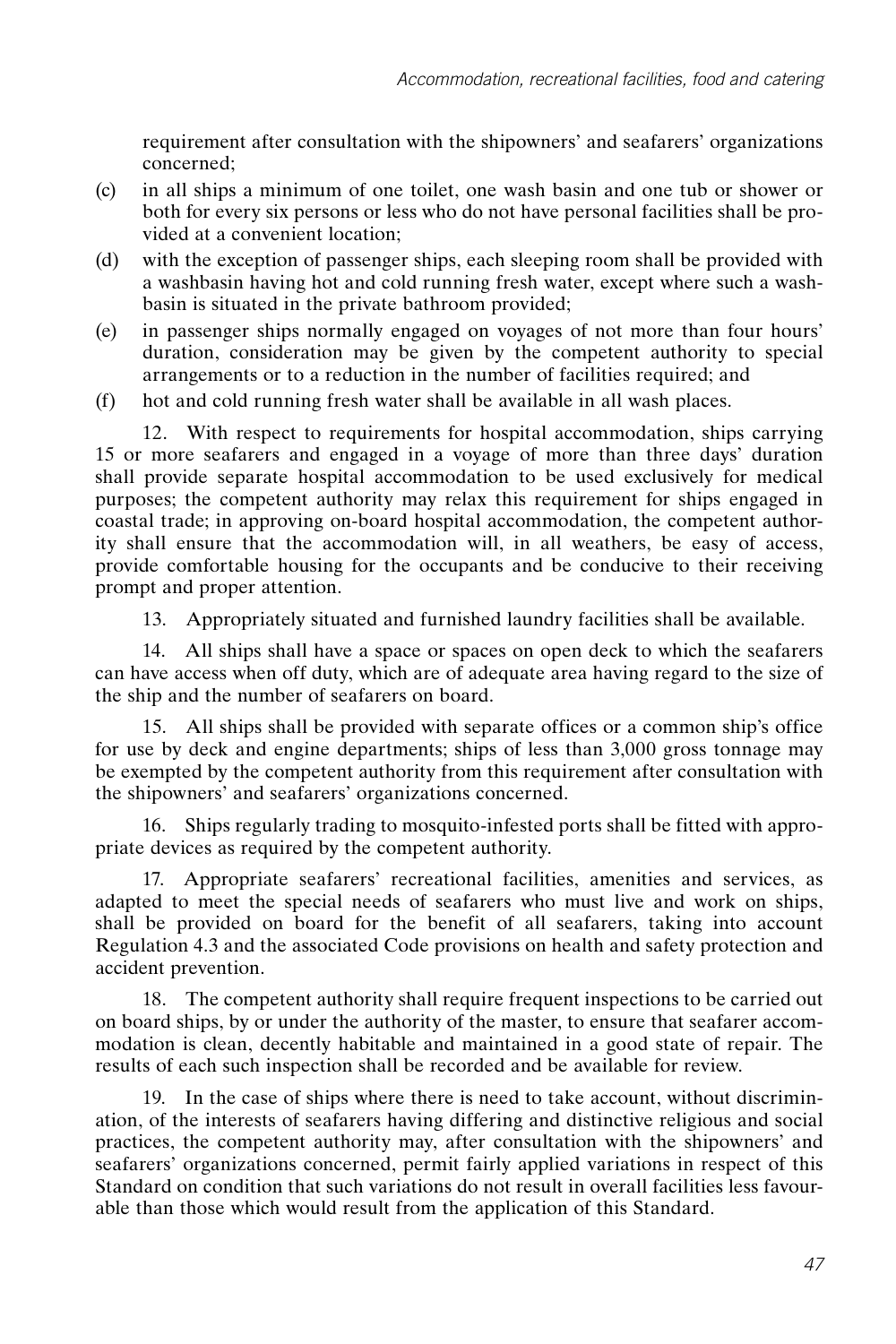20. Each Member may, after consultation with the shipowners' and seafarers' organizations concerned, exempt ships of less than 200 gross tonnage where it is reasonable to do so, taking account of the size of the ship and the number of persons on board in relation to the requirements of the following provisions of this Standard:

(a) paragraphs  $7(b)$ ,  $11(d)$  and  $13$ ; and

(b) paragraph 9(f) and (h) to (l) inclusive, with respect to floor area only.

21. Any exemptions with respect to the requirements of this Standard may be made only where they are expressly permitted in this Standard and only for particular circumstances in which such exemptions can be clearly justified on strong grounds and subject to protecting the seafarers' health and safety.

Guideline B3.1 – Accommodation and recreational facilities

Guideline B3.1.1 – Design and construction

1. External bulkheads of sleeping rooms and mess rooms should be adequately insulated. All machinery casings and all boundary bulkheads of galleys and other spaces in which heat is produced should be adequately insulated where there is a possibility of resulting heat effects in adjoining accommodation or passageways. Measures should also be taken to provide protection from heat effects of steam or hot-water service pipes or both.

2. Sleeping rooms, mess rooms, recreation rooms and alleyways in the accommodation space should be adequately insulated to prevent condensation or overheating.

3. The bulkhead surfaces and deckheads should be of material with a surface easily kept clean. No form of construction likely to harbour vermin should be used.

4. The bulkhead surfaces and deckheads in sleeping rooms and mess rooms should be capable of being easily kept clean and light in colour with a durable, nontoxic finish.

5. The decks in all seafarer accommodation should be of approved material and construction and should provide a non-slip surface impervious to damp and easily kept clean.

6. Where the floorings are made of composite materials, the joints with the sides should be profiled to avoid crevices.

Guideline B3.1.2 – Ventilation

1. The system of ventilation for sleeping rooms and mess rooms should be controlled so as to maintain the air in a satisfactory condition and to ensure a sufficiency of air movement in all conditions of weather and climate.

2. Air-conditioning systems, whether of a centralized or individual unit type, should be designed to:

- (a) maintain the air at a satisfactory temperature and relative humidity as compared to outside air conditions, ensure a sufficiency of air changes in all air-conditioned spaces, take account of the particular characteristics of operations at sea and not produce excessive noises or vibrations; and
- (b) facilitate easy cleaning and disinfection to prevent or control the spread of disease.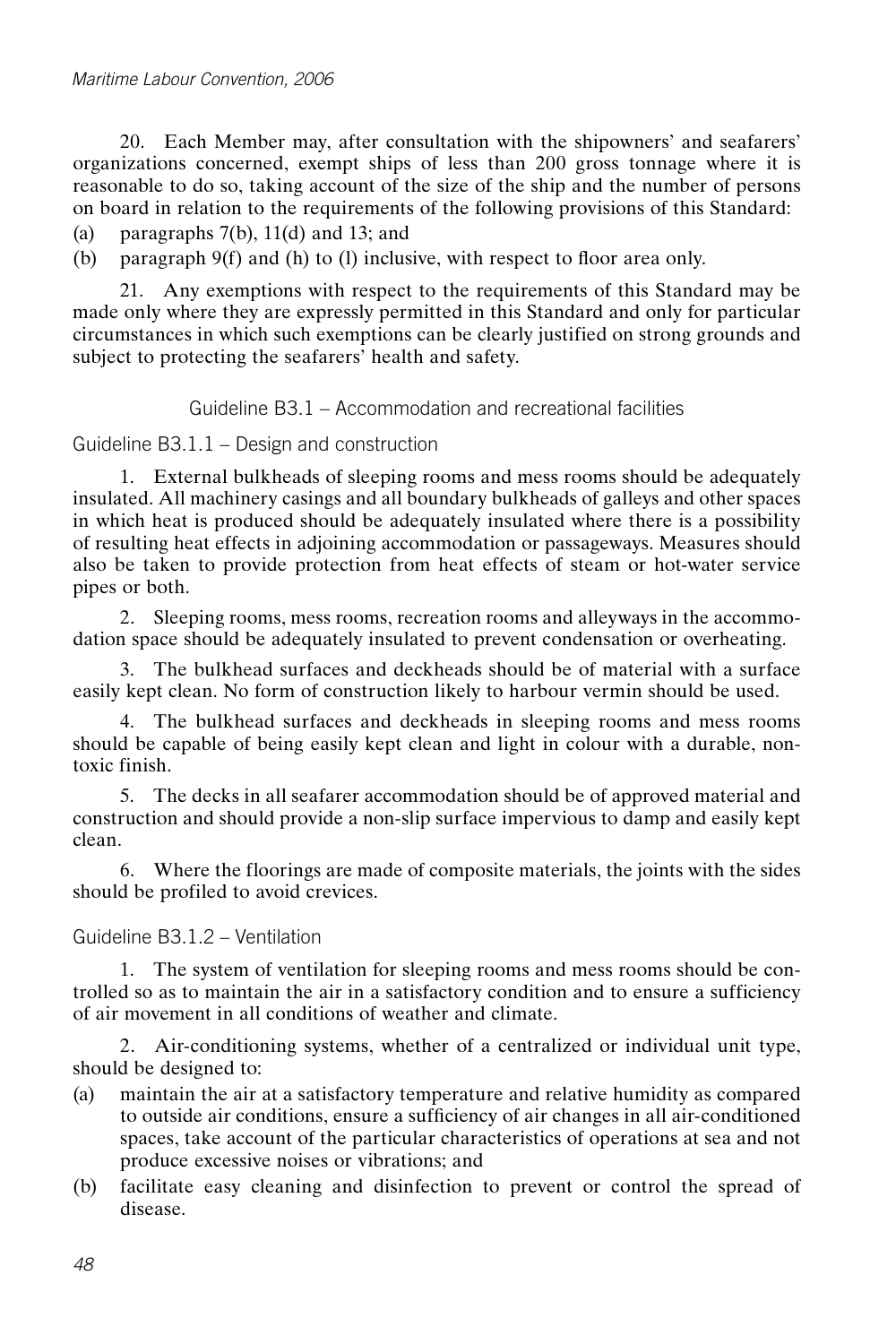3. Power for the operation of the air conditioning and other aids to ventilation required by the preceding paragraphs of this Guideline should be available at all times when seafarers are living or working on board and conditions so require. However, this power need not be provided from an emergency source.

Guideline B3.1.3 – Heating

1. The system of heating the seafarer accommodation should be in operation at all times when seafarers are living or working on board and conditions require its use.

2. In all ships in which a heating system is required, the heating should be by means of hot water, warm air, electricity, steam or equivalent. However, within the accommodation area, steam should not be used as a medium for heat transmission. The heating system should be capable of maintaining the temperature in seafarer accommodation at a satisfactory level under normal conditions of weather and climate likely to be met within the trade in which the ship is engaged. The competent authority should prescribe the standard to be provided.

3. Radiators and other heating apparatus should be placed and, where necessary, shielded so as to avoid risk of fire or danger or discomfort to the occupants.

Guideline B3.1.4 – Lighting

1. In all ships, electric light should be provided in the seafarer accommodation. If there are not two independent sources of electricity for lighting, additional lighting should be provided by properly constructed lamps or lighting apparatus for emergency use.

2. In sleeping rooms an electric reading lamp should be installed at the head of each berth.

3. Suitable standards of natural and artificial lighting should be fixed by the competent authority.

## Guideline B3.1.5 – Sleeping rooms

1. There should be adequate berth arrangements on board, making it as comfortable as possible for the seafarer and any partner who may accompany the seafarer.

2. Where the size of the ship, the activity in which it is to be engaged and its layout make it reasonable and practicable, sleeping rooms should be planned and equipped with a private bathroom, including a toilet, so as to provide reasonable comfort for the occupants and to facilitate tidiness.

3. As far as practicable, sleeping rooms of seafarers should be so arranged that watches are separated and that no seafarers working during the day share a room with watchkeepers.

4. In the case of seafarers performing the duty of petty officers there should be no more than two persons per sleeping room.

5. Consideration should be given to extending the facility referred to in Standard A3.1, paragraph 9(m), to the second engineer officer when practicable.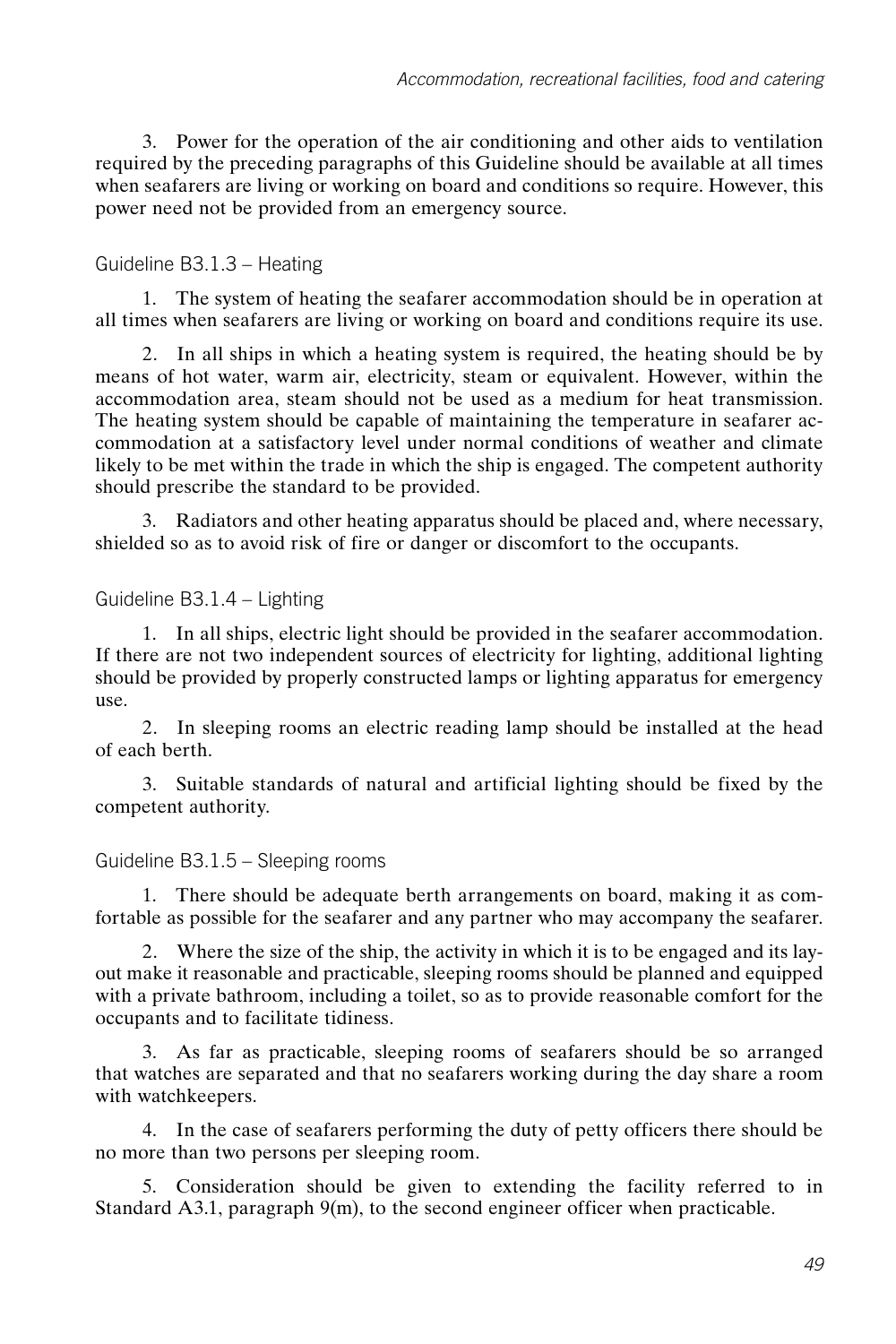#### *Maritime Labour Convention, 2006*

6. Space occupied by berths and lockers, chests of drawers and seats should be included in the measurement of the floor area. Small or irregularly shaped spaces which do not add effectively to the space available for free movement and cannot be used for installing furniture should be excluded.

7. Berths should not be arranged in tiers of more than two; in the case of berths placed along the ship's side, there should be only a single tier where a sidelight is situated above a berth.

8. The lower berth in a double tier should be not less than 30 centimetres above the floor; the upper berth should be placed approximately midway between the bottom of the lower berth and the lower side of the deckhead beams.

9. The framework and the lee-board, if any, of a berth should be of approved material, hard, smooth, and not likely to corrode or to harbour vermin.

10. If tubular frames are used for the construction of berths, they should be completely sealed and without perforations which would give access to vermin.

11. Each berth should be fitted with a comfortable mattress with cushioning bottom or a combined cushioning mattress, including a spring bottom or a spring mattress. The mattress and cushioning material used should be made of approved material. Stuffing of material likely to harbour vermin should not be used.

12. When one berth is placed over another, a dust-proof bottom should be fitted beneath the bottom mattress or spring bottom of the upper berth.

13. The furniture should be of smooth, hard material not liable to warp or corrode.

14. Sleeping rooms should be fitted with curtains or equivalent for the sidelights.

15. Sleeping rooms should be fitted with a mirror, small cabinets for toilet requisites, a book rack and a sufficient number of coat hooks.

Guideline B3.1.6 – Mess rooms

1. Mess room facilities may be either common or separate. The decision in this respect should be taken after consultation with seafarers' and shipowners' representatives and subject to the approval of the competent authority. Account should be taken of factors such as the size of the ship and the distinctive cultural, religious and social needs of the seafarers.

2. Where separate mess room facilities are to be provided to seafarers, then separate mess rooms should be provided for:

- (a) master and officers; and
- (b) petty officers and other seafarers.

3. On ships other than passenger ships, the floor area of mess rooms for seafarers should be not less than 1.5 square metres per person of the planned seating capacity.

4. In all ships, mess rooms should be equipped with tables and appropriate seats, fixed or movable, sufficient to accommodate the greatest number of seafarers likely to use them at any one time.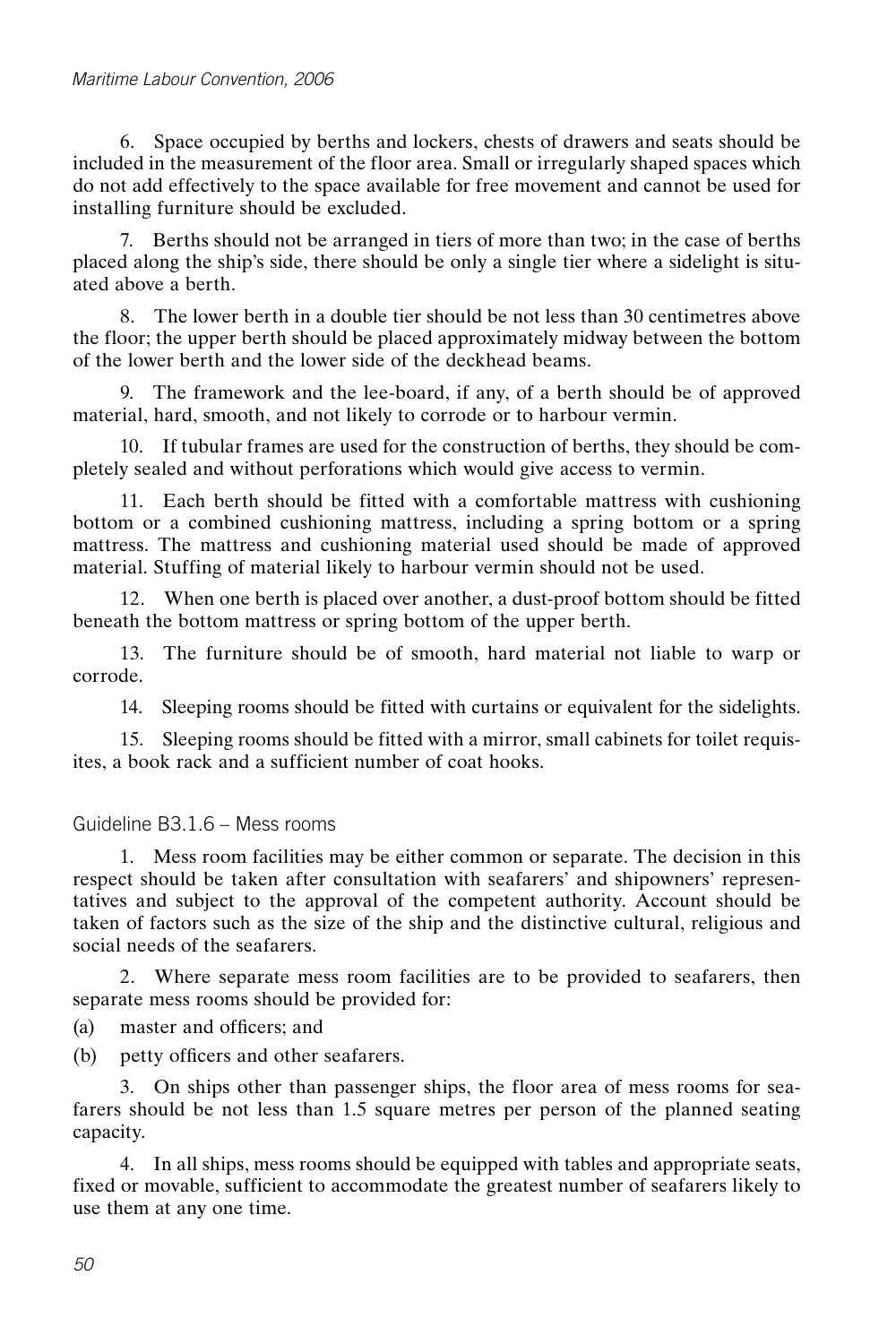- 5. There should be available at all times when seafarers are on board:
- (a) a refrigerator, which should be conveniently situated and of sufficient capacity for the number of persons using the mess room or mess rooms;
- (b) facilities for hot beverages; and
- (c) cool water facilities.

6. Where available pantries are not accessible to mess rooms, adequate lockers for mess utensils and proper facilities for washing utensils should be provided.

7. The tops of tables and seats should be of damp-resistant material.

## Guideline B3.1.7 – Sanitary accommodation

1. Washbasins and tub baths should be of adequate size and constructed of approved material with a smooth surface not liable to crack, flake or corrode.

2. All toilets should be of an approved pattern and provided with an ample flush of water or with some other suitable flushing means, such as air, which are available at all times and independently controllable.

3. Sanitary accommodation intended for the use of more than one person should comply with the following:

- (a) floors should be of approved durable material, impervious to damp, and should be properly drained;
- (b) bulkheads should be of steel or other approved material and should be watertight up to at least 23 centimetres above the level of the deck;
- (c) the accommodation should be sufficiently lit, heated and ventilated;
- (d) toilets should be situated convenient to, but separate from, sleeping rooms and wash rooms, without direct access from the sleeping rooms or from a passage between sleeping rooms and toilets to which there is no other access; this requirement does not apply where a toilet is located in a compartment between two sleeping rooms having a total of not more than four seafarers; and
- (e) where there is more than one toilet in a compartment, they should be sufficiently screened to ensure privacy.

4. The laundry facilities provided for seafarers' use should include:

- (a) washing machines;
- (b) drying machines or adequately heated and ventilated drying rooms; and
- (c) irons and ironing boards or their equivalent.

Guideline B3.1.8 – Hospital accommodation

1. The hospital accommodation should be designed so as to facilitate consultation and the giving of medical first aid and to help prevent the spread of infectious diseases.

2. The arrangement of the entrance, berths, lighting, ventilation, heating and water supply should be designed to ensure the comfort and facilitate the treatment of the occupants.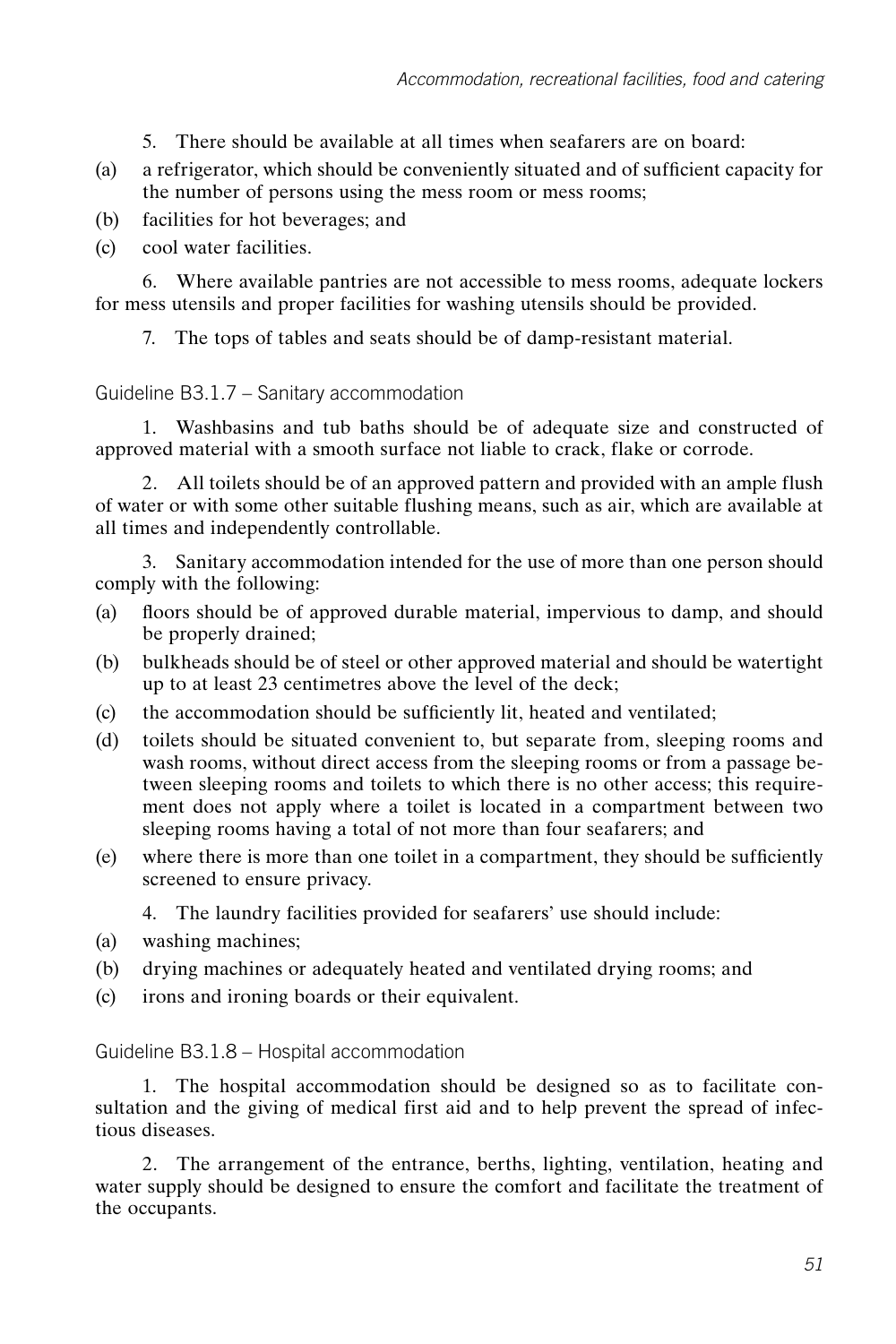3. The number of hospital berths required should be prescribed by the competent authority.

4. Sanitary accommodation should be provided for the exclusive use of the occupants of the hospital accommodation, either as part of the accommodation or in close proximity thereto. Such sanitary accommodation should comprise a minimum of one toilet, one washbasin and one tub or shower.

Guideline B3.1.9 – Other facilities

1. Where separate facilities for engine department personnel to change their clothes are provided, they should be:

- (a) located outside the machinery space but with easy access to it; and
- (b) fitted with individual clothes lockers as well as with tubs or showers or both and washbasins having hot and cold running fresh water.

Guideline B3.1.10 – Bedding, mess utensils and miscellaneous provisions

1. Each Member should consider applying the following principles:

- (a) clean bedding and mess utensils should be supplied by the shipowner to all seafarers for use on board during service on the ship, and such seafarers should be responsible for their return at times specified by the master and on completion of service in the ship;
- (b) bedding should be of good quality, and plates, cups and other mess utensils should be of approved material which can be easily cleaned; and
- (c) towels, soap and toilet paper for all seafarers should be provided by the shipowner.

Guideline B3.1.11 – Recreational facilities, mail and ship visit arrangements

1. Recreational facilities and services should be reviewed frequently to ensure that they are appropriate in the light of changes in the needs of seafarers resulting from technical, operational and other developments in the shipping industry.

2. Furnishings for recreational facilities should as a minimum include a bookcase and facilities for reading, writing and, where practicable, games.

3. In connection with the planning of recreation facilities, the competent authority should give consideration to the provision of a canteen.

4. Consideration should also be given to including the following facilities at no cost to the seafarer, where practicable:

- (a) a smoking room;
- (b) television viewing and the reception of radio broadcasts;
- (c) showing of films, the stock of which should be adequate for the duration of the voyage and, where necessary, changed at reasonable intervals;
- (d) sports equipment including exercise equipment, table games and deck games;
- (e) where possible, facilities for swimming;
- (f) a library containing vocational and other books, the stock of which should be adequate for the duration of the voyage and changed at reasonable intervals;
- (g) facilities for recreational handicrafts;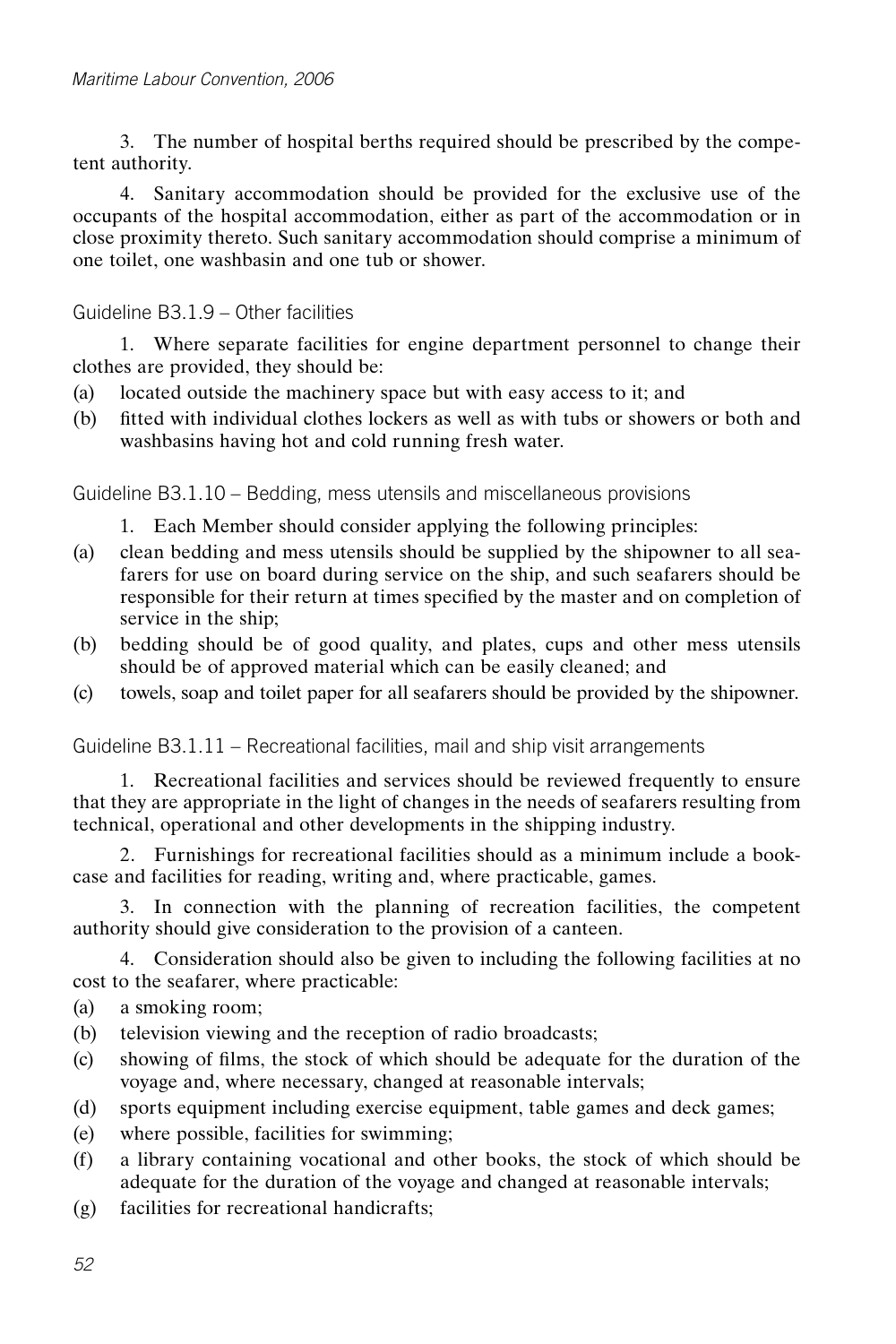- (h) electronic equipment such as a radio, television, video recorders, DVD/CD player, personal computer and software and cassette recorder/player;
- (i) where appropriate, the provision of bars on board for seafarers unless these are contrary to national, religious or social customs; and
- (j) reasonable access to ship-to-shore telephone communications, and email and Internet facilities, where available, with any charges for the use of these services being reasonable in amount.

5. Every effort should be given to ensuring that the forwarding of seafarers' mail is as reliable and expeditious as possible. Efforts should also be considered for avoiding seafarers being required to pay additional postage when mail has to be readdressed owing to circumstances beyond their control.

6. Measures should be considered to ensure, subject to any applicable national or international laws or regulations, that whenever possible and reasonable seafarers are expeditiously granted permission to have their partners, relatives and friends as visitors on board their ship when in port. Such measures should meet any concerns for security clearances.

7. Consideration should be given to the possibility of allowing seafarers to be accompanied by their partners on occasional voyages where this is practicable and reasonable. Such partners should carry adequate insurance cover against accident and illness; the shipowners should give every assistance to the seafarer to effect such insurance.

## Guideline B3.1.12 – Prevention of noise and vibration

1. Accommodation and recreational and catering facilities should be located as far as practicable from the engines, steering gear rooms, deck winches, ventilation, heating and air-conditioning equipment and other noisy machinery and apparatus.

2. Acoustic insulation or other appropriate sound-absorbing materials should be used in the construction and finishing of bulkheads, deckheads and decks within the sound-producing spaces as well as self-closing noise-isolating doors for machinery spaces.

3. Engine rooms and other machinery spaces should be provided, wherever practicable, with soundproof centralized control rooms for engine-room personnel. Working spaces, such as the machine shop, should be insulated, as far as practicable, from the general engine-room noise and measures should be taken to reduce noise in the operation of machinery.

The limits for noise levels for working and living spaces should be in conformity with the ILO international guidelines on exposure levels, including those in the ILO code of practice entitled *Ambient factors in the workplace*, 2001, and, where applicable, the specific protection recommended by the International Maritime Organization, and with any subsequent amending and supplementary instruments for acceptable noise levels on board ships. A copy of the applicable instruments in English or the working language of the ship should be carried on board and should be accessible to seafarers.

5. No accommodation or recreational or catering facilities should be exposed to excessive vibration.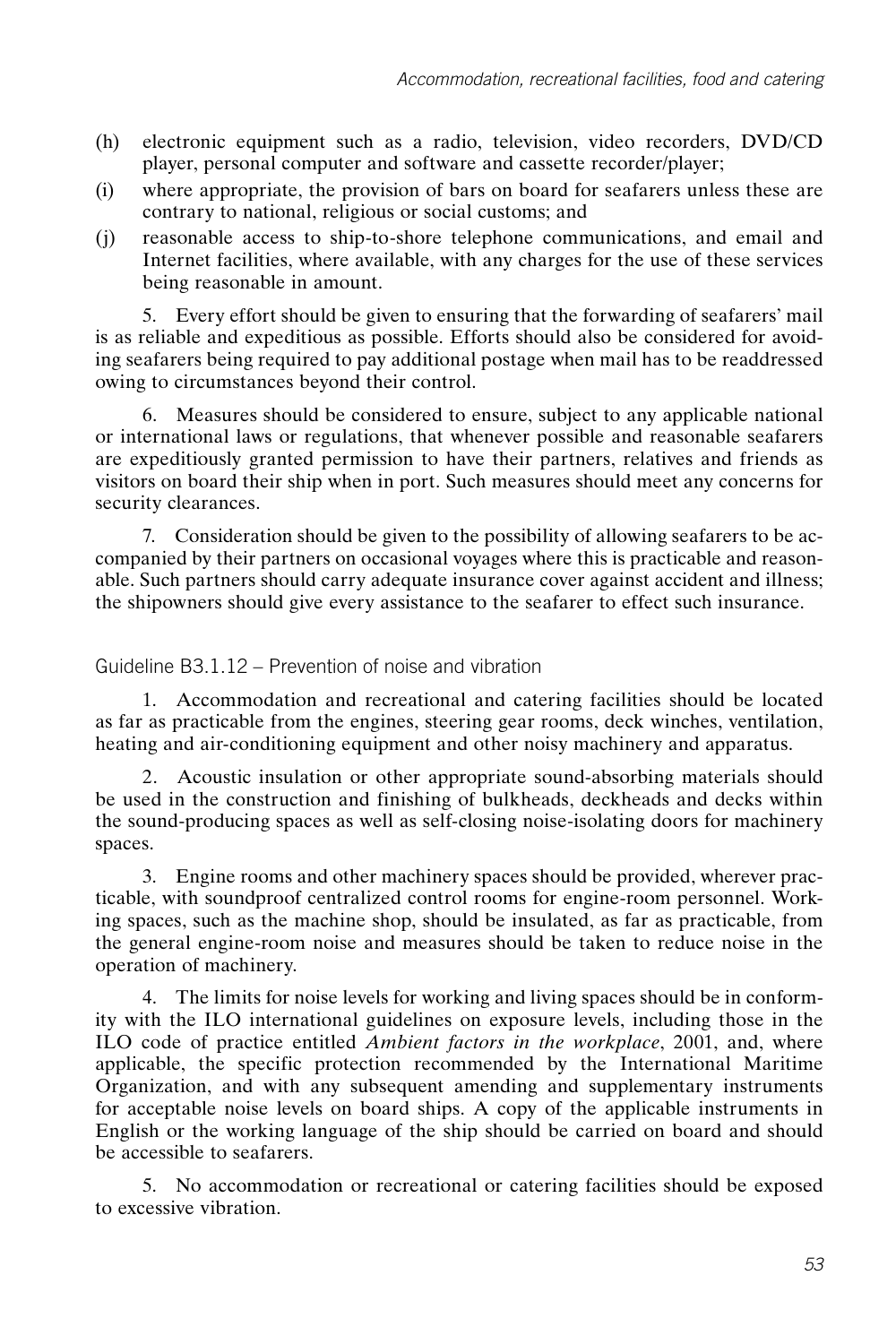## *Regulation 3.2 – Food and catering*

*Purpose: To ensure that seafarers have access to good quality food and drinking water provided under regulated hygienic conditions*

1. Each Member shall ensure that ships that fly its flag carry on board and serve food and drinking water of appropriate quality, nutritional value and quantity that adequately covers the requirements of the ship and takes into account the differing cultural and religious backgrounds.

2. Seafarers on board a ship shall be provided with food free of charge during the period of engagement.

3. Seafarers employed as ships' cooks with responsibility for food preparation must be trained and qualified for their position on board ship.

## *Standard A3.2 – Food and catering*

1. Each Member shall adopt laws and regulations or other measures to provide minimum standards for the quantity and quality of food and drinking water and for the catering standards that apply to meals provided to seafarers on ships that fly its flag, and shall undertake educational activities to promote awareness and implementation of the standards referred to in this paragraph.

2. Each Member shall ensure that ships that fly its flag meet the following minimum standards:

- (a) food and drinking water supplies, having regard to the number of seafarers on board, their religious requirements and cultural practices as they pertain to food, and the duration and nature of the voyage, shall be suitable in respect of quantity, nutritional value, quality and variety;
- (b) the organization and equipment of the catering department shall be such as to permit the provision to the seafarers of adequate, varied and nutritious meals prepared and served in hygienic conditions; and
- (c) catering staff shall be properly trained or instructed for their positions.

3. Shipowners shall ensure that seafarers who are engaged as ships' cooks are trained, qualified and found competent for the position in accordance with requirements set out in the laws and regulations of the Member concerned.

4. The requirements under paragraph 3 of this Standard shall include a completion of a training course approved or recognized by the competent authority, which covers practical cookery, food and personal hygiene, food storage, stock control, and environmental protection and catering health and safety.

5. On ships operating with a prescribed manning of less than ten which, by virtue of the size of the crew or the trading pattern, may not be required by the competent authority to carry a fully qualified cook, anyone processing food in the galley shall be trained or instructed in areas including food and personal hygiene as well as handling and storage of food on board ship.

In circumstances of exceptional necessity, the competent authority may issue a dispensation permitting a non-fully qualified cook to serve in a specified ship for a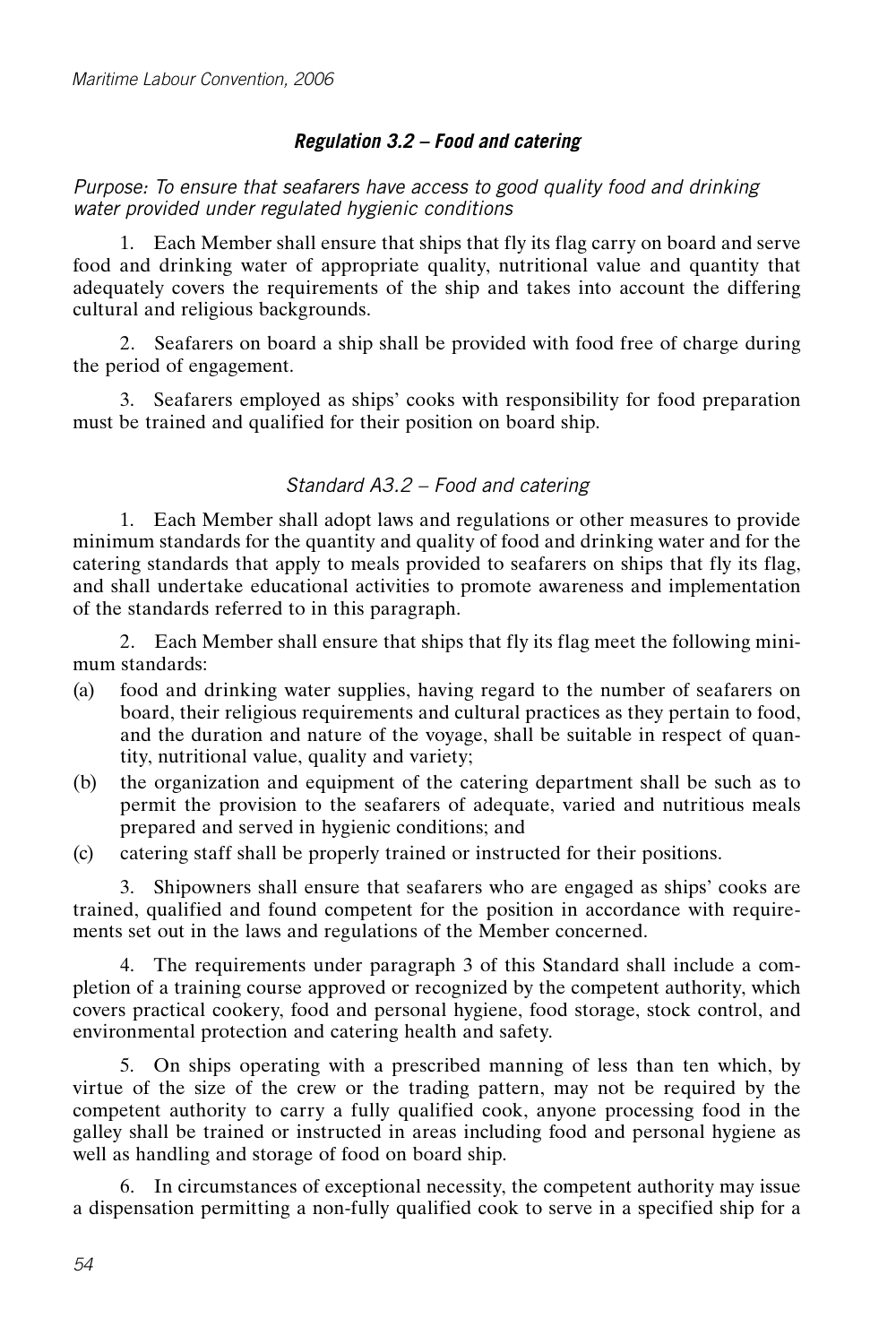specified limited period, until the next convenient port of call or for a period not exceeding one month, provided that the person to whom the dispensation is issued is trained or instructed in areas including food and personal hygiene as well as handling and storage of food on board ship.

7. In accordance with the ongoing compliance procedures under Title 5, the competent authority shall require that frequent documented inspections be carried out on board ships, by or under the authority of the master, with respect to:

- (a) supplies of food and drinking water;
- (b) all spaces and equipment used for the storage and handling of food and drinking water; and
- (c) galley and other equipment for the preparation and service of meals.

8. No seafarer under the age of 18 shall be employed or engaged or work as a ship's cook.

# Guideline B3.2 – Food and catering

Guideline B3.2.1 – Inspection, education, research and publication

1. The competent authority should, in cooperation with other relevant agencies and organizations, collect up-to-date information on nutrition and on methods of purchasing, storing, preserving, cooking and serving food, with special reference to the requirements of catering on board a ship. This information should be made available, free of charge or at reasonable cost, to manufacturers of and traders in ships' food supplies and equipment, masters, stewards and cooks, and to shipowners' and seafarers' organizations concerned. Appropriate forms of publicity, such as manuals, brochures, posters, charts or advertisements in trade journals, should be used for this purpose.

2. The competent authority should issue recommendations to avoid wastage of food, facilitate the maintenance of a proper standard of hygiene, and ensure the maximum practicable convenience in working arrangements.

3. The competent authority should work with relevant agencies and organizations to develop educational materials and on-board information concerning methods of ensuring proper food supply and catering services.

4. The competent authority should work in close cooperation with the shipowners' and seafarers' organizations concerned and with national or local authorities dealing with questions of food and health, and may where necessary utilize the services of such authorities.

Guideline B3.2.2 – Ships' cooks

- 1. Seafarers should only be qualified as ships' cooks if they have:
- (a) served at sea for a minimum period to be prescribed by the competent authority, which could be varied to take into account existing relevant qualifications or experience;
- (b) passed an examination prescribed by the competent authority or passed an equivalent examination at an approved training course for cooks.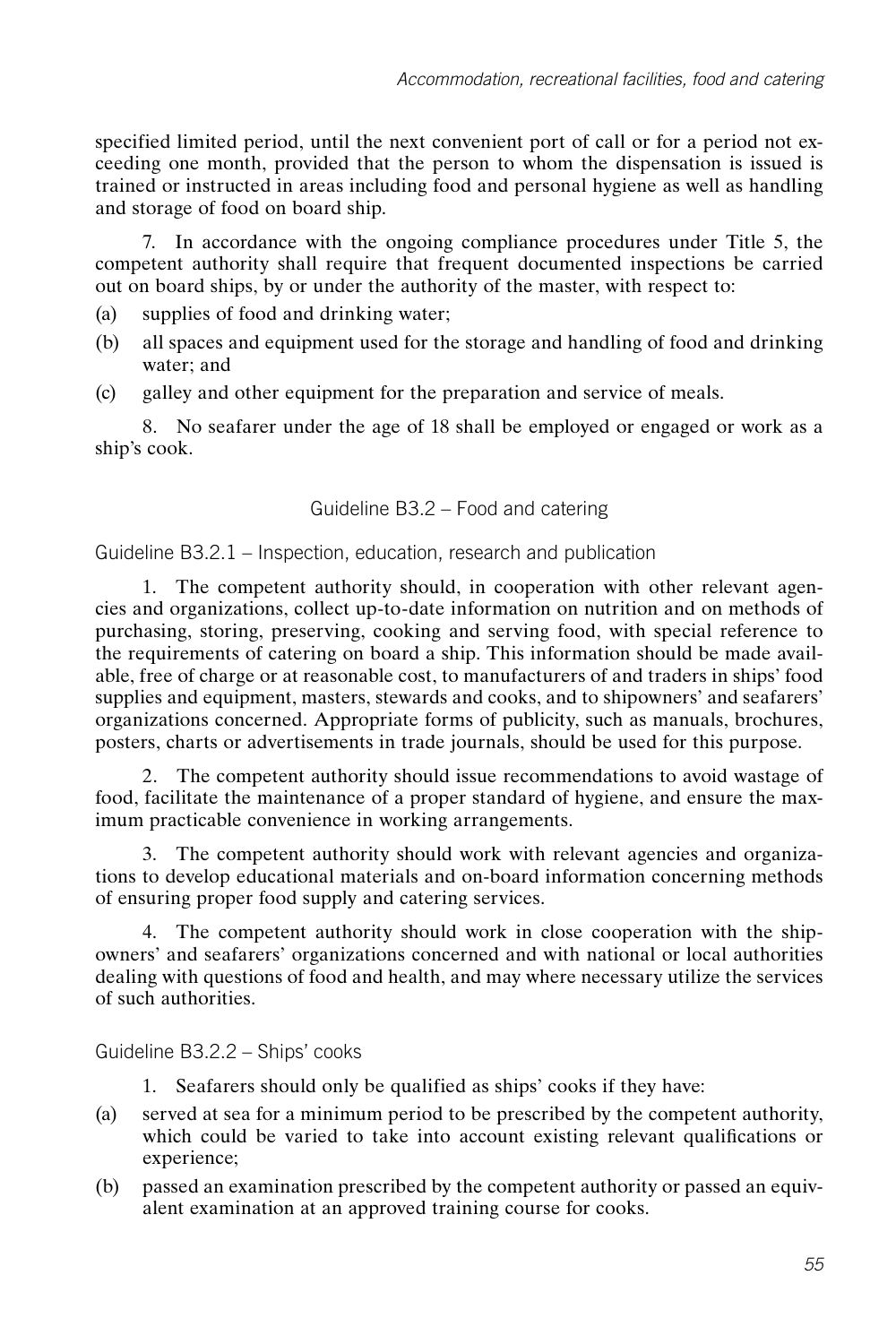2. The prescribed examination may be conducted and certificates granted either directly by the competent authority or, subject to its control, by an approved school for the training of cooks.

3. The competent authority should provide for the recognition, where appropriate, of certificates of qualification as ships' cooks issued by other Members, which have ratified this Convention or the Certification of Ships' Cooks Convention, 1946 (No. 69), or other approved body.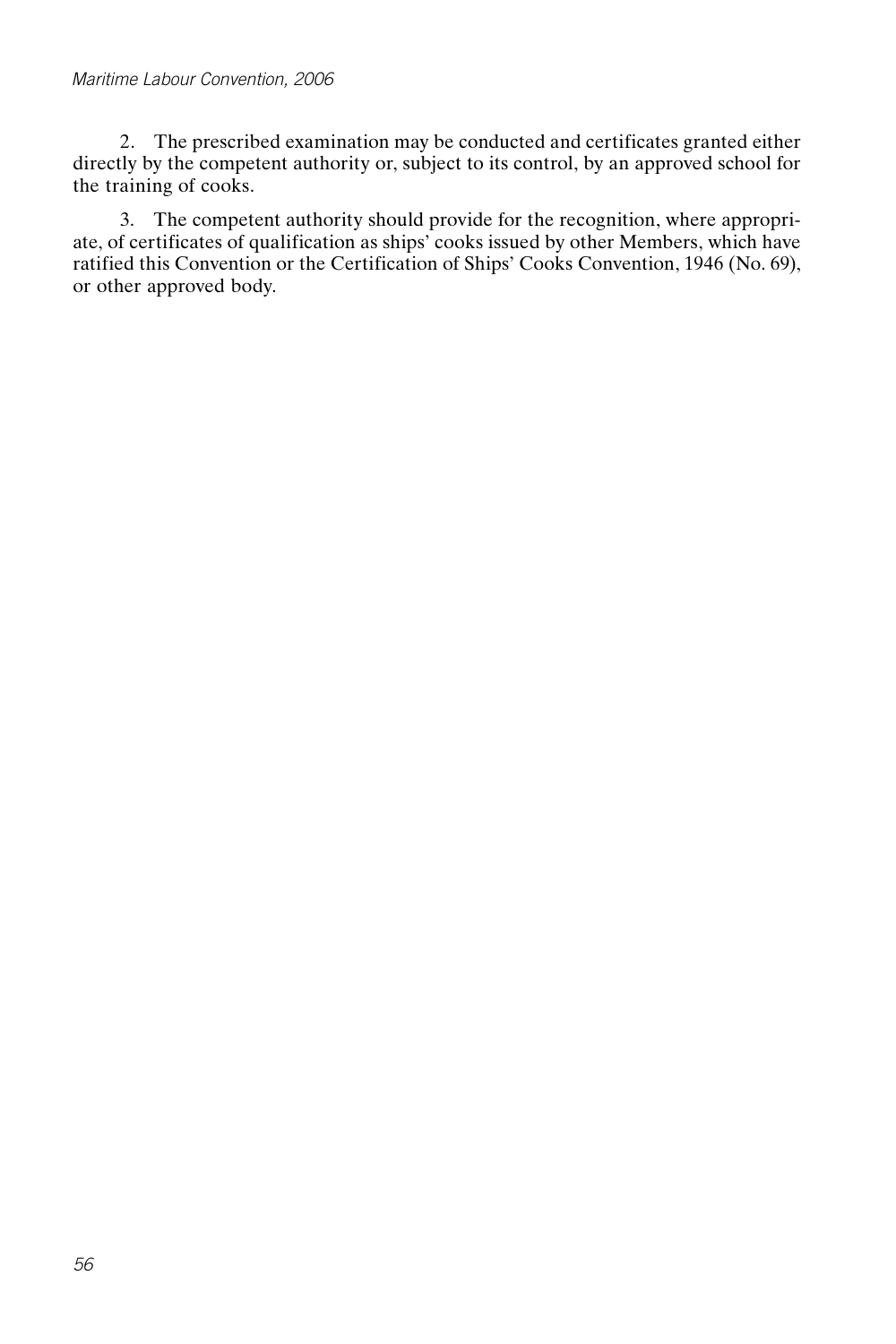#### **Title 4. Health protection, medical care, welfare and social security protection**

## *Regulation 4.1 – Medical care on board ship and ashore*

*Purpose: To protect the health of seafarers and ensure their prompt access to medical care on board ship and ashore*

1. Each Member shall ensure that all seafarers on ships that fly its flag are covered by adequate measures for the protection of their health and that they have access to prompt and adequate medical care whilst working on board.

2. The protection and care under paragraph 1 of this Regulation shall, in principle, be provided at no cost to the seafarers.

3. Each Member shall ensure that seafarers on board ships in its territory who are in need of immediate medical care are given access to the Member's medical facilities on shore.

4. The requirements for on-board health protection and medical care set out in the Code include standards for measures aimed at providing seafarers with health protection and medical care as comparable as possible to that which is generally available to workers ashore.

## *Standard A4.1 – Medical care on board ship and ashore*

1. Each Member shall ensure that measures providing for health protection and medical care, including essential dental care, for seafarers working on board a ship that flies its flag are adopted which:

- (a) ensure the application to seafarers of any general provisions on occupational health protection and medical care relevant to their duties, as well as of special provisions specific to work on board ship;
- (b) ensure that seafarers are given health protection and medical care as comparable as possible to that which is generally available to workers ashore, including prompt access to the necessary medicines, medical equipment and facilities for diagnosis and treatment and to medical information and expertise;
- (c) give seafarers the right to visit a qualified medical doctor or dentist without delay in ports of call, where practicable;
- (d) ensure that, to the extent consistent with the Member's national law and practice, medical care and health protection services while a seafarer is on board ship or landed in a foreign port are provided free of charge to seafarers; and
- (e) are not limited to treatment of sick or injured seafarers but include measures of a preventive character such as health promotion and health education programmes.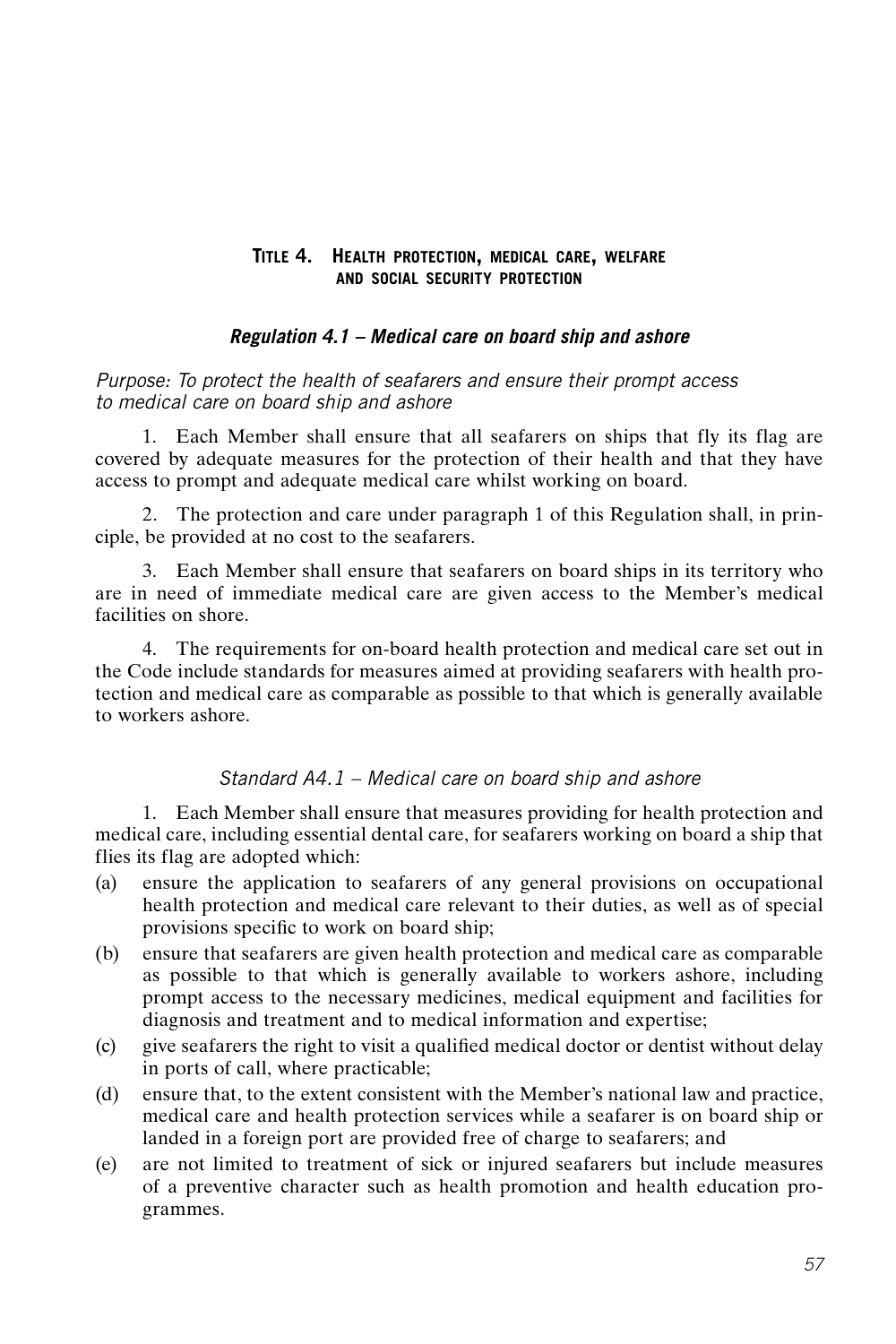#### *Maritime Labour Convention, 2006*

2. The competent authority shall adopt a standard medical report form for use by the ships' masters and relevant onshore and on-board medical personnel. The form, when completed, and its contents shall be kept confidential and shall only be used to facilitate the treatment of seafarers.

3. Each Member shall adopt laws and regulations establishing requirements for on-board hospital and medical care facilities and equipment and training on ships that fly its flag.

4. National laws and regulations shall as a minimum provide for the following requirements:

- (a) all ships shall carry a medicine chest, medical equipment and a medical guide, the specifics of which shall be prescribed and subject to regular inspection by the competent authority; the national requirements shall take into account the type of ship, the number of persons on board and the nature, destination and duration of voyages and relevant national and international recommended medical standards;
- (b) ships carrying 100 or more persons and ordinarily engaged on international voyages of more than three days' duration shall carry a qualified medical doctor who is responsible for providing medical care; national laws or regulations shall also specify which other ships shall be required to carry a medical doctor, taking into account, inter alia, such factors as the duration, nature and conditions of the voyage and the number of seafarers on board;
- (c) ships which do not carry a medical doctor shall be required to have either at least one seafarer on board who is in charge of medical care and administering medicine as part of their regular duties or at least one seafarer on board competent to provide medical first aid; persons in charge of medical care on board who are not medical doctors shall have satisfactorily completed training in medical care that meets the requirements of the International Convention on Standards of Training, Certification and Watchkeeping for Seafarers, 1978, as amended ("STCW"); seafarers designated to provide medical first aid shall have satisfactorily completed training in medical first aid that meets the requirements of STCW; national laws or regulations shall specify the level of approved training required taking into account, inter alia, such factors as the duration, nature and conditions of the voyage and the number of seafarers on board; and
- (d) the competent authority shall ensure by a prearranged system that medical advice by radio or satellite communication to ships at sea, including specialist advice, is available 24 hours a day; medical advice, including the onward transmission of medical messages by radio or satellite communication between a ship and those ashore giving the advice, shall be available free of charge to all ships irrespective of the flag that they fly.

Guideline B4.1 – Medical care on board ship and ashore

Guideline B4.1.1 – Provision of medical care

1. When determining the level of medical training to be provided on board ships that are not required to carry a medical doctor, the competent authority should require that: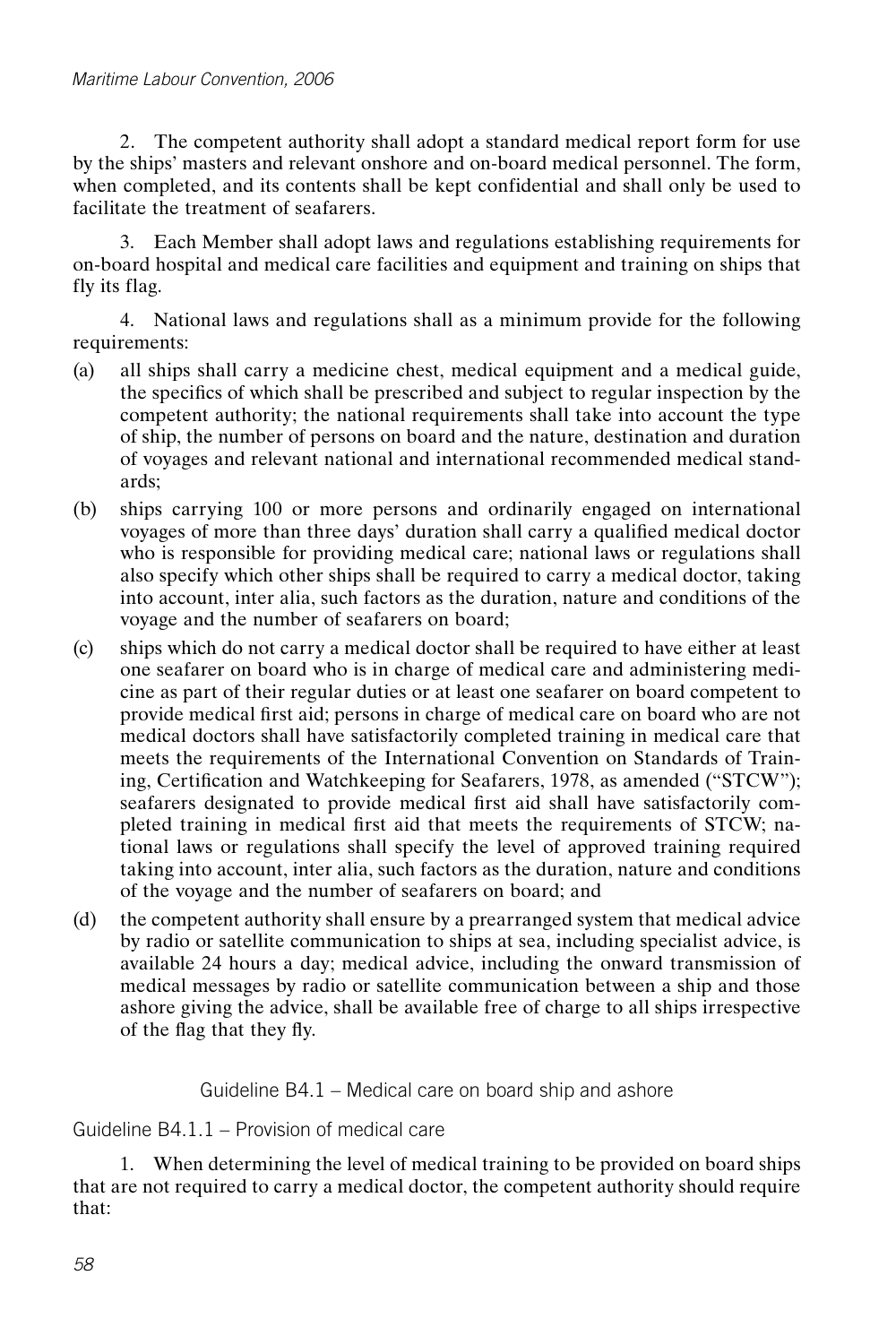- (a) ships which ordinarily are capable of reaching qualified medical care and medical facilities within eight hours should have at least one designated seafarer with the approved medical first-aid training required by STCW which will enable such persons to take immediate, effective action in case of accidents or illnesses likely to occur on board a ship and to make use of medical advice by radio or satellite communication; and
- (b) all other ships should have at least one designated seafarer with approved training in medical care required by STCW, including practical training and training in life-saving techniques such as intravenous therapy, which will enable the persons concerned to participate effectively in coordinated schemes for medical assistance to ships at sea, and to provide the sick or injured with a satisfactory standard of medical care during the period they are likely to remain on board.

2. The training referred to in paragraph 1 of this Guideline should be based on the contents of the most recent editions of the *International Medical Guide for Ships*, the *Medical First Aid Guide for Use in Accidents Involving Dangerous Goods*, the *Document for Guidance – An International Maritime Training Guide*, and the medical section of the *International Code of Signals* as well as similar national guides.

3. Persons referred to in paragraph 1 of this Guideline and such other seafarers as may be required by the competent authority should undergo, at approximately five-year intervals, refresher courses to enable them to maintain and increase their knowledge and skills and to keep up-to-date with new developments.

The medicine chest and its contents, as well as the medical equipment and medical guide carried on board, should be properly maintained and inspected at regular intervals, not exceeding 12 months, by responsible persons designated by the competent authority, who should ensure that the labelling, expiry dates and conditions of storage of all medicines and directions for their use are checked and all equipment functioning as required. In adopting or reviewing the ship's medical guide used nationally, and in determining the contents of the medicine chest and medical equipment, the competent authority should take into account international recommendations in this field, including the latest edition of the *International Medical Guide for Ships*, and other guides mentioned in paragraph 2 of this Guideline.

5. Where a cargo which is classified dangerous has not been included in the most recent edition of the *Medical First Aid Guide for Use in Accidents Involving Dangerous Goods*, the necessary information on the nature of the substances, the risks involved, the necessary personal protective devices, the relevant medical procedures and specific antidotes should be made available to the seafarers. Such specific antidotes and personal protective devices should be on board whenever dangerous goods are carried. This information should be integrated with the ship's policies and programmes on occupational safety and health described in Regulation 4.3 and related Code provisions.

6. All ships should carry a complete and up-to-date list of radio stations through which medical advice can be obtained; and, if equipped with a system of satellite communication, carry an up-to-date and complete list of coast earth stations through which medical advice can be obtained. Seafarers with responsibility for medical care or medical first aid on board should be instructed in the use of the ship's medical guide and the medical section of the most recent edition of the *International Code of Signals* so as to enable them to understand the type of information needed by the advising doctor as well as the advice received.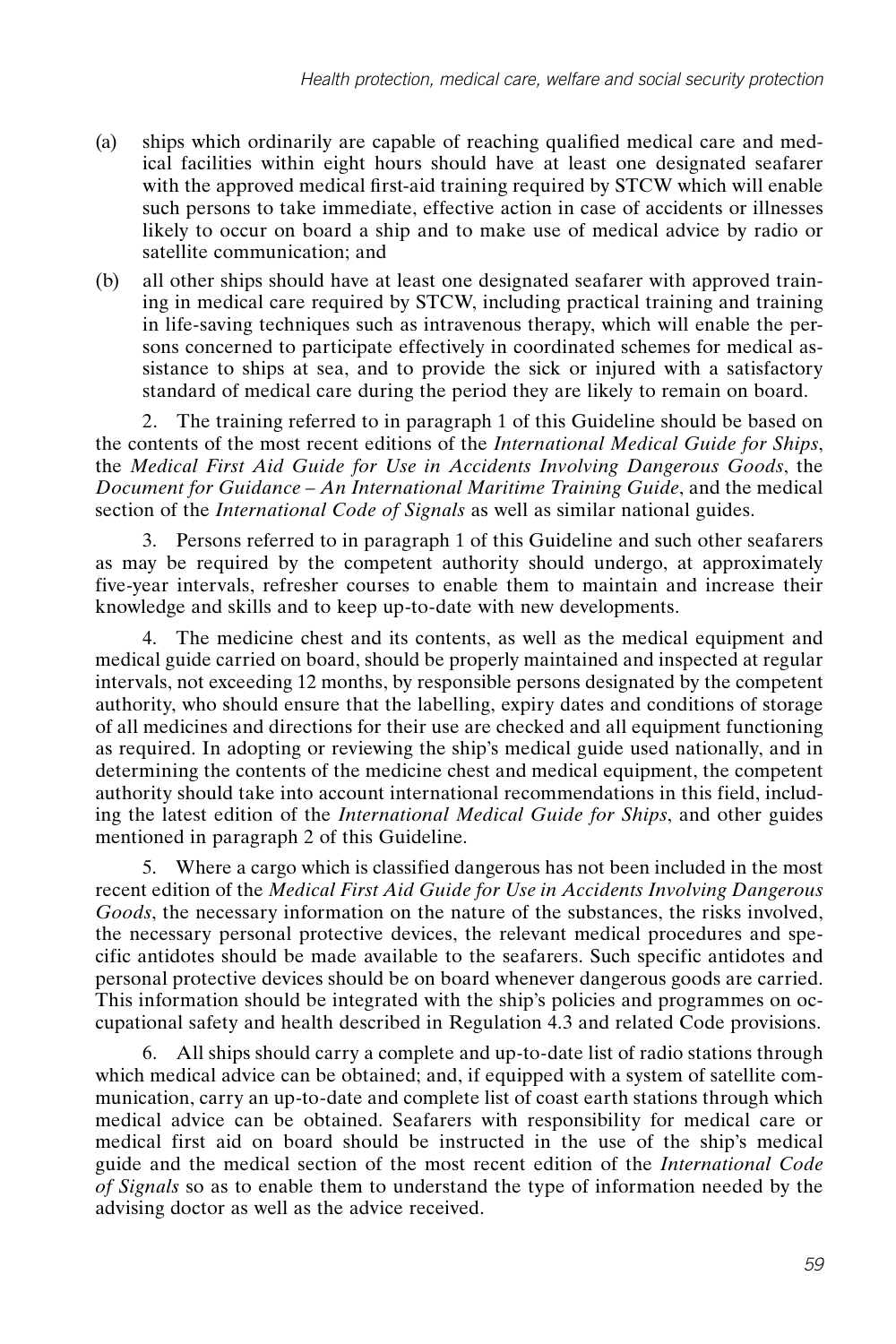## Guideline B4.1.2 – Medical report form

1. The standard medical report form for seafarers required under Part A of this Code should be designed to facilitate the exchange of medical and related information concerning individual seafarers between ship and shore in cases of illness or injury.

Guideline B4.1.3 – Medical care ashore

1. Shore-based medical facilities for treating seafarers should be adequate for the purposes. The doctors, dentists and other medical personnel should be properly qualified.

2. Measures should be taken to ensure that seafarers have access when in port to:

- (a) outpatient treatment for sickness and injury;
- (b) hospitalization when necessary; and
- (c) facilities for dental treatment, especially in cases of emergency.

3. Suitable measures should be taken to facilitate the treatment of seafarers suffering from disease. In particular, seafarers should be promptly admitted to clinics and hospitals ashore, without difficulty and irrespective of nationality or religious belief, and, whenever possible, arrangements should be made to ensure, when necessary, continuation of treatment to supplement the medical facilities available to them.

Guideline B4.1.4 – Medical assistance to other ships and international cooperation

1. Each Member should give due consideration to participating in international cooperation in the area of assistance, programmes and research in health protection and medical care. Such cooperation might cover:

- (a) developing and coordinating search and rescue efforts and arranging prompt medical help and evacuation at sea for the seriously ill or injured on board a ship through such means as periodic ship position reporting systems, rescue coordination centres and emergency helicopter services, in conformity with the International Convention on Maritime Search and Rescue, 1979, as amended, and the *International Aeronautical and Maritime Search and Rescue (IAMSAR) Manual*;
- (b) making optimum use of all ships carrying a doctor and stationing ships at sea which can provide hospital and rescue facilities;
- (c) compiling and maintaining an international list of doctors and medical care facilities available worldwide to provide emergency medical care to seafarers;
- (d) landing seafarers ashore for emergency treatment;
- (e) repatriating seafarers hospitalized abroad as soon as practicable, in accordance with the medical advice of the doctors responsible for the case, which takes into account the seafarer's wishes and needs;
- (f) arranging personal assistance for seafarers during repatriation, in accordance with the medical advice of the doctors responsible for the case, which takes into account the seafarer's wishes and needs;
- (g) endeavouring to set up health centres for seafarers to:
	- (i) conduct research on the health status, medical treatment and preventive health care of seafarers; and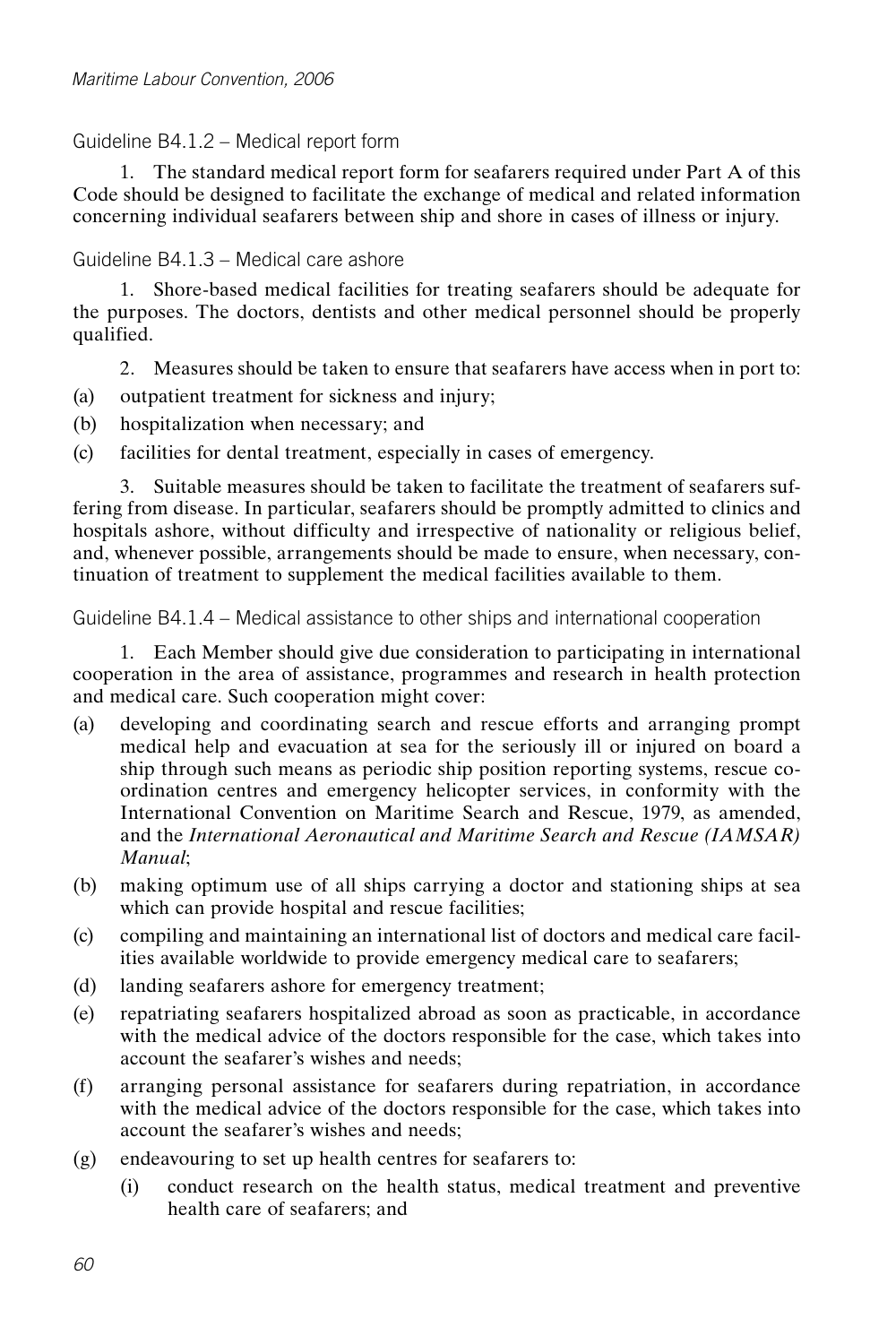- (ii) train medical and health service staff in maritime medicine;
- (h) collecting and evaluating statistics concerning occupational accidents, diseases and fatalities of seafarers and integrating and harmonizing the statistics with any existing national system of statistics on occupational accidents and diseases covering other categories of workers;
- (i) organizing international exchanges of technical information, training material and personnel, as well as international training courses, seminars and working groups;
- (j) providing all seafarers with special curative and preventive health and medical services in port, or making available to them general health, medical and rehabilitation services; and
- (k) arranging for the repatriation of the bodies or ashes of deceased seafarers, in accordance with the wishes of the next of kin and as soon as practicable.

2. International cooperation in the field of health protection and medical care for seafarers should be based on bilateral or multilateral agreements or consultations among Members.

## Guideline B4.1.5 – Dependants of seafarers

1. Each Member should adopt measures to secure proper and sufficient medical care for the dependants of seafarers domiciled in its territory pending the development of a medical care service which would include within its scope workers generally and their dependants where such services do not exist and should inform the International Labour Office concerning the measures taken for this purpose.

## *Regulation 4.2 – Shipowners' liability*

*Purpose: To ensure that seafarers are protected from the financial consequences of sickness, injury or death occurring in connection with their employment*

1. Each Member shall ensure that measures, in accordance with the Code, are in place on ships that fly its flag to provide seafarers employed on the ships with a right to material assistance and support from the shipowner with respect to the financial consequences of sickness, injury or death occurring while they are serving under a seafarers' employment agreement or arising from their employment under such agreement.

2. This Regulation does not affect any other legal remedies that a seafarer may seek.

# *Standard A4.2.1 – Shipowners' liability*

1. Each Member shall adopt laws and regulations requiring that shipowners of ships that fly its flag are responsible for health protection and medical care of all seafarers working on board the ships in accordance with the following minimum standards:

(a) shipowners shall be liable to bear the costs for seafarers working on their ships in respect of sickness and injury of the seafarers occurring between the date of commencing duty and the date upon which they are deemed duly repatriated, or arising from their employment between those dates;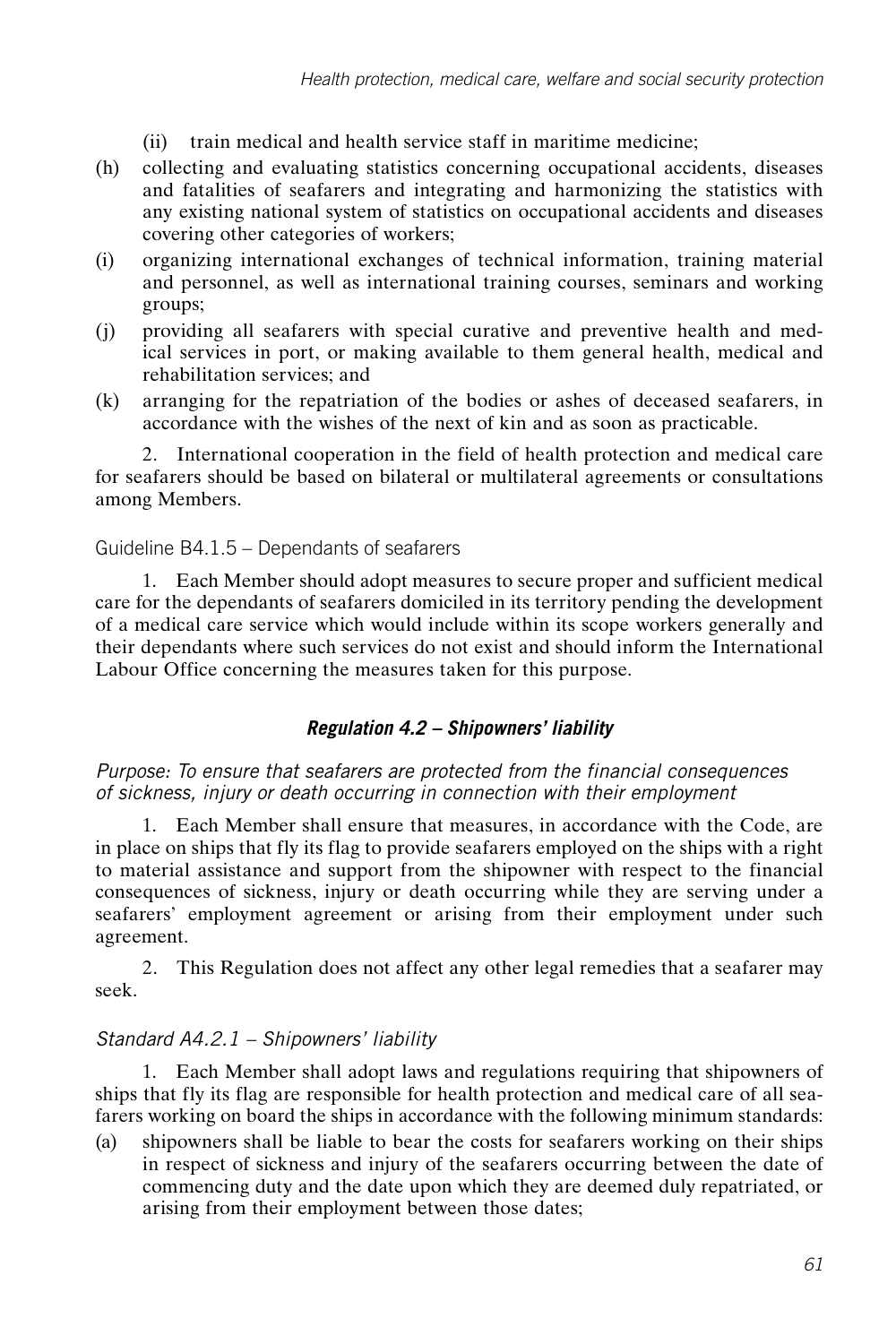- (b) shipowners shall provide financial security to assure compensation in the event of the death or long-term disability of seafarers due to an occupational injury, illness or hazard, as set out in national law, the seafarers' employment agreement or collective agreement;
- (c) shipowners shall be liable to defray the expense of medical care, including medical treatment and the supply of the necessary medicines and therapeutic appliances, and board and lodging away from home until the sick or injured seafarer has recovered, or until the sickness or incapacity has been declared of a permanent character; and
- (d) shipowners shall be liable to pay the cost of burial expenses in the case of death occurring on board or ashore during the period of engagement.

2. National laws or regulations may limit the liability of the shipowner to defray the expense of medical care and board and lodging to a period which shall not be less than 16 weeks from the day of the injury or the commencement of the sickness.

3. Where the sickness or injury results in incapacity for work the shipowner shall be liable:

- (a) to pay full wages as long as the sick or injured seafarers remain on board or until the seafarers have been repatriated in accordance with this Convention; and
- (b) to pay wages in whole or in part as prescribed by national laws or regulations or as provided for in collective agreements from the time when the seafarers are repatriated or landed until their recovery or, if earlier, until they are entitled to cash benefits under the legislation of the Member concerned.

4. National laws or regulations may limit the liability of the shipowner to pay wages in whole or in part in respect of a seafarer no longer on board to a period which shall not be less than 16 weeks from the day of the injury or the commencement of the sickness.

5. National laws or regulations may exclude the shipowner from liability in respect of:

- (a) injury incurred otherwise than in the service of the ship;
- (b) injury or sickness due to the wilful misconduct of the sick, injured or deceased seafarer; and
- (c) sickness or infirmity intentionally concealed when the engagement is entered into.

6. National laws or regulations may exempt the shipowner from liability to defray the expense of medical care and board and lodging and burial expenses in so far as such liability is assumed by the public authorities.

7. Shipowners or their representatives shall take measures for safeguarding property left on board by sick, injured or deceased seafarers and for returning it to them or to their next of kin.

8. National laws and regulations shall provide that the system of financial security to assure compensation as provided by paragraph 1(b) of this Standard for contractual claims, as defined in Standard A4.2.2, meet the following minimum requirements: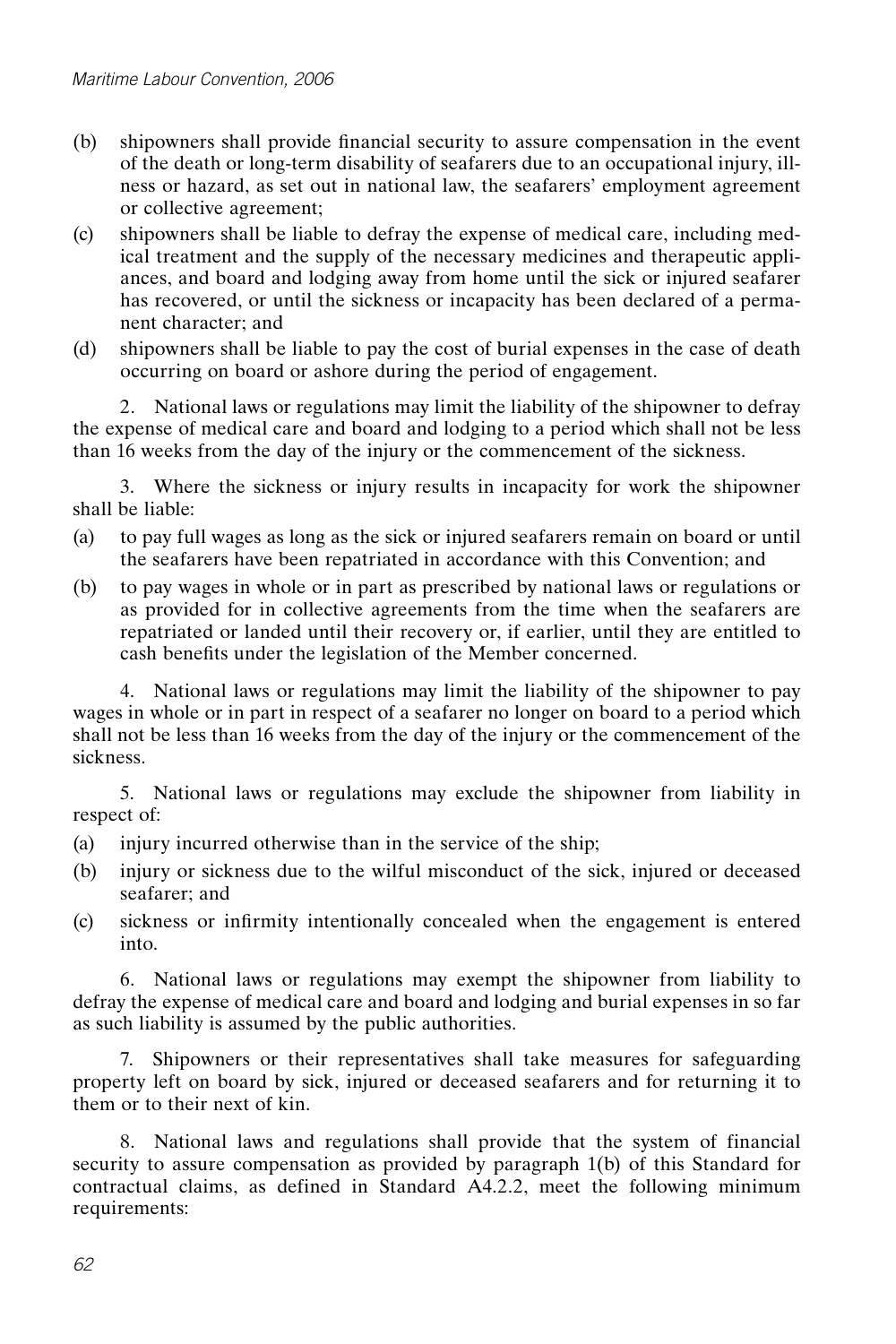- (a) the contractual compensation, where set out in the seafarer's employment agreement and without prejudice to subparagraph (c) of this paragraph, shall be paid in full and without delay;
- (b) there shall be no pressure to accept a payment less than the contractual amount;
- (c) where the nature of the long-term disability of a seafarer makes it difficult to assess the full compensation to which the seafarer may be entitled, an interim payment or payments shall be made to the seafarer so as to avoid undue hardship;
- (d) in accordance with Regulation 4.2, paragraph 2, the seafarer shall receive payment without prejudice to other legal rights, but such payment may be offset by the shipowner against any damages resulting from any other claim made by the seafarer against the shipowner and arising from the same incident; and
- (e) the claim for contractual compensation may be brought directly by the seafarer concerned, or their next of kin, or a representative of the seafarer or designated beneficiary.

9. National laws and regulations shall ensure that seafarers receive prior notification if a shipowner's financial security is to be cancelled or terminated.

10. National laws and regulations shall ensure that the competent authority of the flag State is notified by the provider of the financial security if a shipowner's financial security is cancelled or terminated.

11. Each Member shall require that ships that fly its flag carry on board a certificate or other documentary evidence of financial security issued by the financial security provider. A copy shall be posted in a conspicuous place on board where it is available to the seafarers. Where more than one financial security provider provides cover, the document provided by each provider shall be carried on board.

12. The financial security shall not cease before the end of the period of validity of the financial security unless the financial security provider has given prior notification of at least 30 days to the competent authority of the flag State.

13. The financial security shall provide for the payment of all contractual claims covered by it which arise during the period for which the document is valid.

14. The certificate or other documentary evidence of financial security shall contain the information required in Appendix A4-I. It shall be in English or accompanied by an English translation.

## *Standard A4.2.2 – Treatment of contractual claims*

1. For the purposes of Standard A4.2.1, paragraph 8, and the present Standard, the term "contractual claim" means any claim which relates to death or long-term disability of seafarers due to an occupational injury, illness or hazard as set out in national law, the seafarers' employment agreement or collective agreement.

2. The system of financial security, as provided for in Standard A4.2.1, paragraph 1(b), may be in the form of a social security scheme or insurance or fund or other similar arrangements. Its form shall be determined by the Member after consultation with the shipowners' and seafarers' organizations concerned.

3. National laws and regulations shall ensure that effective arrangements are in place to receive, deal with and impartially settle contractual claims relating to compensation referred to in Standard A4.2.1, paragraph 8, through expeditious and fair procedures.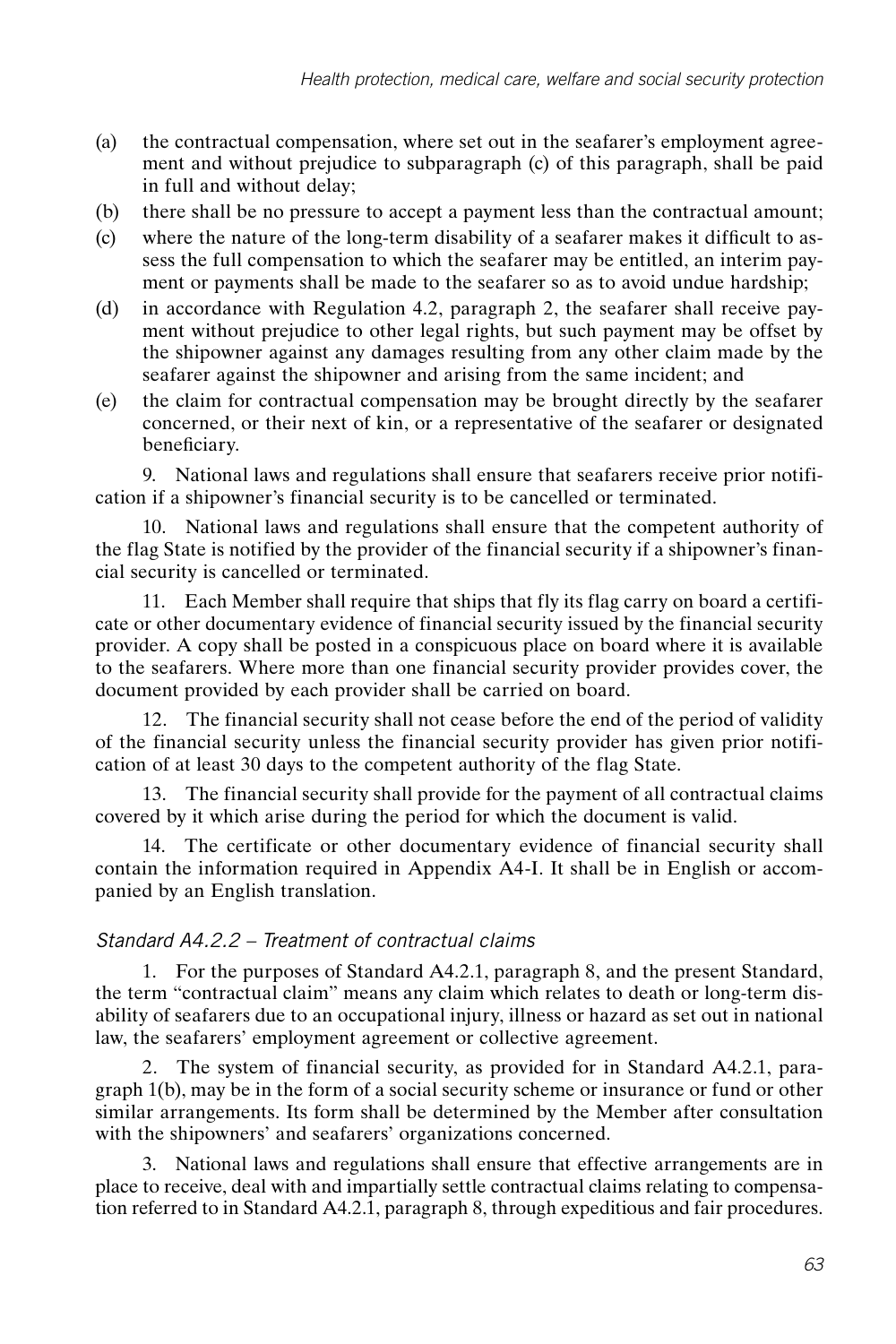## Guideline B4.2.1 – Shipowners' liability

1. The payment of full wages required by Standard A4.2.1, paragraph 3(a), may be exclusive of bonuses.

2. National laws or regulations may provide that a shipowner shall cease to be liable to bear the costs of a sick or injured seafarer from the time at which that seafarer can claim medical benefits under a scheme of compulsory sickness insurance, compulsory accident insurance or workers' compensation for accidents.

3. National laws or regulations may provide that burial expenses paid by the shipowner shall be reimbursed by an insurance institution in cases in which funeral benefit is payable in respect of the deceased seafarer under laws or regulations relating to social insurance or workers' compensation.

## Guideline B4.2.2 – Treatment of contractual claims

1. National laws or regulations should provide that the parties to the payment of a contractual claim may use the Model Receipt and Release Form set out in Appendix B4-I.

# *Regulation 4.3 – Health and safety protection and accident prevention*

## *Purpose: To ensure that seafarers' work environment on board ships promotes occupational safety and health*

1. Each Member shall ensure that seafarers on ships that fly its flag are provided with occupational health protection and live, work and train on board ship in a safe and hygienic environment.

2. Each Member shall develop and promulgate national guidelines for the management of occupational safety and health on board ships that fly its flag, after consultation with representative shipowners' and seafarers' organizations and taking into account applicable codes, guidelines and standards recommended by international organizations, national administrations and maritime industry organizations.

3. Each Member shall adopt laws and regulations and other measures addressing the matters specified in the Code, taking into account relevant international instruments, and set standards for occupational safety and health protection and accident prevention on ships that fly its flag.

# *Standard A4.3 – Health and safety protection and accident prevention*

1. The laws and regulations and other measures to be adopted in accordance with Regulation 4.3, paragraph 3, shall include the following subjects:

- (a) the adoption and effective implementation and promotion of occupational safety and health policies and programmes on ships that fly the Member's flag, including risk evaluation as well as training and instruction of seafarers;
- (b) reasonable precautions to prevent occupational accidents, injuries and diseases on board ship, including measures to reduce and prevent the risk of exposure to harmful levels of ambient factors and chemicals as well as the risk of injury or disease that may arise from the use of equipment and machinery on board ships;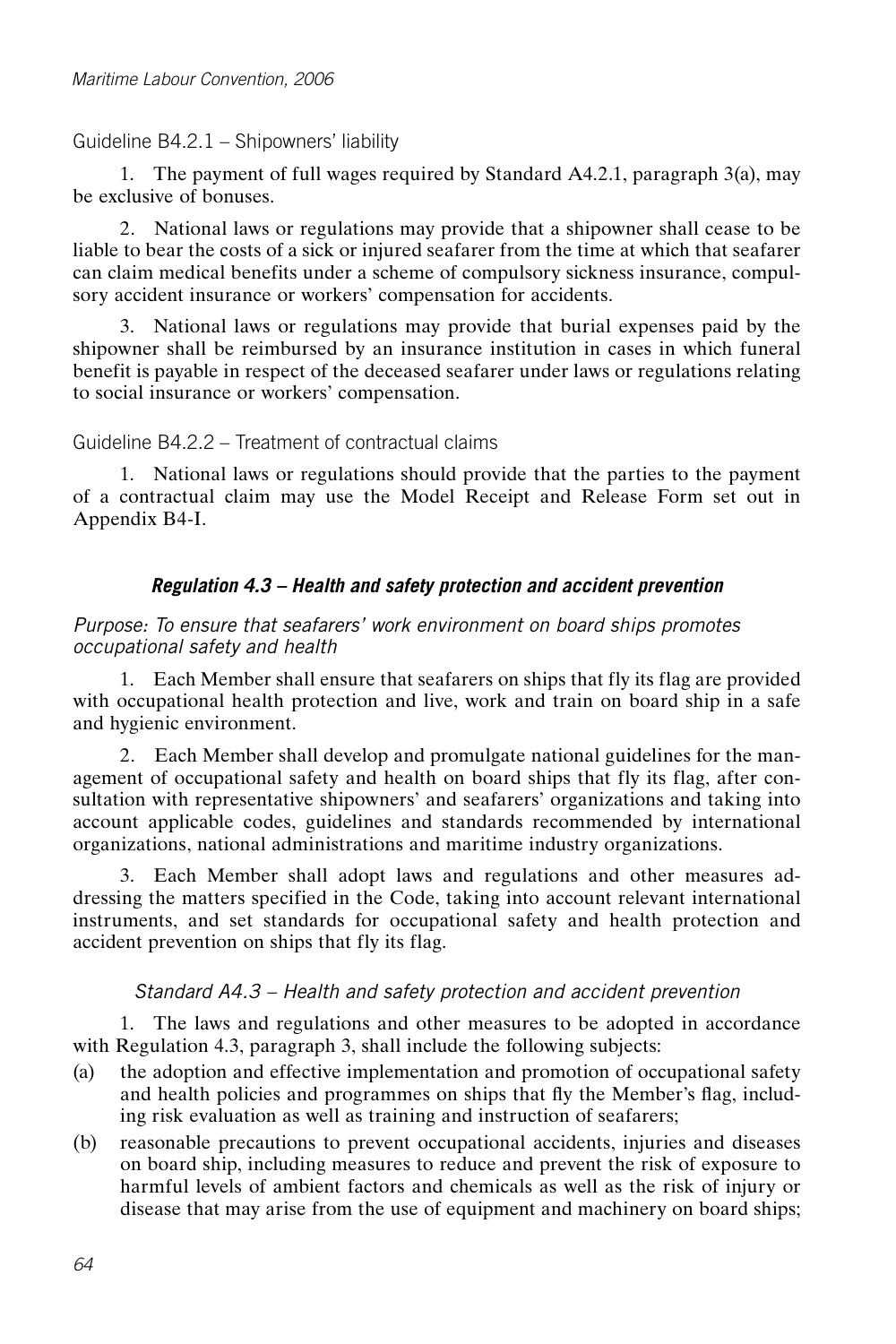- (c) on-board programmes for the prevention of occupational accidents, injuries and diseases and for continuous improvement in occupational safety and health protection, involving seafarers' representatives and all other persons concerned in their implementation, taking account of preventive measures, including engineering and design control, substitution of processes and procedures for collective and individual tasks, and the use of personal protective equipment; and
- (d) requirements for inspecting, reporting and correcting unsafe conditions and for investigating and reporting on-board occupational accidents.

2. The provisions referred to in paragraph 1 of this Standard shall:

- (a) take account of relevant international instruments dealing with occupational safety and health protection in general and with specific risks, and address all matters relevant to the prevention of occupational accidents, injuries and diseases that may be applicable to the work of seafarers and particularly those which are specific to maritime employment;
- (b) clearly specify the obligation of shipowners, seafarers and others concerned to comply with the applicable standards and with the ship's occupational safety and health policy and programme with special attention being paid to the safety and health of seafarers under the age of 18;
- (c) specify the duties of the master or a person designated by the master, or both, to take specific responsibility for the implementation of and compliance with the ship's occupational safety and health policy and programme; and
- (d) specify the authority of the ship's seafarers appointed or elected as safety representatives to participate in meetings of the ship's safety committee. Such a committee shall be established on board a ship on which there are five or more seafarers.

3. The laws and regulations and other measures referred to in Regulation 4.3, paragraph 3, shall be regularly reviewed in consultation with the representatives of the shipowners' and seafarers' organizations and, if necessary, revised to take account of changes in technology and research in order to facilitate continuous improvement in occupational safety and health policies and programmes and to provide a safe occupational environment for seafarers on ships that fly the Member's flag.

4. Compliance with the requirements of applicable international instruments on the acceptable levels of exposure to workplace hazards on board ships and on the development and implementation of ships' occupational safety and health policies and programmes shall be considered as meeting the requirements of this Convention.

5. The competent authority shall ensure that:

- (a) occupational accidents, injuries and diseases are adequately reported, taking into account the guidance provided by the International Labour Organization with respect to the reporting and recording of occupational accidents and diseases;
- (b) comprehensive statistics of such accidents and diseases are kept, analysed and published and, where appropriate, followed up by research into general trends and into the hazards identified; and
- (c) occupational accidents are investigated.

6. Reporting and investigation of occupational safety and health matters shall be designed to ensure the protection of seafarers' personal data, and shall take account of the guidance provided by the International Labour Organization on this matter.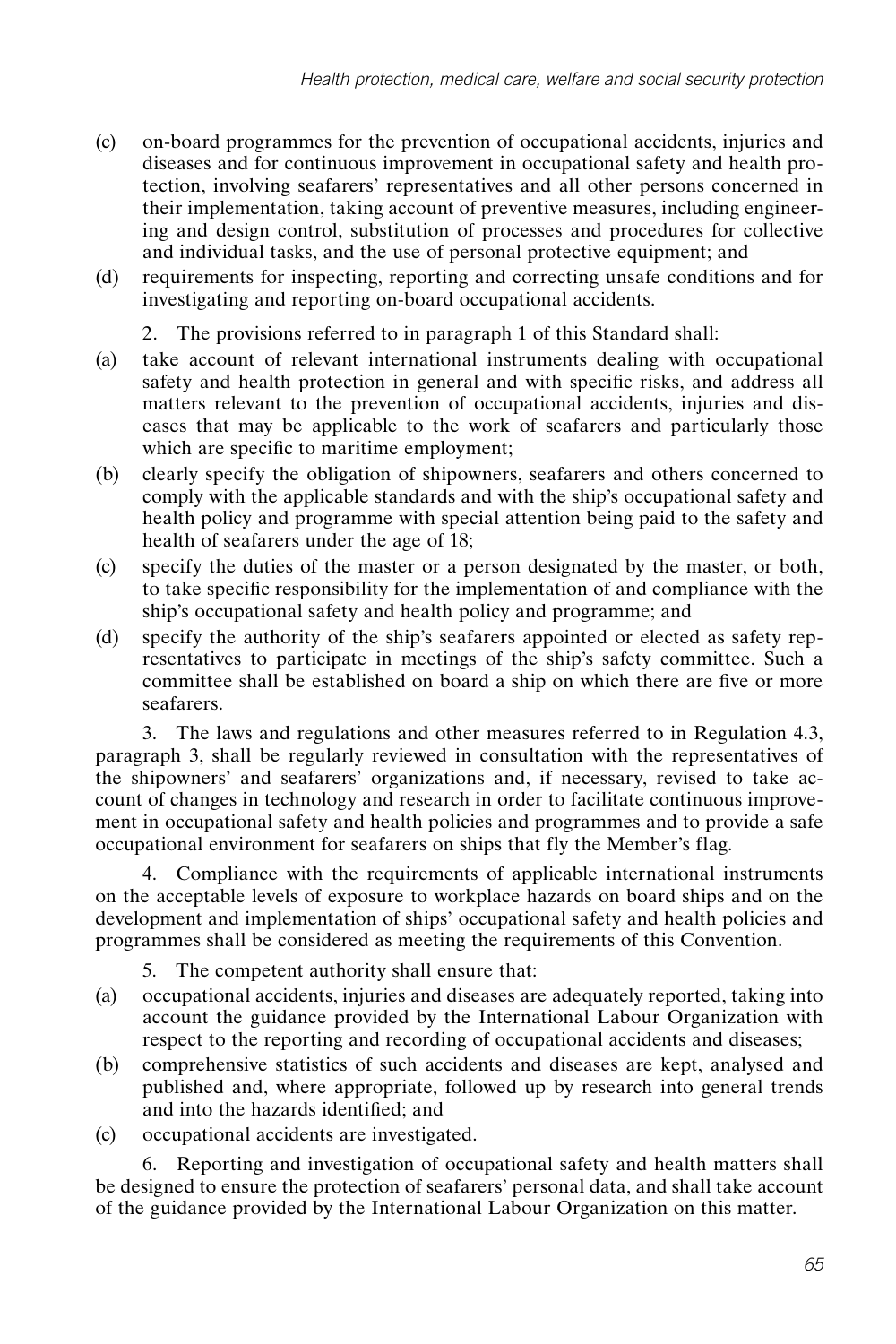7. The competent authority shall cooperate with shipowners' and seafarers' organizations to take measures to bring to the attention of all seafarers information concerning particular hazards on board ships, for instance, by posting official notices containing relevant instructions.

8. The competent authority shall require that shipowners conducting risk evaluation in relation to management of occupational safety and health refer to appropriate statistical information from their ships and from general statistics provided by the competent authority.

Guideline B4.3 – Health and safety protection and accident prevention

Guideline B4.3.1 – Provisions on occupational accidents, injuries and diseases

1. The provisions required under Standard A4.3 should take into account the ILO code of practice entitled *Accident prevention on board ship at sea and in port*, 1996, and subsequent versions and other related ILO and other international standards and guidelines and codes of practice regarding occupational safety and health protection, including any exposure levels that they may identify. Account should also be taken of the latest version of the *Guidance on eliminating shipboard harassment and bullying* jointly published by the International Chamber of Shipping and the International Transport Workers' Federation.

2. The competent authority should ensure that the national guidelines for the management of occupational safety and health address the following matters, in particular:

- (a) general and basic provisions;
- (b) structural features of the ship, including means of access and asbestos-related risks;
- (c) machinery;
- (d) the effects of the extremely low or high temperature of any surfaces with which seafarers may be in contact;
- (e) the effects of noise in the workplace and in shipboard accommodation;
- (f) the effects of vibration in the workplace and in shipboard accommodation;
- (g) the effects of ambient factors, other than those referred to in subparagraphs (e) and (f), in the workplace and in shipboard accommodation, including tobacco smoke;
- (h) special safety measures on and below deck;
- (i) loading and unloading equipment;
- (j) fire prevention and fire-fighting;
- (k) anchors, chains and lines;
- (l) dangerous cargo and ballast;
- (m) personal protective equipment for seafarers;
- (n) work in enclosed spaces;
- (o) physical and mental effects of fatigue;
- (p) the effects of drug and alcohol dependency;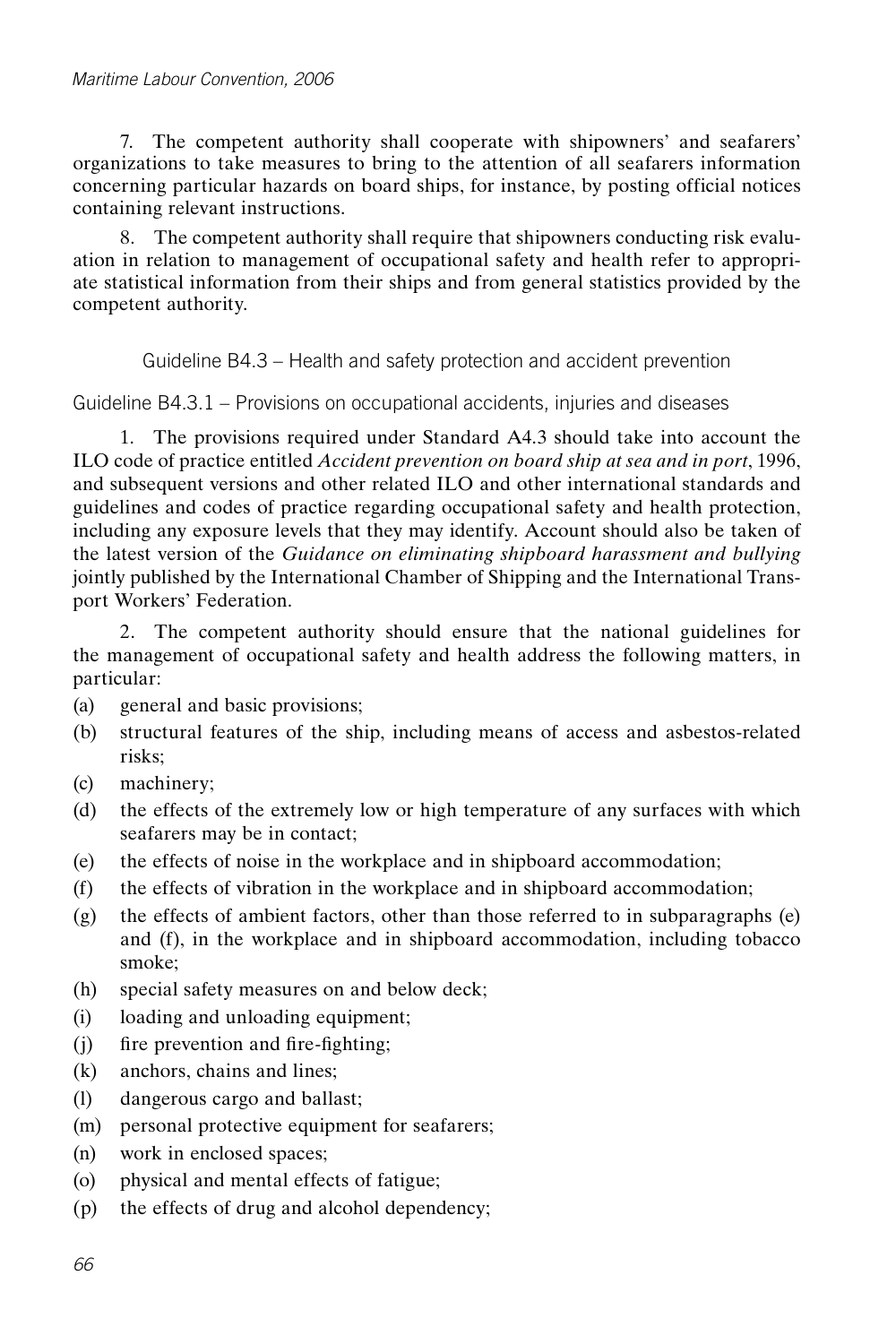- (q) HIV/AIDS protection and prevention; and
- (r) emergency and accident response.

3. The assessment of risks and reduction of exposure on the matters referred to in paragraph 2 of this Guideline should take account of the physical occupational health effects, including manual handling of loads, noise and vibration, the chemical and biological occupational health effects, the mental occupational health effects, the physical and mental health effects of fatigue, and occupational accidents. The necessary measures should take due account of the preventive principle according to which, among other things, combating risk at the source, adapting work to the individual, especially as regards the design of workplaces, and replacing the dangerous by the non-dangerous or the less dangerous, have precedence over personal protective equipment for seafarers.

4. In addition, the competent authority should ensure that the implications for health and safety are taken into account, particularly in the following areas:

- (a) emergency and accident response;
- (b) the effects of drug and alcohol dependency;
- (c) HIV/AIDS protection and prevention; and
- (d) harassment and bullying.

#### Guideline B4.3.2 – Exposure to noise

1. The competent authority, in conjunction with the competent international bodies and with representatives of shipowners' and seafarers' organizations concerned, should review on an ongoing basis the problem of noise on board ships with the objective of improving the protection of seafarers, in so far as practicable, from the adverse effects of exposure to noise.

2. The review referred to in paragraph 1 of this Guideline should take account of the adverse effects of exposure to excessive noise on the hearing, health and comfort of seafarers and the measures to be prescribed or recommended to reduce shipboard noise to protect seafarers. The measures to be considered should include the following:

- (a) instruction of seafarers in the dangers to hearing and health of prolonged exposure to high noise levels and in the proper use of noise protection devices and equipment;
- (b) provision of approved hearing protection equipment to seafarers where necessary; and
- (c) assessment of risk and reduction of exposure levels to noise in all accommodation and recreational and catering facilities, as well as engine rooms and other machinery spaces.

#### Guideline B4.3.3 – Exposure to vibration

1. The competent authority, in conjunction with the competent international bodies and with representatives of shipowners' and seafarers' organizations concerned, and taking into account, as appropriate, relevant international standards, should review on an ongoing basis the problem of vibration on board ships with the objective of improving the protection of seafarers, in so far as practicable, from the adverse effects of vibration.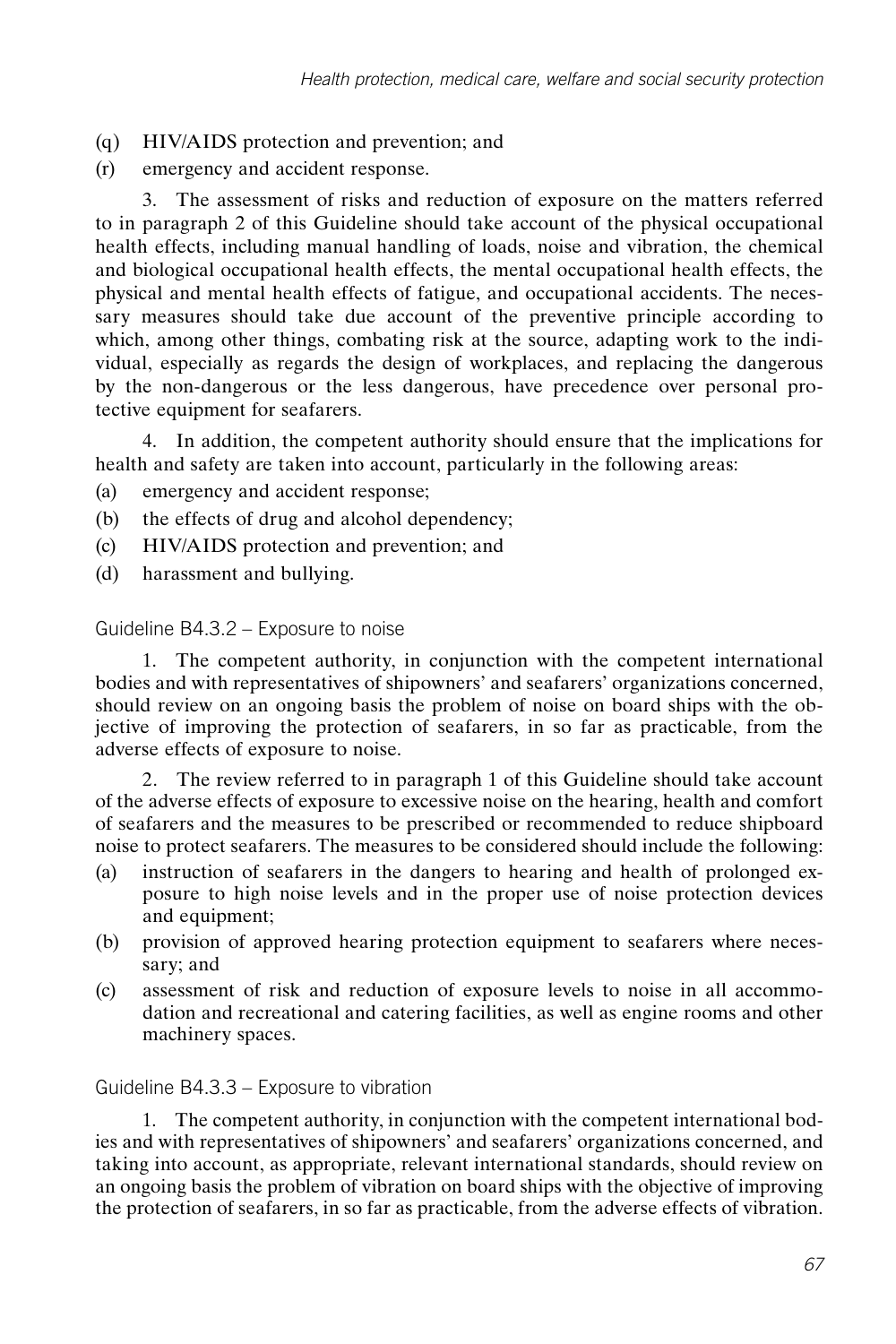2. The review referred to in paragraph 1 of this Guideline should cover the effect of exposure to excessive vibration on the health and comfort of seafarers and the measures to be prescribed or recommended to reduce shipboard vibration to protect seafarers. The measures to be considered should include the following:

- (a) instruction of seafarers in the dangers to their health of prolonged exposure to vibration;
- (b) provision of approved personal protective equipment to seafarers where necessary; and
- (c) assessment of risks and reduction of exposure to vibration in all accommodation and recreational and catering facilities by adopting measures in accordance with the guidance provided by the ILO code of practice entitled *Ambient factors in the workplace*, 2001, and any subsequent revisions, taking account of the difference between exposure in those areas and in the workplace.

## Guideline B4.3.4 – Obligations of shipowners

1. Any obligation on the shipowner to provide protective equipment or other accident prevention safeguards should, in general, be accompanied by provisions requiring their use by seafarers and by a requirement for seafarers to comply with the relevant accident prevention and health protection measures.

2. Account should also be taken of Articles 7 and 11 of the Guarding of Machinery Convention, 1963 (No. 119), and the corresponding provisions of the Guarding of Machinery Recommendation, 1963 (No. 118), under which the obligation to ensure compliance with the requirement that machinery in use is properly guarded, and its use without appropriate guards prevented, rests on the employer, while there is an obligation on the worker not to use machinery without the guards being in position nor to make inoperative the guards provided.

## Guideline B4.3.5 – Reporting and collection of statistics

1. All occupational accidents and occupational injuries and diseases should be reported so that they can be investigated and comprehensive statistics can be kept, analysed and published, taking account of protection of the personal data of the seafarers concerned. Reports should not be limited to fatalities or to accidents involving the ship.

2. The statistics referred to in paragraph 1 of this Guideline should record the numbers, nature, causes and effects of occupational accidents and occupational injuries and diseases, with a clear indication, as applicable, of the department on board a ship, the type of accident and whether at sea or in port.

3. Each Member should have due regard to any international system or model for recording accidents to seafarers which may have been established by the International Labour Organization.

## Guideline B4.3.6 – Investigations

1. The competent authority should undertake investigations into the causes and circumstances of all occupational accidents and occupational injuries and diseases resulting in loss of life or serious personal injury, and such other cases as may be specified in national laws or regulations.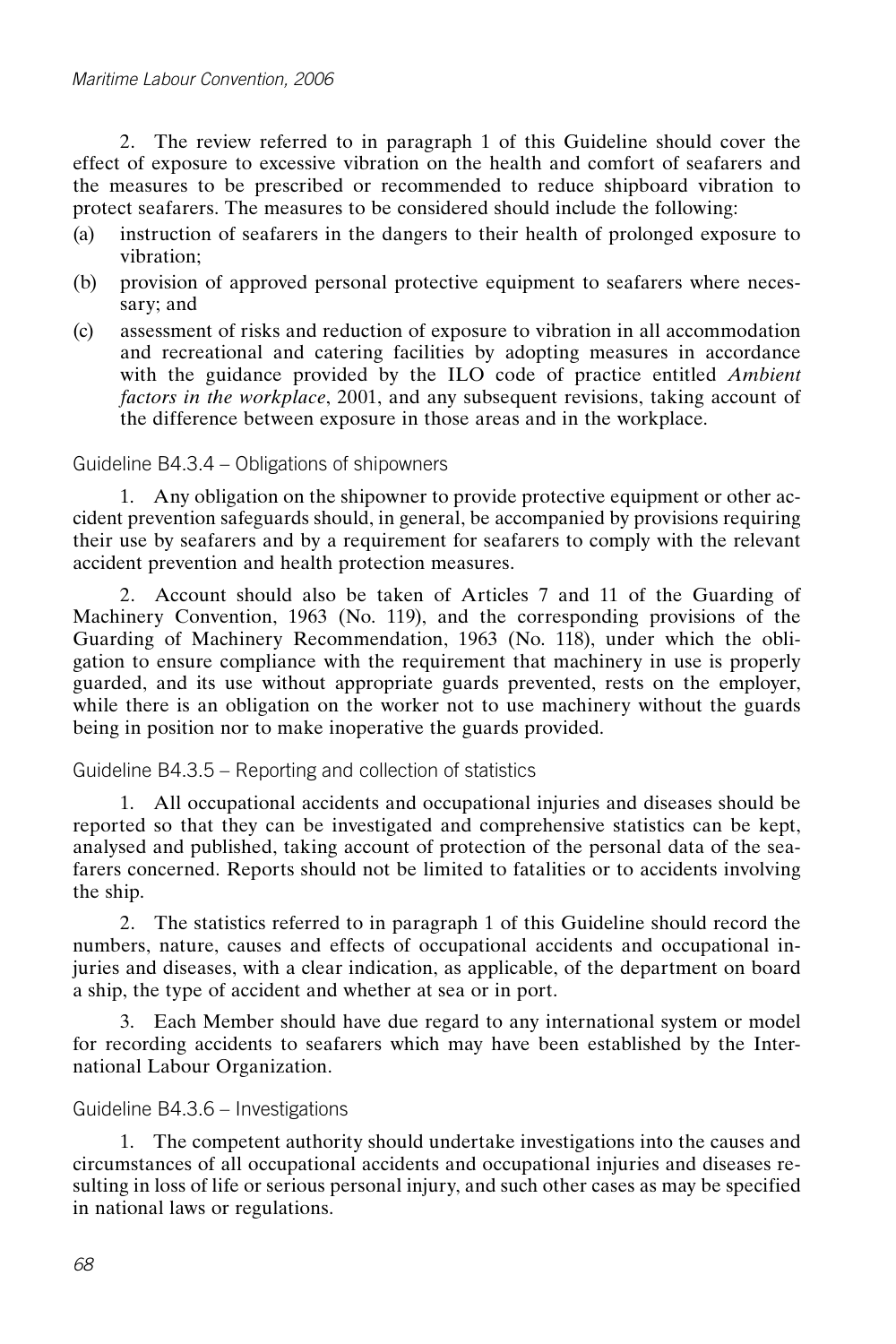2. Consideration should be given to including the following as subjects of investigation:

- (a) working environment, such as working surfaces, layout of machinery, means of access, lighting and methods of work;
- (b) incidence in different age groups of occupational accidents and occupational injuries and diseases;
- (c) special physiological or psychological problems created by the shipboard environment;
- (d) problems arising from physical stress on board a ship, in particular as a consequence of increased workload;
- (e) problems arising from and effects of technical developments and their influence on the composition of crews;
- (f) problems arising from any human failures; and
- (g) problems arising from harassment and bullying.

Guideline B4.3.7 – National protection and prevention programmes

1. In order to provide a sound basis for measures to promote occupational safety and health protection and prevention of accidents, injuries and diseases which are due to particular hazards of maritime employment, research should be undertaken into general trends and into such hazards as are revealed by statistics.

2. The implementation of protection and prevention programmes for the promotion of occupational safety and health should be so organized that the competent authority, shipowners and seafarers or their representatives and other appropriate bodies may play an active role, including through such means as information sessions, on-board guidelines on maximum exposure levels to potentially harmful ambient workplace factors and other hazards or outcomes of a systematic risk evaluation process. In particular, national or local joint occupational safety and health protection and accident prevention committees or ad hoc working parties and on-board committees, on which shipowners' and seafarers' organizations concerned are represented, should be established.

3. Where such activity takes place at company level, the representation of seafarers on any safety committee on board that shipowner's ships should be considered.

Guideline B4.3.8 – Content of protection and prevention programmes

1. Consideration should be given to including the following in the functions of the committees and other bodies referred to in Guideline B4.3.7, paragraph 2:

- (a) the preparation of national guidelines and policies for occupational safety and health management systems and for accident prevention provisions, rules and manuals;
- (b) the organization of occupational safety and health protection and accident prevention training and programmes;
- (c) the organization of publicity on occupational safety and health protection and accident prevention, including films, posters, notices and brochures; and
- (d) the distribution of literature and information on occupational safety and health protection and accident prevention so that it reaches seafarers on board ships.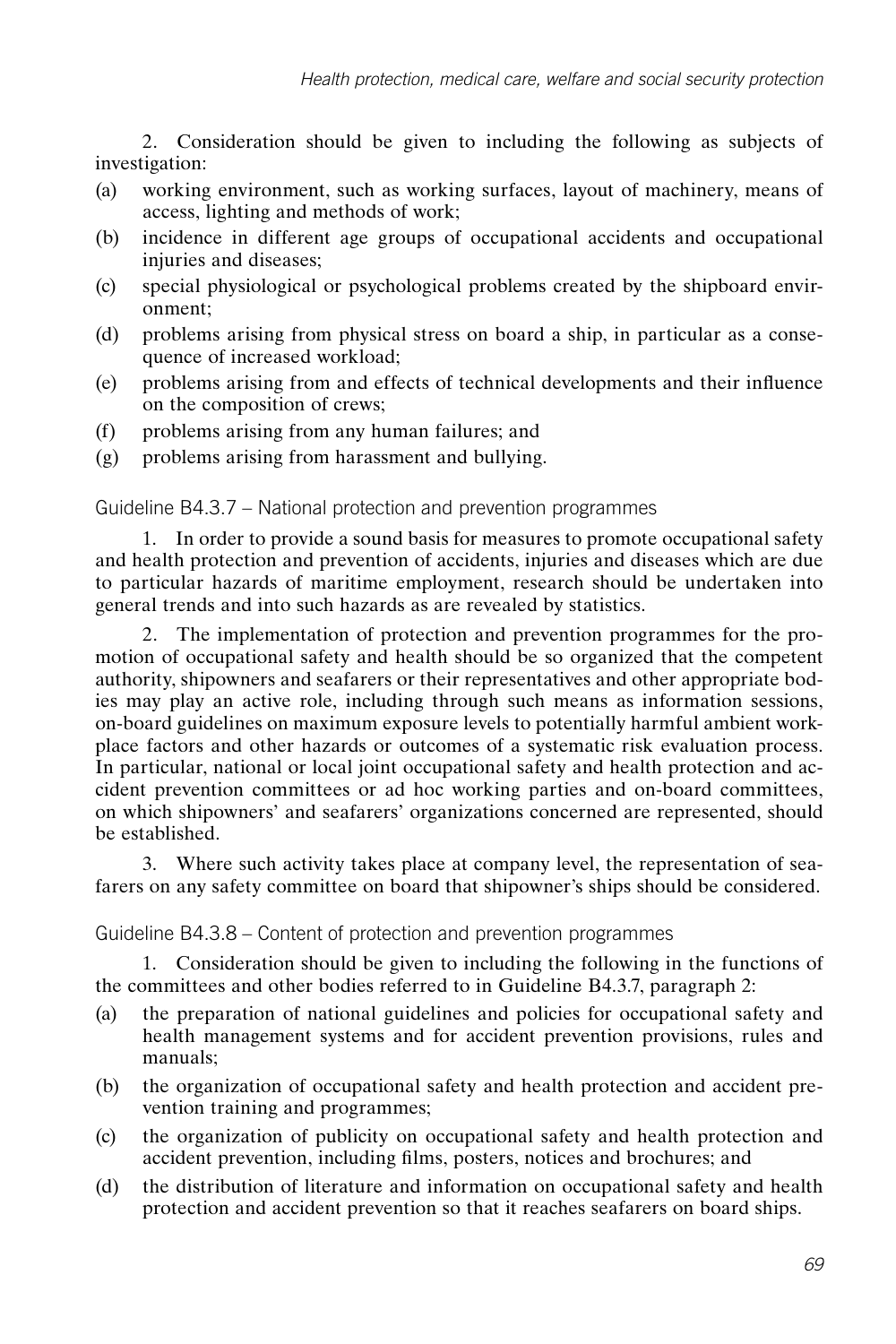#### *Maritime Labour Convention, 2006*

2. Relevant provisions or recommendations adopted by the appropriate national authorities or organizations or international organizations should be taken into account by those preparing texts of occupational safety and health protection and accident prevention measures or recommended practices.

3. In formulating occupational safety and health protection and accident prevention programmes, each Member should have due regard to any code of practice concerning the safety and health of seafarers which may have been published by the International Labour Organization.

Guideline B4.3.9 – Instruction in occupational safety and health protection and the prevention of occupational accidents

1. The curriculum for the training referred to in Standard A4.3, paragraph 1(a), should be reviewed periodically and brought up to date in the light of development in types and sizes of ships and in their equipment, as well as changes in manning practices, nationality, language and the organization of work on board ships.

2. There should be continuous occupational safety and health protection and accident prevention publicity. Such publicity might take the following forms:

- (a) educational audiovisual material, such as films, for use in vocational training centres for seafarers and where possible shown on board ships;
- (b) display of posters on board ships;
- (c) inclusion in periodicals read by seafarers of articles on the hazards of maritime employment and on occupational safety and health protection and accident prevention measures; and
- (d) special campaigns using various publicity media to instruct seafarers, including campaigns on safe working practices.

3. The publicity referred to in paragraph 2 of this Guideline should take account of the different nationalities, languages and cultures of seafarers on board ships.

Guideline B4.3.10 – Safety and health education of young seafarers

1. Safety and health regulations should refer to any general provisions on medical examinations before and during employment and on the prevention of accidents and the protection of health in employment, which may be applicable to the work of seafarers. Such regulations should specify measures which will minimize occupational dangers to young seafarers in the course of their duties.

2. Except where a young seafarer is recognized as fully qualified in a pertinent skill by the competent authority, the regulations should specify restrictions on young seafarers undertaking, without appropriate supervision and instruction, certain types of work presenting special risk of accident or of detrimental effect on their health or physical development, or requiring a particular degree of maturity, experience or skill. In determining the types of work to be restricted by the regulations, the competent authority might consider in particular work involving:

- (a) the lifting, moving or carrying of heavy loads or objects;
- (b) entry into boilers, tanks and cofferdams;
- (c) exposure to harmful noise and vibration levels;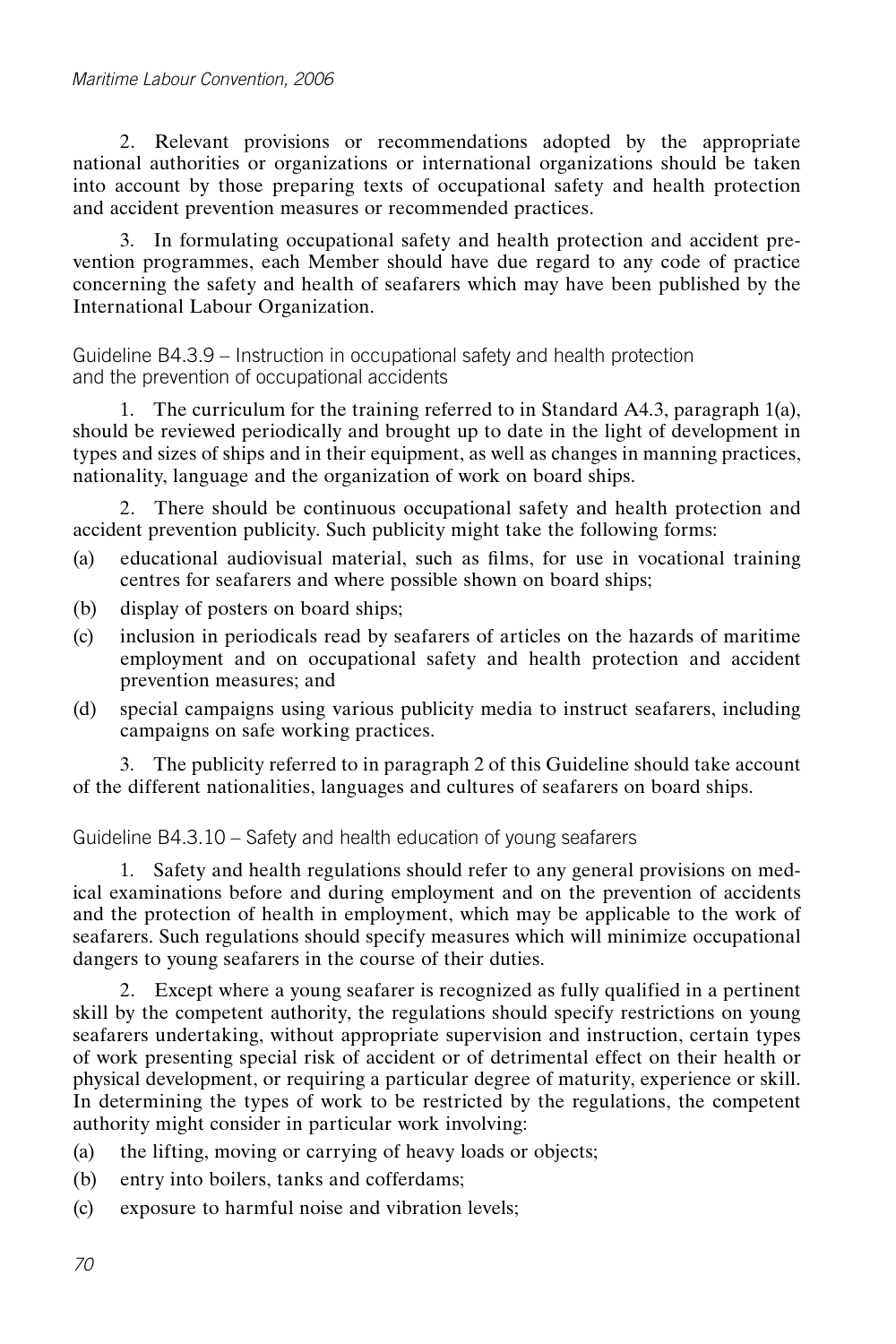- (d) operating hoisting and other power machinery and tools, or acting as signallers to operators of such equipment;
- (e) handling mooring or tow lines or anchoring equipment;
- (f) rigging;
- (g) work aloft or on deck in heavy weather;
- (h) nightwatch duties;
- (i) servicing of electrical equipment;
- (j) exposure to potentially harmful materials, or harmful physical agents such as dangerous or toxic substances and ionizing radiations;
- (k) the cleaning of catering machinery; and
- (l) the handling or taking charge of ships' boats.

3. Practical measures should be taken by the competent authority or through the appropriate machinery to bring to the attention of young seafarers information concerning the prevention of accidents and the protection of their health on board ships. Such measures could include adequate instruction in courses, official accident prevention publicity intended for young persons and professional instruction and supervision of young seafarers.

4. Education and training of young seafarers both ashore and on board ships should include guidance on the detrimental effects on their health and well-being of the abuse of alcohol and drugs and other potentially harmful substances, and the risk and concerns relating to HIV/AIDS and of other health risk related activities.

## Guideline B4.3.11 – International cooperation

1. Members, with the assistance as appropriate of intergovernmental and other international organizations, should endeavour, in cooperation with each other, to achieve the greatest possible uniformity of action for the promotion of occupational safety and health protection and prevention of accidents.

2. In developing programmes for promoting occupational safety and health protection and prevention of accidents under Standard A4.3, each Member should have due regard to relevant codes of practice published by the International Labour Organization and the appropriate standards of international organizations.

3. Members should have regard to the need for international cooperation in the continuous promotion of activity related to occupational safety and health protection and prevention of occupational accidents. Such cooperation might take the form of:

- (a) bilateral or multilateral arrangements for uniformity in occupational safety and health protection and accident prevention standards and safeguards;
- (b) exchange of information on particular hazards affecting seafarers and on means of promoting occupational safety and health protection and preventing accidents;
- (c) assistance in testing of equipment and inspection according to the national regulations of the flag State;
- (d) collaboration in the preparation and dissemination of occupational safety and health protection and accident prevention provisions, rules or manuals;
- (e) collaboration in the production and use of training aids; and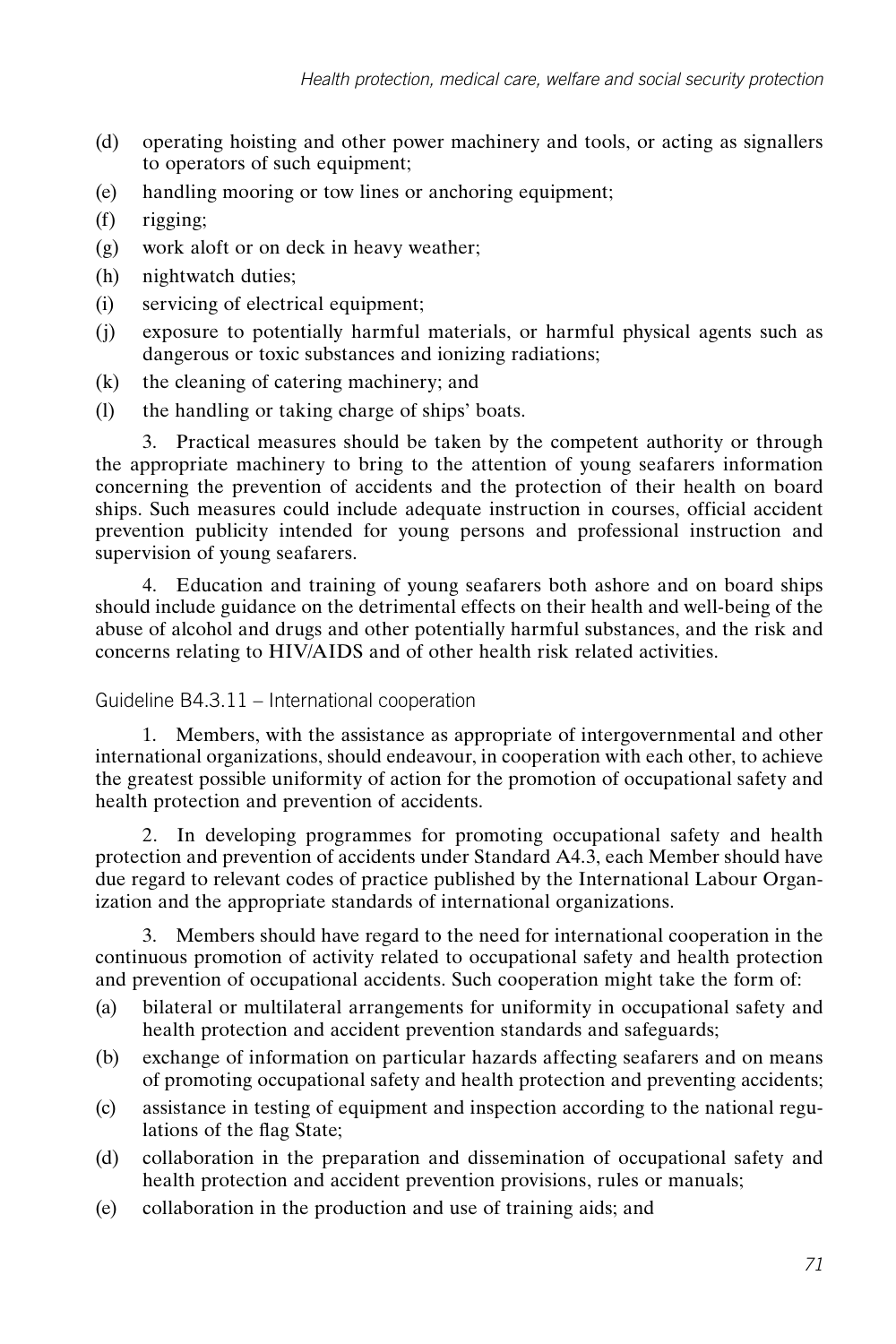(f) joint facilities for, or mutual assistance in, the training of seafarers in occupational safety and health protection, accident prevention and safe working practices.

## *Regulation 4.4 – Access to shore-based welfare facilities*

#### *Purpose: To ensure that seafarers working on board a ship have access to shore-based facilities and services to secure their health and well-being*

1. Each Member shall ensure that shore-based welfare facilities, where they exist, are easily accessible. The Member shall also promote the development of welfare facilities, such as those listed in the Code, in designated ports to provide seafarers on ships that are in its ports with access to adequate welfare facilities and services.

2. The responsibilities of each Member with respect to shore-based facilities, such as welfare, cultural, recreational and information facilities and services, are set out in the Code.

## *Standard A4.4 – Access to shore-based welfare facilities*

1. Each Member shall require, where welfare facilities exist on its territory, that they are available for the use of all seafarers, irrespective of nationality, race, colour, sex, religion, political opinion or social origin and irrespective of the flag State of the ship on which they are employed or engaged or work.

2. Each Member shall promote the development of welfare facilities in appropriate ports of the country and determine, after consultation with the shipowners' and seafarers' organizations concerned, which ports are to be regarded as appropriate.

3. Each Member shall encourage the establishment of welfare boards which shall regularly review welfare facilities and services to ensure that they are appropriate in the light of changes in the needs of seafarers resulting from technical, operational and other developments in the shipping industry.

## Guideline B4.4 – Access to shore-based welfare facilities

Guideline B4.4.1 – Responsibilities of Members

1. Each Member should:

- (a) take measures to ensure that adequate welfare facilities and services are provided for seafarers in designated ports of call and that adequate protection is provided to seafarers in the exercise of their profession; and
- (b) take into account, in the implementation of these measures, the special needs of seafarers, especially when in foreign countries and when entering war zones, in respect of their safety, health and spare-time activities.

2. Arrangements for the supervision of welfare facilities and services should include participation by representative shipowners' and seafarers' organizations concerned.

3. Each Member should take measures designed to expedite the free circulation among ships, central supply agencies and welfare establishments of welfare materials such as films, books, newspapers and sports equipment for use by seafarers on board their ships and in welfare centres ashore.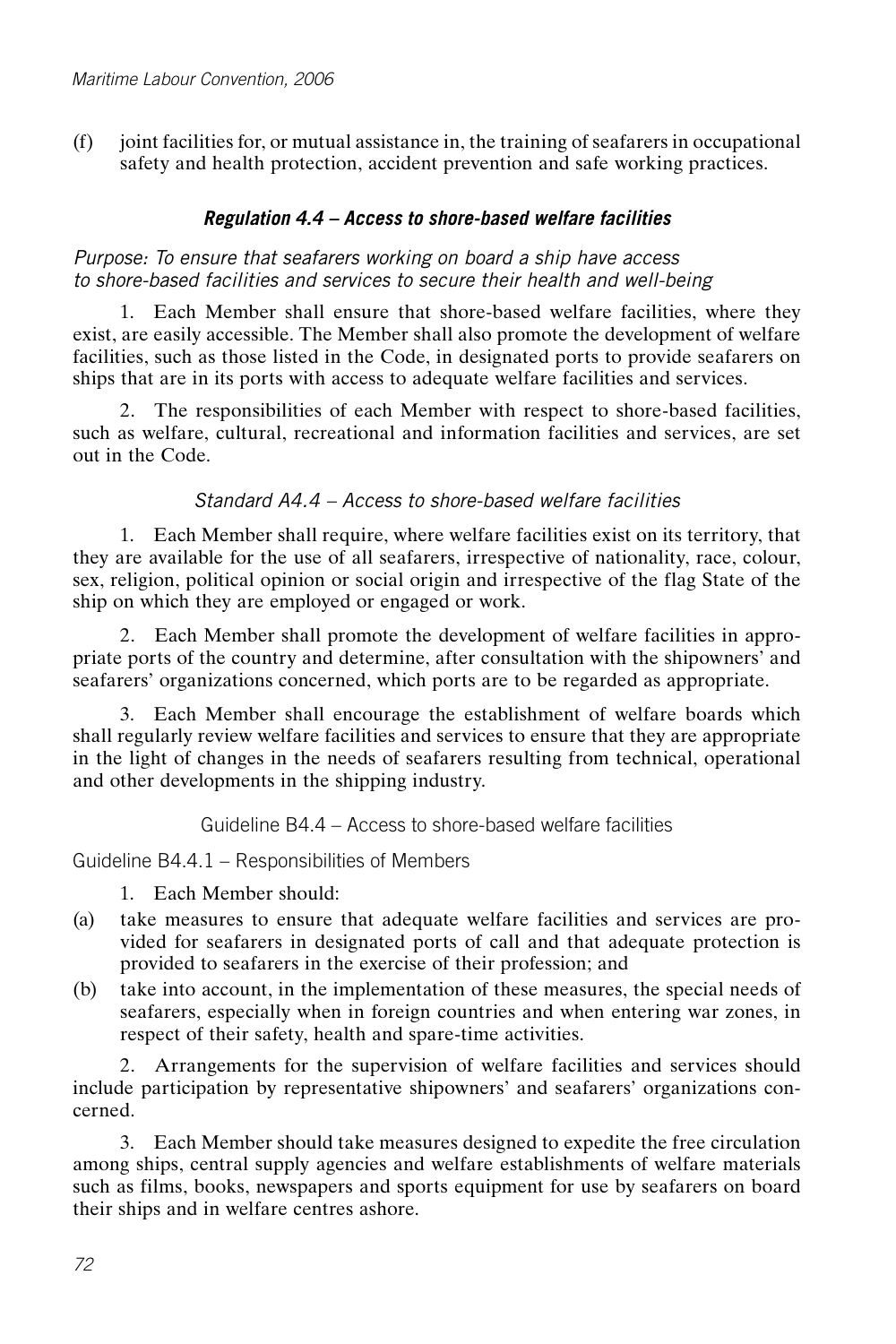4. Members should cooperate with one another in promoting the welfare of seafarers at sea and in port. Such cooperation should include the following:

- (a) consultations among competent authorities aimed at the provision and improvement of seafarers' welfare facilities and services, both in port and on board ships;
- (b) agreements on the pooling of resources and the joint provision of welfare facilities in major ports so as to avoid unnecessary duplication;
- (c) organization of international sports competitions and encouragement of the participation of seafarers in sports activities; and
- (d) organization of international seminars on the subject of welfare of seafarers at sea and in port.

Guideline B4.4.2 – Welfare facilities and services in ports

1. Each Member should provide or ensure the provision of such welfare facilities and services as may be required, in appropriate ports of the country.

2. Welfare facilities and services should be provided, in accordance with national conditions and practice, by one or more of the following:

- (a) public authorities;
- (b) shipowners' and seafarers' organizations concerned under collective agreements or other agreed arrangements; and
- (c) voluntary organizations.

3. Necessary welfare and recreational facilities should be established or developed in ports. These should include:

- (a) meeting and recreation rooms as required;
- (b) facilities for sports and outdoor facilities, including competitions;
- (c) educational facilities; and
- (d) where appropriate, facilities for religious observances and for personal counselling.

4. These facilities may be provided by making available to seafarers in accordance with their needs facilities designed for more general use.

5. Where large numbers of seafarers of different nationalities require facilities such as hotels, clubs and sports facilities in a particular port, the competent authorities or bodies of the countries of origin of the seafarers and of the flag States, as well as the international associations concerned, should consult and cooperate with the competent authorities and bodies of the country in which the port is situated and with one another, with a view to the pooling of resources and to avoiding unnecessary duplication.

6. Hotels or hostels suitable for seafarers should be available where there is need for them. They should provide facilities equal to those found in a good-class hotel, and should wherever possible be located in good surroundings away from the immediate vicinity of the docks. Such hotels or hostels should be properly supervised, the prices charged should be reasonable in amount and, where necessary and possible, provision should be made for accommodating seafarers' families.

7. These accommodation facilities should be open to all seafarers, irrespective of nationality, race, colour, sex, religion, political opinion or social origin and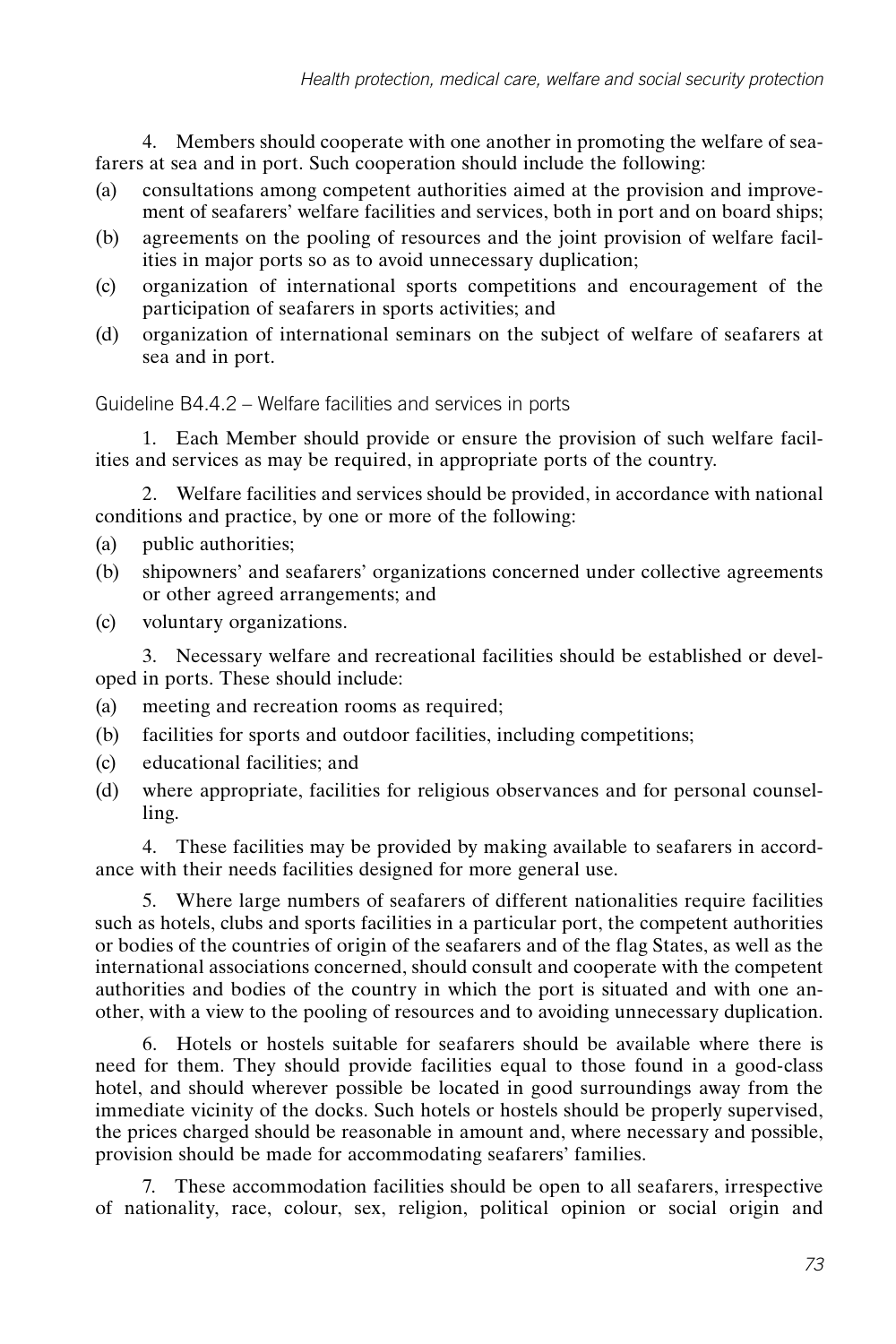irrespective of the flag State of the ship on which they are employed or engaged or work. Without in any way infringing this principle, it may be necessary in certain ports to provide several types of facilities, comparable in standard but adapted to the customs and needs of different groups of seafarers.

8. Measures should be taken to ensure that, as necessary, technically competent persons are employed full time in the operation of seafarers' welfare facilities and services, in addition to any voluntary workers.

Guideline B4.4.3 – Welfare boards

1. Welfare boards should be established, at the port, regional and national levels, as appropriate. Their functions should include:

- (a) keeping under review the adequacy of existing welfare facilities and monitoring the need for the provision of additional facilities or the withdrawal of underutilized facilities; and
- (b) assisting and advising those responsible for providing welfare facilities and ensuring coordination between them.

2. Welfare boards should include among their members representatives of shipowners' and seafarers' organizations, the competent authorities and, where appropriate, voluntary organizations and social bodies.

3. As appropriate, consuls of maritime States and local representatives of foreign welfare organizations should, in accordance with national laws and regulations, be associated with the work of port, regional and national welfare boards.

Guideline B4.4.4 – Financing of welfare facilities

1. In accordance with national conditions and practice, financial support for port welfare facilities should be made available through one or more of the following: (a) grants from public funds;

- (b) levies or other special dues from shipping sources;
- (c) voluntary contributions from shipowners, seafarers, or their organizations; and
- (d) voluntary contributions from other sources.

2. Where welfare taxes, levies and special dues are imposed, they should be used only for the purposes for which they are raised.

Guideline B4.4.5 – Dissemination of information and facilitation measures

1. Information should be disseminated among seafarers concerning facilities open to the general public in ports of call, particularly transport, welfare, entertainment and educational facilities and places of worship, as well as facilities provided specifically for seafarers.

2. Adequate means of transport at moderate prices should be available at any reasonable time in order to enable seafarers to reach urban areas from convenient locations in the port.

3. All suitable measures should be taken by the competent authorities to make known to shipowners and to seafarers entering port any special laws and customs, the contravention of which may jeopardize their freedom.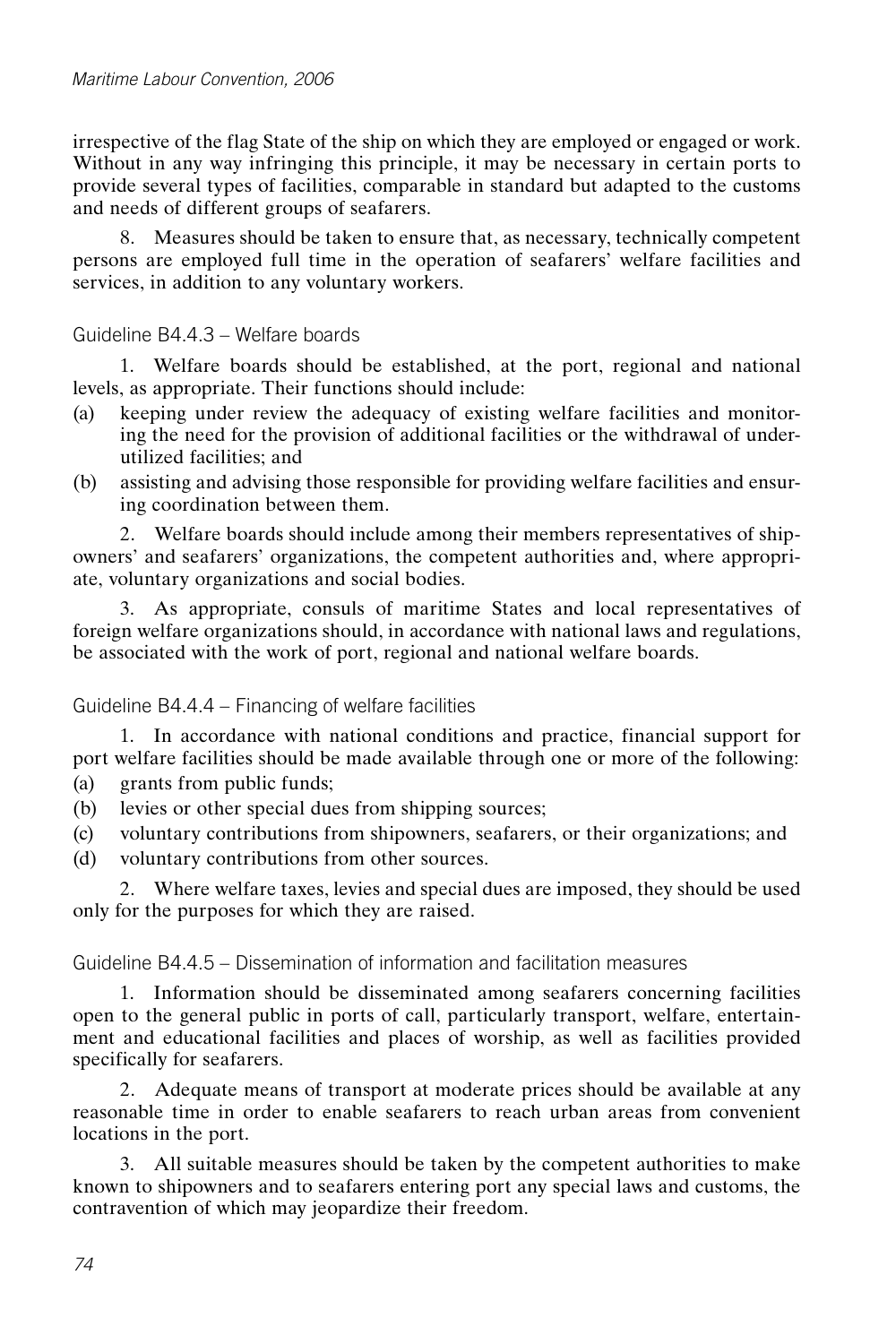4. Port areas and access roads should be provided by the competent authorities with adequate lighting and signposting and regular patrols for the protection of seafarers.

Guideline B4.4.6 – Seafarers in a foreign port

1. For the protection of seafarers in foreign ports, measures should be taken to facilitate:

(a) access to consuls of their State of nationality or State of residence; and

(b) effective cooperation between consuls and the local or national authorities.

2. Seafarers who are detained in a foreign port should be dealt with promptly under due process of law and with appropriate consular protection.

3. Whenever a seafarer is detained for any reason in the territory of a Member, the competent authority should, if the seafarer so requests, immediately inform the flag State and the State of nationality of the seafarer. The competent authority should promptly inform the seafarer of the right to make such a request. The State of nationality of the seafarer should promptly notify the seafarer's next of kin. The competent authority should allow consular officers of these States immediate access to the seafarer and regular visits thereafter so long as the seafarer is detained.

4. Each Member should take measures, whenever necessary, to ensure the safety of seafarers from aggression and other unlawful acts while ships are in their territorial waters and especially in approaches to ports.

5. Every effort should be made by those responsible in port and on board a ship to facilitate shore leave for seafarers as soon as possible after a ship's arrival in port.

# *Regulation 4.5 – Social security*

*Purpose: To ensure that measures are taken with a view to providing seafarers with access to social security protection*

1. Each Member shall ensure that all seafarers and, to the extent provided for in its national law, their dependants have access to social security protection in accordance with the Code without prejudice however to any more favourable conditions referred to in paragraph 8 of article 19 of the Constitution.

2. Each Member undertakes to take steps, according to its national circumstances, individually and through international cooperation, to achieve progressively comprehensive social security protection for seafarers.

3. Each Member shall ensure that seafarers who are subject to its social security legislation, and, to the extent provided for in its national law, their dependants, are entitled to benefit from social security protection no less favourable than that enjoyed by shoreworkers.

## *Standard A4.5 – Social security*

1. The branches to be considered with a view to achieving progressively comprehensive social security protection under Regulation 4.5 are: medical care, sickness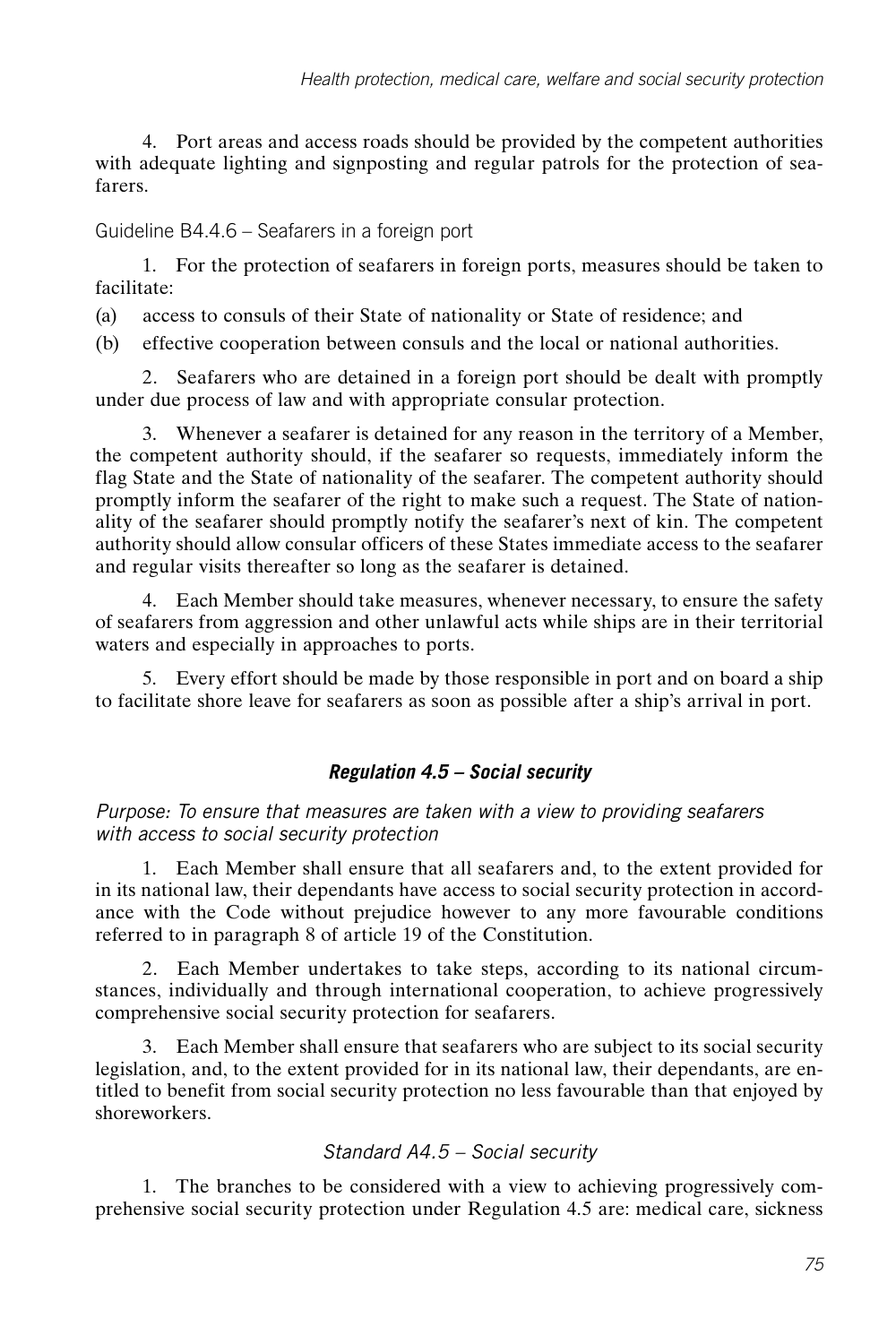benefit, unemployment benefit, old-age benefit, employment injury benefit, family benefit, maternity benefit, invalidity benefit and survivors' benefit, complementing the protection provided for under Regulations 4.1, on medical care, and 4.2, on shipowners' liability, and under other titles of this Convention.

2. At the time of ratification, the protection to be provided by each Member in accordance with Regulation 4.5, paragraph 1, shall include at least three of the nine branches listed in paragraph 1 of this Standard.

3. Each Member shall take steps according to its national circumstances to provide the complementary social security protection referred to in paragraph 1 of this Standard to all seafarers ordinarily resident in its territory. This responsibility could be satisfied, for example, through appropriate bilateral or multilateral agreements or contribution-based systems. The resulting protection shall be no less favourable than that enjoyed by shoreworkers resident in their territory.

4. Notwithstanding the attribution of responsibilities in paragraph 3 of this Standard, Members may determine, through bilateral and multilateral agreements and through provisions adopted in the framework of regional economic integration organizations, other rules concerning the social security legislation to which seafarers are subject.

5. Each Member's responsibilities with respect to seafarers on ships that fly its flag shall include those provided for by Regulations 4.1 and 4.2 and the related provisions of the Code, as well as those that are inherent in its general obligations under international law.

6. Each Member shall give consideration to the various ways in which comparable benefits will, in accordance with national law and practice, be provided to seafarers in the absence of adequate coverage in the branches referred to in paragraph 1 of this Standard.

7. The protection under Regulation 4.5, paragraph 1, may, as appropriate, be contained in laws or regulations, in private schemes or in collective bargaining agreements or in a combination of these.

8. To the extent consistent with their national law and practice, Members shall cooperate, through bilateral or multilateral agreements or other arrangements, to ensure the maintenance of social security rights, provided through contributory or noncontributory schemes, which have been acquired, or are in the course of acquisition, by all seafarers regardless of residence.

9. Each Member shall establish fair and effective procedures for the settlement of disputes.

10. Each Member shall at the time of ratification specify the branches for which protection is provided in accordance with paragraph 2 of this Standard. It shall subsequently notify the Director-General of the International Labour Office when it provides social security protection in respect of one or more other branches stated in paragraph 1 of this Standard. The Director-General shall maintain a register of this information and shall make it available to all interested parties.

11. The reports to the International Labour Office pursuant to article 22 of the Constitution, shall also include information regarding steps taken in accordance with Regulation 4.5, paragraph 2, to extend protection to other branches.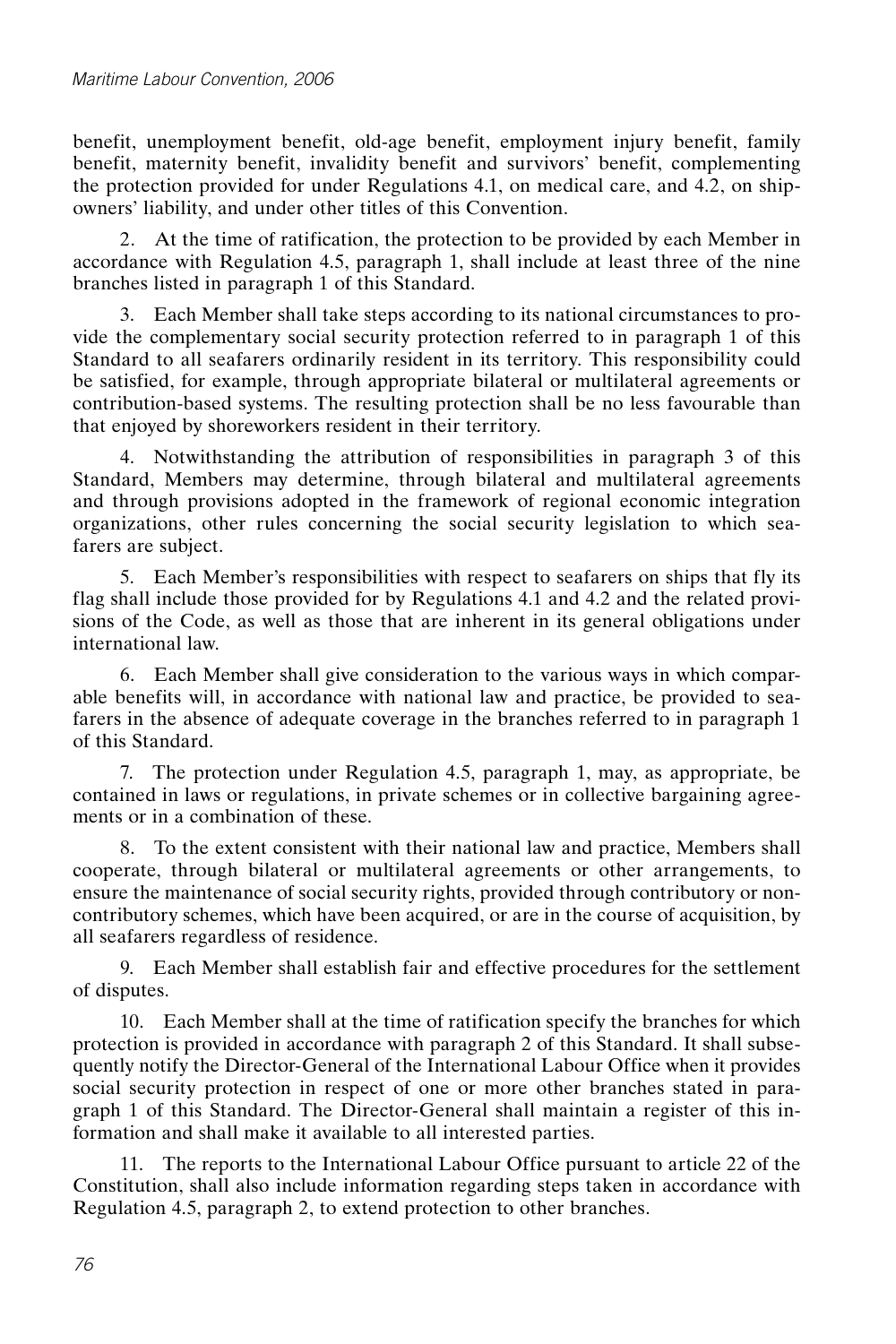#### Guideline B4.5 – Social security

1. The protection to be provided at the time of ratification in accordance with Standard A4.5, paragraph 2, should at least include the branches of medical care, sickness benefit and employment injury benefit.

2. In the circumstances referred to in Standard A4.5, paragraph 6, comparable benefits may be provided through insurance, bilateral and multilateral agreements or other effective means, taking into consideration the provisions of relevant collective bargaining agreements. Where such measures are adopted, seafarers covered by such measures should be advised of the means by which the various branches of social security protection will be provided.

3. Where seafarers are subject to more than one national legislation covering social security, the Members concerned should cooperate in order to determine by mutual agreement which legislation is to apply, taking into account such factors as the type and level of protection under the respective legislations which is more favourable to the seafarer concerned as well as the seafarer's preference.

4. The procedures to be established under Standard A4.5, paragraph 9, should be designed to cover all disputes relevant to the claims of the seafarers concerned, irrespective of the manner in which the coverage is provided.

5. Each Member which has national seafarers, non-national seafarers or both serving on ships that fly its flag should provide the social security protection in the Convention as applicable, and should periodically review the branches of social security protection in Standard A4.5, paragraph 1, with a view to identifying any additional branches appropriate for the seafarers concerned.

6. The seafarers' employment agreement should identify the means by which the various branches of social security protection will be provided to the seafarer by the shipowner as well as any other relevant information at the disposal of the shipowner, such as statutory deductions from the seafarers' wages and shipowners' contributions which may be made in accordance with the requirements of identified authorized bodies pursuant to relevant national social security schemes.

7. The Member whose flag the ship flies should, in effectively exercising its jurisdiction over social matters, satisfy itself that the shipowners' responsibilities concerning social security protection are met, including making the required contributions to social security schemes.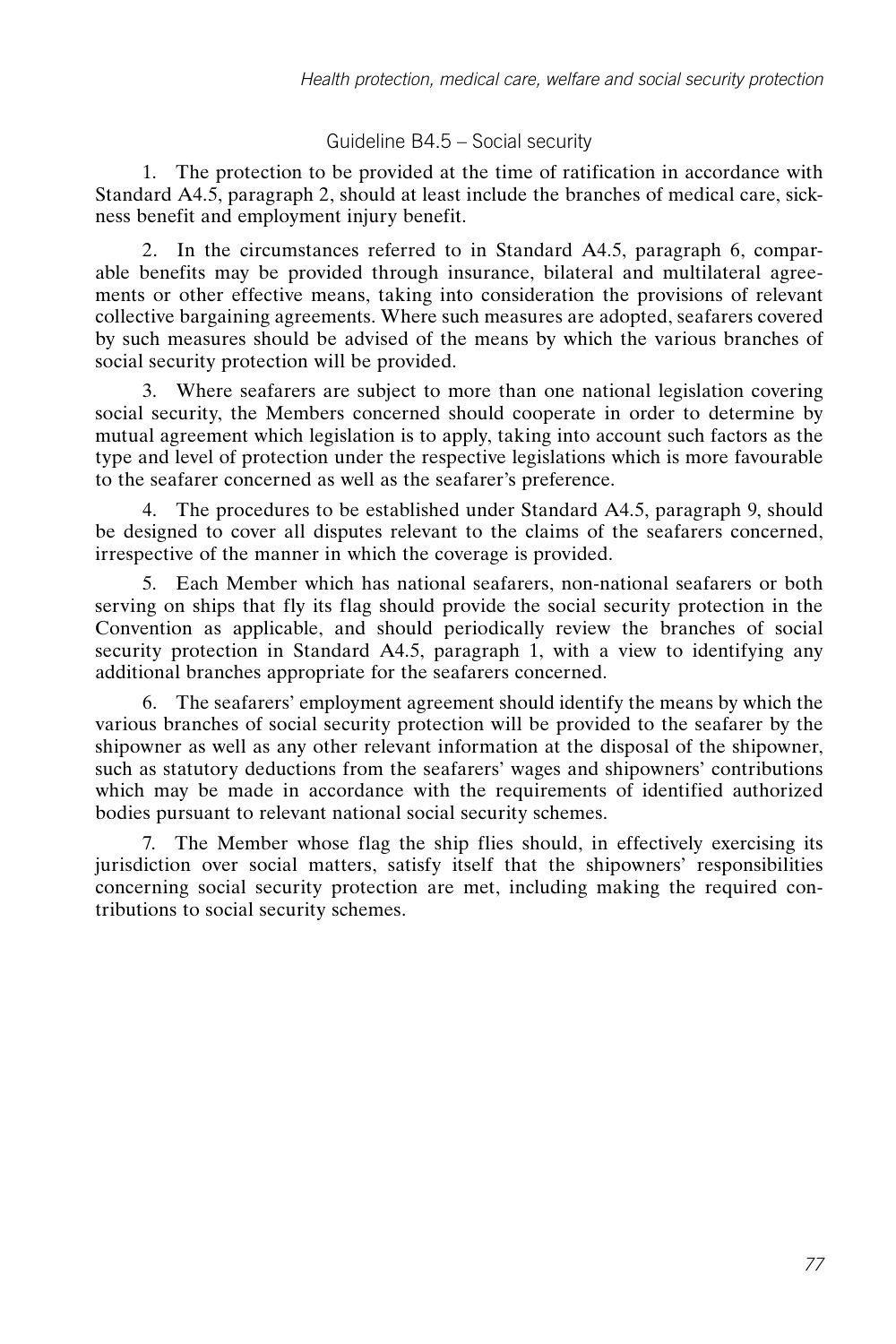#### **Title 5. Compliance and enforcement**

1. The Regulations in this Title specify each Member's responsibility to fully implement and enforce the principles and rights set out in the Articles of this Convention as well as the particular obligations provided for under its Titles 1, 2, 3 and 4.

2. Paragraphs 3 and 4 of Article VI, which permit the implementation of Part A of the Code through substantially equivalent provisions, do not apply to Part A of the Code in this Title.

3. In accordance with paragraph 2 of Article VI, each Member shall implement its responsibilities under the Regulations in the manner set out in the corresponding Standards of Part A of the Code, giving due consideration to the corresponding Guidelines in Part B of the Code.

4. The provisions of this Title shall be implemented bearing in mind that seafarers and shipowners, like all other persons, are equal before the law and are entitled to the equal protection of the law and shall not be subject to discrimination in their access to courts, tribunals or other dispute resolution mechanisms. The provisions of this Title do not determine legal jurisdiction or a legal venue.

#### *Regulation 5.1 – Flag State responsibilities*

*Purpose: To ensure that each Member implements its responsibilities under this Convention with respect to ships that fly its flag*

## *Regulation 5.1.1 – General principles*

1. Each Member is responsible for ensuring implementation of its obligations under this Convention on ships that fly its flag.

2. Each Member shall establish an effective system for the inspection and certification of maritime labour conditions, in accordance with Regulations 5.1.3 and 5.1.4 ensuring that the working and living conditions for seafarers on ships that fly its flag meet, and continue to meet, the standards in this Convention.

3. In establishing an effective system for the inspection and certification of maritime labour conditions, a Member may, where appropriate, authorize public institutions or other organizations (including those of another Member, if the latter agrees) which it recognizes as competent and independent to carry out inspections or to issue certificates or to do both. In all cases, the Member shall remain fully responsible for the inspection and certification of the working and living conditions of the seafarers concerned on ships that fly its flag.

4. A maritime labour certificate, complemented by a declaration of maritime labour compliance, shall constitute prima facie evidence that the ship has been duly inspected by the Member whose flag it flies and that the requirements of this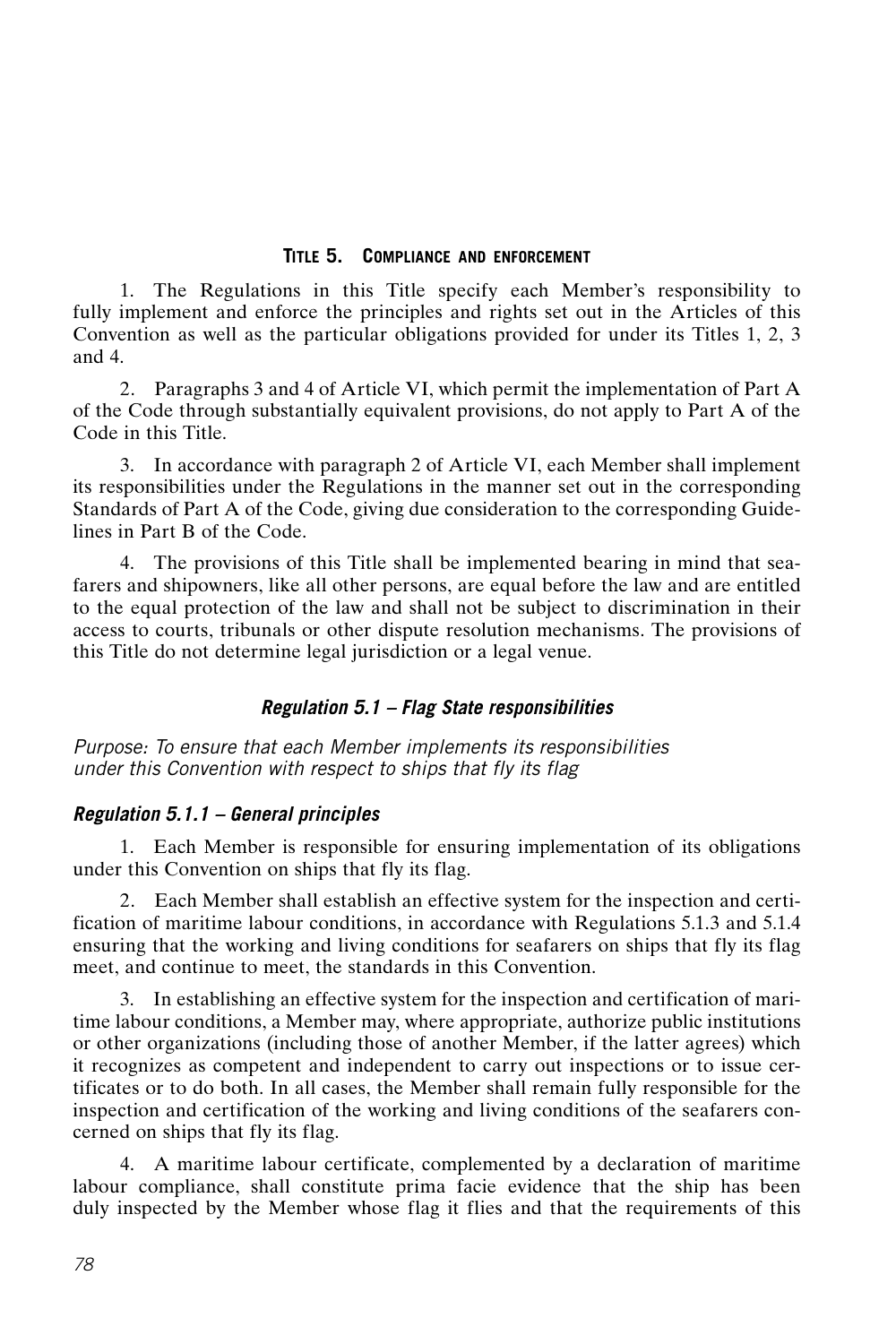Convention relating to working and living conditions of the seafarers have been met to the extent so certified.

5. Information about the system referred to in paragraph 2 of this Regulation, including the method used for assessing its effectiveness, shall be included in the Member's reports to the International Labour Office pursuant to article 22 of the Constitution.

# *Standard A5.1.1 – General principles*

1. Each Member shall establish clear objectives and standards covering the administration of its inspection and certification systems, as well as adequate overall procedures for its assessment of the extent to which those objectives and standards are being attained.

2. Each Member shall require all ships that fly its flag to have a copy of this Convention available on board.

# Guideline B5.1.1 – General principles

1. The competent authority should make appropriate arrangements to promote effective cooperation between public institutions and other organizations, referred to in Regulations 5.1.1 and 5.1.2, concerned with seafarers' shipboard working and living conditions.

2. In order to better ensure cooperation between inspectors and shipowners, seafarers and their respective organizations, and to maintain or improve seafarers' working and living conditions, the competent authority should consult the representatives of such organizations at regular intervals as to the best means of attaining these ends. The manner of such consultation should be determined by the competent authority after consulting with shipowners' and seafarers' organizations.

# *Regulation 5.1.2 – Authorization of recognized organizations*

1. The public institutions or other organizations referred to in paragraph 3 of Regulation 5.1.1 ("recognized organizations") shall have been recognized by the competent authority as meeting the requirements in the Code regarding competency and independence. The inspection or certification functions which the recognized organizations may be authorized to carry out shall come within the scope of the activities that are expressly mentioned in the Code as being carried out by the competent authority or a recognized organization.

2. The reports referred to in paragraph 5 of Regulation 5.1.1 shall contain information regarding any recognized organization, the extent of authorizations given and the arrangements made by the Member to ensure that the authorized activities are carried out completely and effectively.

# *Standard A5.1.2 – Authorization of recognized organizations*

1. For the purpose of recognition in accordance with paragraph 1 of Regulation 5.1.2, the competent authority shall review the competency and independence of the organization concerned and determine whether the organization has demonstrated, to the extent necessary for carrying out the activities covered by the authorization conferred on it, that the organization: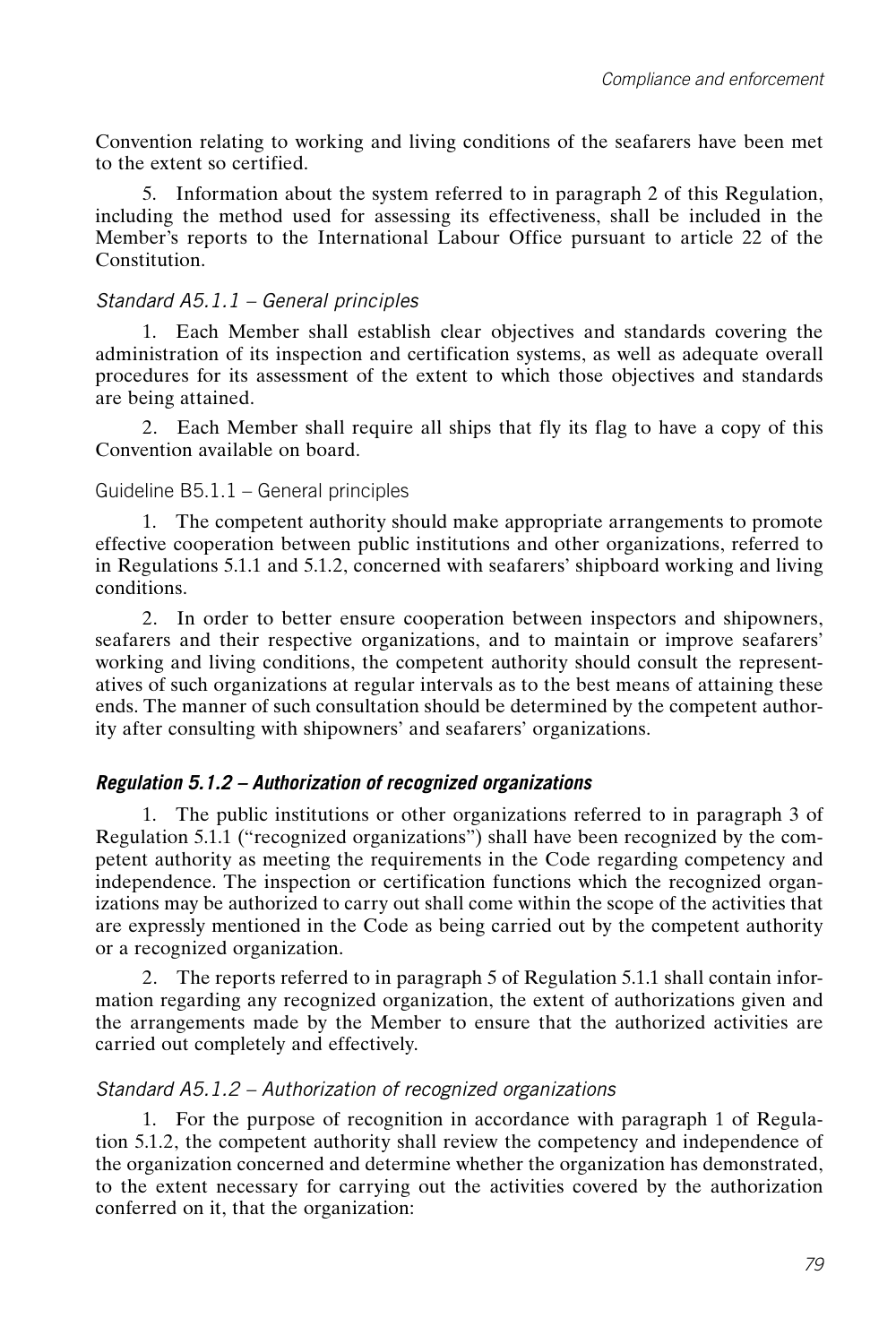- (a) has the necessary expertise in the relevant aspects of this Convention and an appropriate knowledge of ship operations, including the minimum requirements for seafarers to work on a ship, conditions of employment, accommodation, recreational facilities, food and catering, accident prevention, health protection, medical care, welfare and social security protection;
- (b) has the ability to maintain and update the expertise of its personnel;
- (c) has the necessary knowledge of the requirements of this Convention as well as of applicable national laws and regulations and relevant international instruments; and
- (d) is of the appropriate size, structure, experience and capability commensurate with the type and degree of authorization.

2. Any authorizations granted with respect to inspections shall, as a minimum, empower the recognized organization to require the rectification of deficiencies that it identifies in seafarers' working and living conditions and to carry out inspections in this regard at the request of a port State.

- 3. Each Member shall establish:
- (a) a system to ensure the adequacy of work performed by recognized organizations, which includes information on all applicable national laws and regulations and relevant international instruments; and
- (b) procedures for communication with and oversight of such organizations.

4. Each Member shall provide the International Labour Office with a current list of any recognized organizations authorized to act on its behalf and it shall keep this list up to date. The list shall specify the functions that the recognized organizations have been authorized to carry out. The Office shall make the list publicly available.

Guideline B5.1.2 – Authorization of recognized organizations

1. The organization seeking recognition should demonstrate the technical, administrative and managerial competence and capacity to ensure the provision of timely service of satisfactory quality.

2. In evaluating the capability of an organization, the competent authority should determine whether the organization:

- (a) has adequate technical, managerial and support staff;
- (b) has sufficient qualified professional staff to provide the required service, representing an adequate geographical coverage;
- (c) has proven ability to provide a timely service of satisfactory quality; and
- (d) is independent and accountable in its operations.

3. The competent authority should conclude a written agreement with any organization that it recognizes for purposes of an authorization. The agreement should include the following elements:

- (a) scope of application;
- (b) purpose;
- (c) general conditions;
- (d) the execution of functions under authorization;
- (e) legal basis of the functions under authorization;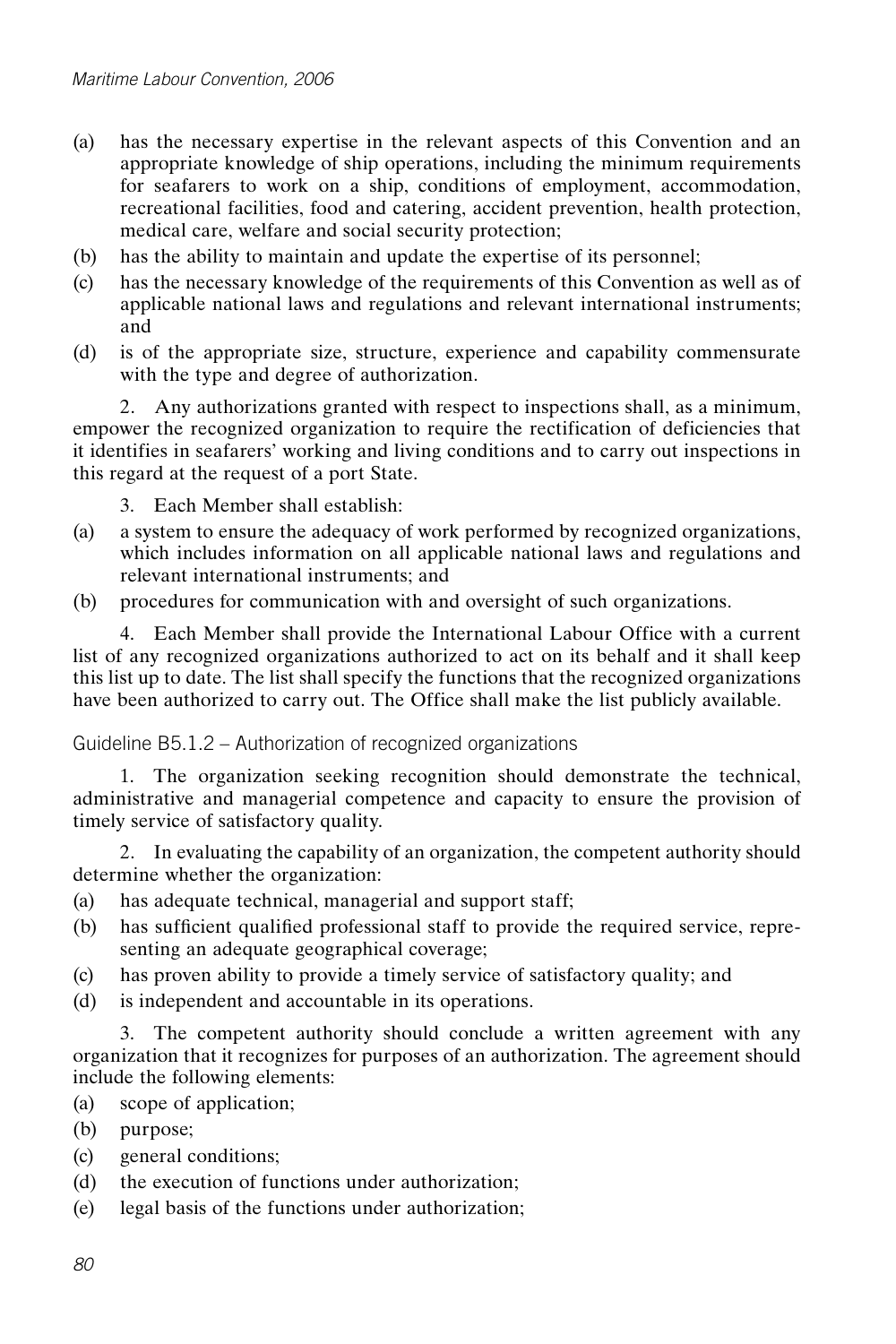- (f) reporting to the competent authority;
- (g) specification of the authorization from the competent authority to the recognized organization; and
- (h) the competent authority's supervision of activities delegated to the recognized organization.

4. Each Member should require the recognized organizations to develop a system for qualification of staff employed by them as inspectors to ensure the timely updating of their knowledge and expertise.

5. Each Member should require the recognized organizations to maintain records of the services performed by them such that they are able to demonstrate achievement of the required standards in the items covered by the services.

In establishing the oversight procedures referred to in Standard A5.1.2, paragraph 3(b), each Member should take into account the *Guidelines for the Authorization of Organizations Acting on Behalf of the Administration*, adopted in the framework of the International Maritime Organization.

## *Regulation 5.1.3 – Maritime labour certificate and declaration of maritime labour compliance*

- 1. This Regulation applies to ships of:
- (a) 500 gross tonnage or over, engaged in international voyages; and
- (b) 500 gross tonnage or over, flying the flag of a Member and operating from a port, or between ports, in another country.

For the purpose of this Regulation, "international voyage" means a voyage from a country to a port outside such a country.

2. This Regulation also applies to any ship that flies the flag of a Member and is not covered by paragraph 1 of this Regulation, at the request of the shipowner to the Member concerned.

3. Each Member shall require ships that fly its flag to carry and maintain a maritime labour certificate certifying that the working and living conditions of seafarers on the ship, including measures for ongoing compliance to be included in the declaration of maritime labour compliance referred to in paragraph 4 of this Regulation, have been inspected and meet the requirements of national laws or regulations or other measures implementing this Convention.

4. Each Member shall require ships that fly its flag to carry and maintain a declaration of maritime labour compliance stating the national requirements implementing this Convention for the working and living conditions for seafarers and setting out the measures adopted by the shipowner to ensure compliance with the requirements on the ship or ships concerned.

5. The maritime labour certificate and the declaration of maritime labour compliance shall conform to the model prescribed by the Code.

6. Where the competent authority of the Member or a recognized organization duly authorized for this purpose has ascertained through inspection that a ship that flies the Member's flag meets or continues to meet the standards of this Convention, it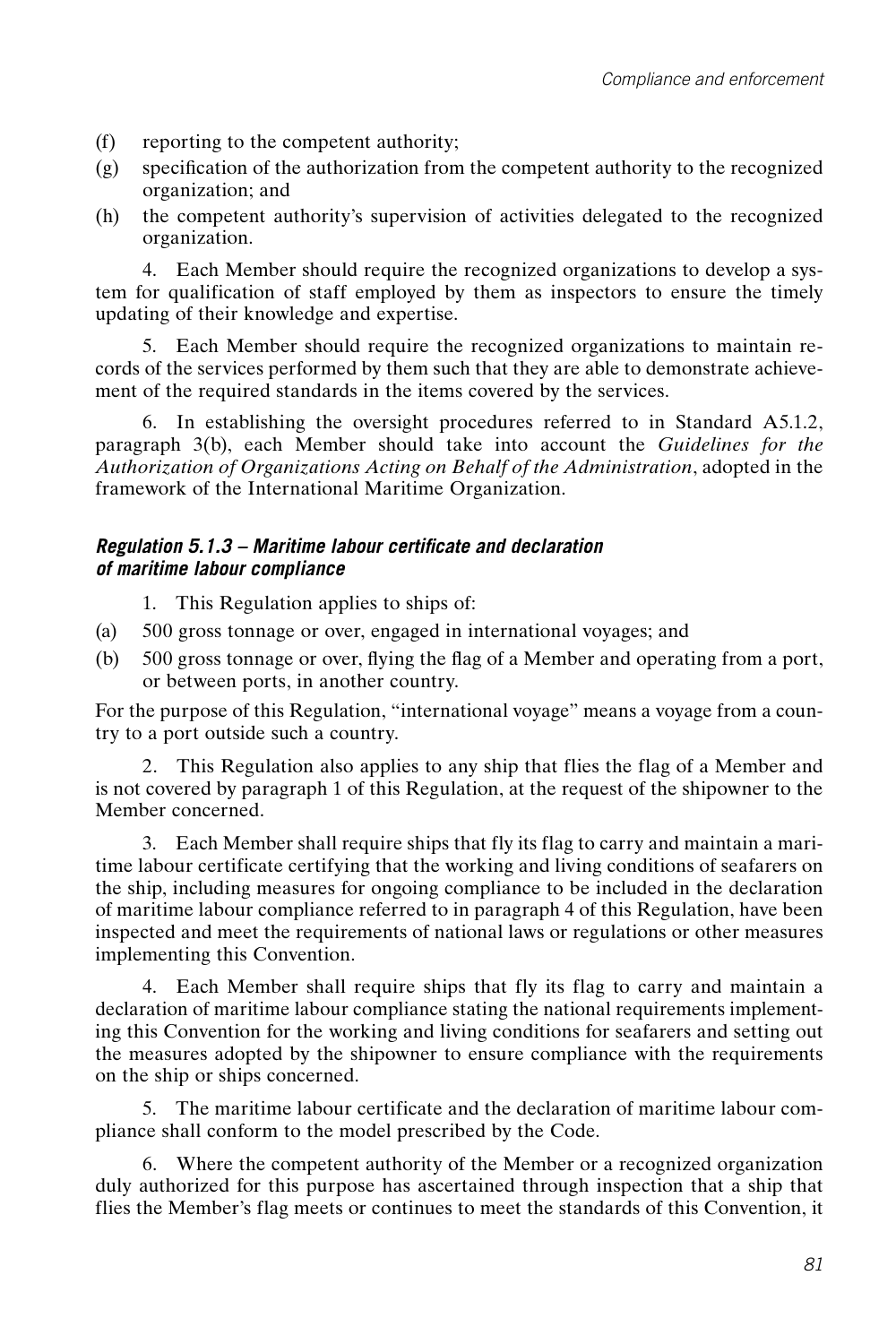shall issue or renew a maritime labour certificate to that effect and maintain a publicly available record of that certificate.

7. Detailed requirements for the maritime labour certificate and the declaration of maritime labour compliance, including a list of the matters that must be inspected and approved, are set out in Part A of the Code.

#### *Standard A5.1.3 – Maritime labour certificate and declaration of maritime labour compliance*

1. The maritime labour certificate shall be issued to a ship by the competent authority, or by a recognized organization duly authorized for this purpose, for a period which shall not exceed five years. A list of matters that must be inspected and found to meet national laws and regulations or other measures implementing the requirements of this Convention regarding the working and living conditions of seafarers on ships before a maritime labour certificate can be issued is found in Appendix A5-I.

2. The validity of the maritime labour certificate shall be subject to an intermediate inspection by the competent authority, or by a recognized organization duly authorized for this purpose, to ensure continuing compliance with the national requirements implementing this Convention. If only one intermediate inspection is carried out and the period of validity of the certificate is five years, it shall take place between the second and third anniversary dates of the certificate. Anniversary date means the day and month of each year which will correspond to the date of expiry of the maritime labour certificate. The scope and depth of the intermediate inspection shall be equal to an inspection for renewal of the certificate. The certificate shall be endorsed following satisfactory intermediate inspection.

3. Notwithstanding paragraph 1 of this Standard, when the renewal inspection has been completed within three months before the expiry of the existing maritime labour certificate, the new maritime labour certificate shall be valid from the date of completion of the renewal inspection for a period not exceeding five years from the date of expiry of the existing certificate. When the renewal inspection is completed more than three months before the expiry date of the existing maritime labour certificate, the new maritime labour certificate shall be valid for a period not exceeding five years starting from the date of completion of the renewal inspection.

4. Notwithstanding paragraph 1 of this Standard, where, after a renewal inspection completed prior to the expiry of a maritime labour certificate, the ship is found to continue to meet national laws and regulations or other measures implementing the requirements of this Convention, but a new certificate cannot immediately be issued to and made available on board that ship, the competent authority, or the recognized organization duly authorized for this purpose, may extend the validity of the certificate for a further period not exceeding five months from the expiry date of the existing certificate, and endorse the certificate accordingly. The new certificate shall be valid for a period not exceeding five years starting from the date provided for in paragraph 3 of this Standard.

5. A maritime labour certificate may be issued on an interim basis:

- (a) to new ships on delivery;
- (b) when a ship changes flag; or
- (c) when a shipowner assumes responsibility for the operation of a ship which is new to that shipowner.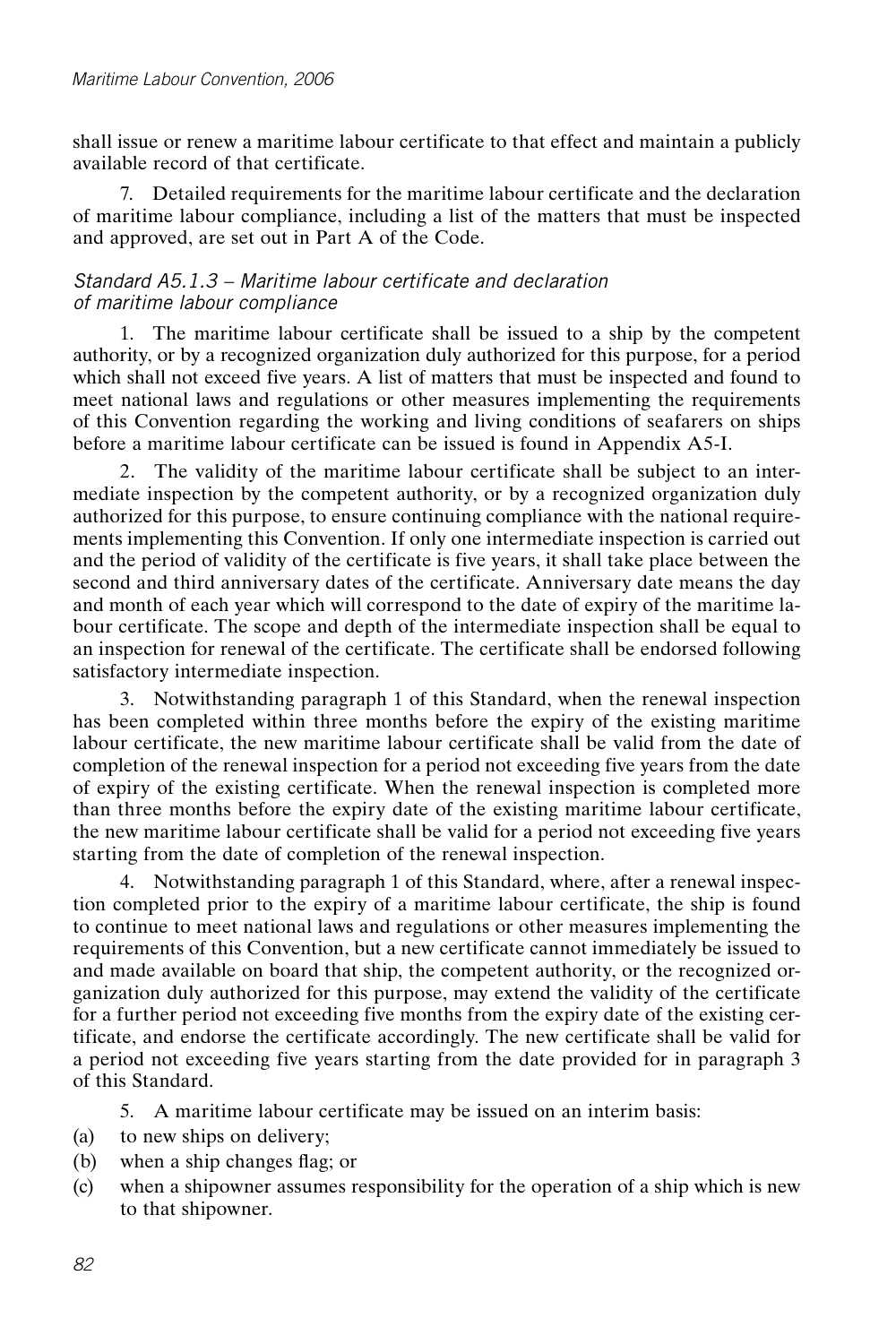6. An interim maritime labour certificate may be issued for a period not exceeding six months by the competent authority or a recognized organization duly authorized for this purpose.

7. An interim maritime labour certificate may only be issued following verification that:

- (a) the ship has been inspected, as far as reasonable and practicable, for the matters listed in Appendix A5-I, taking into account verification of items under subparagraphs (b), (c) and (d) of this paragraph;
- (b) the shipowner has demonstrated to the competent authority or recognized organization that the ship has adequate procedures to comply with this Convention;
- (c) the master is familiar with the requirements of this Convention and the responsibilities for implementation; and
- (d) relevant information has been submitted to the competent authority or recognized organization to produce a declaration of maritime labour compliance.

8. A full inspection in accordance with paragraph 1 of this Standard shall be carried out prior to expiry of the interim certificate to enable issue of the full-term maritime labour certificate. No further interim certificate may be issued following the initial six months referred to in paragraph 6 of this Standard. A declaration of maritime labour compliance need not be issued for the period of validity of the interim certificate.

9. The maritime labour certificate, the interim maritime labour certificate and the declaration of maritime labour compliance shall be drawn up in the form corresponding to the models given in Appendix A5-II.

10. The declaration of maritime labour compliance shall be attached to the maritime labour certificate. It shall have two parts:

- (a) Part I shall be drawn up by the competent authority which shall: (i) identify the list of matters to be inspected in accordance with paragraph 1 of this Standard; (ii) identify the national requirements embodying the relevant provisions of this Convention by providing a reference to the relevant national legal provisions as well as, to the extent necessary, concise information on the main content of the national requirements; (iii) refer to ship-type specific requirements under national legislation; (iv) record any substantially equivalent provisions adopted pursuant to paragraph 3 of Article VI; and (v) clearly indicate any exemption granted by the competent authority as provided in Title 3; and
- (b) Part II shall be drawn up by the shipowner and shall identify the measures adopted to ensure ongoing compliance with the national requirements between inspections and the measures proposed to ensure that there is continuous improvement.

The competent authority or recognized organization duly authorized for this purpose shall certify Part II and shall issue the declaration of maritime labour compliance.

11. The results of all subsequent inspections or other verifications carried out with respect to the ship concerned and any significant deficiencies found during any such verification shall be recorded, together with the date when the deficiencies were found to have been remedied. This record, accompanied by an English-language translation where it is not in English, shall, in accordance with national laws or regulations, be inscribed upon or appended to the declaration of maritime labour compliance or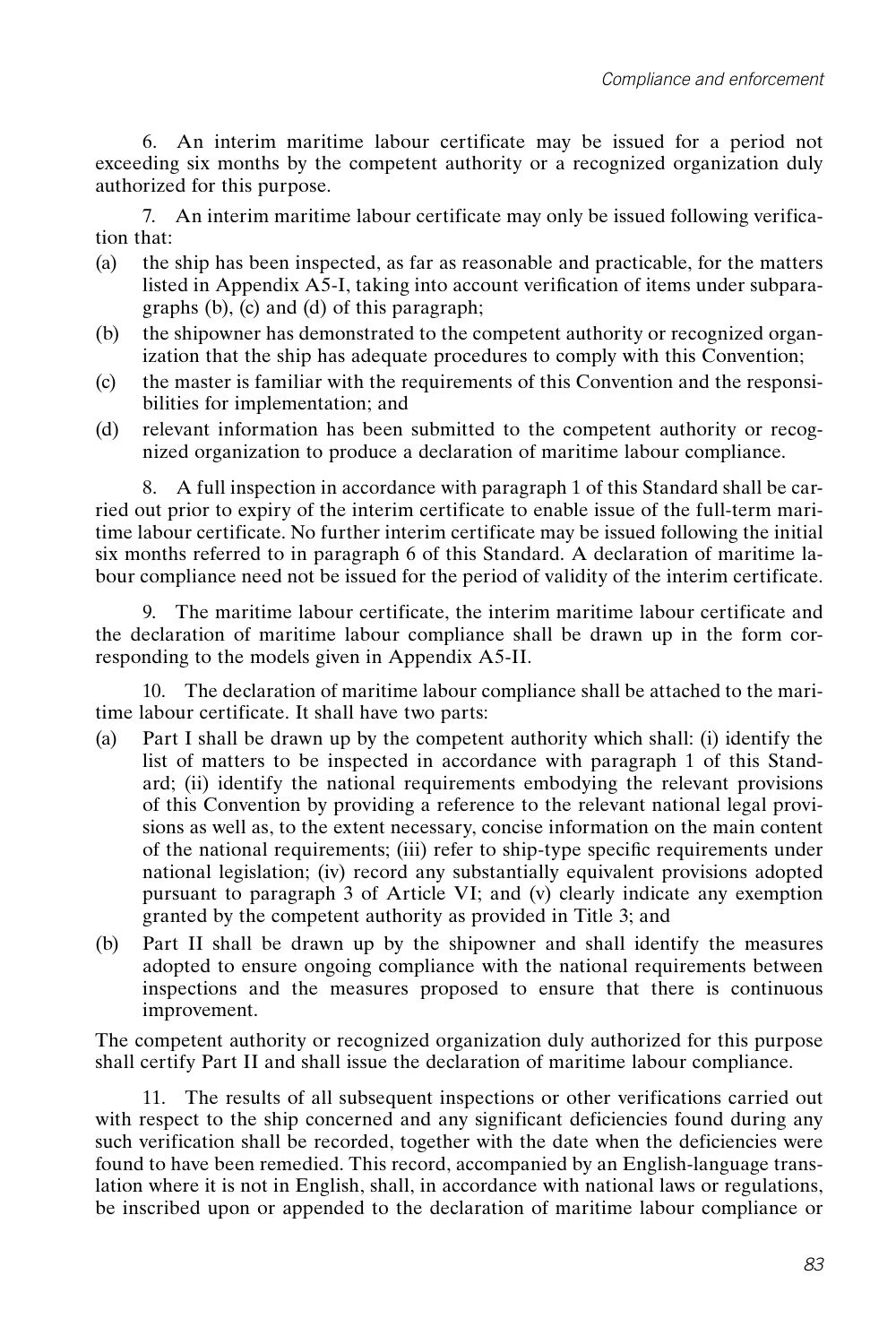made available in some other way to seafarers, flag State inspectors, authorized officers in port States and shipowners' and seafarers' representatives.

12. A current valid maritime labour certificate and declaration of maritime labour compliance, accompanied by an English-language translation where it is not in English, shall be carried on the ship and a copy shall be posted in a conspicuous place on board where it is available to the seafarers. A copy shall be made available in accordance with national laws and regulations, upon request, to seafarers, flag State inspectors, authorized officers in port States, and shipowners' and seafarers' representatives.

13. The requirement for an English-language translation in paragraphs 11 and 12 of this Standard does not apply in the case of a ship not engaged in an international voyage.

14. A certificate issued under paragraph 1 or 5 of this Standard shall cease to be valid in any of the following cases:

- (a) if the relevant inspections are not completed within the periods specified under paragraph 2 of this Standard;
- (b) if the certificate is not endorsed in accordance with paragraph 2 of this Standard;
- (c) when a ship changes flag;
- (d) when a shipowner ceases to assume the responsibility for the operation of a ship; and
- (e) when substantial changes have been made to the structure or equipment covered in Title 3.

15. In the case referred to in paragraph 14(c), (d) or (e) of this Standard, a new certificate shall only be issued when the competent authority or recognized organization issuing the new certificate is fully satisfied that the ship is in compliance with the requirements of this Standard.

16. A maritime labour certificate shall be withdrawn by the competent authority or the recognized organization duly authorized for this purpose by the flag State, if there is evidence that the ship concerned does not comply with the requirements of this Convention and any required corrective action has not been taken.

17. When considering whether a maritime labour certificate should be withdrawn in accordance with paragraph 16 of this Standard, the competent authority or the recognized organization shall take into account the seriousness or the frequency of the deficiencies.

Guideline B5.1.3 – Maritime labour certificate and declaration of maritime labour compliance

1. The statement of national requirements in Part I of the declaration of maritime labour compliance should include or be accompanied by references to the legislative provisions relating to seafarers' working and living conditions in each of the matters listed in Appendix A5-I. Where national legislation precisely follows the requirements stated in this Convention, a reference may be all that is necessary. Where a provision of the Convention is implemented through substantial equivalence as provided under Article VI, paragraph 3, this provision should be identified and a concise explanation should be provided. Where an exemption is granted by the competent authority as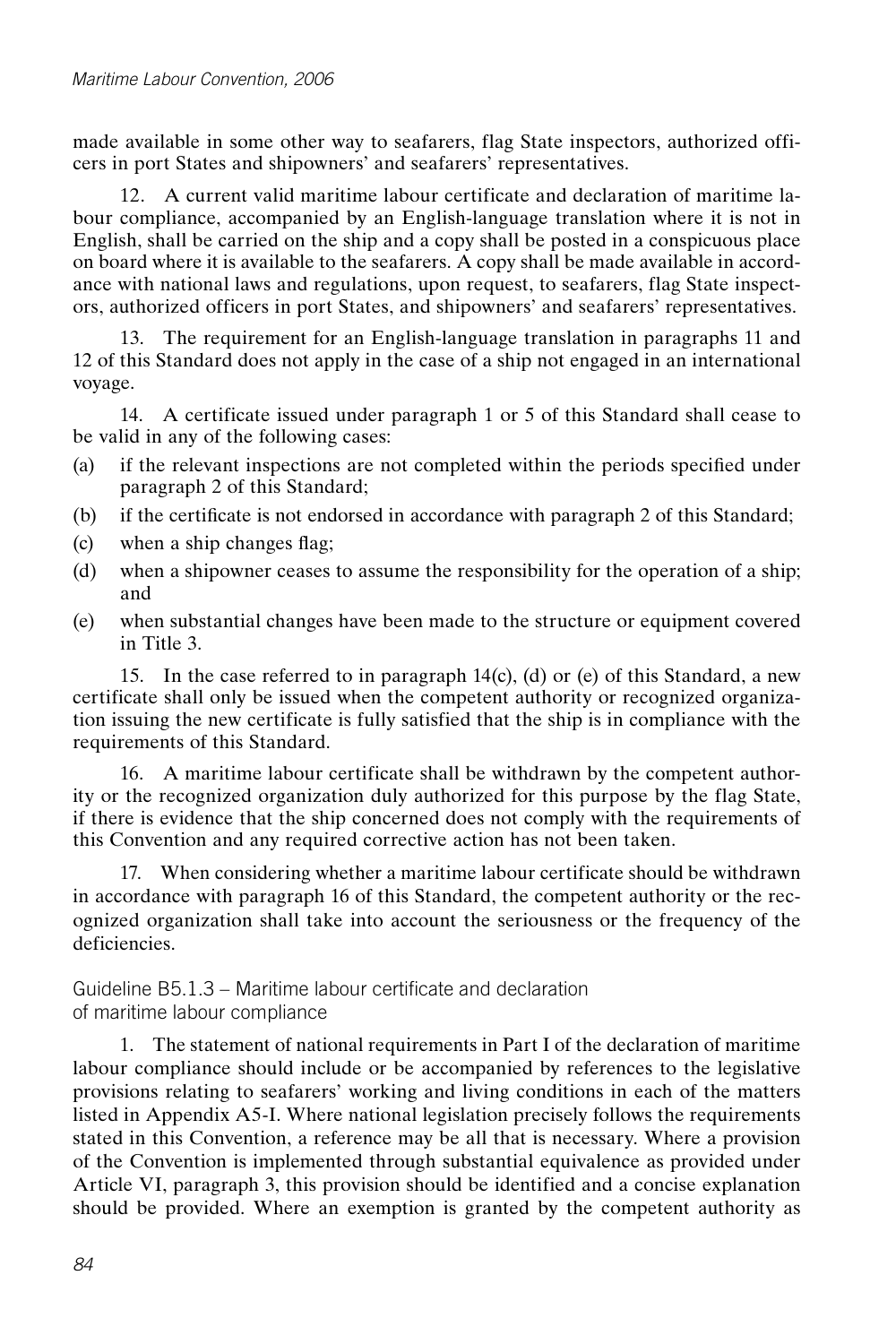provided in Title 3, the particular provision or provisions concerned should be clearly indicated.

2. The measures referred to in Part II of the declaration of maritime labour compliance, drawn up by the shipowner, should, in particular, indicate the occasions on which ongoing compliance with particular national requirements will be verified, the persons responsible for verification, the records to be taken, as well as the procedures to be followed where non-compliance is noted. Part II may take a number of forms. It could make reference to other more comprehensive documentation covering policies and procedures relating to other aspects of the maritime sector, for example documents required by the *International Safety Management (ISM) Code* or the information required by Regulation 5 of the SOLAS Convention, Chapter XI-1 relating to the ship's Continuous Synopsis Record.

3. The measures to ensure ongoing compliance should include general international requirements for the shipowner and master to keep themselves informed of the latest advances in technology and scientific findings concerning workplace design, taking into account the inherent dangers of seafarers' work, and to inform the seafarers' representatives accordingly, thereby guaranteeing a better level of protection of the seafarers' working and living conditions on board.

4. The declaration of maritime labour compliance should, above all, be drafted in clear terms designed to help all persons concerned, such as flag State inspectors, authorized officers in port States and seafarers, to check that the requirements are being properly implemented.

5. An example of the kind of information that might be contained in a declaration of maritime labour compliance is given in Appendix B5-I.

6. When a ship changes flag as referred to in Standard A5.1.3, paragraph 14(c), and where both States concerned have ratified this Convention, the Member whose flag the ship was formerly entitled to fly should, as soon as possible, transmit to the competent authority of the other Member copies of the maritime labour certificate and the declaration of maritime labour compliance carried by the ship before the change of flag and, if applicable, copies of the relevant inspection reports if the competent authority so requests within three months after the change of flag has taken place.

## *Regulation 5.1.4 – Inspection and enforcement*

1. Each Member shall verify, through an effective and coordinated system of regular inspections, monitoring and other control measures, that ships that fly its flag comply with the requirements of this Convention as implemented in national laws and regulations.

2. Detailed requirements regarding the inspection and enforcement system referred to in paragraph 1 of this Regulation are set out in Part A of the Code.

## *Standard A5.1.4 – Inspection and enforcement*

1 Each Member shall maintain a system of inspection of the conditions for seafarers on ships that fly its flag which shall include verification that the measures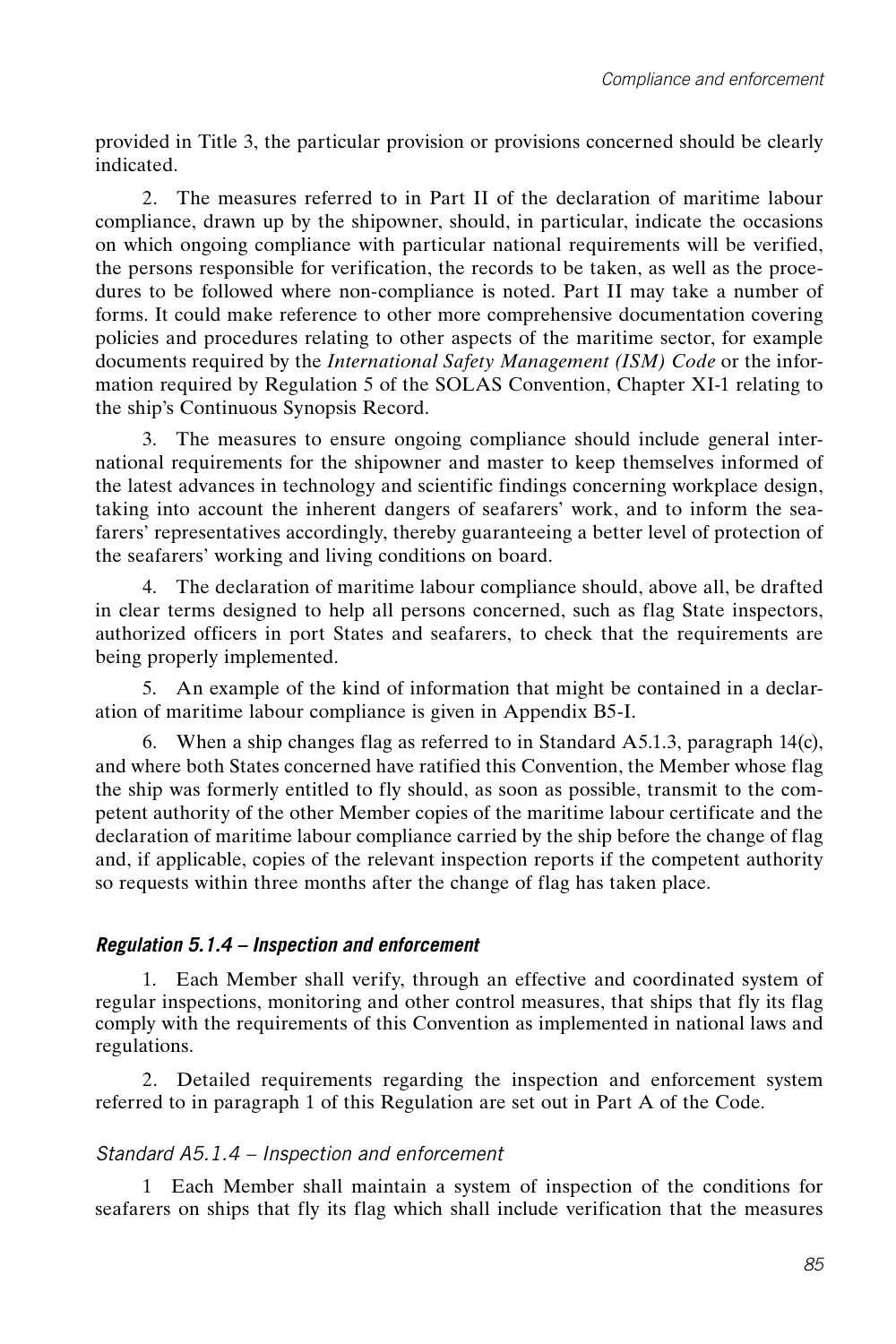relating to working and living conditions as set out in the declaration of maritime labour compliance, where applicable, are being followed, and that the requirements of this Convention are met.

2. The competent authority shall appoint a sufficient number of qualified inspectors to fulfil its responsibilities under paragraph 1 of this Standard. Where recognized organizations have been authorized to carry out inspections, the Member shall require that personnel carrying out the inspection are qualified to undertake these duties and shall provide them with the necessary legal authority to perform their duties.

3. Adequate provision shall be made to ensure that the inspectors have the training, competence, terms of reference, powers, status and independence necessary or desirable so as to enable them to carry out the verification and ensure the compliance referred to in paragraph 1 of this Standard.

4. Inspections shall take place at the intervals required by Standard A5.1.3, where applicable. The interval shall in no case exceed three years.

5. If a Member receives a complaint which it does not consider manifestly unfounded or obtains evidence that a ship that flies its flag does not conform to the requirements of this Convention or that there are serious deficiencies in the implementation of the measures set out in the declaration of maritime labour compliance, the Member shall take the steps necessary to investigate the matter and ensure that action is taken to remedy any deficiencies found.

6. Adequate rules shall be provided and effectively enforced by each Member in order to guarantee that inspectors have the status and conditions of service to ensure that they are independent of changes of government and of improper external influences.

7. Inspectors, issued with clear guidelines as to the tasks to be performed and provided with proper credentials, shall be empowered:

- (a) to board a ship that flies the Member's flag;
- (b) to carry out any examination, test or inquiry which they may consider necessary in order to satisfy themselves that the standards are being strictly observed; and
- (c) to require that any deficiency is remedied and, where they have grounds to believe that deficiencies constitute a serious breach of the requirements of this Convention (including seafarers' rights), or represent a significant danger to seafarers' safety, health or security, to prohibit a ship from leaving port until necessary actions are taken.

8. Any action taken pursuant to paragraph 7(c) of this Standard shall be subject to any right of appeal to a judicial or administrative authority.

9. Inspectors shall have the discretion to give advice instead of instituting or recommending proceedings when there is no clear breach of the requirements of this Convention that endangers the safety, health or security of the seafarers concerned and where there is no prior history of similar breaches.

10. Inspectors shall treat as confidential the source of any grievance or complaint alleging a danger or deficiency in relation to seafarers' working and living conditions or a violation of laws and regulations and give no intimation to the shipowner, the shipowner's representative or the operator of the ship that an inspection was made as a consequence of such a grievance or complaint.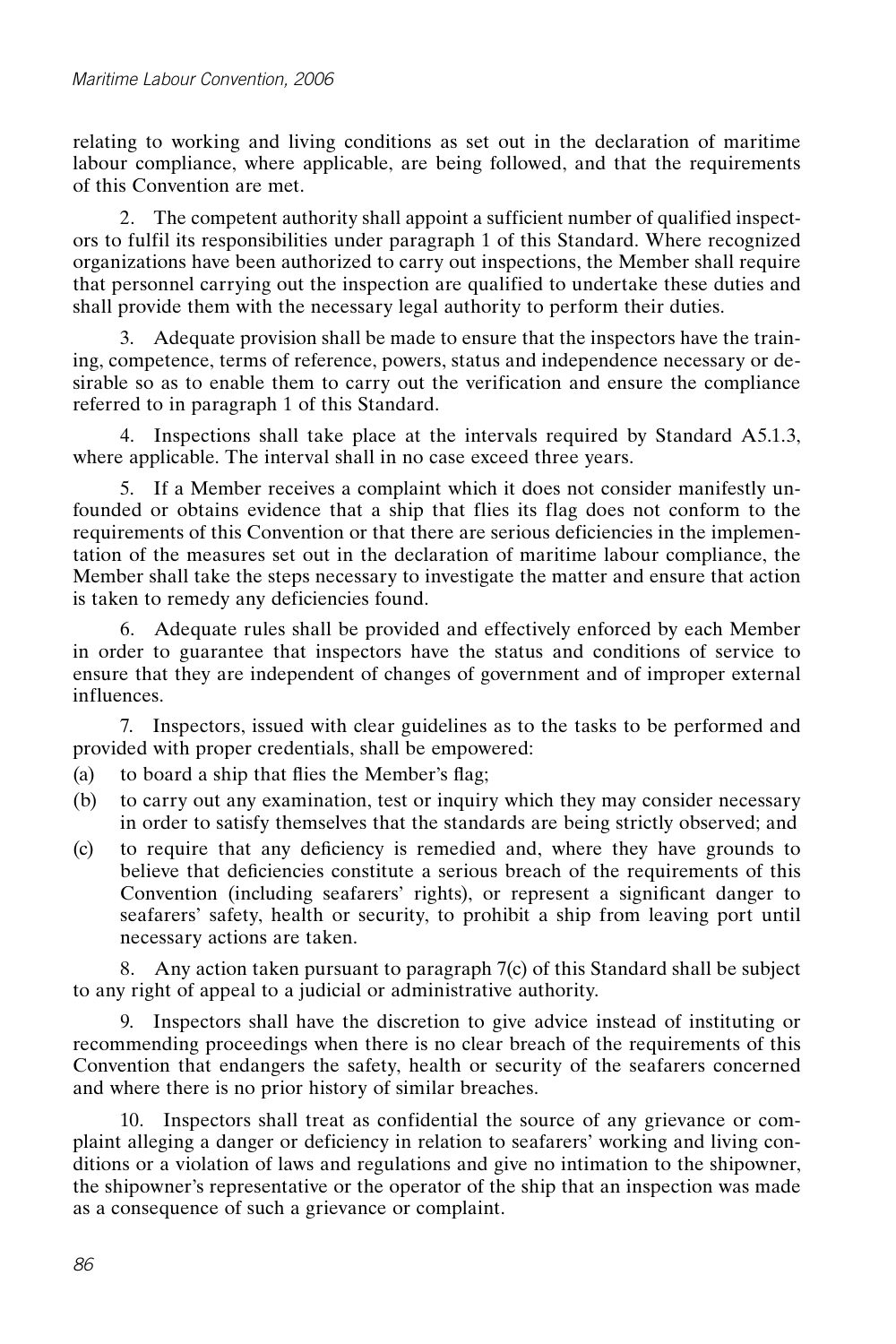11. Inspectors shall not be entrusted with duties which might, because of their number or nature, interfere with effective inspection or prejudice in any way their authority or impartiality in their relations with shipowners, seafarers or other interested parties. In particular, inspectors shall:

- (a) be prohibited from having any direct or indirect interest in any operation which they are called upon to inspect; and
- (b) subject to appropriate sanctions or disciplinary measures, not reveal, even after leaving service, any commercial secrets or confidential working processes or information of a personal nature which may come to their knowledge in the course of their duties.

12. Inspectors shall submit a report of each inspection to the competent authority. One copy of the report in English or in the working language of the ship shall be furnished to the master of the ship and another copy shall be posted on the ship's notice board for the information of the seafarers and, upon request, sent to their representatives.

13. The competent authority of each Member shall maintain records of inspections of the conditions for seafarers on ships that fly its flag. It shall publish an annual report on inspection activities within a reasonable time, not exceeding six months, after the end of the year.

14. In the case of an investigation pursuant to a major incident, the report shall be submitted to the competent authority as soon as practicable, but not later than one month following the conclusion of the investigation.

15. When an inspection is conducted or when measures are taken under this Standard, all reasonable efforts shall be made to avoid a ship being unreasonably detained or delayed.

16. Compensation shall be payable in accordance with national laws and regulations for any loss or damage suffered as a result of the wrongful exercise of the inspectors' powers. The burden of proof in each case shall be on the complainant.

17. Adequate penalties and other corrective measures for breaches of the requirements of this Convention (including seafarers' rights) and for obstructing inspectors in the performance of their duties shall be provided for and effectively enforced by each Member.

Guideline B5.1.4 – Inspection and enforcement

1. The competent authority and any other service or authority wholly or partly concerned with the inspection of seafarers' working and living conditions should have the resources necessary to fulfil their functions. In particular:

- (a) each Member should take the necessary measures so that duly qualified technical experts and specialists may be called upon, as needed, to assist in the work of inspectors; and
- (b) inspectors should be provided with conveniently situated premises, equipment and means of transport adequate for the efficient performance of their duties.

2. The competent authority should develop a compliance and enforcement policy to ensure consistency and otherwise guide inspection and enforcement activities related to this Convention. Copies of this policy should be provided to all inspectors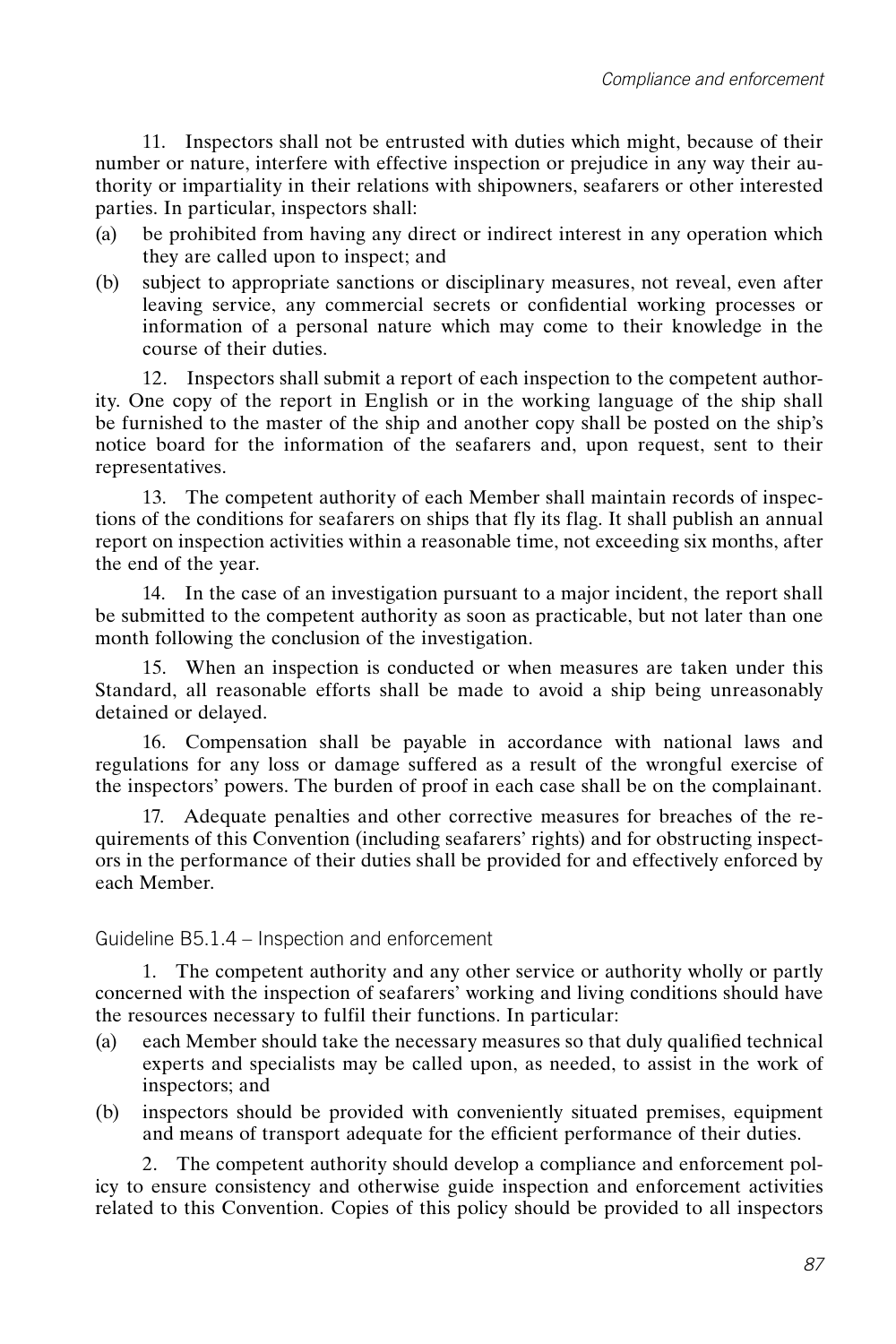#### *Maritime Labour Convention, 2006*

and relevant law-enforcement officials and should be made available to the public and shipowners and seafarers.

3. The competent authority should establish simple procedures to enable it to receive information in confidence concerning possible breaches of the requirements of this Convention (including seafarers' rights) presented by seafarers directly or by representatives of the seafarers, and permit inspectors to investigate such matters promptly, including:

- (a) enabling masters, seafarers or representatives of the seafarers to request an inspection when they consider it necessary; and
- (b) supplying technical information and advice to shipowners and seafarers and organizations concerned as to the most effective means of complying with the requirements of this Convention and of bringing about a continual improvement in seafarers' on-board conditions.

4. Inspectors should be fully trained and sufficient in numbers to secure the efficient discharge of their duties with due regard to:

- (a) the importance of the duties which the inspectors have to perform, in particular the number, nature and size of ships subject to inspection and the number and complexity of the legal provisions to be enforced;
- (b) the resources placed at the disposal of the inspectors; and
- (c) the practical conditions under which inspections must be carried out in order to be effective.

5. Subject to any conditions for recruitment to the public service which may be prescribed by national laws and regulations, inspectors should have qualifications and adequate training to perform their duties and where possible should have a maritime education or experience as a seafarer. They should have adequate knowledge of seafarers' working and living conditions and of the English language.

6. Measures should be taken to provide inspectors with appropriate further training during their employment.

7. All inspectors should have a clear understanding of the circumstances in which an inspection should be carried out, the scope of the inspection to be carried out in the various circumstances referred to and the general method of inspection.

8. Inspectors provided with proper credentials under the national law should at a minimum be empowered:

- (a) to board ships freely and without previous notice; however, when commencing the ship inspection, inspectors should provide notification of their presence to the master or person in charge and, where appropriate, to the seafarers or their representatives;
- (b) to question the master, seafarer or any other person, including the shipowner or the shipowner's representative, on any matter concerning the application of the requirements under laws and regulations, in the presence of any witness that the person may have requested;
- (c) to require the production of any books, log books, registers, certificates or other documents or information directly related to matters subject to inspection, in order to verify compliance with the national laws and regulations implementing this Convention;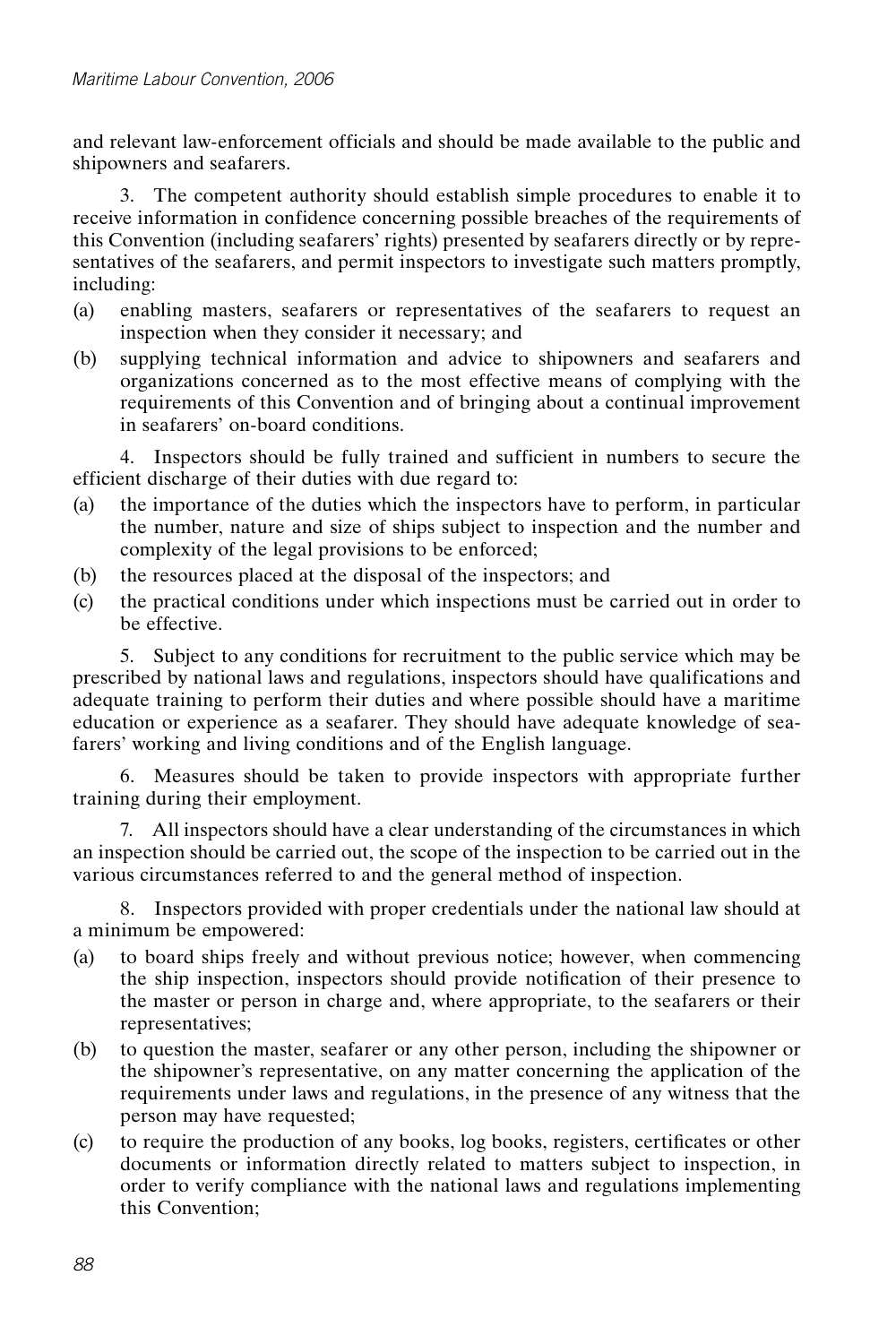- (d) to enforce the posting of notices required under the national laws and regulations implementing this Convention;
- (e) to take or remove, for the purpose of analysis, samples of products, cargo, drinking water, provisions, materials and substances used or handled;
- (f) following an inspection, to bring immediately to the attention of the shipowner, the operator of the ship or the master, deficiencies which may affect the health and safety of those on board ship;
- (g) to alert the competent authority and, if applicable, the recognized organization to any deficiency or abuse not specifically covered by existing laws or regulations and submit proposals to them for the improvement of the laws or regulations; and
- (h) to notify the competent authority of any occupational injuries or diseases affecting seafarers in such cases and in such manner as may be prescribed by laws and regulations.

9. When a sample referred to in paragraph 8(e) of this Guideline is being taken or removed, the shipowner or the shipowner's representative, and where appropriate a seafarer, should be notified or should be present at the time the sample is taken or removed. The quantity of such a sample should be properly recorded by the inspector.

10. The annual report published by the competent authority of each Member, in respect of ships that fly its flag, should contain:

- (a) a list of laws and regulations in force relevant to seafarers' working and living conditions and any amendments which have come into effect during the year;
- (b) details of the organization of the system of inspection;
- (c) statistics of ships or other premises subject to inspection and of ships and other premises actually inspected;
- (d) statistics on all seafarers subject to its national laws and regulations;
- (e) statistics and information on violations of legislation, penalties imposed and cases of detention of ships; and
- (f) statistics on reported occupational injuries and diseases affecting seafarers.

# *Regulation 5.1.5 – On-board complaint procedures*

1. Each Member shall require that ships that fly its flag have on-board procedures for the fair, effective and expeditious handling of seafarer complaints alleging breaches of the requirements of this Convention (including seafarers' rights).

2. Each Member shall prohibit and penalize any kind of victimization of a seafarer for filing a complaint.

3. The provisions in this Regulation and related sections of the Code are without prejudice to a seafarer's right to seek redress through whatever legal means the seafarer considers appropriate.

## *Standard A5.1.5 – On-board complaint procedures*

1. Without prejudice to any wider scope that may be given in national laws or regulations or collective agreements, the on-board procedures may be used by seafarers to lodge complaints relating to any matter that is alleged to constitute a breach of the requirements of this Convention (including seafarers' rights).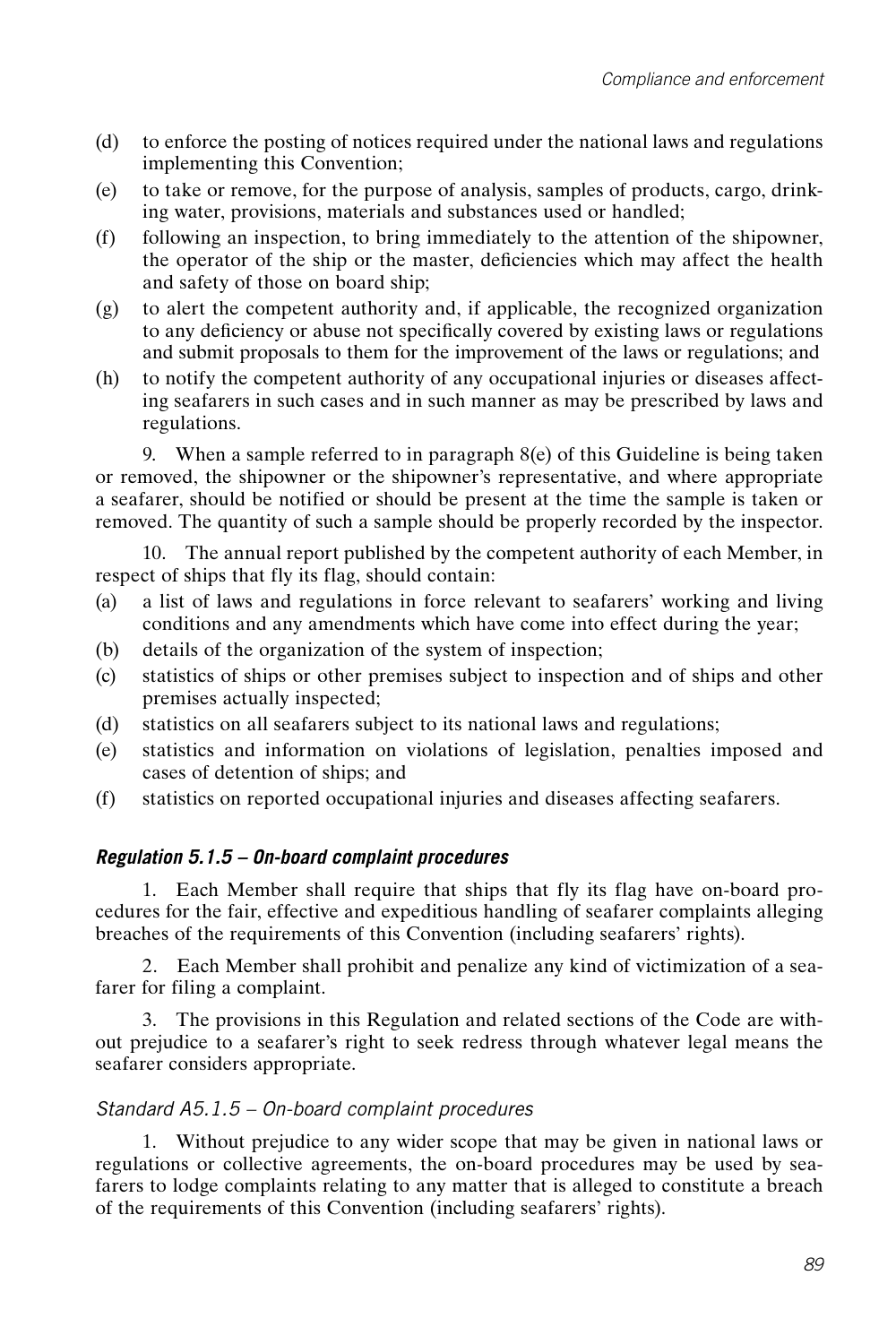#### *Maritime Labour Convention, 2006*

2. Each Member shall ensure that, in its laws or regulations, appropriate onboard complaint procedures are in place to meet the requirements of Regulation 5.1.5. Such procedures shall seek to resolve complaints at the lowest level possible. However, in all cases, seafarers shall have a right to complain directly to the master and, where they consider it necessary, to appropriate external authorities.

3. The on-board complaint procedures shall include the right of the seafarer to be accompanied or represented during the complaints procedure, as well as safeguards against the possibility of victimization of seafarers for filing complaints. The term "victimization" covers any adverse action taken by any person with respect to a seafarer for lodging a complaint which is not manifestly vexatious or maliciously made.

4. In addition to a copy of their seafarers' employment agreement, all seafarers shall be provided with a copy of the on-board complaint procedures applicable on the ship. This shall include contact information for the competent authority in the flag State and, where different, in the seafarers' country of residence, and the name of a person or persons on board the ship who can, on a confidential basis, provide seafarers with impartial advice on their complaint and otherwise assist them in following the complaint procedures available to them on board the ship.

## Guideline B5.1.5 – On-board complaint procedures

1. Subject to any relevant provisions of an applicable collective agreement, the competent authority should, in close consultation with shipowners' and seafarers' organizations, develop a model for fair, expeditious and well-documented on-board complaint-handling procedures for all ships that fly the Member's flag. In developing these procedures the following matters should be considered:

- (a) many complaints may relate specifically to those individuals to whom the complaint is to be made or even to the master of the ship. In all cases seafarers should also be able to complain directly to the master and to make a complaint externally; and
- (b) in order to help avoid problems of victimization of seafarers making complaints about matters under this Convention, the procedures should encourage the nomination of a person on board who can advise seafarers on the procedures available to them and, if requested by the complainant seafarer, also attend any meetings or hearings into the subject matter of the complaint.

2. At a minimum the procedures discussed during the consultative process referred to in paragraph 1 of this Guideline should include the following:

- (a) complaints should be addressed to the head of the department of the seafarer lodging the complaint or to the seafarer's superior officer;
- (b) the head of department or superior officer should then attempt to resolve the matter within prescribed time limits appropriate to the seriousness of the issues involved;
- (c) if the head of department or superior officer cannot resolve the complaint to the satisfaction of the seafarer, the latter may refer it to the master, who should handle the matter personally;
- (d) seafarers should at all times have the right to be accompanied and to be represented by another seafarer of their choice on board the ship concerned;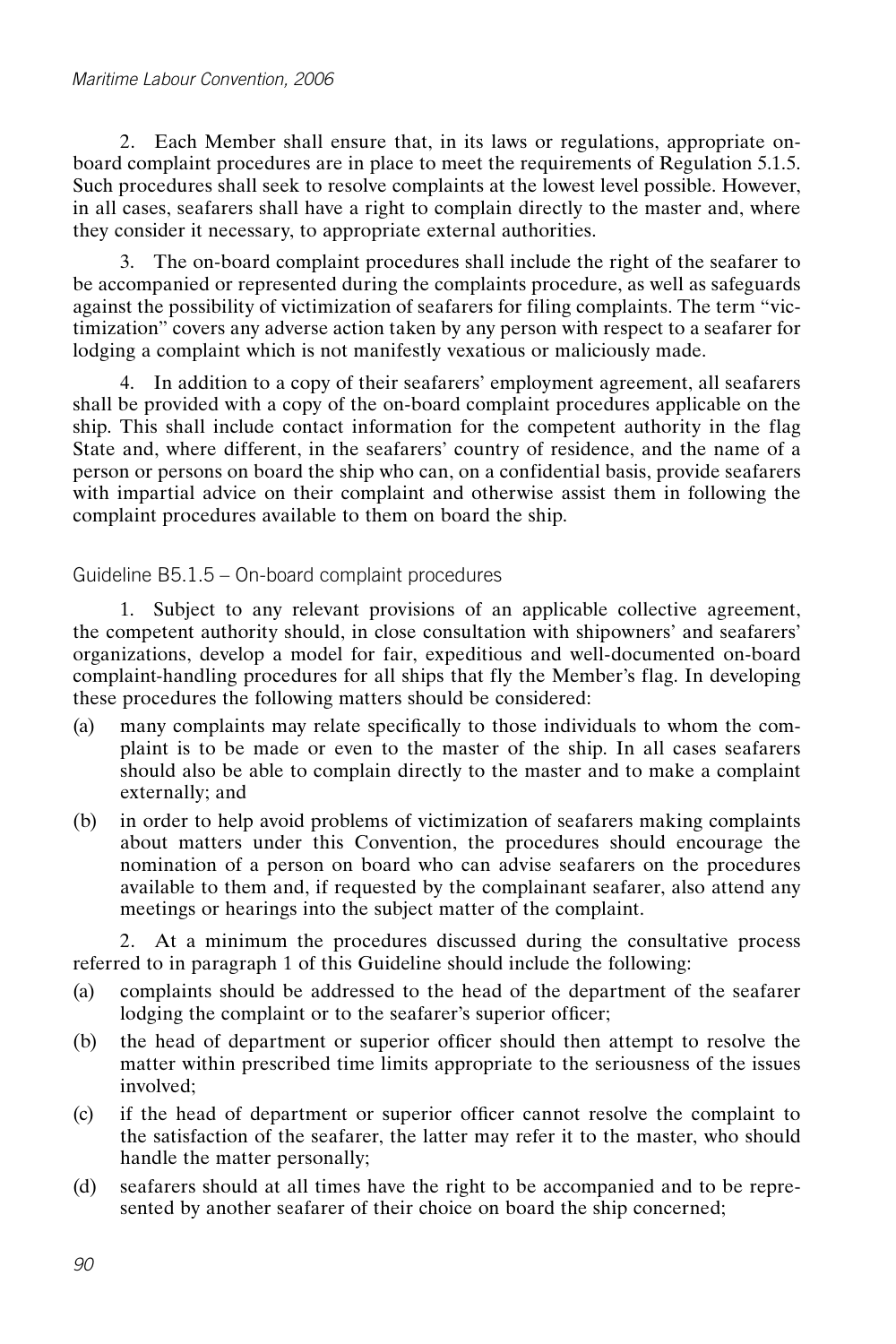- (e) all complaints and the decisions on them should be recorded and a copy provided to the seafarer concerned;
- (f) if a complaint cannot be resolved on board, the matter should be referred ashore to the shipowner, who should be given an appropriate time limit for resolving the matter, where appropriate, in consultation with the seafarers concerned or any person they may appoint as their representative; and
- (g) in all cases seafarers should have a right to file their complaints directly with the master and the shipowner and competent authorities.

# *Regulation 5.1.6 – Marine casualties*

1. Each Member shall hold an official inquiry into any serious marine casualty, leading to injury or loss of life, that involves a ship that flies its flag. The final report of an inquiry shall normally be made public.

Members shall cooperate with each other to facilitate the investigation of serious marine casualties referred to in paragraph 1 of this Regulation.

*Standard A5.1.6 – Marine casualties*

(No provisions)

Guideline B5.1.6 – Marine casualties

(No provisions)

## *Regulation 5.2 – Port State responsibilities*

*Purpose: To enable each Member to implement its responsibilities under this Convention regarding international cooperation in the implementation and enforcement of the Convention standards on foreign ships*

## *Regulation 5.2.1 – Inspections in port*

1. Every foreign ship calling, in the normal course of its business or for operational reasons, in the port of a Member may be the subject of inspection in accordance with paragraph 4 of Article V for the purpose of reviewing compliance with the requirements of this Convention (including seafarers' rights) relating to the working and living conditions of seafarers on the ship.

2. Each Member shall accept the maritime labour certificate and the declaration of maritime labour compliance required under Regulation 5.1.3 as prima facie evidence of compliance with the requirements of this Convention (including seafarers' rights). Accordingly, the inspection in its ports shall, except in the circumstances specified in the Code, be limited to a review of the certificate and declaration.

3. Inspections in a port shall be carried out by authorized officers in accordance with the provisions of the Code and other applicable international arrangements governing port State control inspections in the Member. Any such inspection shall be limited to verifying that the matter inspected is in conformity with the relevant requirements set out in the Articles and Regulations of this Convention and in Part A only of the Code.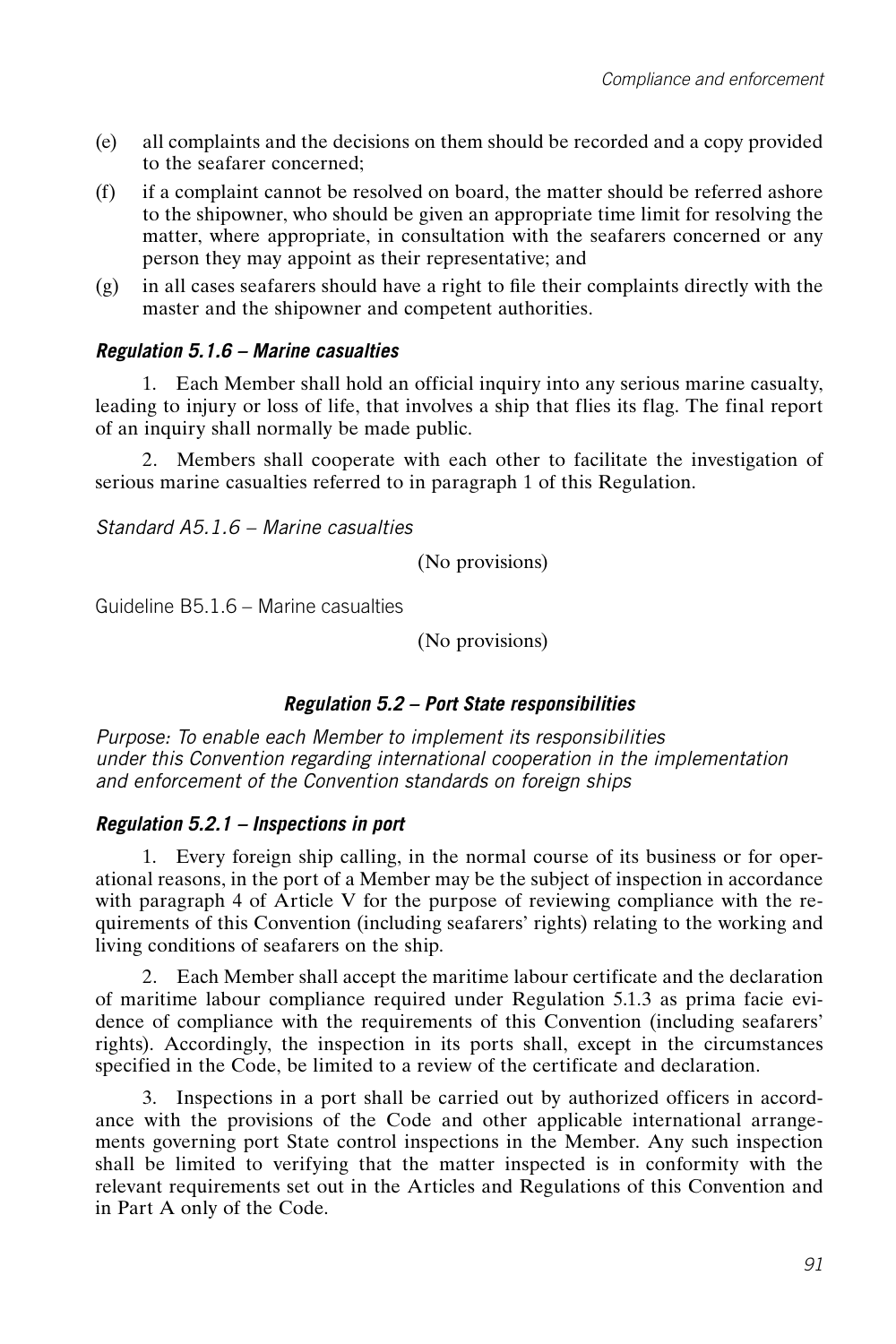4. Inspections that may be carried out in accordance with this Regulation shall be based on an effective port State inspection and monitoring system to help ensure that the working and living conditions for seafarers on ships entering a port of the Member concerned meet the requirements of this Convention (including seafarers' rights).

5. Information about the system referred to in paragraph 4 of this Regulation, including the method used for assessing its effectiveness, shall be included in the Member's reports pursuant to article 22 of the Constitution.

## *Standard A5.2.1 – Inspections in port*

1. Where an authorized officer, having come on board to carry out an inspection and requested, where applicable, the maritime labour certificate and the declaration of maritime labour compliance, finds that:

- (a) the required documents are not produced or maintained or are falsely maintained or that the documents produced do not contain the information required by this Convention or are otherwise invalid; or
- (b) there are clear grounds for believing that the working and living conditions on the ship do not conform to the requirements of this Convention; or
- (c) there are reasonable grounds to believe that the ship has changed flag for the purpose of avoiding compliance with this Convention; or
- (d) there is a complaint alleging that specific working and living conditions on the ship do not conform to the requirements of this Convention;

a more detailed inspection may be carried out to ascertain the working and living conditions on board the ship. Such inspection shall in any case be carried out where the working and living conditions believed or alleged to be defective could constitute a clear hazard to the safety, health or security of seafarers or where the authorized officer has grounds to believe that any deficiencies constitute a serious breach of the requirements of this Convention (including seafarers' rights).

2. Where a more detailed inspection is carried out on a foreign ship in the port of a Member by authorized officers in the circumstances set out in subparagraph (a), (b) or (c) of paragraph 1 of this Standard, it shall in principle cover the matters listed in Appendix A5-III.

3. In the case of a complaint under paragraph 1(d) of this Standard, the inspection shall generally be limited to matters within the scope of the complaint, although a complaint, or its investigation, may provide clear grounds for a detailed inspection in accordance with paragraph 1(b) of this Standard. For the purpose of paragraph 1(d) of this Standard, "complaint" means information submitted by a seafarer, a professional body, an association, a trade union or, generally, any person with an interest in the safety of the ship, including an interest in safety or health hazards to seafarers on board.

Where, following a more detailed inspection, the working and living conditions on the ship are found not to conform to the requirements of this Convention, the authorized officer shall forthwith bring the deficiencies to the attention of the master of the ship, with required deadlines for their rectification. In the event that such deficiencies are considered by the authorized officer to be significant, or if they relate to a complaint made in accordance with paragraph 3 of this Standard, the authorized officer shall bring the deficiencies to the attention of the appropriate seafarers' and shipowners' organizations in the Member in which the inspection is carried out, and may: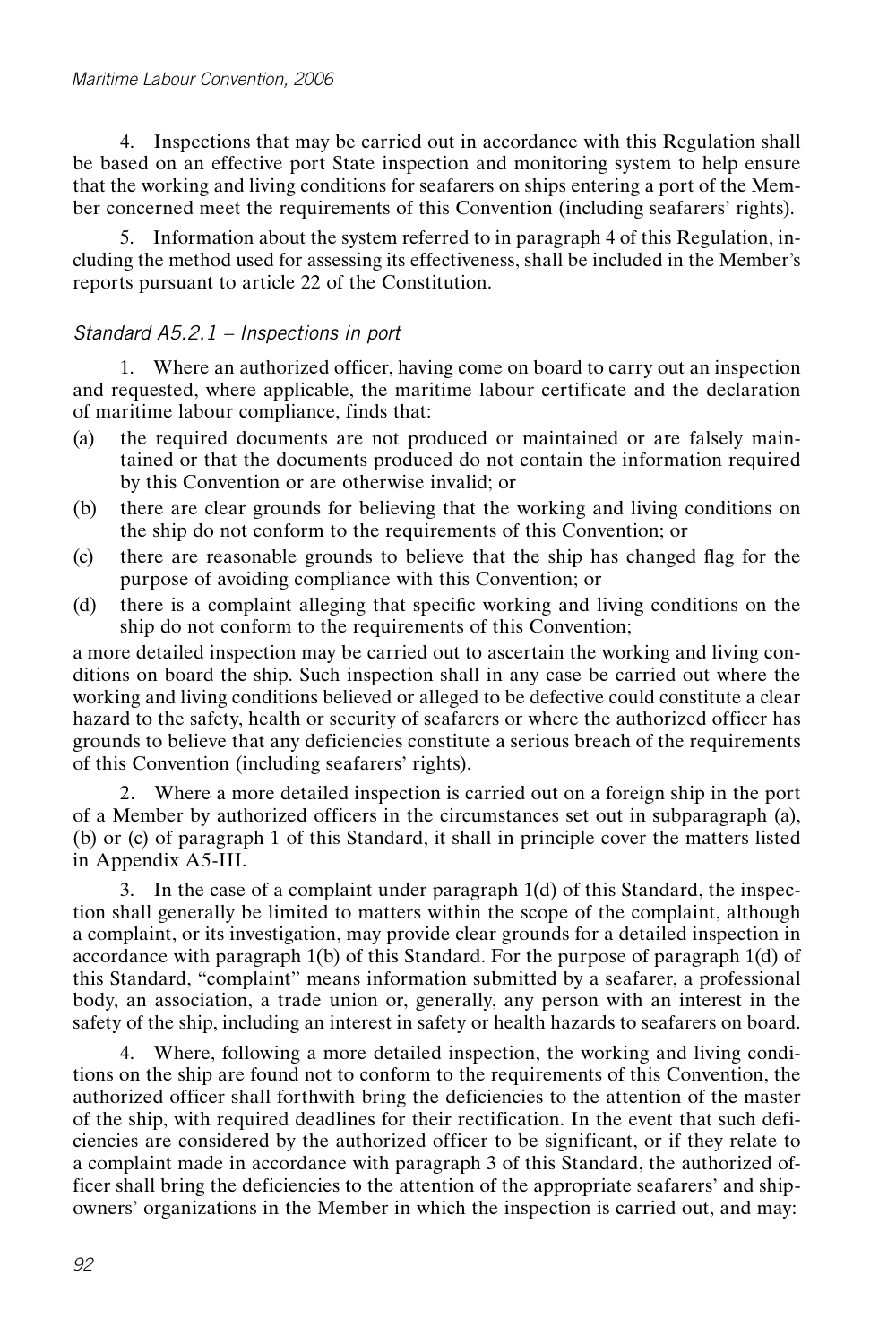- (a) notify a representative of the flag State;
- (b) provide the competent authorities of the next port of call with the relevant information.

5. The Member in which the inspection is carried out shall have the right to transmit a copy of the officer's report, which must be accompanied by any reply received from the competent authorities of the flag State within the prescribed deadline, to the Director-General of the International Labour Office with a view to such action as may be considered appropriate and expedient in order to ensure that a record is kept of such information and that it is brought to the attention of parties which might be interested in availing themselves of relevant recourse procedures.

6. Where, following a more detailed inspection by an authorized officer, the ship is found not to conform to the requirements of this Convention and:

- (a) the conditions on board are clearly hazardous to the safety, health or security of seafarers; or
- (b) the non-conformity constitutes a serious or repeated breach of the requirements of this Convention (including seafarers' rights);

the authorized officer shall take steps to ensure that the ship shall not proceed to sea until any non-conformities that fall within the scope of subparagraph (a) or (b) of this paragraph have been rectified, or until the authorized officer has accepted a plan of action to rectify such non-conformities and is satisfied that the plan will be implemented in an expeditious manner. If the ship is prevented from sailing, the authorized officer shall forthwith notify the flag State accordingly and invite a representative of the flag State to be present, if possible, requesting the flag State to reply within a prescribed deadline. The authorized officer shall also inform forthwith the appropriate shipowners' and seafarers' organizations in the port State in which the inspection was carried out.

7. Each Member shall ensure that its authorized officers are given guidance, of the kind indicated in Part B of the Code, as to the kinds of circumstances justifying detention of a ship under paragraph 6 of this Standard.

8. When implementing their responsibilities under this Standard, each Member shall make all possible efforts to avoid a ship being unduly detained or delayed. If a ship is found to be unduly detained or delayed, compensation shall be paid for any loss or damage suffered. The burden of proof in each case shall be on the complainant.

Guideline B5.2.1 – Inspections in port

1. The competent authority should develop an inspection policy for authorized officers carrying out inspections under Regulation 5.2.1. The objective of the policy should be to ensure consistency and to otherwise guide inspection and enforcement activities related to the requirements of this Convention (including seafarers' rights). Copies of this policy should be provided to all authorized officers and should be available to the public and shipowners and seafarers.

2. When developing a policy relating to the circumstances warranting a detention of the ship under Standard A5.2.1, paragraph 6, the competent authority should consider that, with respect to the breaches referred to in Standard A5.2.1, paragraph 6(b), the seriousness could be due to the nature of the deficiency concerned. This would be particularly relevant in the case of the violation of fundamental rights and principles or seafarers' employment and social rights under Articles III and IV.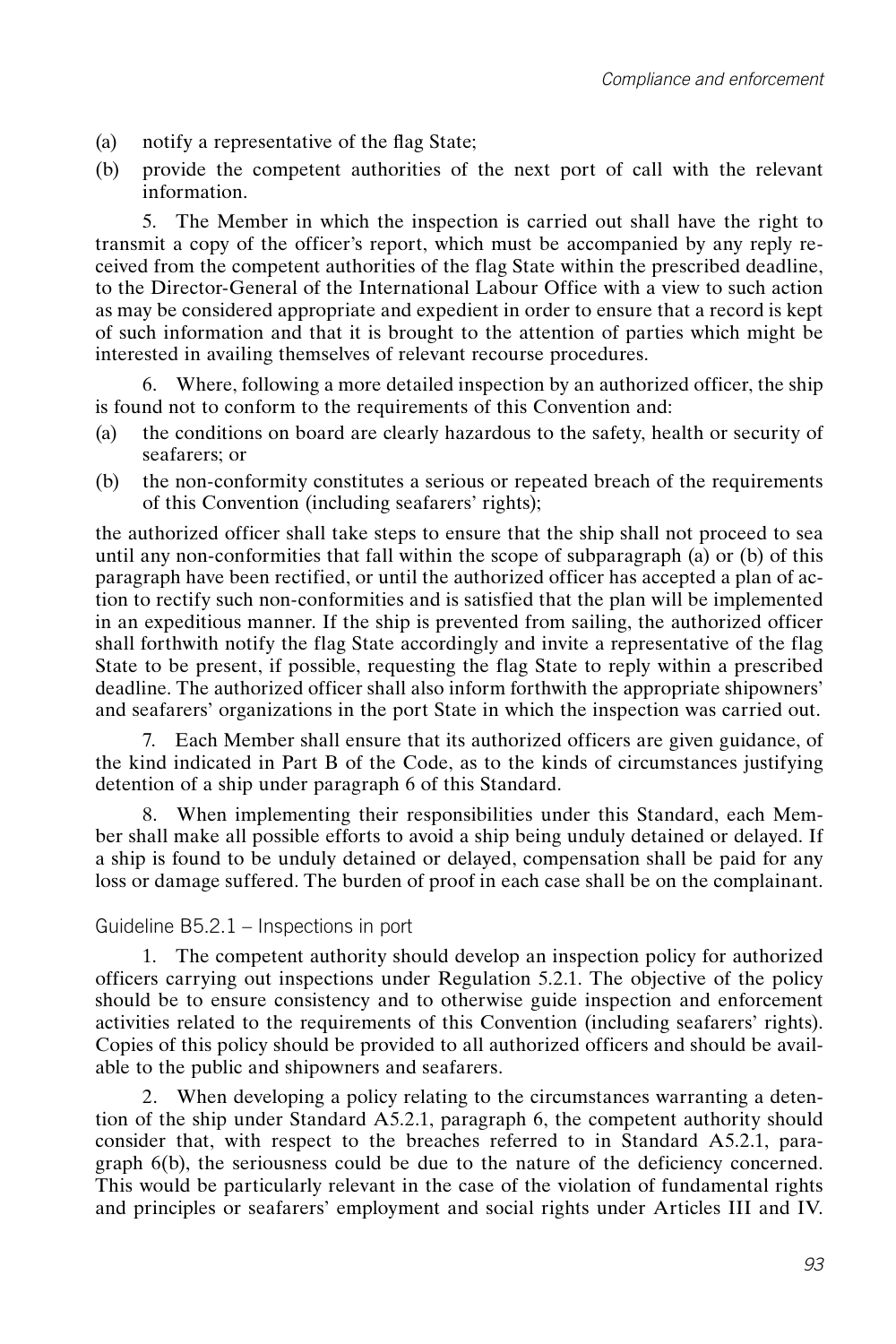For example, the employment of a person who is under age should be considered as a serious breach even if there is only one such person on board. In other cases, the number of different defects found during a particular inspection should be taken into account: for example, several instances of defects relating to accommodation or food and catering which do not threaten safety or health might be needed before they should be considered as constituting a serious breach.

3. Members should cooperate with each other to the maximum extent possible in the adoption of internationally agreed guidelines on inspection policies, especially those relating to the circumstances warranting the detention of a ship.

## *Regulation 5.2.2 – Onshore seafarer complaint-handling procedures*

1. Each Member shall ensure that seafarers on ships calling at a port in the Member's territory who allege a breach of the requirements of this Convention (including seafarers' rights) have the right to report such a complaint in order to facilitate a prompt and practical means of redress.

## *Standard A5.2.2 – Onshore seafarer complaint-handling procedures*

1. A complaint by a seafarer alleging a breach of the requirements of this Convention (including seafarers' rights) may be reported to an authorized officer in the port at which the seafarer's ship has called. In such cases, the authorized officer shall undertake an initial investigation.

2. Where appropriate, given the nature of the complaint, the initial investigation shall include consideration of whether the on-board complaint procedures provided under Regulation 5.1.5 have been explored. The authorized officer may also conduct a more detailed inspection in accordance with Standard A5.2.1.

3. The authorized officer shall, where appropriate, seek to promote a resolution of the complaint at the ship-board level.

4. In the event that the investigation or the inspection provided under this Standard reveals a non-conformity that falls within the scope of paragraph 6 of Standard A5.2.1, the provisions of that paragraph shall be applied.

5. Where the provisions of paragraph 4 of this Standard do not apply, and the complaint has not been resolved at the ship-board level, the authorized officer shall forthwith notify the flag State, seeking, within a prescribed deadline, advice and a corrective plan of action.

6. Where the complaint has not been resolved following action taken in accordance with paragraph 5 of this Standard, the port State shall transmit a copy of the authorized officer's report to the Director-General. The report must be accompanied by any reply received within the prescribed deadline from the competent authority of the flag State. The appropriate shipowners' and seafarers' organizations in the port State shall be similarly informed. In addition, statistics and information regarding complaints that have been resolved shall be regularly submitted by the port State to the Director-General. Both such submissions are provided in order that, on the basis of such action as may be considered appropriate and expedient, a record is kept of such information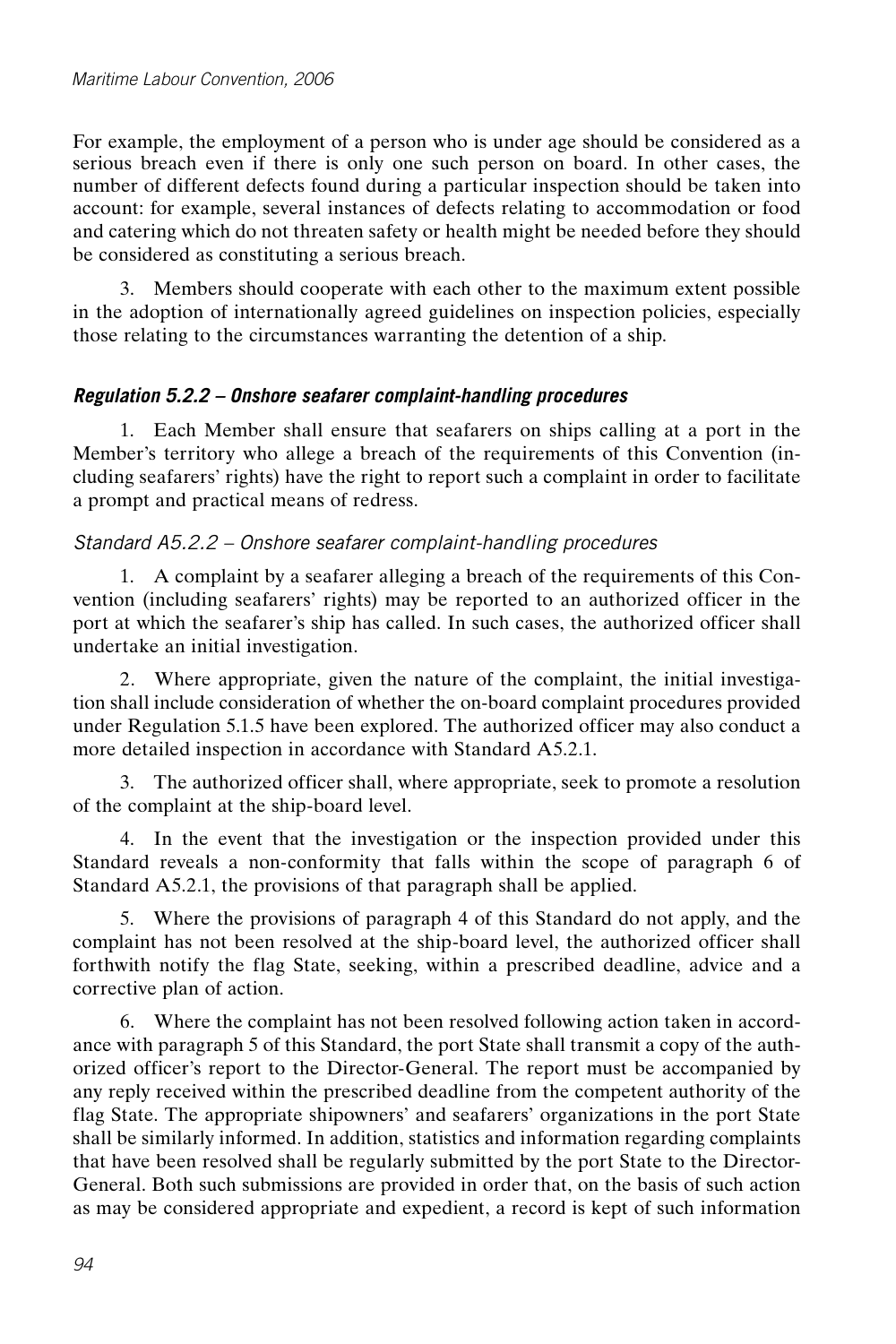and is brought to the attention of parties, including shipowners' and seafarers' organizations, which might be interested in availing themselves of relevant recourse procedures.

7. Appropriate steps shall be taken to safeguard the confidentiality of complaints made by seafarers.

## Guideline B5.2.2 – Onshore seafarer complaint-handling procedures

1. Where a complaint referred to in Standard A5.2.2 is dealt with by an authorized officer, the officer should first check whether the complaint is of a general nature which concerns all seafarers on the ship, or a category of them, or whether it relates only to the individual case of the seafarer concerned.

2. If the complaint is of a general nature, consideration should be given to undertaking a more detailed inspection in accordance with Standard A5.2.1.

3. If the complaint relates to an individual case, an examination of the results of any on-board complaint procedures for the resolution of the complaint concerned should be undertaken. If such procedures have not been explored, the authorized officer should suggest that the complainant take advantage of any such procedures available. There should be good reasons for considering a complaint before any onboard complaint procedures have been explored. These would include the inadequacy of, or undue delay in, the internal procedures or the complainant's fear of reprisal for lodging a complaint.

4. In any investigation of a complaint, the authorized officer should give the master, the shipowner and any other person involved in the complaint a proper opportunity to make known their views.

5. In the event that the flag State demonstrates, in response to the notification by the port State in accordance with paragraph 5 of Standard A5.2.2, that it will handle the matter, and that it has in place effective procedures for this purpose and has submitted an acceptable plan of action, the authorized officer may refrain from any further involvement with the complaint.

## *Regulation 5.3 – Labour-supplying responsibilities*

*Purpose: To ensure that each Member implements its responsibilities under this Convention as pertaining to seafarer recruitment and placement and the social protection of its seafarers*

1. Without prejudice to the principle of each Member's responsibility for the working and living conditions of seafarers on ships that fly its flag, the Member also has a responsibility to ensure the implementation of the requirements of this Convention regarding the recruitment and placement of seafarers as well as the social security protection of seafarers that are its nationals or are resident or are otherwise domiciled in its territory, to the extent that such responsibility is provided for in this Convention.

2. Detailed requirements for the implementation of paragraph 1 of this Regulation are found in the Code.

3. Each Member shall establish an effective inspection and monitoring system for enforcing its labour-supplying responsibilities under this Convention.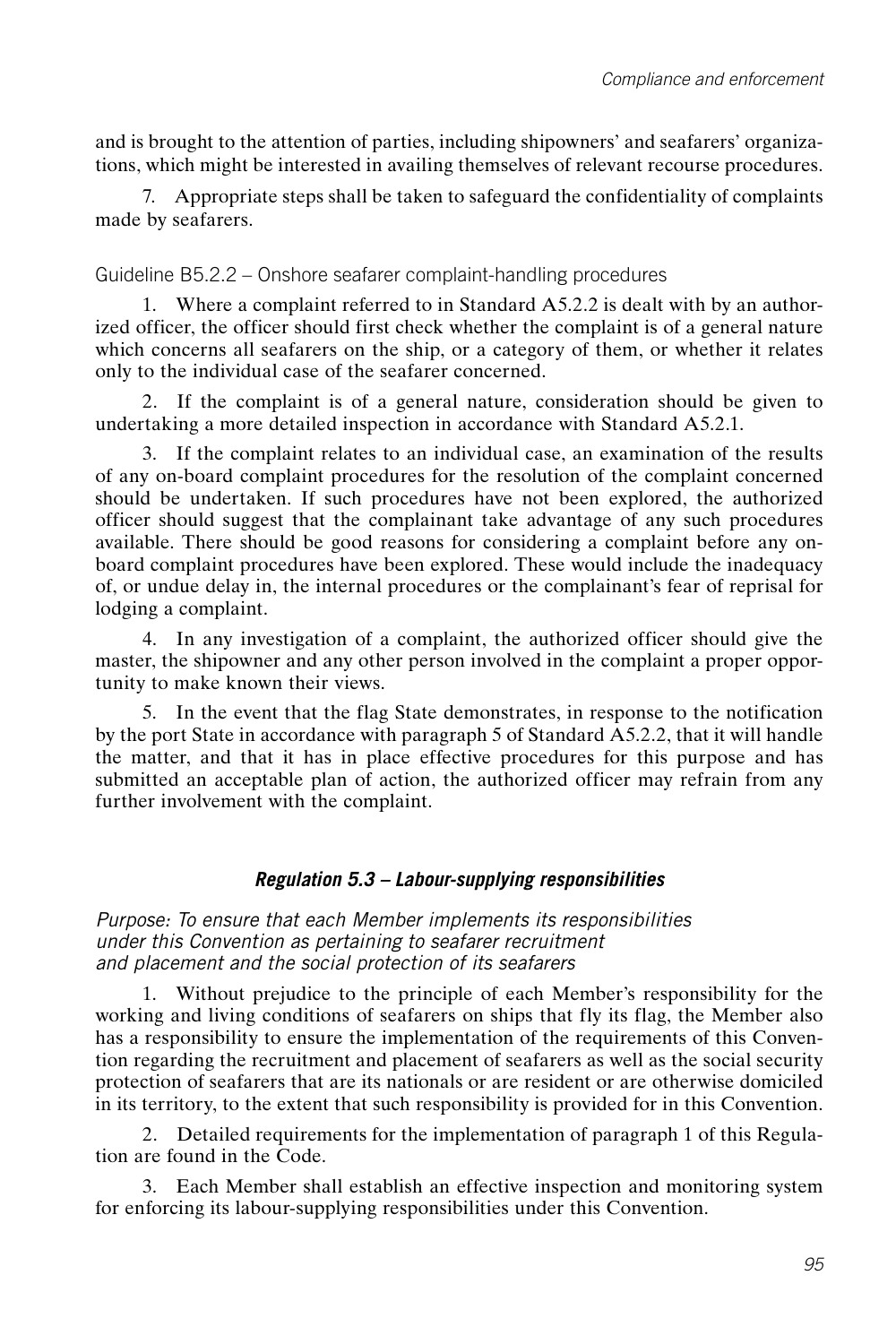4. Information about the system referred to in paragraph 3 of this Regulation, including the method used for assessing its effectiveness, shall be included in the Member's reports pursuant to article 22 of the Constitution.

# *Standard A5.3 – Labour-supplying responsibilities*

1. Each Member shall enforce the requirements of this Convention applicable to the operation and practice of seafarer recruitment and placement services established on its territory through a system of inspection and monitoring and legal proceedings for breaches of licensing and other operational requirements provided for in Standard A1.4.

# Guideline B5.3 – Labour-supplying responsibilities

1. Private seafarer recruitment and placement services established in the Member's territory and securing the services of a seafarer for a shipowner, wherever located, should be required to assume obligations to ensure the proper fulfilment by shipowners of the terms of their employment agreements concluded with seafarers.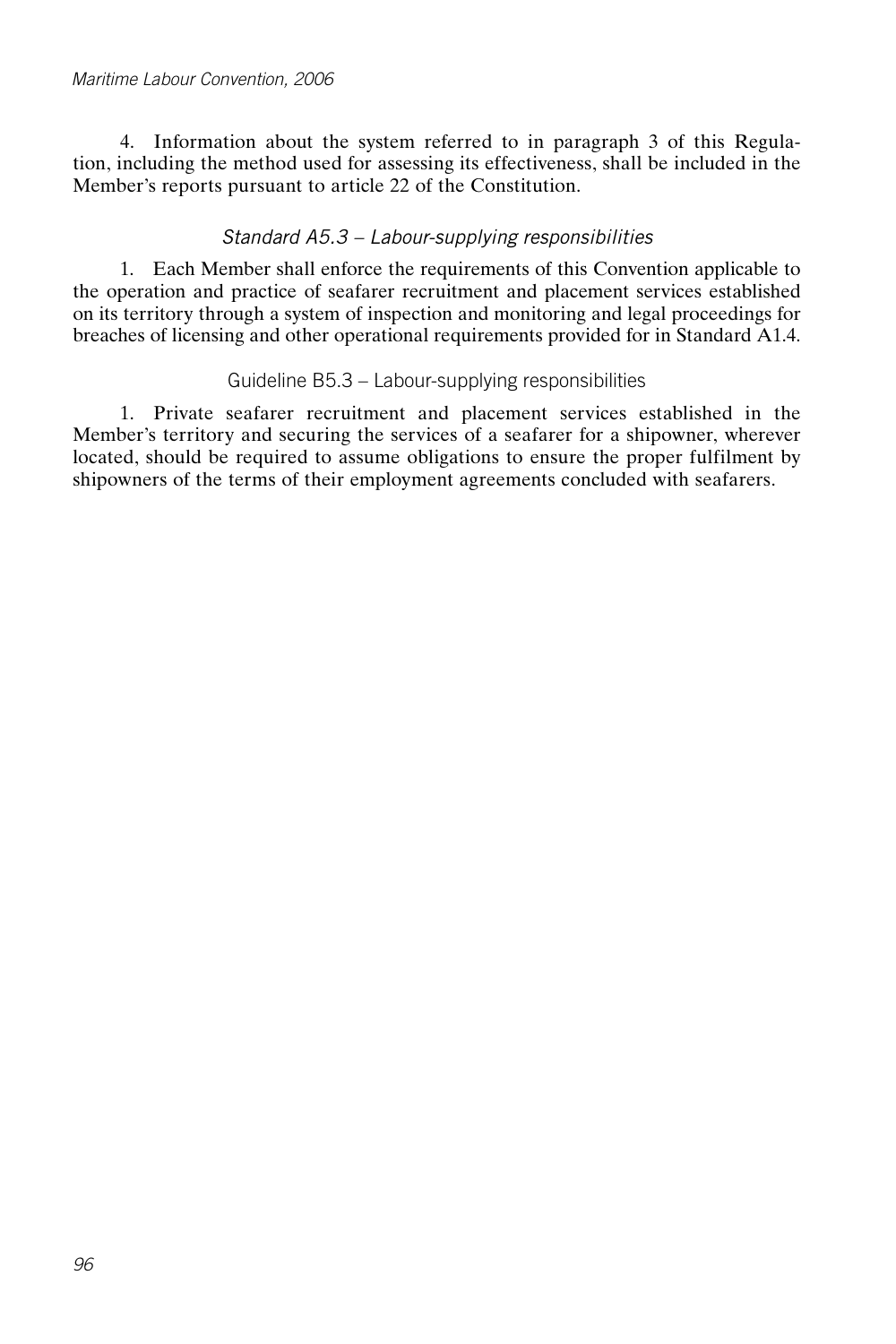## **Appendix A2-I**

## Evidence of financial security under Regulation 2.5, paragraph 2

The certificate or other documentary evidence referred to in Standard A2.5.2, paragraph 7, shall include the following information:

- (a) name of the ship;
- (b) port of registry of the ship;
- (c) call sign of the ship;
- (d) IMO number of the ship;
- (e) name and address of the provider or providers of the financial security;
- (f) contact details of the persons or entity responsible for handling seafarers' requests for relief;
- (g) name of the shipowner;
- (h) period of validity of the financial security; and
- (i) an attestation from the financial security provider that the financial security meets the requirements of Standard A2.5.2.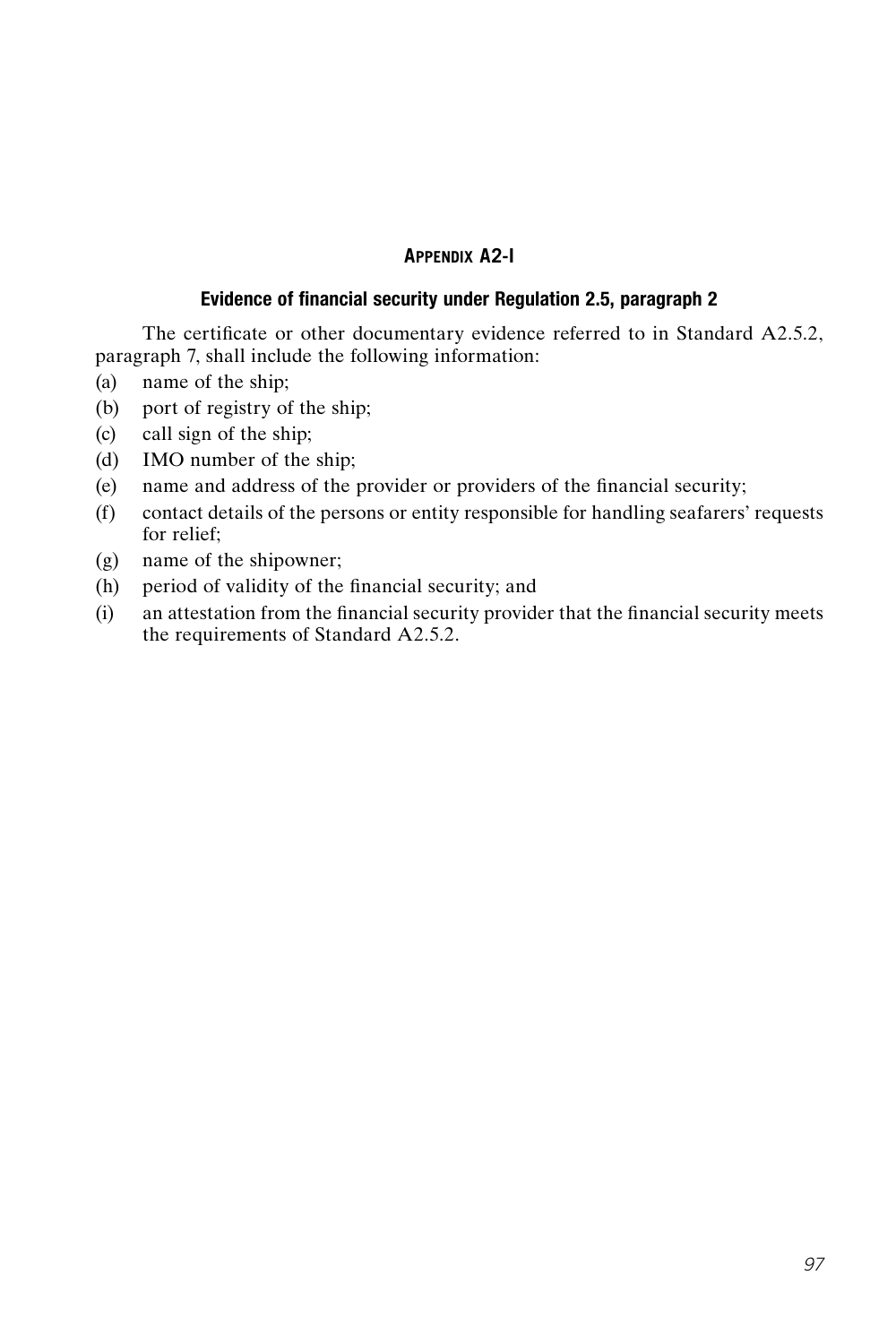## **Appendix A4-I**

## Evidence of financial security under Regulation 4.2

The certificate or other documentary evidence of financial security required under Standard A4.2.1, paragraph 14, shall include the following information:

- (a) name of the ship;
- (b) port of registry of the ship;
- (c) call sign of the ship;
- (d) IMO number of the ship;
- (e) name and address of the provider or providers of the financial security;
- (f) contact details of the persons or entity responsible for handling seafarers' contractual claims;
- (g) name of the shipowner;
- (h) period of validity of the financial security; and
- (i) an attestation from the financial security provider that the financial security meets the requirements of Standard A4.2.1.

## **Appendix B4-I**

# Model Receipt and Release Form

referred to in Guideline B4.2.2

Ship (name, port of registry and IMO number): .................................................................... Incident (date and place): .......................................................................................................... Seafarer/legal heir and/or dependant: ......................................................................................

Shipowner:....................................................................................................................................

I, [Seafarer] [Seafarer's legal heir and/or dependant]\* hereby acknowledge receipt of the sum of [currency and amount] in satisfaction of the Shipowner's obligation to pay contractual compensation for personal injury and/or death under the terms and conditions of [my] [the Seafarer's]\* employment and I hereby release the Shipowner from their obligations under the said terms and conditions.

The payment is made without admission of liability of any claims and is accepted without prejudice to [my] [the Seafarer's legal heir and/or dependant's]\* right to pursue any claim at law in respect of negligence, tort, breach of statutory duty or any other legal redress available and arising out of the above incident.

<sup>\*</sup> Delete as appropriate.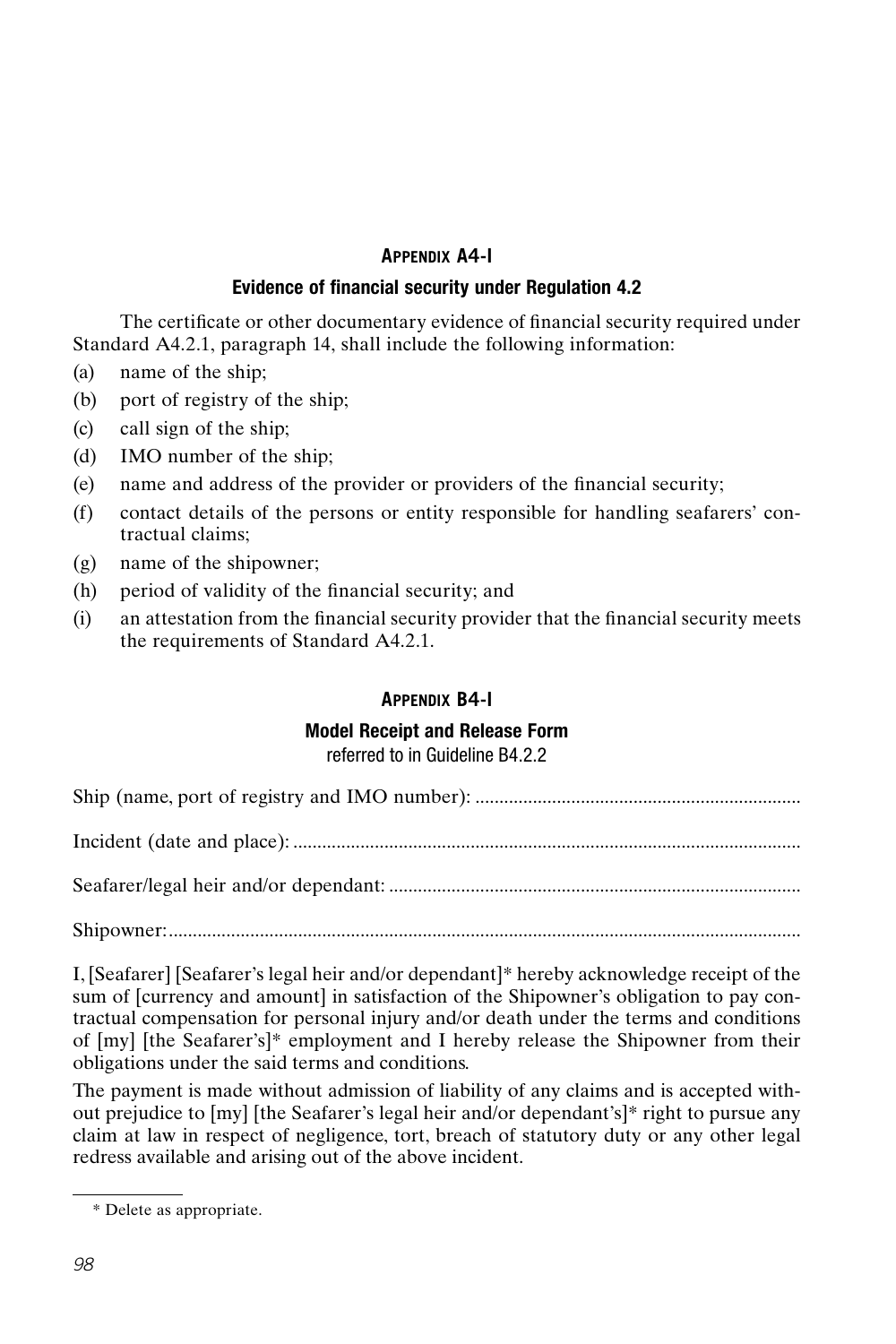| For acknowledgement:<br>Shipowner/Shipowner representative: |
|-------------------------------------------------------------|
|                                                             |
| Financial security provider:                                |
|                                                             |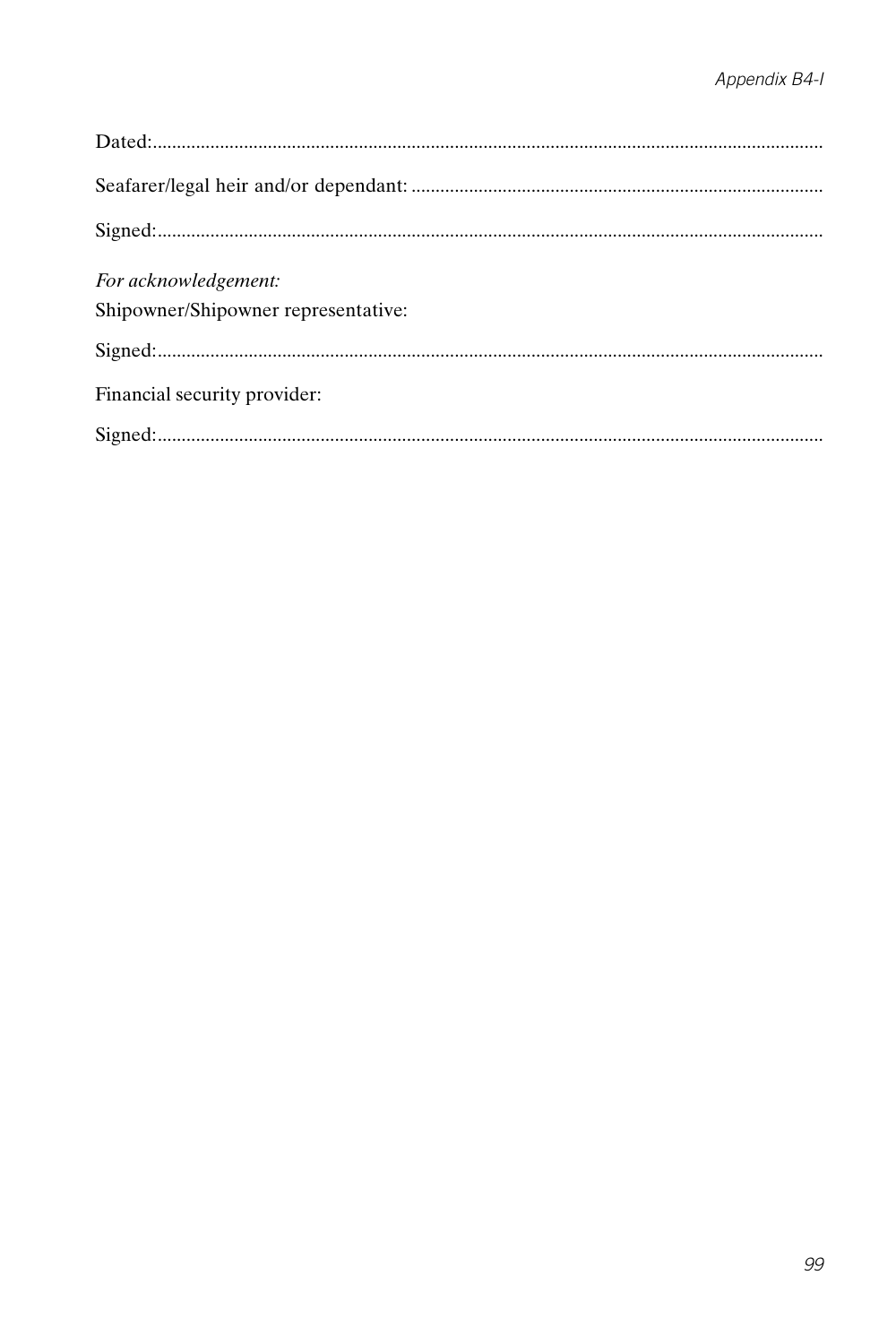## **Appendix A5-I**

The working and living conditions of seafarers that must be inspected and approved by the flag State before certifying a ship in accordance with Standard A5.1.3, paragraph 1:

Minimum age

Medical certification

Qualifications of seafarers

Seafarers' employment agreements

Use of any licensed or certified or regulated private recruitment and placement service

Hours of work or rest

Manning levels for the ship

Accommodation

On-board recreational facilities

Food and catering

Health and safety and accident prevention

On-board medical care

On-board complaint procedures

Payment of wages

Financial security for repatriation

Financial security relating to shipowners' liability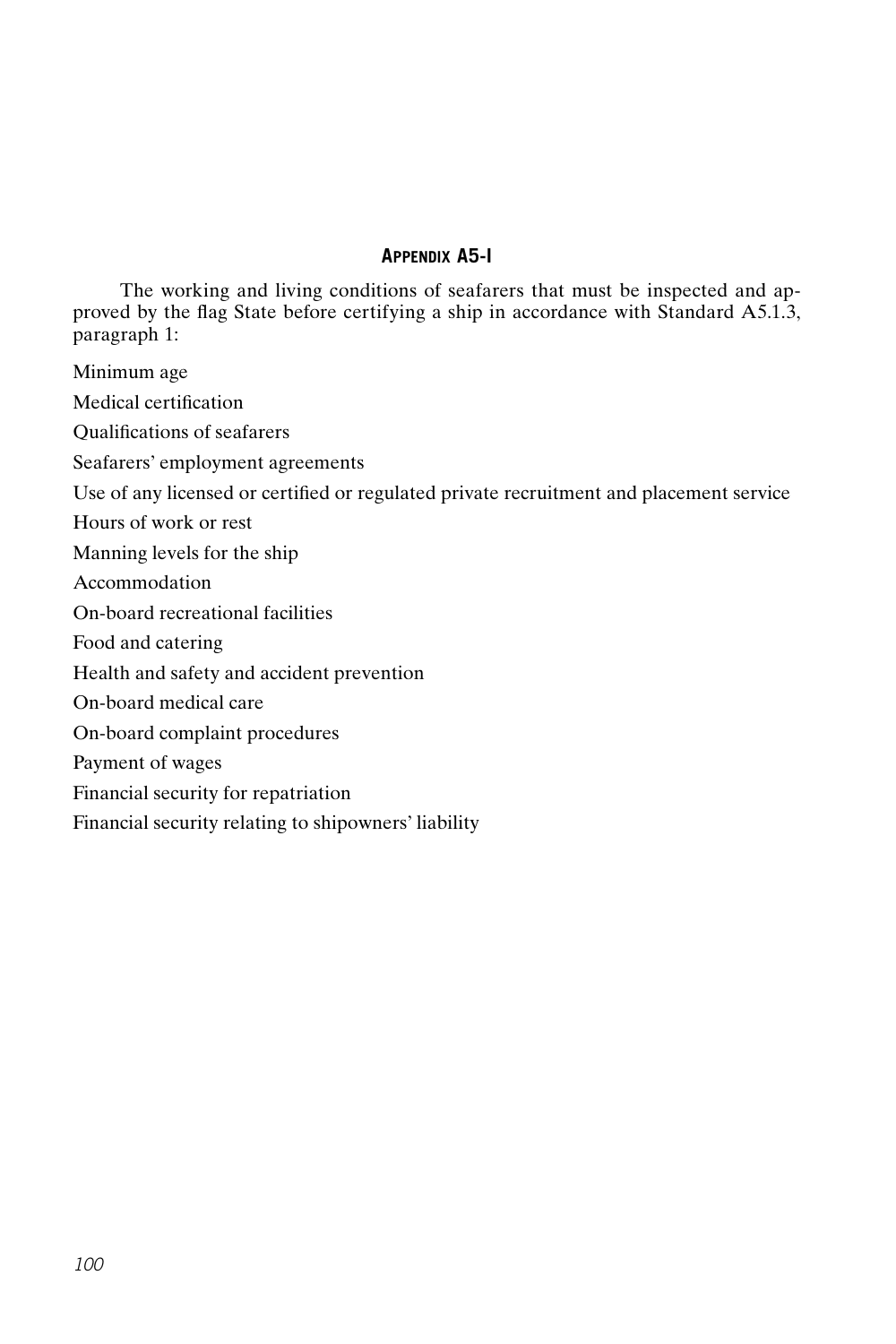# **Appendix A5-II** Maritime Labour Certificate *(Note: This Certificate shall have a Declaration of Maritime Labour Compliance attached)* Issued under the provisions of Article V and Title 5 of the Maritime Labour Convention, 2006 (referred to below as "the Convention") under the authority of the Government of: ............................................................................................................................................. (full designation of the State whose flag the ship is entitled to fly) by ................................................................................................................................................... (full designation and address of the competent authority or recognized organization duly authorized under the provisions of the Convention) Particulars of the ship Name of ship:............................................................................................................................... Distinctive number or letters:.................................................................................................... Port of registry: ............................................................................................................................ Date of registry:........................................................................................................................... Gross tonnage:1 ............................................................................................................................ IMO number: ............................................................................................................................... Type of ship:................................................................................................................................. Name and address of the shipowner:2 ...................................................................................... ................................................................................................................................................... ...................................................................................................................................................

<sup>&</sup>lt;sup>1</sup> For ships covered by the tonnage measurement interim scheme adopted by the IMO, the gross tonnage is that which is included in the REMARKS column of the International Tonnage Certificate (1969). See Article  $II(1)(c)$  of the Convention.

**<sup>2</sup>** *Shipowner* means the owner of the ship or another organization or person, such as the manager, agent or bareboat charterer, who has assumed the responsibility for the operation of the ship from the owner and who, on assuming such responsibility, has agreed to take over the duties and responsibilities imposed on shipowners in accordance with this Convention, regardless of whether any other organizations or persons fulfil certain of the duties or responsibilities on behalf of the shipowner. See Article  $II(1)(i)$  of the Convention.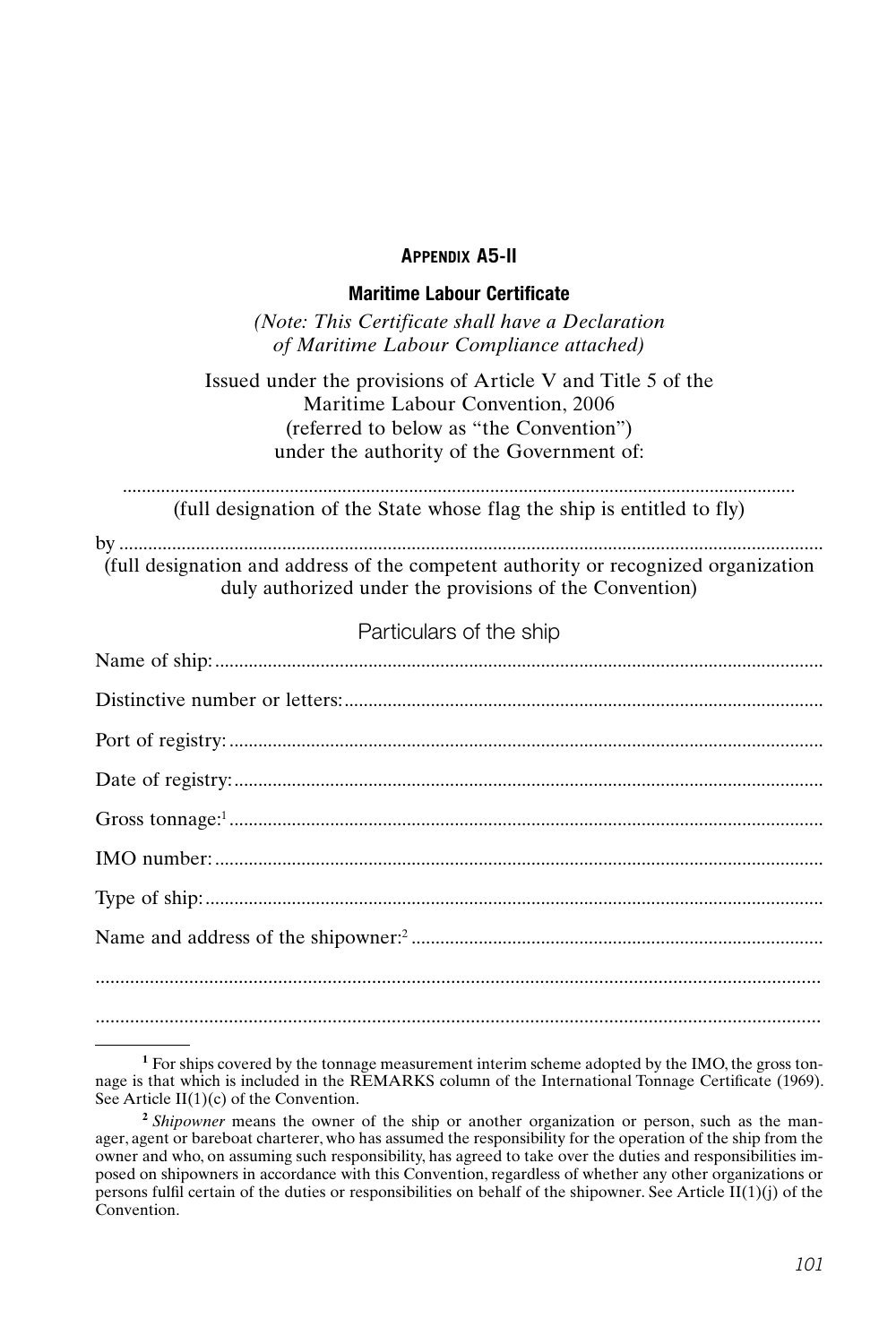#### This is to certify:

1. That this ship has been inspected and verified to be in compliance with the requirements of the Convention, and the provisions of the attached Declaration of Maritime Labour Compliance.

2. That the seafarers' working and living conditions specified in Appendix A5-I of the Convention were found to correspond to the abovementioned country's national requirements implementing the Convention. These national requirements are summarized in the Declaration of Maritime Labour Compliance, Part I.

This Certificate is valid until .................................... subject to inspections in accordance with Standards A5.1.3 and A5.1.4 of the Convention.

This Certificate is valid only when the Declaration of Maritime Labour Compliance issued

at ............................................................................ on ............................................... is attached.

Completion date of the inspection on which this Certificate is based was.........................

| Signature of the duly authorized official issuing the Certificate |
|-------------------------------------------------------------------|
| (Seal or stamp of issuing authority, as appropriate)              |

# *Endorsements for mandatory intermediate inspection and, if required, any additional inspection*

This is to certify that the ship was inspected in accordance with Standards A5.1.3 and A5.1.4 of the Convention and that the seafarers' working and living conditions specified in Appendix A5-I of the Convention were found to correspond to the abovementioned country's national requirements implementing the Convention.

| Intermediate inspection:<br>(to be completed between the second<br>and third anniversary dates) | (Signature of authorized official)                  |
|-------------------------------------------------------------------------------------------------|-----------------------------------------------------|
|                                                                                                 |                                                     |
|                                                                                                 |                                                     |
|                                                                                                 | (Seal or stamp of the authority,<br>as appropriate) |

## *Additional endorsements (if required)*

This is to certify that the ship was the subject of an additional inspection for the purpose of verifying that the ship continued to be in compliance with the national requirements implementing the Convention, as required by Standard A3.1, paragraph 3, of the Convention (re-registration or substantial alteration of accommodation) or for other reasons.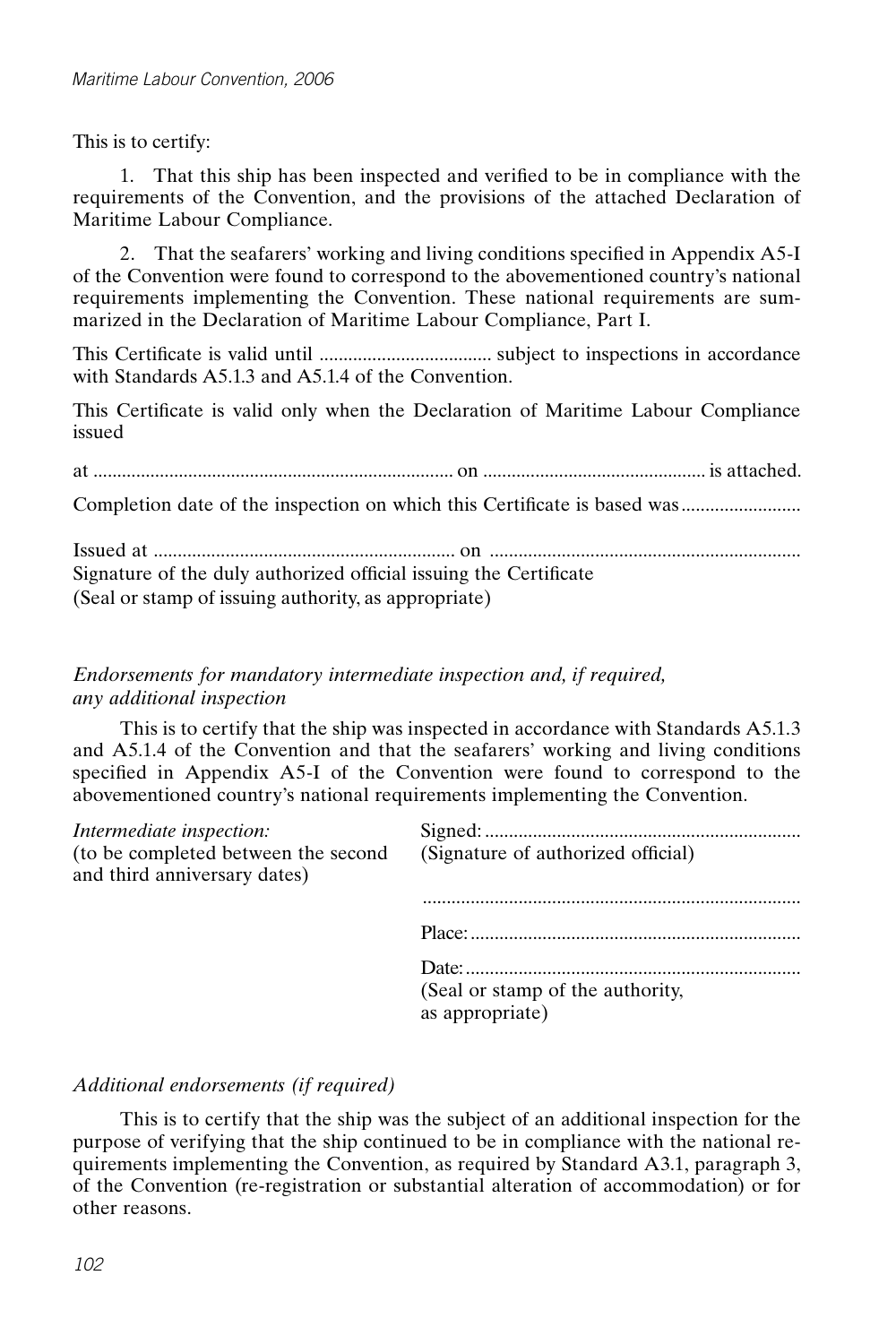| Additional inspection:<br>(if required) | (Signature of authorized official)                  |
|-----------------------------------------|-----------------------------------------------------|
|                                         |                                                     |
|                                         | (Seal or stamp of the authority,<br>as appropriate) |
| Additional inspection:<br>(if required) | (Signature of authorized official)                  |
|                                         |                                                     |
|                                         |                                                     |
|                                         | (Seal or stamp of the authority,<br>as appropriate) |
| Additional inspection:                  |                                                     |
| (if required)                           | (Signature of authorized official)                  |
|                                         |                                                     |
|                                         |                                                     |
|                                         | (Seal or stamp of the authority,<br>as appropriate) |

# *Extension after renewal inspection (if required)*

This is to certify that, following a renewal inspection, the ship was found to continue to be in compliance with national laws and regulations or other measures implementing the requirements of the Convention, and that the present certificate is hereby extended, in accordance with paragraph 4 of Standard A5.1.3, until ……………………………………………………………… (not more than five months after the expiry date of the existing certificate) to allow for the new certificate to be issued to and made available on board the ship.

Completion date of the renewal inspection on which this extension is based was:

| (Signature of authorized official) |
|------------------------------------|
|                                    |
| (Seal or stamp of the authority,   |
| as appropriate)                    |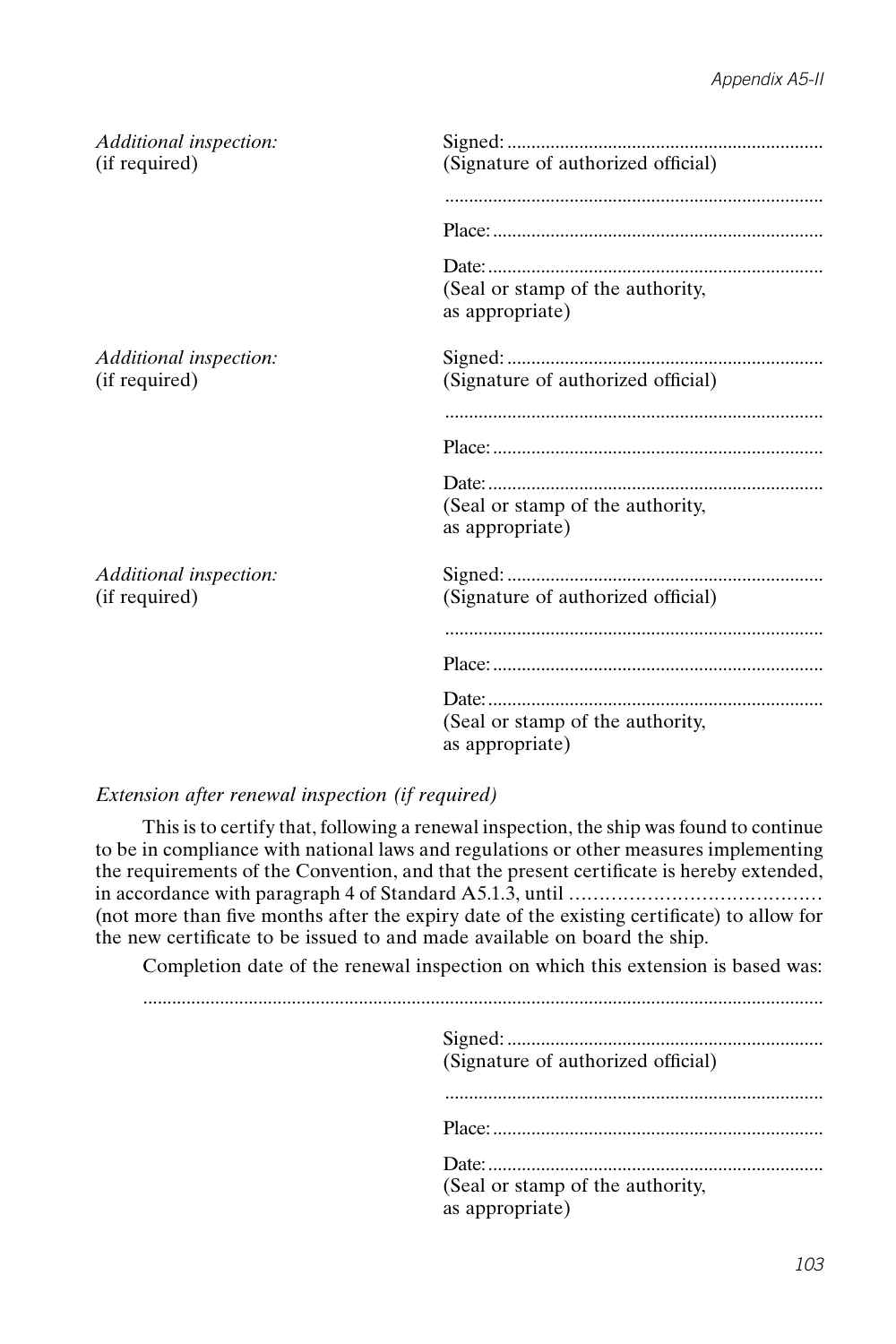## **Maritime Labour Convention, 2006**

Declaration of Maritime Labour Compliance – Part I

*(Note: This Declaration must be attached to the ship's Maritime Labour Certificate)*

Issued under the authority of: *................... (insert name of competent authority as defined in Article II, paragraph 1(a), of the Convention)*

With respect to the provisions of the Maritime Labour Convention, 2006, the following referenced ship:

| Name of ship | <b>IMO</b> number | Gross tonnage |
|--------------|-------------------|---------------|
|              |                   |               |

is maintained in accordance with Standard A5.1.3 of the Convention.

The undersigned declares, on behalf of the abovementioned competent authority, that:

- (a) the provisions of the Maritime Labour Convention are fully embodied in the national requirements referred to below;
- (b) these national requirements are contained in the national provisions referenced below; explanations concerning the content of those provisions are provided where necessary;
- (c) the details of any substantial equivalencies under Article VI, paragraphs 3 and 4, are provided  $\alpha$  and  $\alpha$  the corresponding national requirement listed below  $\alpha$  in the section provided for this purpose below> *(strike out the statement which is not applicable)*;
- (d) any exemptions granted by the competent authority in accordance with Title 3 are clearly indicated in the section provided for this purpose below; and
- (e) any ship-type specific requirements under national legislation are also referenced under the requirements concerned.

| 1.  |                                                                                 |
|-----|---------------------------------------------------------------------------------|
| 2.  |                                                                                 |
| 3.  |                                                                                 |
| 4.  |                                                                                 |
| 5.  | Use of any licensed or certified or regulated private recruitment and placement |
| 6.  |                                                                                 |
| 7.  |                                                                                 |
| 8.  |                                                                                 |
| 9.  |                                                                                 |
| 10. |                                                                                 |
| 11. |                                                                                 |
| 12. |                                                                                 |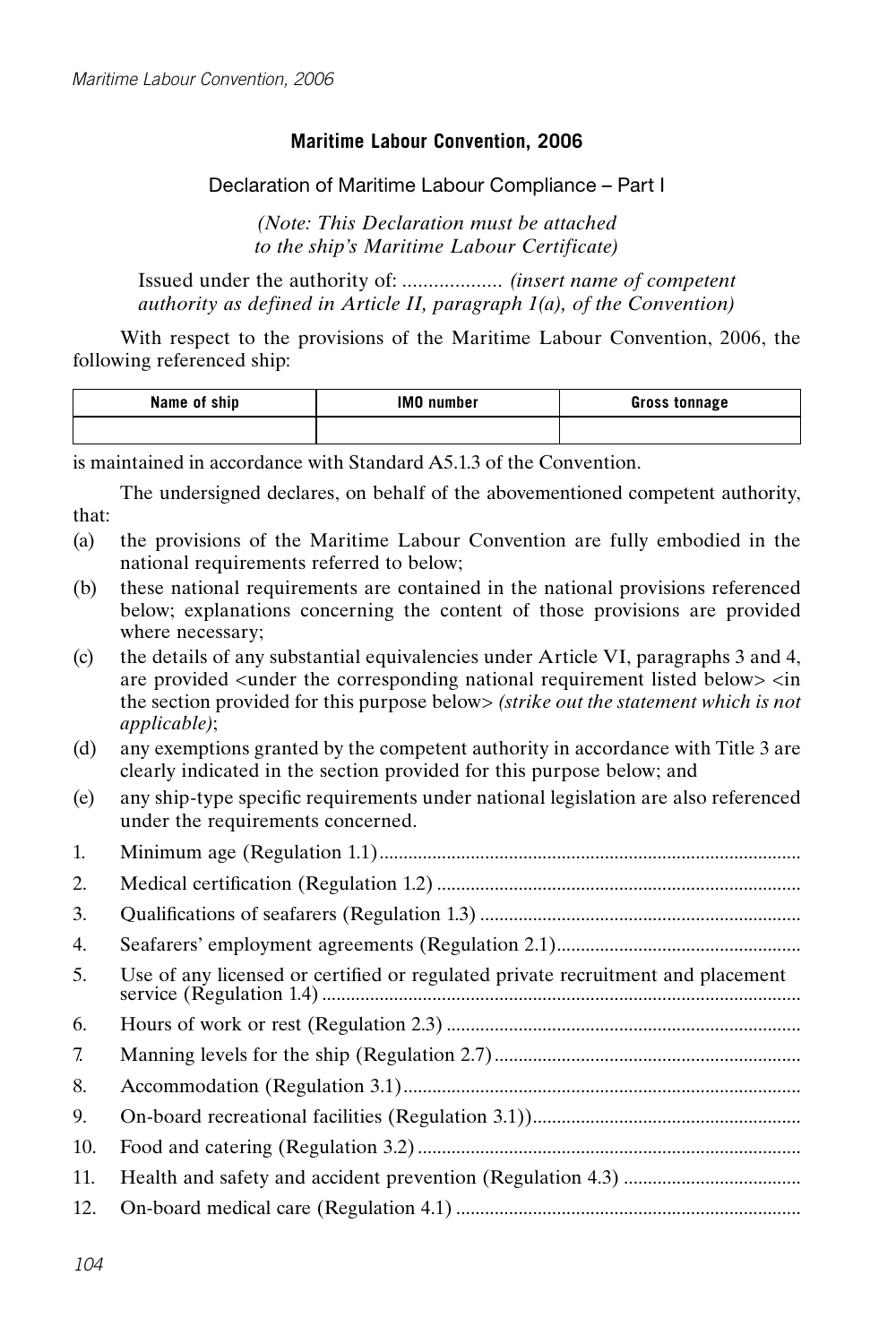| 14. |                                                                           |  |  |
|-----|---------------------------------------------------------------------------|--|--|
| 15. |                                                                           |  |  |
|     | 16. Financial security relating to shipowners' liability (Regulation 4.2) |  |  |
|     |                                                                           |  |  |
|     |                                                                           |  |  |
|     |                                                                           |  |  |
|     |                                                                           |  |  |
|     |                                                                           |  |  |
|     | (Seal or stamp of the authority,<br>as appropriate)                       |  |  |

Substantial equivalencies

*(Note: Strike out the statement which is not applicable)*

The following substantial equivalencies, as provided under Article VI, paragraphs 3 and 4, of the Convention, except where stated above, are noted *(insert description if applicable)*:

................................................................................................................................................... ...................................................................................................................................................

No equivalency has been granted.

| (Seal or stamp of the authority,<br>as appropriate) |
|-----------------------------------------------------|

**Exemptions** 

*(Note: Strike out the statement which is not applicable)*

The following exemptions granted by the competent authority as provided in Title 3 of the Convention are noted:

| No exemption has been granted. |  |  |
|--------------------------------|--|--|
|                                |  |  |
|                                |  |  |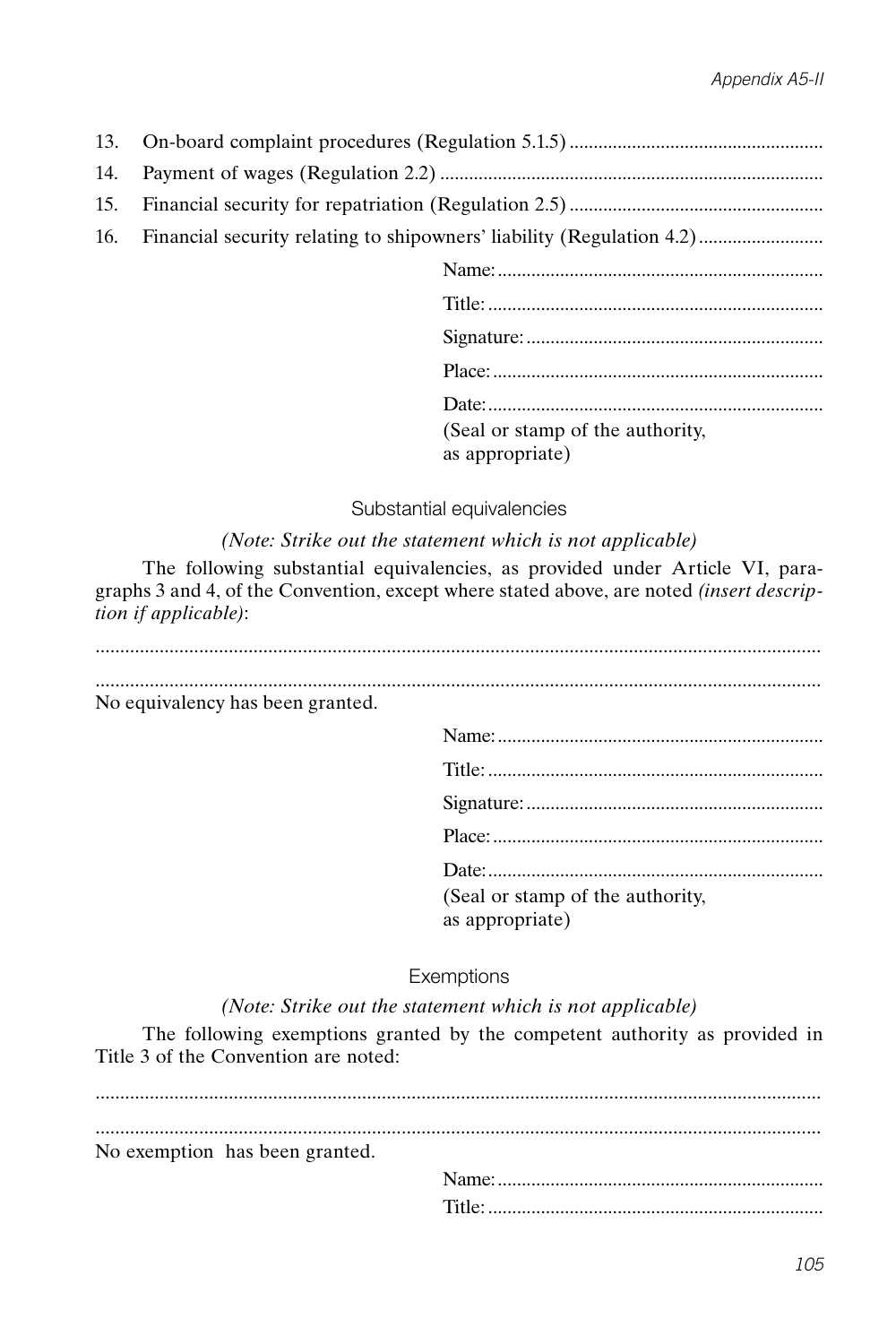| (Seal or stamp of the authority, |
|----------------------------------|
| as appropriate)                  |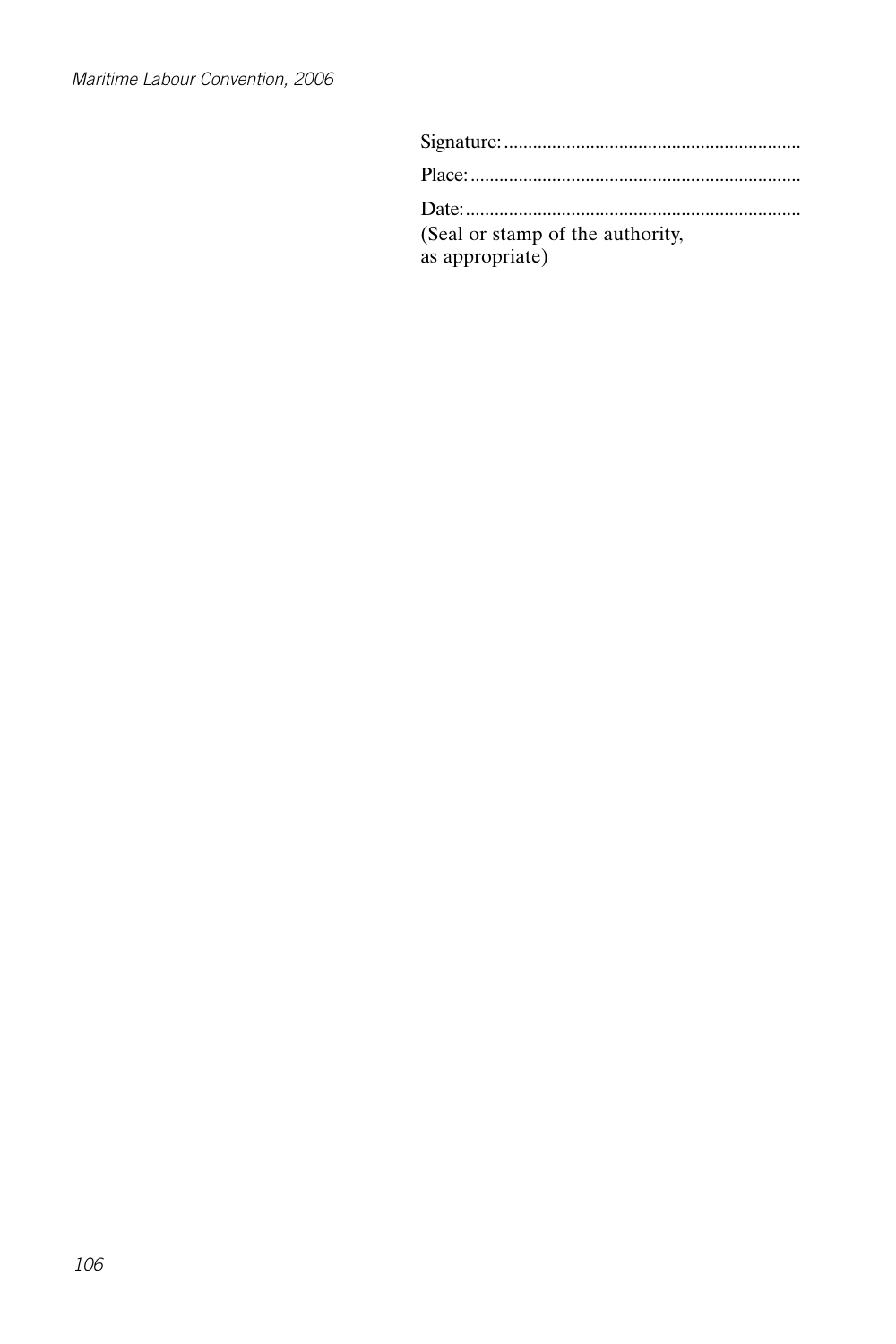### **Declaration of Maritime Labour Compliance – Part II**

## *Measures adopted to ensure ongoing compliance between inspections*

The following measures have been drawn up by the shipowner, named in the Maritime Labour Certificate to which this Declaration is attached, to ensure ongoing compliance between inspections:

*(State below the measures drawn up to ensure compliance with each of the items in Part I)*

| 1.  | Minimum age (Regulation 1.1)                                                                                |        |
|-----|-------------------------------------------------------------------------------------------------------------|--------|
| 2.  | Medical certification (Regulation 1.2)                                                                      |        |
| 3.  | Qualifications of seafarers (Regulation 1.3)                                                                |        |
| 4.  | Seafarers' employment agreements (Regulation 2.1)                                                           |        |
| 5.  | Use of any licensed or certified or regulated private recruitment<br>and placement service (Regulation 1.4) |        |
| 6.  | Hours of work or rest (Regulation 2.3)                                                                      |        |
| 7.  | Manning levels for the ship (Regulation 2.7)                                                                | - 1    |
| 8.  | Accommodation (Regulation 3.1)                                                                              | ப      |
| 9.  | On-board recreational facilities (Regulation 3.1)                                                           |        |
| 10. | Food and catering (Regulation 3.2)                                                                          | $\Box$ |
| 11. | Health and safety and accident prevention (Regulation 4.3)                                                  | ப      |
| 12. | On-board medical care (Regulation 4.1)                                                                      |        |
| 13. | On-board complaint procedures (Regulation 5.1.5)                                                            | - 1    |
| 14. | Payment of wages (Regulation 2.2)                                                                           |        |
|     |                                                                                                             |        |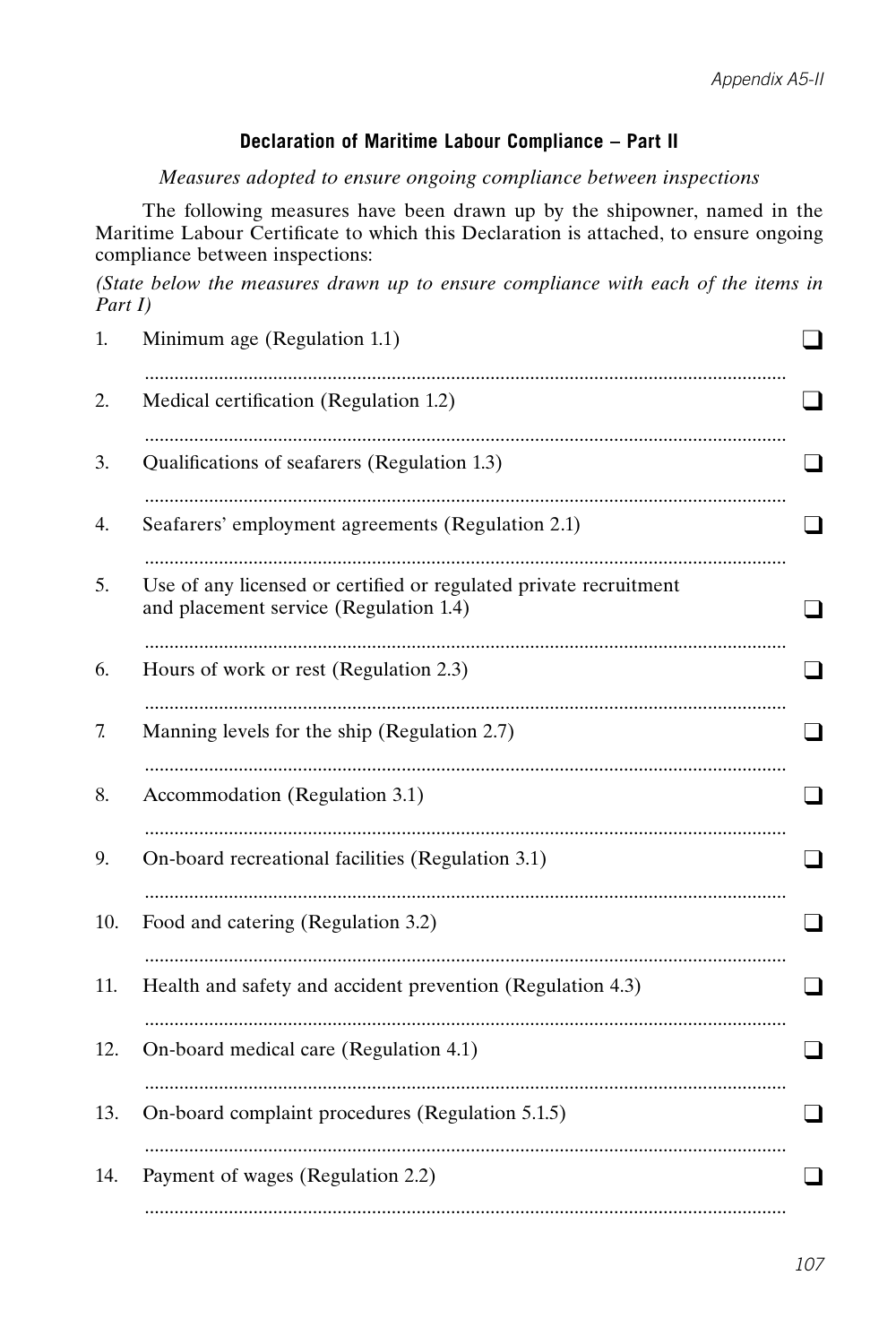| 15. Financial security for repatriation (Regulation 2.5)                  |  |
|---------------------------------------------------------------------------|--|
| 16. Financial security relating to shipowners' liability (Regulation 4.2) |  |
|                                                                           |  |

I hereby certify that the above measures have been drawn up to ensure ongoing compliance, between inspections, with the requirements listed in Part I.

| Name of the authorized signatory:              |
|------------------------------------------------|
|                                                |
|                                                |
| Signature of the authorized signatory:         |
|                                                |
| (Stamp or seal of the shipowner <sup>1</sup> ) |

The above measures have been reviewed by *(insert name of competent authority or duly recognized organization)* and, following inspection of the ship, have been determined as meeting the purposes set out under Standard A5.1.3, paragraph 10(b), regarding measures to ensure initial and ongoing compliance with the requirements set out in Part I of this Declaration.

| (Seal or stamp of the authority,<br>as appropriate) |
|-----------------------------------------------------|

**<sup>1</sup>** *Shipowner* means the owner of the ship or another organization or person, such as the manager, agent or bareboat charterer, who has assumed the responsibility for the operation of the ship from the owner and who, on assuming such responsibility, has agreed to take over the duties and responsibilities imposed on shipowners in accordance with this Convention, regardless of whether any other organizations or persons fulfil certain of the duties or responsibilities on behalf of the shipowner. See Article II(1)(j) of the Convention.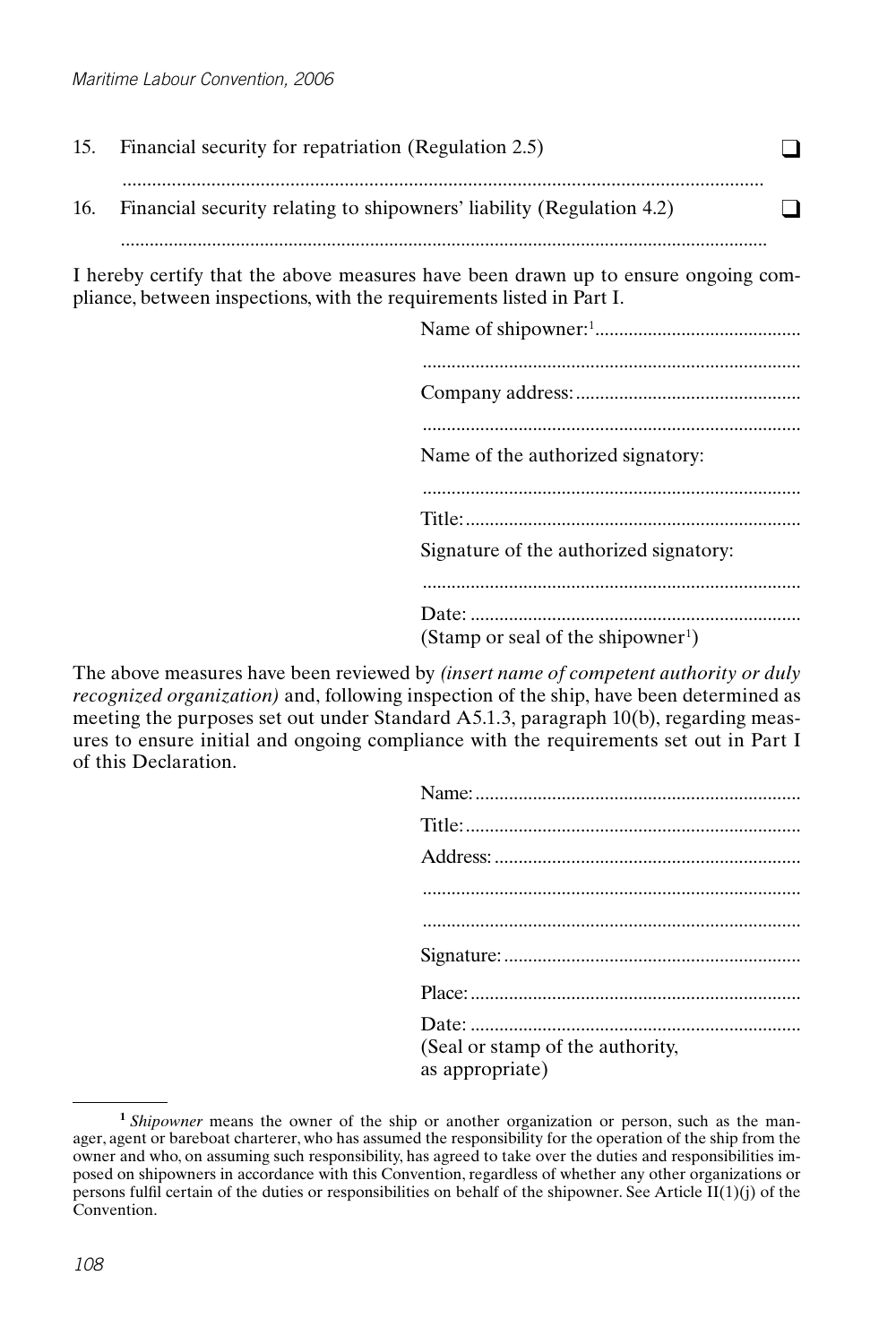#### **Interim Maritime Labour Certificate**

### Issued under the provisions of Article V and Title 5 of the Maritime Labour Convention, 2006 (referred to below as "the Convention") under the authority of the Government of:

........................................................................................................................................ (full designation of the State whose flag the ship is entitled to fly)

by .................................................................................................................................................. (full designation and address of the competent authority or recognized organization duly authorized under the provisions of the Convention)

# Particulars of the ship

This is to certify, for the purposes of Standard A5.1.3, paragraph 7, of the Convention, that:

- (a) this ship has been inspected, as far as reasonable and practicable, for the matters listed in Appendix A5-I to the Convention, taking into account verification of items under (b), (c) and (d) below;
- (b) the shipowner has demonstrated to the competent authority or recognized organization that the ship has adequate procedures to comply with the Convention;
- (c) the master is familiar with the requirements of the Convention and the responsibilities for implementation; and
- (d) relevant information has been submitted to the competent authority or recognized organization to produce a Declaration of Maritime Labour Compliance.

<sup>&</sup>lt;sup>1</sup> For ships covered by the tonnage measurement interim scheme adopted by the IMO, the gross tonnage is that which is included in the REMARKS column of the International Tonnage Certificate (1969). See Article  $II(1)(c)$  of the Convention.

**<sup>2</sup>** *Shipowner* means the owner of the ship or another organization or person, such as the manager, agent or bareboat charterer, who has assumed the responsibility for the operation of the ship from the owner and who, on assuming such responsibility, has agreed to take over the duties and responsibilities imposed on shipowners in accordance with this Convention, regardless of whether any other organizations or persons fulfil certain of the duties or responsibilities on behalf of the shipowner. See Article  $\text{II}(1)(j)$  of the Convention.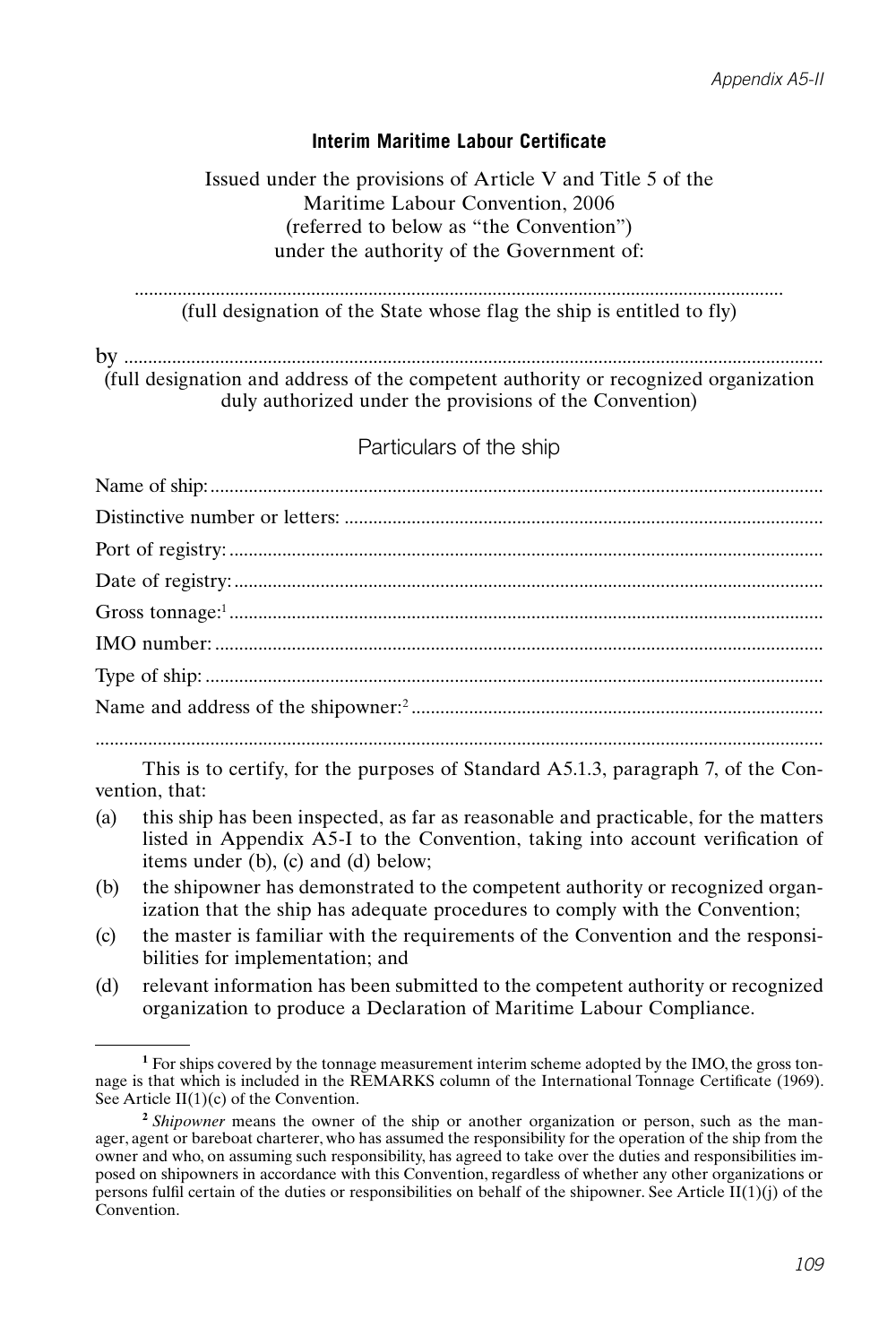### *Maritime Labour Convention, 2006*

| with Standards $A5.1.3$ and $A5.1.4$ .               |  |  |  |  |
|------------------------------------------------------|--|--|--|--|
|                                                      |  |  |  |  |
|                                                      |  |  |  |  |
| Signature of the duly authorized official            |  |  |  |  |
| (Seal or stamp of issuing authority, as appropriate) |  |  |  |  |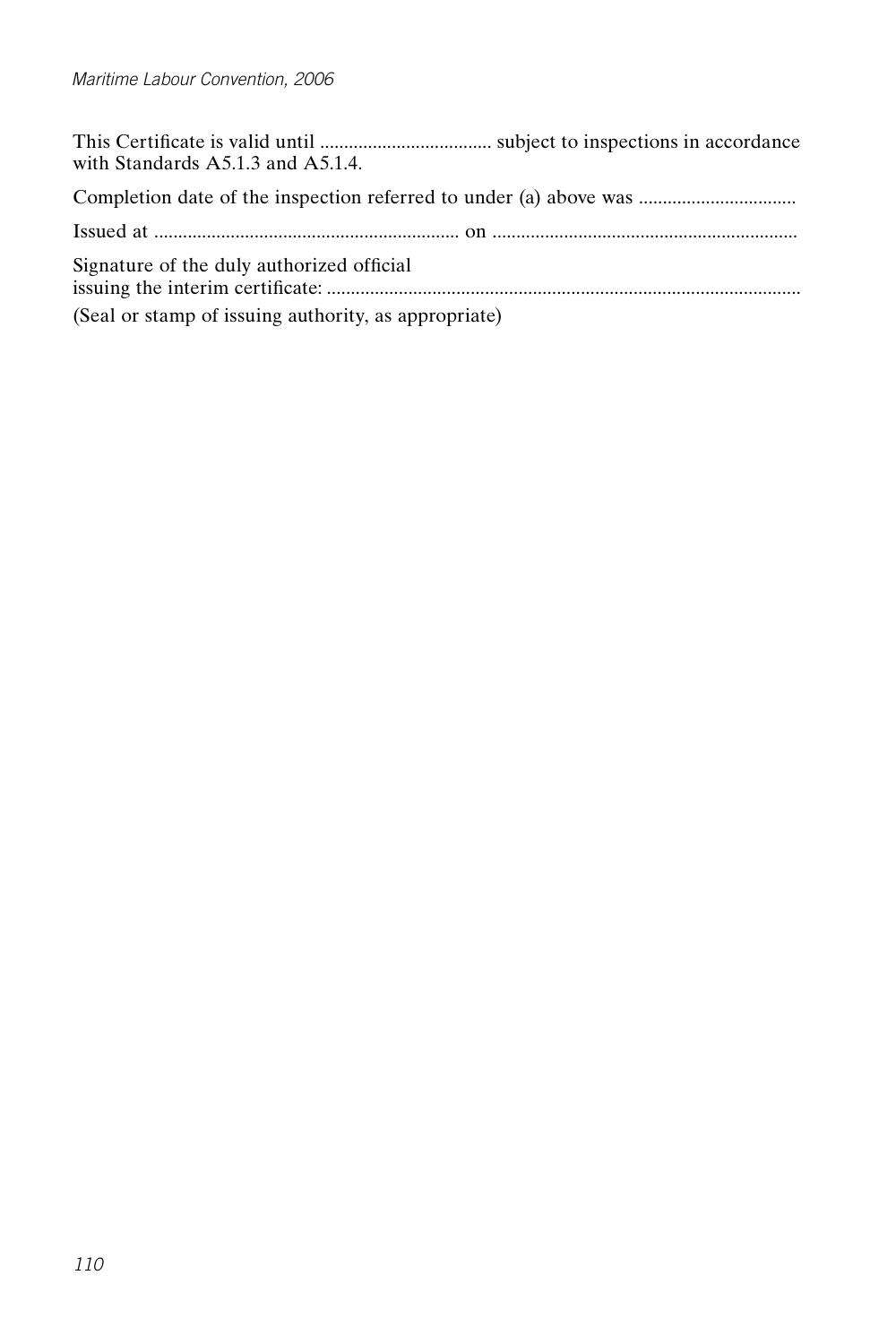### **Appendix A5-III**

General areas that are subject to a detailed inspection by an authorized officer in a port of a Member carrying out a port State inspection pursuant to Standard A5.2.1:

Minimum age

Medical certification

Qualifications of seafarers

Seafarers' employment agreements

Use of any licensed or certified or regulated private recruitment and placement service

Hours of work or rest

Manning levels for the ship

Accommodation

On-board recreational facilities

Food and catering

Health and safety and accident prevention

On-board medical care

On-board complaint procedures

Payment of wages

Financial security for repatriation

Financial security relating to shipowners' liability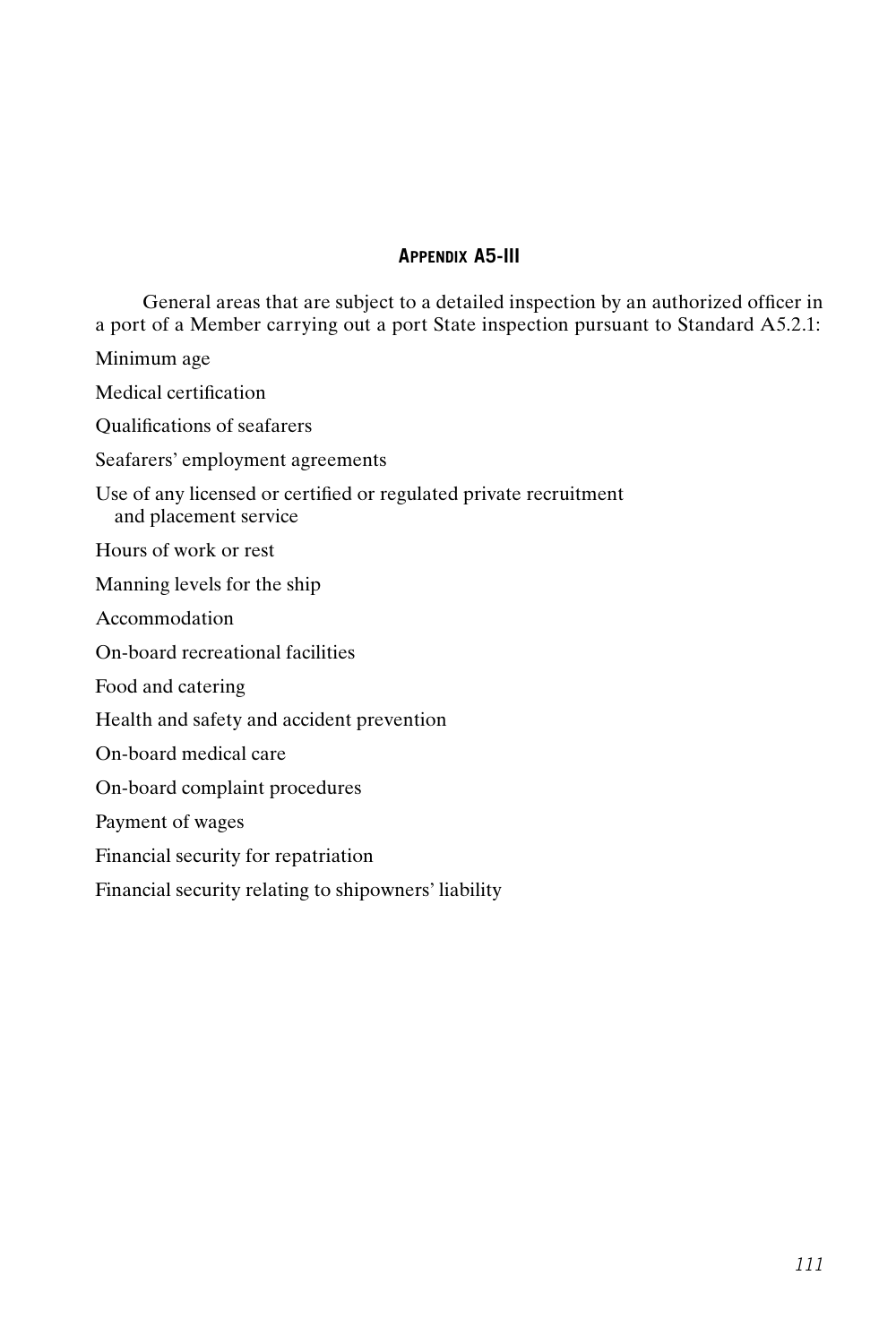# **Appendix B5-I – EXAMPLE of a national Declaration**

### See Guideline B5.1.3, paragraph 5

### **Maritime Labour Convention, 2006**

### Declaration of Maritime Labour Compliance – Part I

*(Note: This Declaration must be attached to the ship's Maritime Labour Certificate)*

Issued under the authority of: **The Ministry of Maritime Transport of Xxxxxx**

With respect to the provisions of the Maritime Labour Convention, 2006, the following referenced ship:

| Name of ship | <b>IMO</b> number | <b>Gross tonnage</b> |
|--------------|-------------------|----------------------|
| ΆΜΡΙ<br>M.S  | .2345             | 00C                  |

is maintained in accordance with Standard A5.1.3 of the Convention.

The undersigned declares, on behalf of the abovementioned competent authority, that:

- (a) the provisions of the Maritime Labour Convention are fully embodied in the national requirements referred to below;
- (b) these national requirements are contained in the national provisions referenced below; explanations concerning the content of those provisions are provided where necessary;
- The distribution of the Maritime Labour Convenced ship:<br> **EXAMPLE** 12345<br> **EXAMPLE** 12345<br> **EXAMPLE** 12345<br> **EXAMPLE** 12345<br> **EXAMPLE** 12345<br> **EXAMPLE** 12345<br> **EXAMPLE** 12345<br> **EXAMPLE** 12345<br> **EXAMPLE** 12345<br> **EXAMPLE** 12 (c) the details of any substantial equivalencies under Article VI, paragraphs 3 and 4, are provided  $\langle$ under the corresponding national requirement listed below $>$   $\langle$ in the section provided for this purpose below> *(strike out the statement which is not applicable)*;
- (d) any exemptions granted by the competent authority in accordance with Title 3 are clearly indicated in the section provided for this purpose below; and
- (e) any ship-type specific requirements under national legislation are also referenced under the requirements concerned.
- 1. Minimum age (Regulation 1.1) *Shipping Law, No. 123 of 1905, as amended ("Law"), Chapter X; Shipping Regulations ("Regulations"), 2006, Rules 1111-1222. Minimum ages are those referred to in the Convention "Night" means 9 p.m. to 6 a.m. unless the Ministry of Maritime Transport ("Ministry") approves a different period.*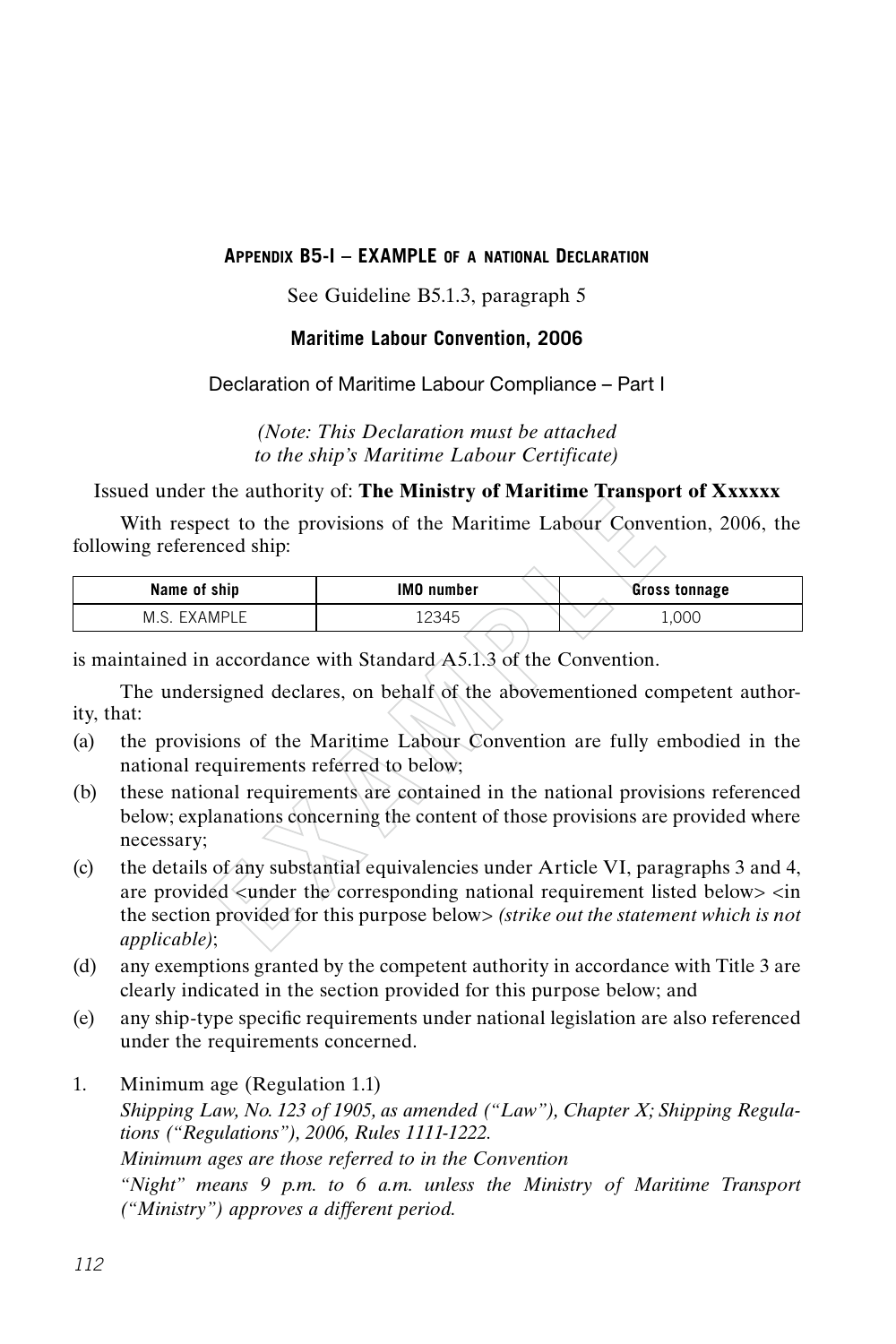*Examples of hazardous work restricted to 18-year-olds or over are listed in Schedule A hereto. In the case of cargo ships, no one under 18 may work in the areas marked on the ship's plan (to be attached to this Declaration) as "hazardous area".*

2. Medical certification (Regulation 1.2)

*Law, Chapter XI; Regulations, Rules 1223-1233. Medical certificates shall conform to the STCW requirements, where applicable; in other cases, the STCW requirements are applied with any necessary adjustments. Qualified opticians on list approved by Ministry may issue certificates concerning* 

*eyesight.*

*Medical examinations follow the ILO/WHO Guidelines referred to in Guideline B1.2.1.*

........................................................................................................................................................

**EXAMPLE** ........................................................................................................................................................